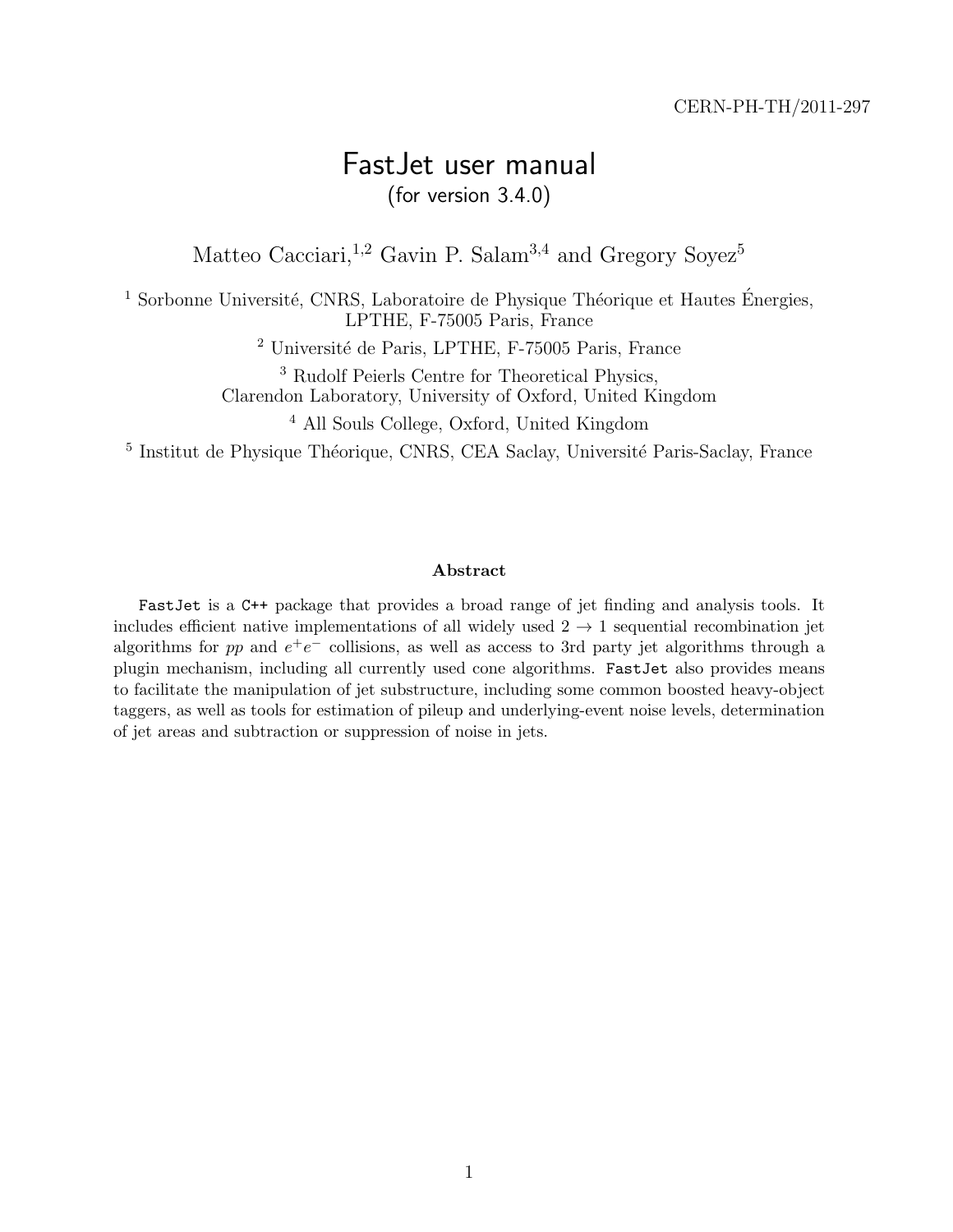# Contents

| $\mathbf 1$    |              | Introduction                                                                                             | 6  |  |  |
|----------------|--------------|----------------------------------------------------------------------------------------------------------|----|--|--|
| $\bf{2}$       |              | Quick-start guide                                                                                        | 9  |  |  |
| 3              | Core classes |                                                                                                          |    |  |  |
|                | 3.1          |                                                                                                          | 11 |  |  |
|                | 3.2          |                                                                                                          | 13 |  |  |
|                | 3.3          |                                                                                                          | 14 |  |  |
|                |              | 3.3.1                                                                                                    | 15 |  |  |
|                |              | 3.3.2                                                                                                    | 15 |  |  |
|                |              | 3.3.3                                                                                                    | 16 |  |  |
|                | 3.4          |                                                                                                          | 17 |  |  |
|                | 3.5          |                                                                                                          | 18 |  |  |
|                | 3.6          |                                                                                                          | 20 |  |  |
|                | 3.7          |                                                                                                          | 20 |  |  |
| 4              |              | Fast Jet native jet algorithms                                                                           | 21 |  |  |
|                | 4.1          |                                                                                                          | 21 |  |  |
| 4.2            |              | $Cambridge/Aachen jet algorithm \dots \dots \dots \dots \dots \dots \dots \dots \dots \dots \dots \dots$ | 22 |  |  |
|                | 4.3          |                                                                                                          | 22 |  |  |
|                | 4.4          |                                                                                                          | 23 |  |  |
|                | 4.5          |                                                                                                          | 23 |  |  |
|                | 4.6          |                                                                                                          | 24 |  |  |
| $\overline{5}$ |              | Plugin jet algorithms                                                                                    | 24 |  |  |
|                | 5.1          |                                                                                                          | 24 |  |  |
| 5.2            |              |                                                                                                          | 25 |  |  |
|                |              | Default mode: SISCone with a split-merge step (SISCone-SM) $\ldots \ldots \ldots$<br>5.2.1               | 25 |  |  |
|                |              | 5.2.2                                                                                                    | 27 |  |  |
|                | 5.3          |                                                                                                          | 28 |  |  |
|                |              | 5.3.1                                                                                                    | 28 |  |  |
|                |              | 5.3.2                                                                                                    | 29 |  |  |
|                |              | 5.3.3                                                                                                    | 29 |  |  |
|                |              | 5.3.4                                                                                                    | 30 |  |  |
|                |              | 5.3.5                                                                                                    | 31 |  |  |
|                |              | 5.3.6                                                                                                    | 31 |  |  |
|                |              | 5.3.7                                                                                                    | 31 |  |  |
|                |              | 5.3.8                                                                                                    | 32 |  |  |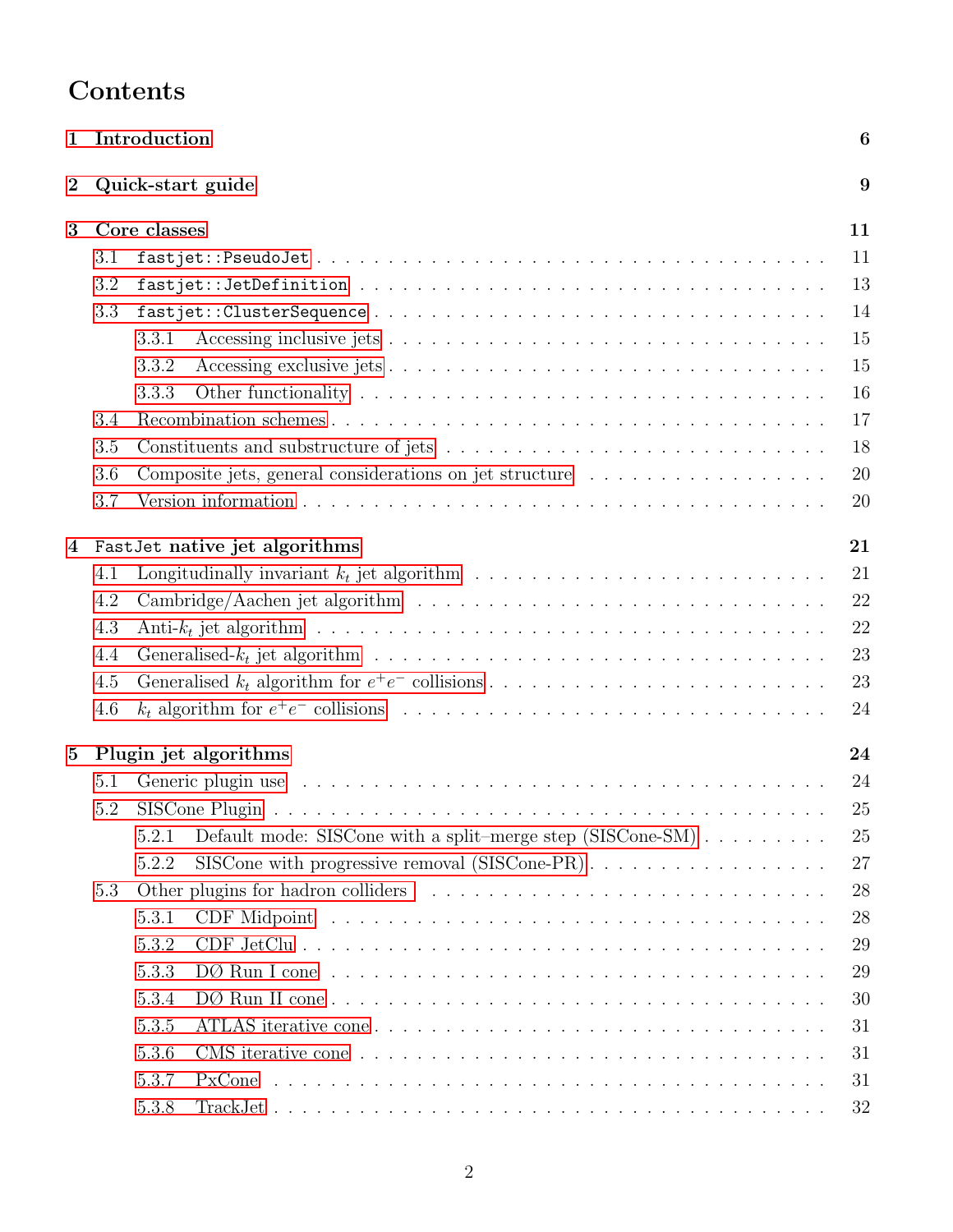|   |     | 5.3.9                                                                                                                                                                                                                          | 32 |  |  |  |  |  |
|---|-----|--------------------------------------------------------------------------------------------------------------------------------------------------------------------------------------------------------------------------------|----|--|--|--|--|--|
|   | 5.4 |                                                                                                                                                                                                                                | 33 |  |  |  |  |  |
|   |     | 5.4.1                                                                                                                                                                                                                          | 33 |  |  |  |  |  |
|   |     | 5.4.2                                                                                                                                                                                                                          | 33 |  |  |  |  |  |
|   |     | 5.4.3                                                                                                                                                                                                                          | 34 |  |  |  |  |  |
| 6 |     | <b>Selectors</b>                                                                                                                                                                                                               | 34 |  |  |  |  |  |
|   | 6.1 | Essential usage recovered recovered as a series of the series of the series of the series of the series of the series of the series of the series of the series of the series of the series of the series of the series of the | 34 |  |  |  |  |  |
|   |     | 6.1.1                                                                                                                                                                                                                          | 35 |  |  |  |  |  |
|   | 6.2 |                                                                                                                                                                                                                                | 36 |  |  |  |  |  |
|   |     | 6.2.1                                                                                                                                                                                                                          | 36 |  |  |  |  |  |
|   |     | 6.2.2                                                                                                                                                                                                                          | 36 |  |  |  |  |  |
|   |     | 6.2.3                                                                                                                                                                                                                          | 37 |  |  |  |  |  |
| 7 |     | Jet areas                                                                                                                                                                                                                      | 37 |  |  |  |  |  |
|   | 7.1 |                                                                                                                                                                                                                                | 38 |  |  |  |  |  |
|   |     | 7.1.1                                                                                                                                                                                                                          | 39 |  |  |  |  |  |
|   |     | 7.1.2                                                                                                                                                                                                                          | 40 |  |  |  |  |  |
|   | 7.2 |                                                                                                                                                                                                                                | 41 |  |  |  |  |  |
| 8 |     | Background estimation and subtraction                                                                                                                                                                                          | 42 |  |  |  |  |  |
|   | 8.1 |                                                                                                                                                                                                                                | 43 |  |  |  |  |  |
|   |     | 8.1.1                                                                                                                                                                                                                          | 43 |  |  |  |  |  |
|   |     | 8.1.2                                                                                                                                                                                                                          | 44 |  |  |  |  |  |
|   | 8.2 |                                                                                                                                                                                                                                |    |  |  |  |  |  |
|   |     | Local estimation (jet based) $\ldots \ldots \ldots \ldots \ldots \ldots \ldots \ldots \ldots \ldots$<br>8.2.1                                                                                                                  | 45 |  |  |  |  |  |
|   |     | 8.2.2                                                                                                                                                                                                                          | 45 |  |  |  |  |  |
|   |     | 8.2.3                                                                                                                                                                                                                          | 46 |  |  |  |  |  |
|   | 8.3 |                                                                                                                                                                                                                                | 46 |  |  |  |  |  |
|   | 8.4 |                                                                                                                                                                                                                                | 47 |  |  |  |  |  |
|   | 8.5 |                                                                                                                                                                                                                                | 48 |  |  |  |  |  |
|   | 8.6 |                                                                                                                                                                                                                                | 49 |  |  |  |  |  |
| 9 |     | Jet transformers (substructure, taggers, etc)                                                                                                                                                                                  | 49 |  |  |  |  |  |
|   | 9.1 |                                                                                                                                                                                                                                | 50 |  |  |  |  |  |
|   |     | 9.1.1                                                                                                                                                                                                                          | 50 |  |  |  |  |  |
|   |     | 9.1.2                                                                                                                                                                                                                          | 51 |  |  |  |  |  |
|   | 9.2 |                                                                                                                                                                                                                                | 52 |  |  |  |  |  |
|   |     | The mass-drop tagger $\ldots \ldots \ldots \ldots \ldots \ldots \ldots \ldots \ldots \ldots$<br>9.2.1                                                                                                                          | 53 |  |  |  |  |  |
|   |     | 9.2.2                                                                                                                                                                                                                          | 54 |  |  |  |  |  |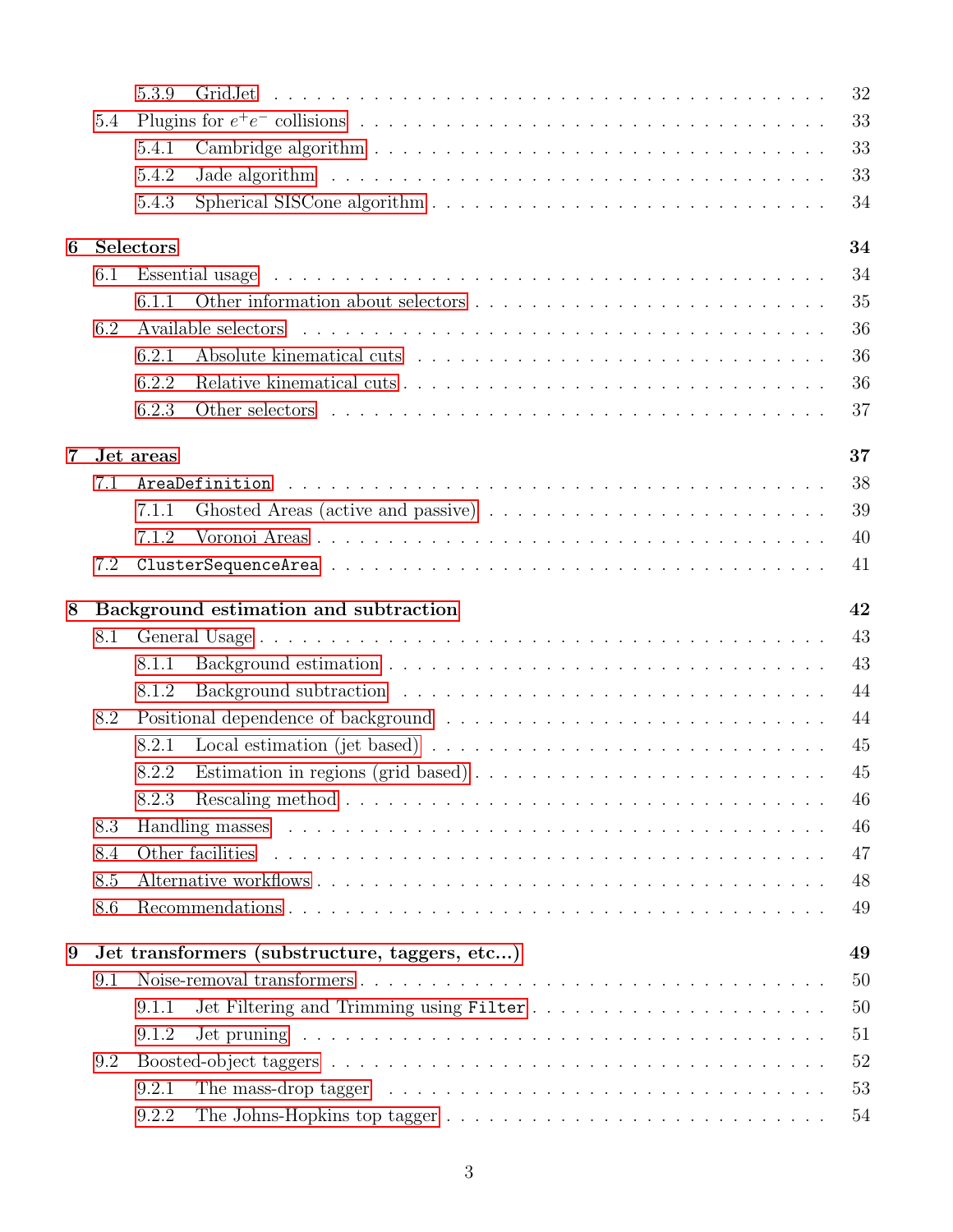|             | 9.2.3                                                     | 55 |
|-------------|-----------------------------------------------------------|----|
|             | 9.2.4                                                     | 55 |
|             | 10 Thread safety                                          | 55 |
|             |                                                           | 56 |
|             |                                                           | 56 |
|             |                                                           | 56 |
|             |                                                           | 56 |
|             |                                                           | 57 |
|             |                                                           | 58 |
|             | 11 Compilation notes                                      | 58 |
|             | 12 Python interface                                       | 59 |
|             |                                                           | 59 |
|             |                                                           | 60 |
|             |                                                           | 60 |
|             | 13 FJcore                                                 | 61 |
|             | 14 FastJet Contrib                                        | 62 |
|             | A Clustering strategies and performance                   | 63 |
|             | <b>B</b> User Info in PseudoJets                          | 66 |
| $\mathbf C$ | Structural information for various kinds of PseudoJet     | 67 |
|             | D Functions of a PseudoJet                                | 69 |
| E           | User-defined extensions of FastJet                        | 69 |
|             | E.1                                                       | 69 |
|             | E.2                                                       | 70 |
|             | Building new sequential recombination algorithms<br>E.2.1 | 72 |
|             | E.3                                                       | 73 |
|             | E.4                                                       | 73 |
| $\mathbf F$ | Error handling                                            | 77 |
|             | G Evolution of FastJet across versions                    | 78 |
|             | G.1                                                       | 78 |
|             | G.2                                                       | 78 |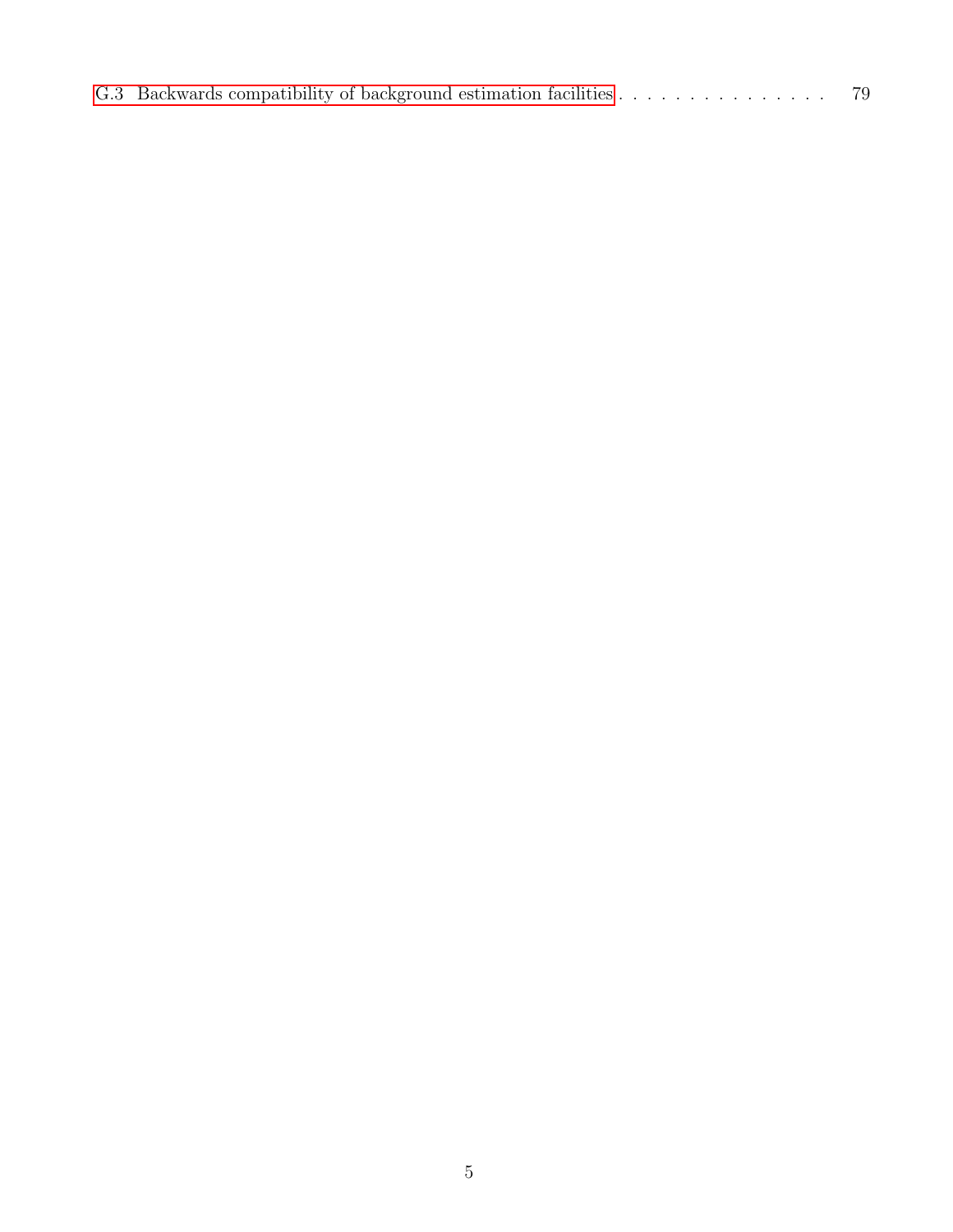# <span id="page-5-0"></span>1 Introduction

Jets are the collimated sprays of hadrons that result from the fragmentation of a high-energy quark or gluon. They tend to be visually obvious structures when one looks at an experimental event display, and by measuring their energy and direction one can approach the idea of the original "parton" that produced them. Consequently jets are both an intuitive and quantitatively essential part of collider experiments, used in a vast array of analyses, from new physics searches to studies of Quantum Chromodynamics (QCD). For any tool to be so widely used, its behaviour must be well defined and reproducible: it is not sufficient that one be able to visually identify jets, but rather one should have rules that project a set of particles onto a set of jets. Such a set of rules is referred to as a jet algorithm. Usually a jet algorithm involves one or more parameters that govern its detailed behaviour. The combination of a jet algorithm and its parameters is known as a jet definition. Suitable jet definitions can be applied to particles, calorimeter towers, or even to the partonic events of perturbative QCD calculations, with the feature that the jets resulting from these different kinds of input are not just physically close to the concept of partons, but can be meaningfully be compared to each other.

Jet finding dates back to seminal work by Sterman and Weinberg [\[1\]](#page-80-0) and several reviews have been written describing the various kinds of jet finders, their different uses and properties, and even the history of the field, for example [\[2,](#page-80-1) [3,](#page-80-2) [4,](#page-80-3) [5,](#page-80-4) [6\]](#page-80-5).

It is possible to classify most jet algorithms into one of two broad classes: sequential recombination algorithms and cone algorithms.

Sequential recombination algorithms usually identify the pair of particles that are closest in some distance measure, recombine them, and then repeat the procedure over and again, until some stopping criterion is reached. The distance measure is usually related to the structure of divergences in perturbative QCD. The various sequential recombination algorithms differ mainly in their particular choices of distance measure and stopping criterion.

Cone algorithms put together particles within specific conical angular regions, notably such that the momentum sum of the particles contained in a given cone coincides with the cone axis (a "stable cone"). Because QCD radiation and hadronisation leaves the direction of a parton's energy flow essentially unchanged, the stable cones are physically close in direction and energy to the original partons. Differences between various cone algorithms are essentially to do with the strategy taken to search for the stable cones (e.g. whether iterative or exhaustive) and the procedure used to deal with cases where the same particle is found in multiple stable cones (e.g. split–merge procedures).

One of the aims of the Fast Jet  $C_{++}$  library is to provide straightforward, efficient implementations for the majority of widely used sequential-recombination algorithms, both for hadron-hadron and  $e^+e^$ colliders, and easy access also to cone-type jet algorithms. It is distributed under the terms of the GNU General Public License (GPL), either version 2 of the License [\[7\]](#page-80-6) or (at your option) any later version.

To help introduce the terminology used throughout FastJet and this manual, let us consider the longitudinally-invariant  $k_t$  algorithm for hadron colliders [\[8,](#page-80-7) [9\]](#page-80-8). This was the first jet algorithm to be implemented in FastJet [\[10\]](#page-80-9) and its structure, together with that of other sequential recombination algorithms, has played a key role in the design of FastJet's interface. The  $k_t$  algorithm involves a (symmetric) distance measure,  $d_{ij}$ , between all pairs of particles i and j,

<span id="page-5-1"></span>
$$
d_{ij} = d_{ji} = \min(p_{ti}^2, p_{tj}^2) \frac{\Delta R_{ij}^2}{R^2},
$$
\n(1)

where  $p_{ti}$  is the transverse momentum of particle i with respect to the beam (z) direction and  $\Delta R_{ij}^2 =$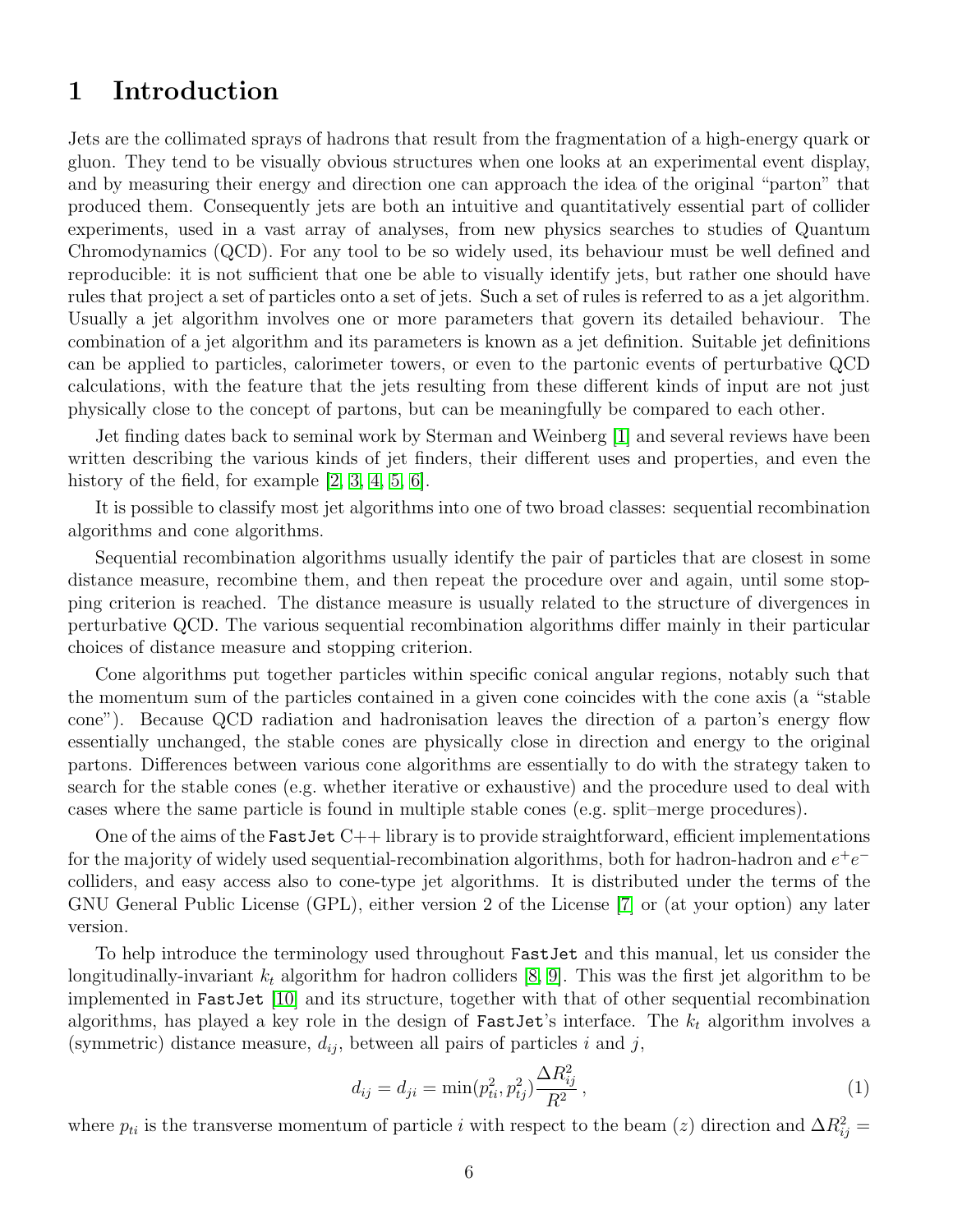$(y_i - y_j)^2 + (\phi_i - \phi_j)^2$ , with  $y_i = \frac{1}{2}$  $\frac{1}{2} \ln \frac{E_i + p_{zi}}{E_i - p_{zi}}$  and  $\phi_i$  respectively *i*'s rapidity and azimuth. The  $k_t$ algorithm also involves a distance measure between every particle i and the beam

<span id="page-6-3"></span>
$$
d_{iB} = p_{ti}^2. \tag{2}
$$

 $R$  in eq. [\(1\)](#page-5-1), usually called the jet radius, is a parameter of the algorithm that determines its angular reach. In the original, so-called "exclusive" formulation of the  $k_t$  algorithm [\[8\]](#page-80-7) (proposed with  $R \equiv 1$ ), one identifies the smallest of the  $d_{ij}$  and  $d_{iB}$ . If it is a  $d_{ij}$ , one replaces i and j with a single new object whose momentum is  $p_i + p_j$  — often this object is called a "pseudojet", since it is neither a particle, nor yet a full jet.<sup>[1](#page-6-0)</sup> If instead the smallest distance is a  $d_{iB}$ , then one removes i from the list of particles/pseudojets and declares it to be part of the "beam" jet. One repeats this procedure until the smallest  $d_{ij}$  or  $d_{iB}$  is above some threshold  $d_{\text{cut}}$ ; all particles/pseudojets that are left are then that event's (non-beam) jets.<sup>[2](#page-6-1)</sup>

In the "inclusive" formulation of the  $k_t$  algorithm [\[9\]](#page-80-8), the  $d_{ij}$  and  $d_{i}$  distances are the same as above. The only difference is that when a  $d_{iB}$  is smallest, then i is removed from the list of particles/pseudojets and added to the list of final "inclusive" jets (this is instead of being incorporated into a beam jet). There is no  $d_{\text{cut}}$  threshold and the clustering continues until no particles/pseudojets remain. Of the final jets, generally only those above some transverse momentum are actually used.<sup>[3](#page-6-2)</sup> Because the distance measures are the same in the inclusive and exclusive algorithms, the clustering sequence is common to both formulations (at least up to  $d_{\text{cut}}$ ), a property that will be reflected in FastJet's common interface to both formulations.

Having seen these descriptions, the reader may wonder why a special library is needed for sequential-recombination jet finding. Indeed, the  $k_t$  algorithm can be easily implemented in just a few dozen lines of code. The difficulty that arises, however, is that at hadron colliders, clustering is often performed with several hundreds or even thousands of particles. Given N particles, there are  $N(N-1)/2$   $d_{ij}$  distances to calculate, and since one must identify the smallest of these  $\mathcal{O}(N^2)$ distances at each of  $\mathcal{O}(N)$  iterations of the algorithm, original implementations of the  $k_t$ algorithm [\[11,](#page-80-10) [12\]](#page-80-11) involved  $\mathcal{O}(N^3)$  operations to perform the clustering. In practice this translates to about 1s for  $N = 1000$ . Given that events with pileup can have multiplicities significantly in excess of 1000 and that it can be necessary to cluster hundreds of millions of events,  $N^3$  timing quickly becomes prohibitive, all the more so in time-critical contexts such as online triggers. To alleviate this problem, FastJet makes use of the observation [\[10\]](#page-80-9) that the smallest pairwise distance remains the same if one uses the following alternative (non-symmetric)  $d_{ij}$  distance measure:

$$
d_{ij} = p_{ti}^2 \frac{\Delta R_{ij}^2}{R^2}, \qquad d_{ji} = p_{tj}^2 \frac{\Delta R_{ij}^2}{R^2}
$$
 (3)

For a given i, the smallest of the  $d_{ij}$  is simply found by choosing the j that minimises the  $\Delta R_{ij}$ , i.e. by identifying i's geometrical nearest neighbour on the  $y - \phi$  cylinder. Geometry adds many constraints to closest pair and nearest neighbour type problems, e.g. if i is geometrically close to  $k$ and j is geometrically close to  $k$ , then i and j are also geometrically close; such a property is not true for the  $d_{ij}$ . The factorisation of the problem into momentum and geometrical parts makes it possible to calculate and search for minima among a much smaller set of distances. This is sufficiently

<span id="page-6-1"></span><span id="page-6-0"></span> ${}^{1}\text{In}$  FastJet we actually will use PseudoJet to denote any generic object with 4-momentum.

<sup>&</sup>lt;sup>2</sup>One can also choose to have the exclusive algorithm stop when it reaches a configuration with a predetermined number of remaining particles/pseudojets, which then become the event's (non-beam) jets.

<span id="page-6-2"></span><sup>&</sup>lt;sup>3</sup>This transverse momentum cut has some similarity to  $d_{\text{cut}}$  in the exclusive case, since in the exclusive case pseudojets with  $p_t < \sqrt{d_{\text{cut}}}$  become part of the beam jets, i.e. are discarded.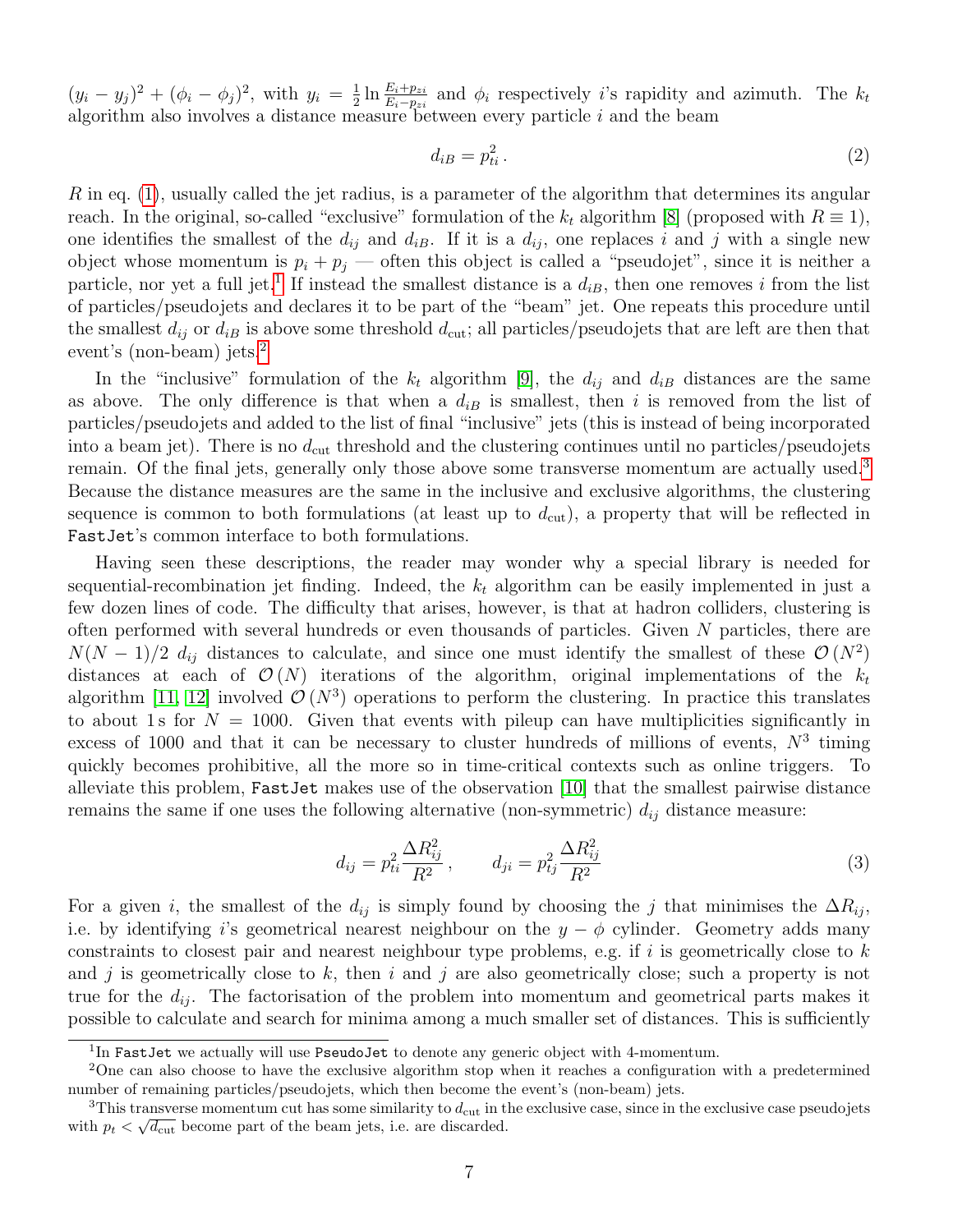powerful that with the help of the external Computational Geometry Algorithms Library (CGAL) [\[13\]](#page-80-12) (specifically, its Delaunay triangulation modules), Fast Jet achieves expected  $N \ln N$  timing for many sequential recombination algorithms. This  $N \ln N$  strategy is supplemented in FastJet with several other implementations, also partially based on geometry, which help optimise clustering speed up to moderately large multiplicities,  $N \lesssim 30000$ . The timing for  $N = 1000$  is thus reduced to a few milliseconds. The same techniques apply to a range of sequential recombination algorithms, described in section [4.](#page-20-0)

At the time of writing, sequential recombination jet algorithms are the main kind of algorithm in use at CERN's Large Hadron Collider (LHC), notably the anti- $k_t$  algorithm [\[14\]](#page-80-13), which simply replaces  $p_t^2$  with  $p_t^{-2}$  in eqs. [\(1](#page-5-1)[,2\)](#page-6-3). Sequential recombination algorithms were also widely used at HERA and LEP. However at Fermilab's Tevatron, and in much preparatory LHC work, cone algorithms were used for nearly all studies. For theoretical and phenomenological comparisons with these results, it is therefore useful to have straightforward access also to cone algorithm codes. The main challenge that would be faced by someone wishing to write their own implementation of a given cone algorithm comes from the large number of details that enter into a full specification of such algorithms, e.g. the precise manner in which stable cones are found, or in which the split–merge step is carried out. The complexity is such that in many cases the written descriptions that exist of specific cone algorithms are simply insufficient to allow a user to correctly implement them. Fortunately, in most cases, the authors of cone algorithms have provided public implementations and these serve as a reference for the algorithm. While each tends to involve a different interface, a different 4-momentum type, etc., FastJet has a "plugin" mechanism, which makes it possible to provide a uniform interface to these different third party jet algorithms. Many plugins (and the corresponding third party code) are distributed with FastJet. Together with the natively-implemented sequential-recombination algorithms, they ensure easy access to all jet algorithms used at colliders in the past decade (section [5\)](#page-23-1). Our distribution of this codebase is complemented with some limited curatorial activity, e.g. solving bugs that become apparent when updating compiler versions, providing a common build infrastructure, etc.

In the past few years, research into jets has evolved significantly beyond the question of just "finding" jets. This has been spurred by two characteristics of CERN's LHC experimental programme. The first is that the LHC starts to probe momentum scales that are far above the the electroweak scale,  $M_{EW}$ , e.g. in the search for new particles or the study of high-energy  $WW$  scattering. However, even in events with transverse momenta  $\gg M_{EW}$ , there can simultaneously be hadronic physics occurring on the electroweak scale (e.g. hadronic  $W$  decays). Jet finding then becomes a multi-scale problem, one manifestation of which is that hadronic decays of W's, Z's and top quarks may be so collimated that they are entirely contained within a single jet. The study of this kind of problem has led to the development of a wide array of jet substructure tools for identifying "boosted" object decays, as reviewed in [\[15\]](#page-80-14). As was the situation with cone algorithms a few years ago, there is considerable fragmentation among these different tools, with some public code available from a range of different sources, but interfaces that differ from one tool to the next. Furthermore, the facilities provided with version 2 of FastJet did not always easily accommodate tools to manipulate and transform jets. Version 3 of FastJet aims to improve this situation, providing implementations of the most common jet substructure tools<sup>[4](#page-7-0)</sup> and a framework to help guide third party authors who wish to write further such tools using a standard interface (section [9\)](#page-48-1). In the near future we also envisage the creation of a FastJet "contrib" space, to provide a common location for access to these new tools as they are developed.

<span id="page-7-0"></span> $4$ To some extent there is overlap here with SpartyJet [\[16\]](#page-80-15), however we believe there are benefits to being able to easily carry jet structure manipulations natively within the framework of FastJet.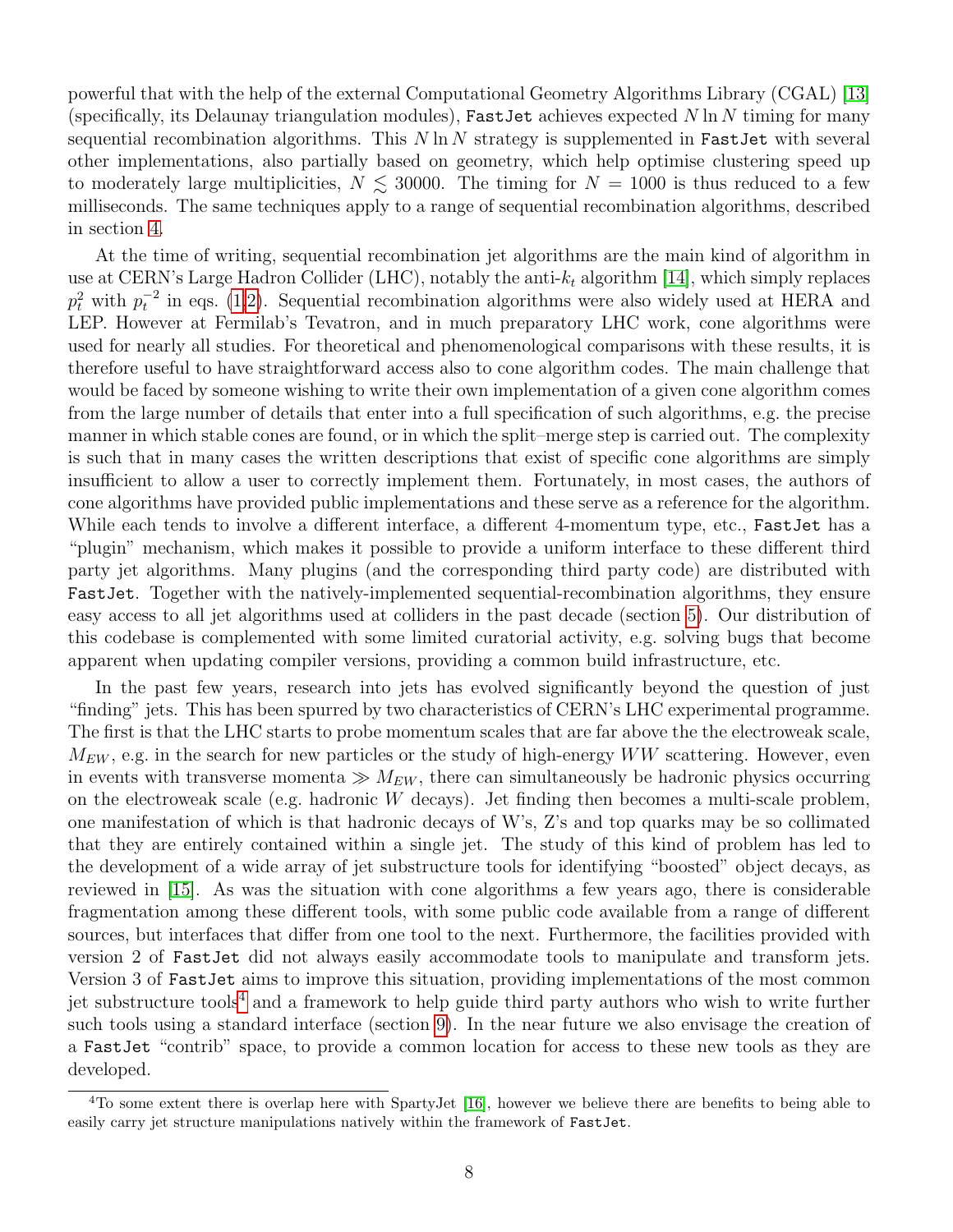The second characteristic of the LHC that motivates facilities beyond simple jet finding in FastJet is the need to use jets in high-noise environments. This is the case for proton-proton  $(pp)$  collisions, where in addition to the pp collision of interest there are many additional soft "pileup" pp collisions, which contaminate jets with a high density of low-momentum particles. A similar problem of "background contamination" arises also for heavy-ion collisions (also at RHIC) where the underlying event in the nuclear collision can generate over a TeV of transverse momentum per unit rapidity, part of which contaminates any hard jets that are present. One way of correcting for this involves the use of jet "areas", which provide a measure of a given jet's susceptibility to soft contamination. Jet areas can be determined for example by examining the clustering of a large number of additional, infinitesimally soft "ghost" particles [\[17\]](#page-80-16). Together with a determination of the level of pileup or underlying-event noise in a specific event, one can then perform event-by-event and jet-by-jet subtraction of the contamination [\[18,](#page-80-17) [19\]](#page-80-18). FastJet allows jet clustering to be performed in such a way that the jet areas are determined at the same time as the jets are identified, simply by providing an "area definition" in addition to the jet definition (section [7\)](#page-36-1). Furthermore it provides the tools needed to estimate the density of noise contamination in an event and to subtract the appropriate amount of noise from each jet (section [8\)](#page-41-0). The interface here shares a number of characteristics with the substructure tools, some of which also serve to remove noise contamination. Both the substructure and pileup removal make use also of a "selectors" framework for specifying and combining simple cuts (section [6\)](#page-33-1).

While FastJet provides a broad range of facilities, usage for basic jet finding is straightforward. To illustrate this, a quick-start guide is provided in section [2,](#page-8-0) while the core classes (PseudoJet, JetDefinition and ClusterSequence) are described in section [3.](#page-10-0) For more advanced usage, one of the design considerations in FastJet has been to favour user extensibility, for example through plugins, selectors, tools, etc. This is one of the topics covered in the appendices. Further information is also available from the extensive "doxygen" documentation, available online at <http://fastjet.fr>.

# <span id="page-8-0"></span>2 Quick-start guide

For the impatient, the FastJet package can be set up and run as follows.

• Download the code and the unpack it

```
curl -O http://fastjet.fr/repo/fastjet-X.Y.Z.tar.gz
tar zxvf fastjet-X.Y.Z.tar.gz
cd fastjet-X.Y.Z/
```
replacing X.Y.Z with the appropriate version number. On some systems you may need to replace " $cur1 -0$ " with "wget".

• Compile and install (choose your own preferred prefix), and when you're done go back to the original directory

```
./configure --prefix='pwd'/../fastjet-install
make
make check
make install
cd ..
```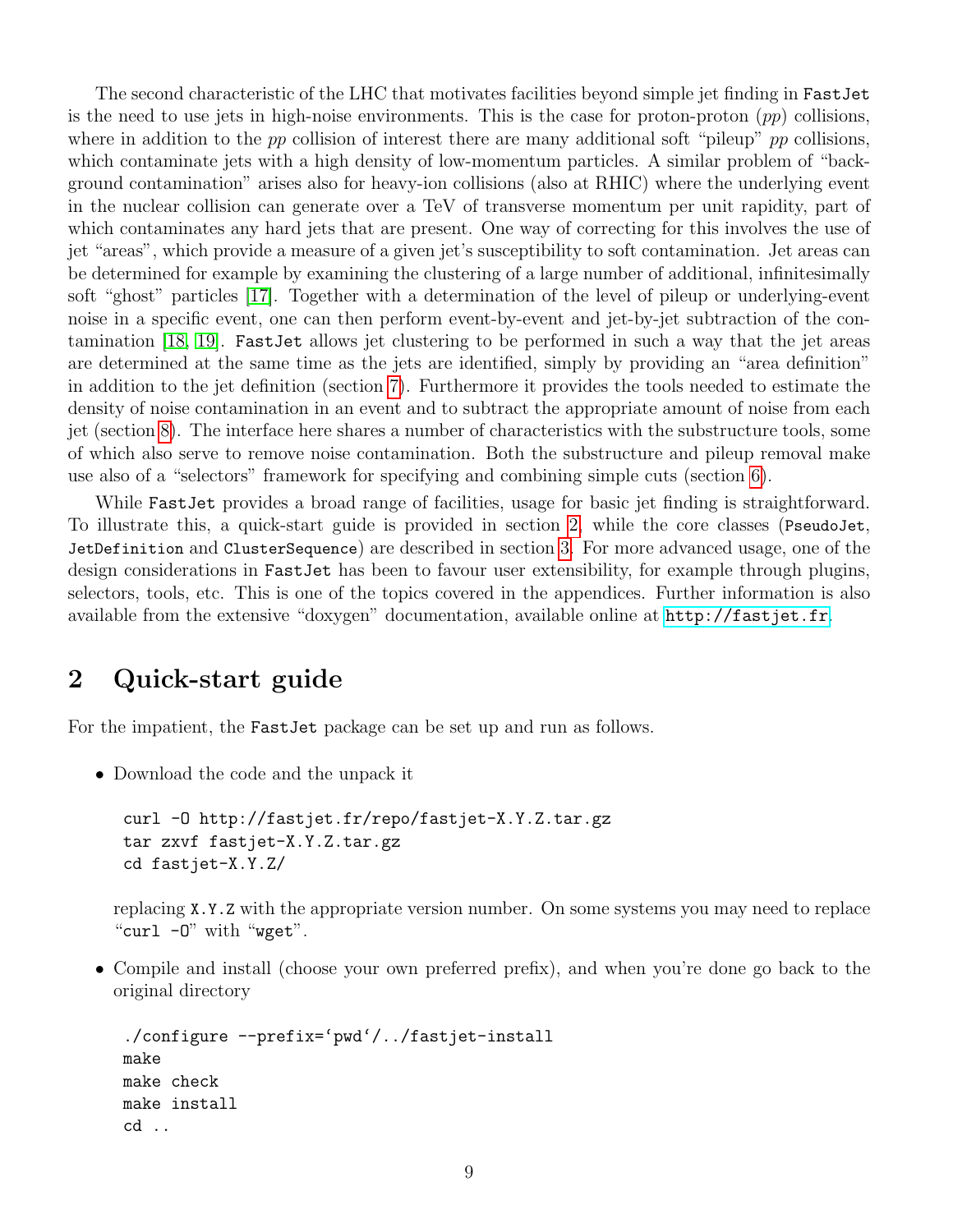You should note that the first line contains *back-quotes* not forward quotes, but that if you copy and paste the above lines from one very widespread PDF viewer, it may nevertheless paste forward quotes, causing problems down the line (the issue arises again below).

• Now paste the following piece of code into a file called short-example.cc

```
#include "fastjet/ClusterSequence.hh"
#include <iostream>
using namespace fastjet;
using namespace std;
int main () {
  vector<PseudoJet> particles;
  // an event with three particles: px    py    pz    E
  particles.push_back( PseudoJet( 99.0, 0.1, 0, 100.0) );
  particles.push_back(PseudoJet( 4.0, -0.1, 0, 5.0));
  particles.push_back(PseudoJet( -99.0, 0, 0, 99.0));
  // choose a jet definition
  double R = 0.7;
  JetDefinition jet_def(antikt_algorithm, R);
  // run the clustering, extract the jets
  ClusterSequence cs(particles, jet_def);
  vector<PseudoJet> jets = sorted_by_pt(cs.inclusive_jets());
  // print out some info
  cout << "Clustered with " << jet_def.description() << endl;
  // print the jets
  cout << " pt y phi" << endl;
  for (unsigned i = 0; i < jets.size(); i++) {
    cout \le "jet " \le i \le ": "\le jets[i].pt() \le " "
                    \langle \cdot \rangle jets[i].rap() \langle \cdot \rangle " \langle \cdot \rangle jets[i].phi() \langle \cdot \rangle endl;
    vector<PseudoJet> constituents = jets[i].constituents();
    for (unsigned j = 0; j < constituents.size(); j^{++}) {
      cout << " constituent " << j << "'s pt: "<< constituents[j].pt() << endl;
    }
  }
}
```
• Then compile and run it with

```
g++ short-example.cc -o short-example \
    'fastjet-install/bin/fastjet-config --cxxflags --libs --plugins'
./short-example
```
(watch out, once again, for the back-quotes if you cut and paste from the PDF).

The output will consist of a banner, followed by the lines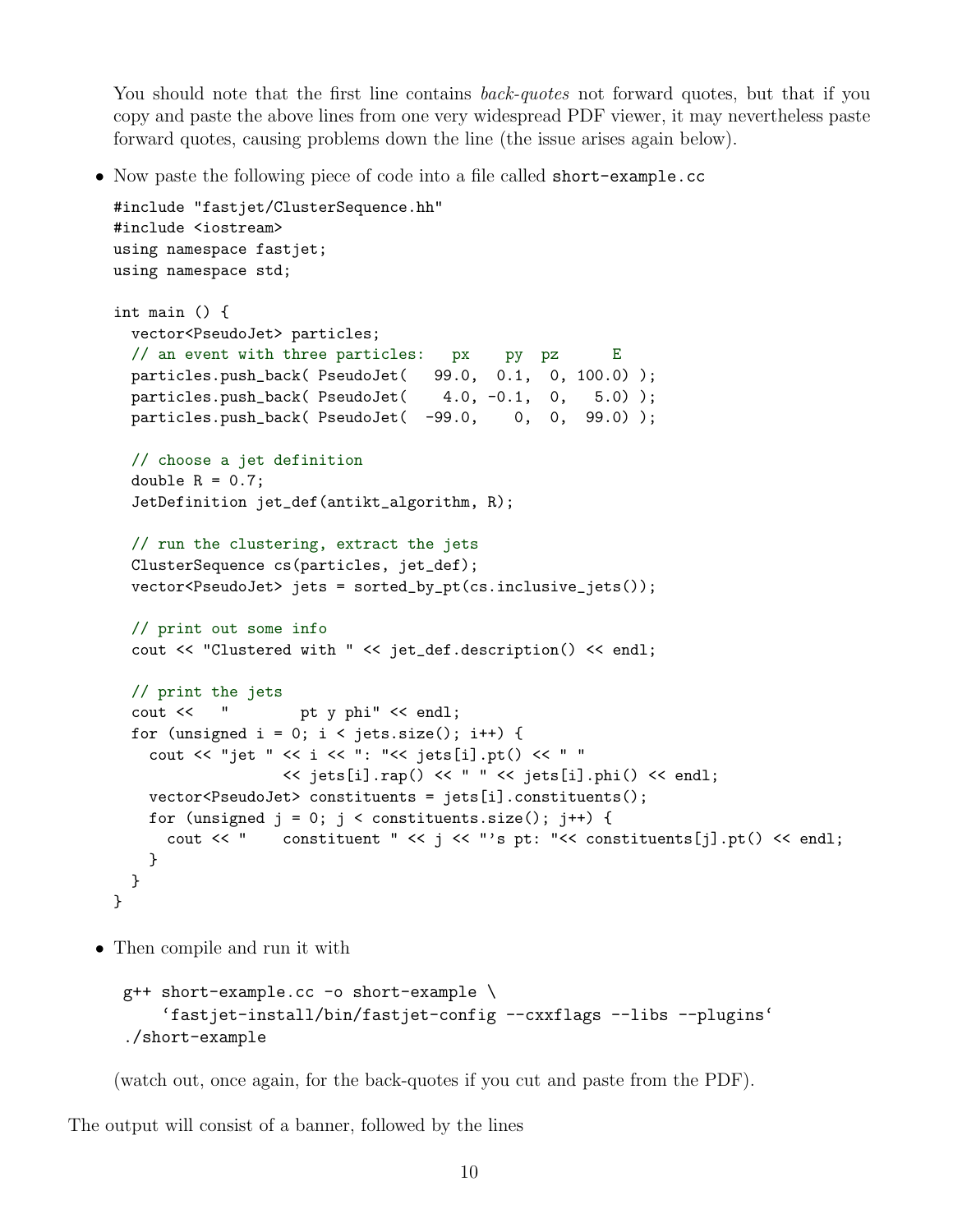```
Clustering with Longitudinally invariant anti-kt algorithm with R = 0.7and E scheme recombination
        pt y phi
jet 0: 103 0 0
    constituent 0's pt: 99.0001
    constituent 1's pt: 4.00125
jet 1: 99 0 3.14159
    constituent 0's pt: 99
```
More evolved example programs, illustrating many of the capabilities of FastJet, are available in the example/ subdirectory of the FastJet distribution.

# <span id="page-10-0"></span>3 Core classes

All classes are contained in the fastjet namespace. For brevity this namespace will usually not be explicitly written below, with the possible exception of the first appearance of a FastJet class, and code excerpts will assume that a "using namespace fastjet;" statement is present in the user code. For basic usage, the user is exposed to three main classes:

```
class fastjet::PseudoJet;
class fastjet::JetDefinition;
class fastjet::ClusterSequence;
```
PseudoJet provides a jet object with a four-momentum and some internal indices to situate it in the context of a jet-clustering sequence. The class JetDefinition contains a specification of how jet clustering is to be performed. ClusterSequence is the class that carries out jet-clustering and provides access to the final jets.

## <span id="page-10-1"></span>3.1 fastjet::PseudoJet

All jets, as well as input particles to the clustering (optionally) are PseudoJet objects. They can be created using one of the following constructors

```
PseudoJet (double px, double py, double pz, double E);
template<class T> PseudoJet (const T & some_lorentz_vector);
```
where the second form allows the initialisation to be obtained from any class T that allows subscripting to return the components of the momentum (running from  $0 \dots 3$  in the order  $p_x, p_y, p_z, E$ ). The default constructor for a PseudoJet sets the momentum components to zero.

The PseudoJet class includes the following member functions for accessing the components

| double E()   |  | const; // returns the energy component                                             |
|--------------|--|------------------------------------------------------------------------------------|
| double e()   |  | const; // returns the energy component                                             |
| double px()  |  | $const$ ; // returns the x momentum component                                      |
| double py()  |  | const; // returns the y momentum component                                         |
| double pz()  |  | $const$ ; // returns the $z$ momentum component                                    |
| double phi() |  | const ; // returns the azimuthal angle in range $02\pi$                            |
|              |  | double phi_std() const ; // returns the azimuthal angle in range $-\pi \ldots \pi$ |
| double rap() |  | $const$ ; // returns the rapidity                                                  |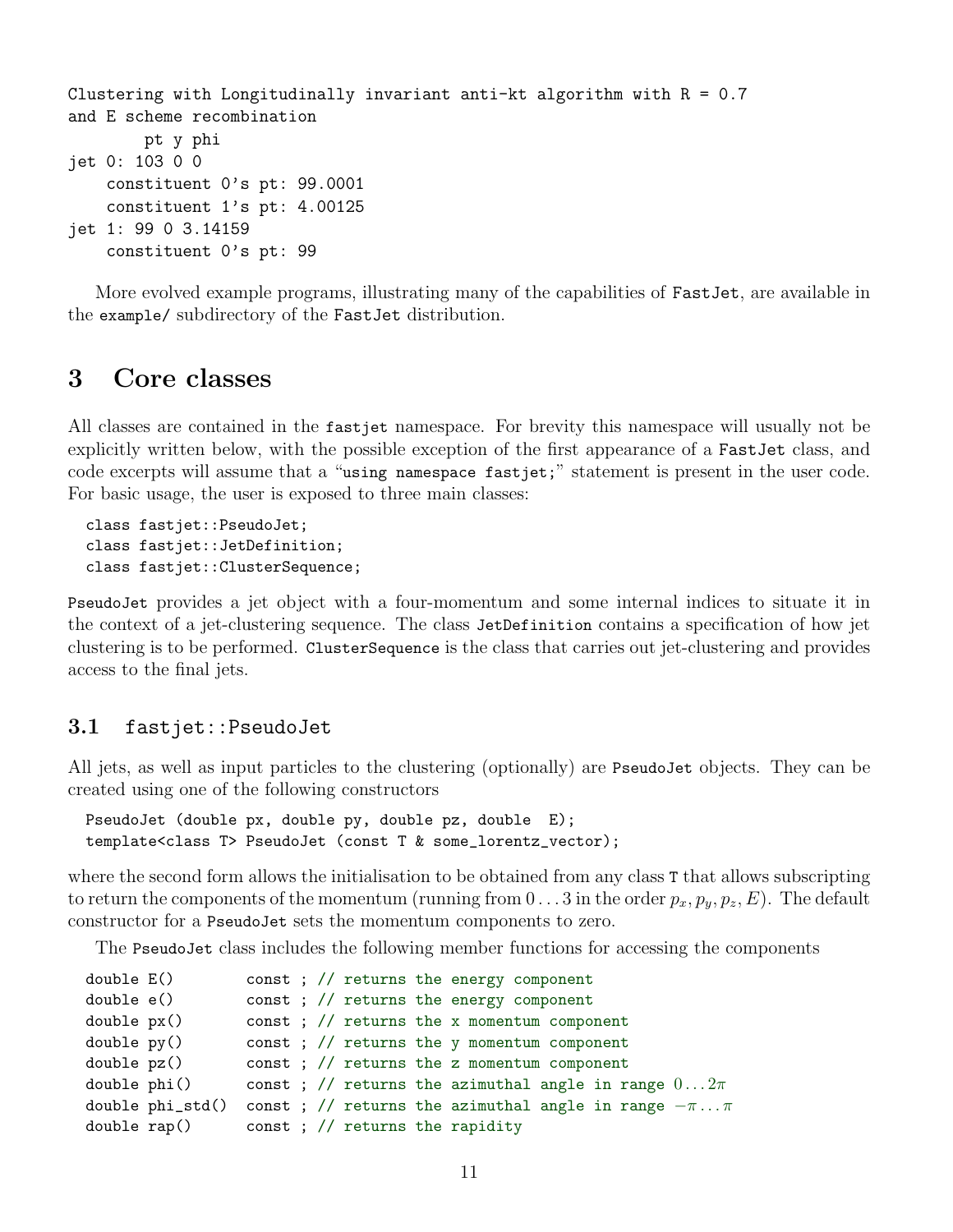```
double rapidity() const ; // returns the rapidity
double pseudorapidity() const ; // returns the pseudo-rapidity
double eta() const ; // returns the pseudo-rapidity
double pt2() const ; // returns the squared transverse momentum
double pt() const ; // returns the transverse momentum
double perp(2) const; // returns the squared transverse momentum
double perp() const ; // returns the transverse momentum
double m2() const; // returns squared invariant mass
double m() const ; // returns invariant mass (-\sqrt{-m^2} \text{ if } m^2 < 0)double mt2() const ; // returns the squared transverse mass = k_t^2 + m^2double mt() const ; // returns the transverse mass
double mperp2() \quad const ; // returns the squared transverse mass = k_t^2 + m^2double mperp() const ; // returns the transverse mass
double operator[] (int i) const; // returns component i
double operator() (int i) const; // returns component i
/// return a valarray containing the four-momentum (components 0-2
```

```
/// are 3-momentum, component 3 is energy).
valarray<double> four_mom() const;
```
The reader may have observed that in some cases more than one name can be used to access the same quantity. This is intended to reflect the diversity of common usages within the community.[5](#page-11-0)

There are two ways of associating user information with a PseudoJet. The simpler method is through an integer called the user index

```
/// set the user_index, intended to allow the user to label the object (default is -1)
void set_user_index(const int index);
/// return the user_index
int user_index() const ;
```
A more powerful method, new in FastJet 3, involves passing a pointer to a derived class of PseudoJet::UserInfoBase. The two essential calls are

```
/// set the pointer to user information (the PseudoJet will then own it)
void set_user_info(UserInfoBase * user_info);
/// retrieve a reference to a dynamic cast of type L of the user info
template<class L> const L & user_info() const;
```
Further details are to be found in appendix [B](#page-65-0) and in example/09-user\_info.cc.

A PseudoJet can be reset with

```
/// Reset the 4-momentum according to the supplied components, put the user
/// and history indices and user info back to their default values (-1, unset)
inline void reset(double px, double py, double pz, double E);
/// Reset just the 4-momentum according to the supplied components,
/// all other information is left unchanged
inline void reset_momentum(double px, double py, double pz, double E);
```
and similarly taking as argument a templated some\_lorentz\_vector or a PseudoJet (in the latter case, or when some\_lorentz\_vector is of a type derived from PseudoJet, reset also copies the user and internal indices and user-info).

<span id="page-11-0"></span> ${}^{5}$ The pt(), pt2(), mt(), mt2() names are available only from version 3.0.1 onwards.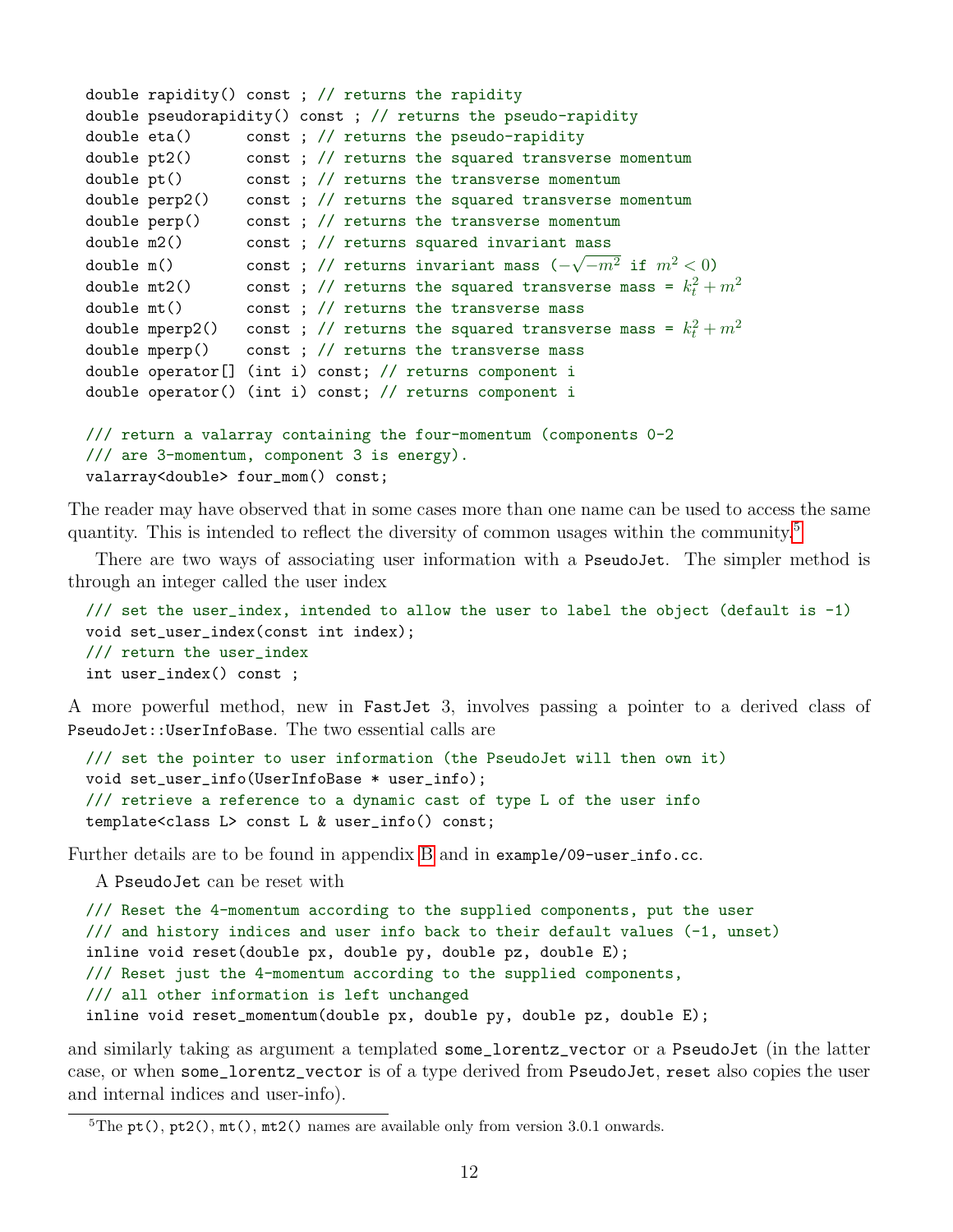Additionally, the  $+$ ,  $-$ ,  $*$  and / operators are defined, with  $+$ ,  $-$  acting on pairs of PseudoJets and  $*$ , / acting on a PseudoJet and a double coefficient. The analogous  $+=$ , etc., operators, are also defined.<sup>[6](#page-12-1)</sup>

There are also equality testing operators: ( $jet1 == jet2$ ) returns true if the two jets have identical 4-momenta, structural information and user information; the (jet == 0.0) test returns true if all the components of the 4-momentum are zero. The != operator works analogously.

Finally, we also provide routines for taking an unsorted vector of PseudoJets and returning a sorted vector,

```
/// return a vector of jets sorted into decreasing transverse momentum
vector<PseudoJet> sorted_by_pt(const vector<PseudoJet> & jets);
```

```
/// return a vector of jets sorted into increasing rapidity
vector<PseudoJet> sorted_by_rapidity(const vector<PseudoJet> & jets);
```

```
/// return a vector of jets sorted into decreasing energy
vector<PseudoJet> sorted_by_E(const vector<PseudoJet> & jets);
```
These will typically be used on the jets returned by ClusterSequence.

A number of further PseudoJet member functions provide access to information on a jet's structure. They are documented below in sections [3.5](#page-17-0) and [3.6.](#page-19-0)

# <span id="page-12-0"></span>3.2 fastjet::JetDefinition

The class JetDefinition contains a full specification of how to carry out the clustering. According to the Les Houches convention detailed in [\[20\]](#page-80-19), a 'jet definition' should include the jet algorithm name, its parameters (often the radius  $R$ ) and the recombination scheme. Its constructor is

```
JetDefinition(fastjet::JetAlgorithm jet_algorithm,
              double R,
              fastjet::RecombinationScheme recomb_scheme = E_scheme,
              fastjet::Strategy strategy = Best);
```
The jet algorithm is one of the entries of the JetAlgorithm enum:<sup>[7](#page-12-2)</sup>

```
enum JetAlgorithm {kt_algorithm, cambridge_algorithm,
                   antikt_algorithm, genkt_algorithm,
                   ee_kt_algorithm, ee_genkt_algorithm, ...};
```
Each algorithm is described in detail in section [4.](#page-20-0) The . . . represent additional values that are present for internal or testing purposes. They include plugin algorithm, automatically set when plugins are used (section [5\)](#page-23-1) and undefined jet algorithm, which is the value set in JetDefinition's default constructor.

<span id="page-12-1"></span><sup>&</sup>lt;sup>6</sup>The  $+$ ,  $-$  operators return a PseudoJet with default user information; the  $*$  and  $/$  operators return a PseudoJet with the same user information as the original PseudoJet; the  $+=, -=, \text{etc.}$ , operators all preserve the user information of the PseudoJet on the left-hand side of the operator.

<span id="page-12-2"></span> $7$ As of v2.3, the JetAlgorithm name replaces the old JetFinder one, in keeping with the Les Houches convention. Backward compatibility is assured at the user level by a typedef and a doubling of the methods' names. Backward compatibility (with versions  $\langle 2.3 \rangle$ ) is however broken for user-written derived classes of ClusterSequence, as the protected variables **default** jet finder and jet finder have been replaced by **default** jet algorithm and jet algorithm.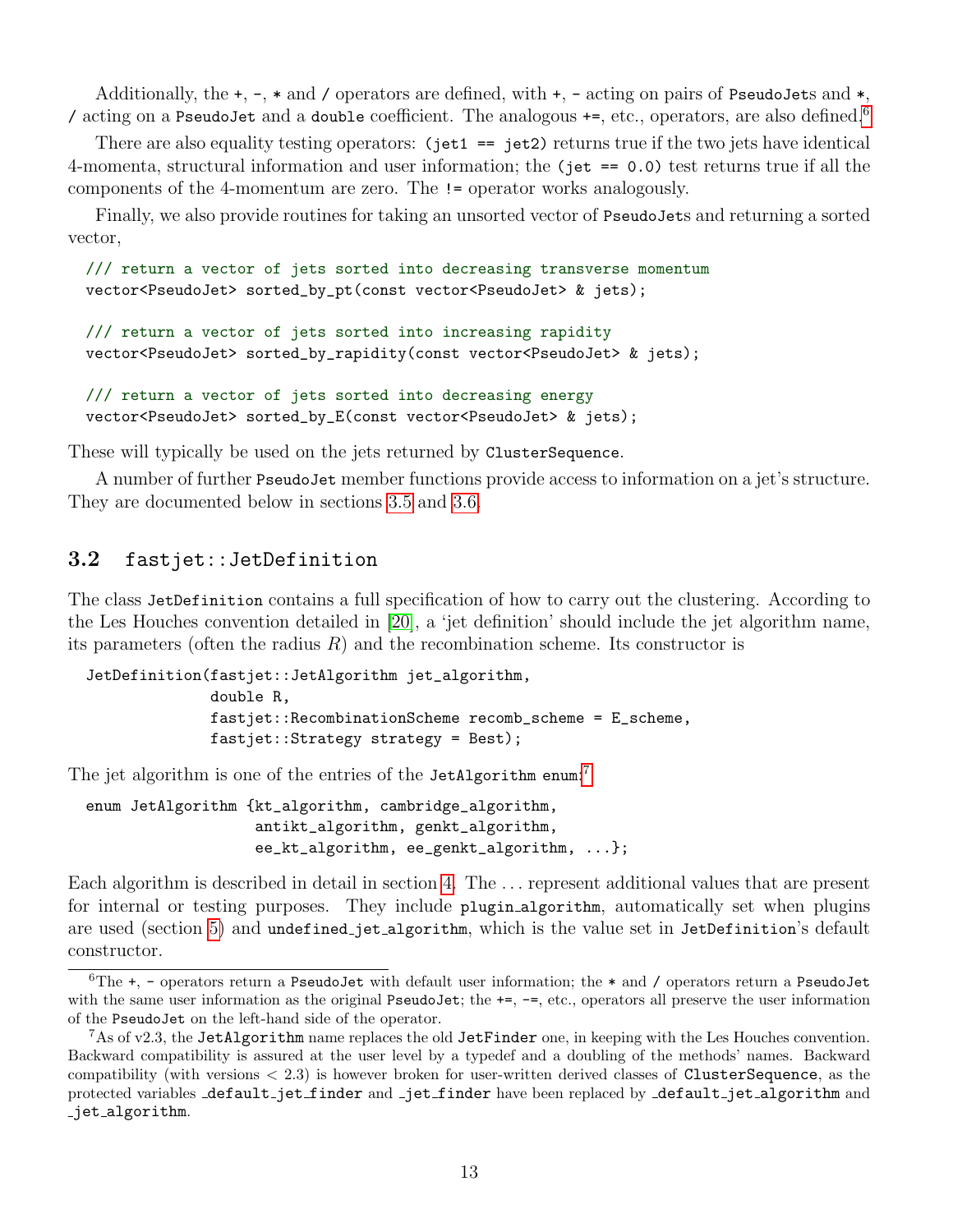The parameter R specifies the value of R that appears in eq.  $(1)$  and in the various definitions of section [4.](#page-20-0) For one algorithm,  $ee_kt_algorithms$ , there is no R parameter, so the constructor is to be called without the R argument. For the generalised  $k_t$  algorithm and its  $e^+e^-$  version, one requires R and (immediately after R) an extra parameter p. Details are to be found in sections [4.4–](#page-22-0)[4.6.](#page-23-0) If the user calls a constructor with the incorrect number of arguments for the requested jet algorithm, a fastjet::Error() exception will be thrown with an explanatory message.

The recombination scheme is set by an enum of type RecombinationScheme, and it is related to the choice of how to recombine the 4-momenta of PseudoJets during the clustering procedure. The default in FastJet is the E-scheme, where the four components of two 4-vectors are simply added. This scheme is used when no explicit choice is made in the constructor. Further recombination schemes are described below in section [3.4.](#page-16-0)

The strategy selects the algorithmic strategy to use while clustering and is an enum of type Strategy. The default option of Best automatically determines and selects a strategy that should be close to optimal in speed for each event, based on its multiplicity. A discussion of the main available strategies together with their performance is given in appendix [A.](#page-62-0) Different strategies give identical clustering results, except potentially in the presence of distance degeneracies, where different strategies may resolve those degeneracies differently.

A textual description of the jet definition can be obtained by a call to the member function std::string description().

As of FastJet version 3.1, the JetDefinition class allows one to directly perform the clustering and access the inclusive jets through a () operator:

```
template<class L> std::vector<PseudoJet> JetDefinition::operator()(
                                       const std::vector<L> & particles
                                       ) const;
```
Doing

```
fastjet::JetDefinition AKT4(fastjet::antikt_algorithm,0.4);
vector<fastjet::PseudoJet> akt4_jets = AKT4(particles);
```
returns the list of all the inclusive jets given by clustering with the anti- $k_t$  algorithm with radius parameter  $R = 0.4$ . Jets from the anti- $k_t$  algorithm and other hadron-collider algorithms are returned sorted in decreasing transverse momentum, while those from  $e^+e^-$  algorithms are returned sorted in decreasing energy. This behaviour differs from that of ClusterSequence::inclusive jets(), where the ordering of the jets is not a priori determined (i.e. the user must manually sort the jets themselves).

## <span id="page-13-0"></span>3.3 fastjet::ClusterSequence

To run the jet clustering, create a ClusterSequence object through the following constructor

```
template<class L> ClusterSequence(const std::vector<L> & input_particles,
                                  const JetDefinition & jet_def);
```
where input particles is the vector of initial particles of any type (PseudoJet, HepLorentzVector, etc.) that can be used to initialise a PseudoJet and jet def contains the full specification of the clustering (see Section [3.2\)](#page-12-0).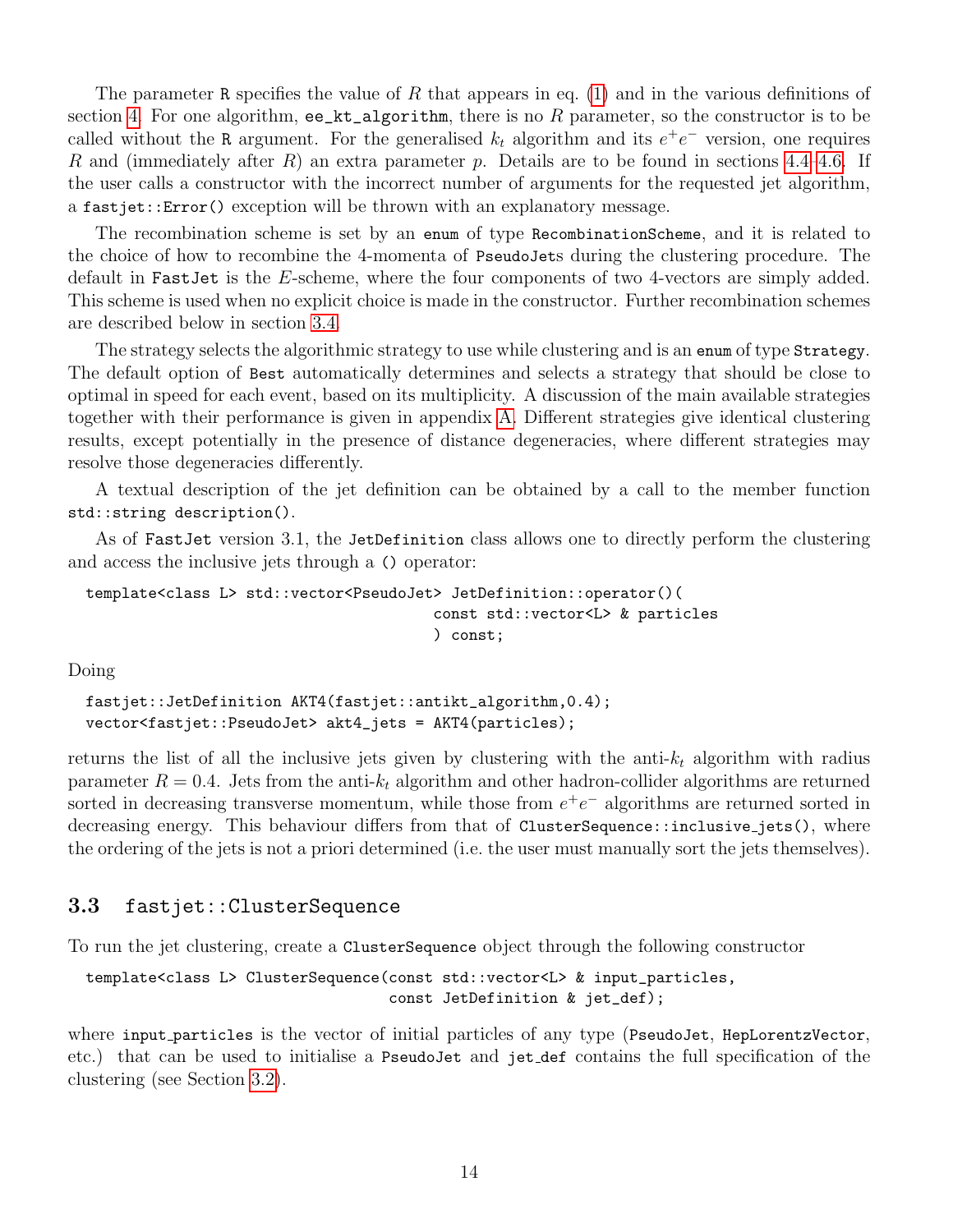#### <span id="page-14-0"></span>3.3.1 Accessing inclusive jets

Inclusive jets correspond to all objects that have undergone a "beam" clustering (i.e.  $d_{iB}$  recombination) in the description following Eq. [\(2\)](#page-6-3). For nearly all hadron-collider algorithms, the "inclusive" jets above some given transverse momentum cut are the ones usually just referred to as the "jets".

To access inclusive jets, the following member function should be used

```
/// return a vector of all jets (in the sense of the inclusive
/// algorithm) with pt >= ptmin.
vector<PseudoJet> inclusive_jets (const double ptmin = 0.0) const;
```
where ptmin may be omitted, then implicitly taking the value zero. Note that the order in which the inclusive jets are provided depends on the jet algorithm. To obtain a specific ordering, such as decreasing  $p_t$ , the user should perform a sort themselves, e.g. with the sorted by pt(...) function, described in section [3.1.](#page-10-1)

With a zero transverse momentum cut, the number of jets found in the event is not an infrared safe quantity (adding a single soft particle can lead to one extra soft jet). However it can still be useful to talk of all the objects returned by inclusive jets() as being "jets", e.g. in the context of the estimation underlying-event and pileup densities, cf. section [8.](#page-41-0)

#### <span id="page-14-1"></span>3.3.2 Accessing exclusive jets

There are two ways of accessing exclusive jets, one where one specifies  $d_{cut}$ , the other where one specifies that the clustering is taken to be stopped once it reaches the specified number of jets.

```
/// return a vector of all jets (in the sense of the exclusive algorithm) that would
/// be obtained when running the algorithm with the given dcut.
vector<PseudoJet> exclusive_jets (const double dcut) const;
```
/// return a vector of all jets when the event is clustered (in the exclusive sense) /// to exactly njets. Throws an error if the event has fewer than njets particles. vector<PseudoJet> exclusive\_jets (const int njets) const;

/// return a vector of all jets when the event is clustered (in the exclusive sense) /// to exactly njets. If the event has fewer than njets particles, it returns all /// available particles. vector<PseudoJet> exclusive\_jets\_up\_to (const int njets) const;

The user may also wish just to obtain information about the number of jets in the exclusive algorithm:

```
/// return the number of jets (in the sense of the exclusive algorithm) that would
/// be obtained when running the algorithm with the given dcut.
int n_exclusive_jets (const double dcut) const;
```
Another common query is to establish the  $d_{\min}$  value associated with merging from  $n + 1$  to n jets. Two member functions are available for determining this:

```
/// return the dmin corresponding to the recombination that went from n+1 to n jets
/// (sometimes known as d_{n,n+1}).
double exclusive_dmerge (const int n) const;
```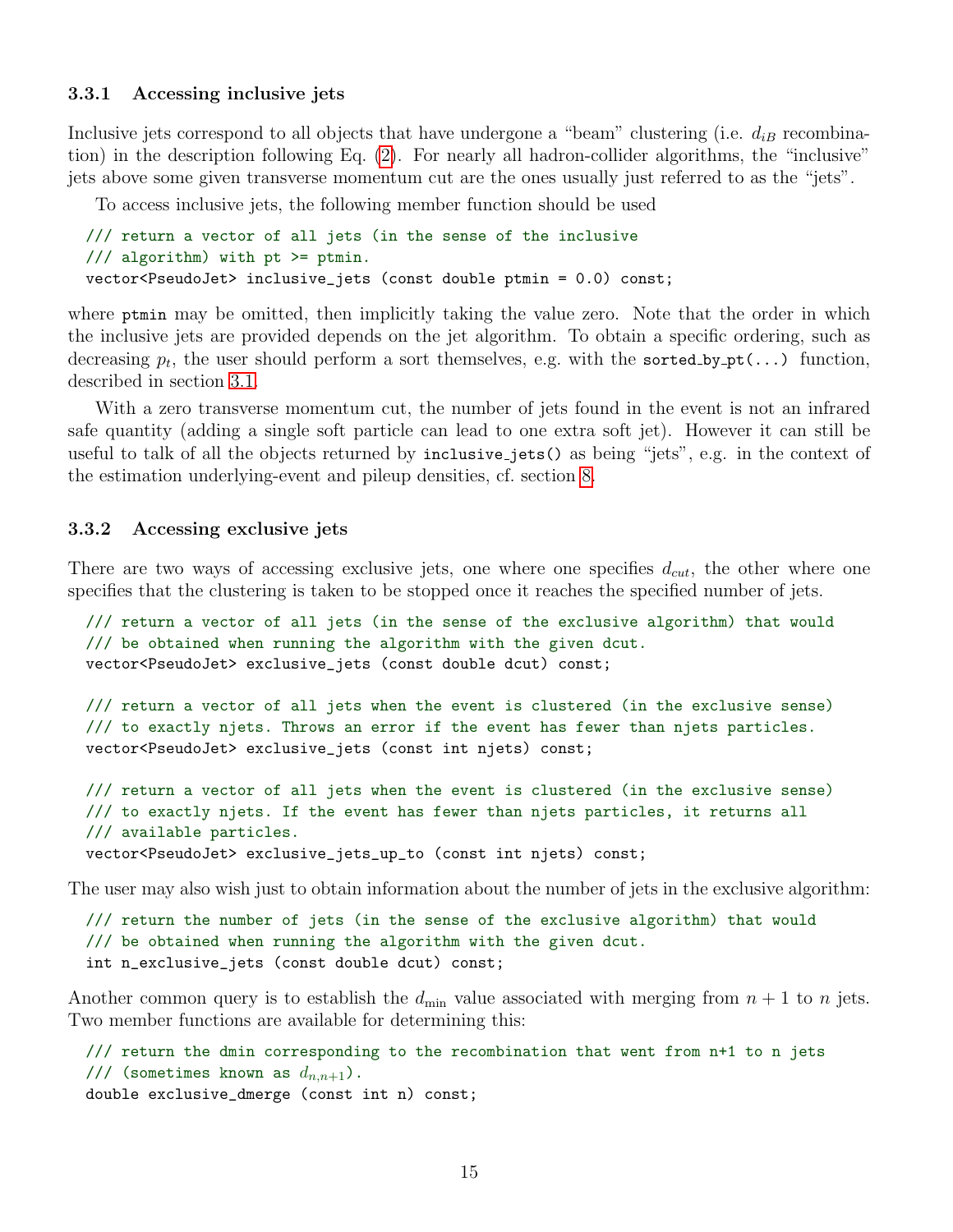```
/// return the maximum of the dmin encountered during all recombinations up to the one
/// that led to an n-jet final state; identical to exclusive_dmerge, except in cases
/// where the dmin do not increase monotonically.
double exclusive_dmerge_max (const int n) const;
```
The first returns the  $d_{\min}$  in going from  $n + 1$  to n jets. Occasionally however the  $d_{\min}$  value does not increase monotonically during successive mergings and using a  $d_{cut}$  smaller than the return value from exclusive dmerge does not guarantee an event with more than  $n$  jets. For this reason the second function exclusive dmerge max is provided — using a  $d_{cut}$  below its return value is guaranteed to provide a final state with more than  $n$  jets, while using a larger value will return a final state with  $n$ or fewer jets.

For  $e^+e^-$  collisions, where it is usual to refer to  $y_{ij} = d_{ij}/Q^2$  (Q is the total (visible) energy) FastJet provides the following methods:

```
double exclusive_ymerge (int njets);
double exclusive_ymerge_max (int njets);
int n_exclusive_jets_ycut (double ycut);
std::vector<PseudoJet> exclusive_jets_ycut (double ycut);
```
which are relevant for use with the  $e^+e^- k_t$  algorithm and with the Jade plugin (section [5.4.2\)](#page-32-2).

### <span id="page-15-0"></span>3.3.3 Other functionality

Unclustered particles. Some jet algorithms (e.g. a number of the plugins in section [5\)](#page-23-1) have the property that not all particles necessarily participate in the clustering. In other cases, particles may take part in the clustering, but not end up in any final inclusive jet. Two member functions are provided to obtain the list of these particles. One is

vector<PseudoJet> unclustered = clust\_seq.unclustered\_particles();

which returns the list of particles that never took part in the clustering. The other additionally returns objects that are the result of clustering but that never made it into a inclusive jet (i.e. into a "beam" recombination):

```
vector<PseudoJet> childless = clust_seq.childless_pseudojets();
```
A practical example where this is relevant is with plugins that perform pruning [\[21\]](#page-80-20), since they include a condition for vetoing certain recombinations.<sup>[8](#page-15-1)</sup>

Copying and transforming a ClusterSequence. A standard copy constructor is available for ClusterSequences. Additionally it is possible to copy the clustering history of a ClusterSequence while modifying the momenta of the PseudoJets at all (initial, intermediate, final) stages of the clustering, with the ClusterSequence member function

```
void transfer_from_sequence(const ClusterSequence & original_cs,
                            const FunctionOfPseudoJet<PseudoJet> * action_on_jets = 0);
```
FunctionOfPseudoJet<PseudoJet> is an abstract base class whose interface provides a PseudoJet operator()(const PseudoJet & jet) function, i.e. a function of a PseudoJet that returns a PseudoJet

<span id="page-15-1"></span><sup>8</sup>To obtain the list of all initial particles that never end up in any inclusive jet, one should simply concatenate the vectors of constituents of all the childless PseudoJets.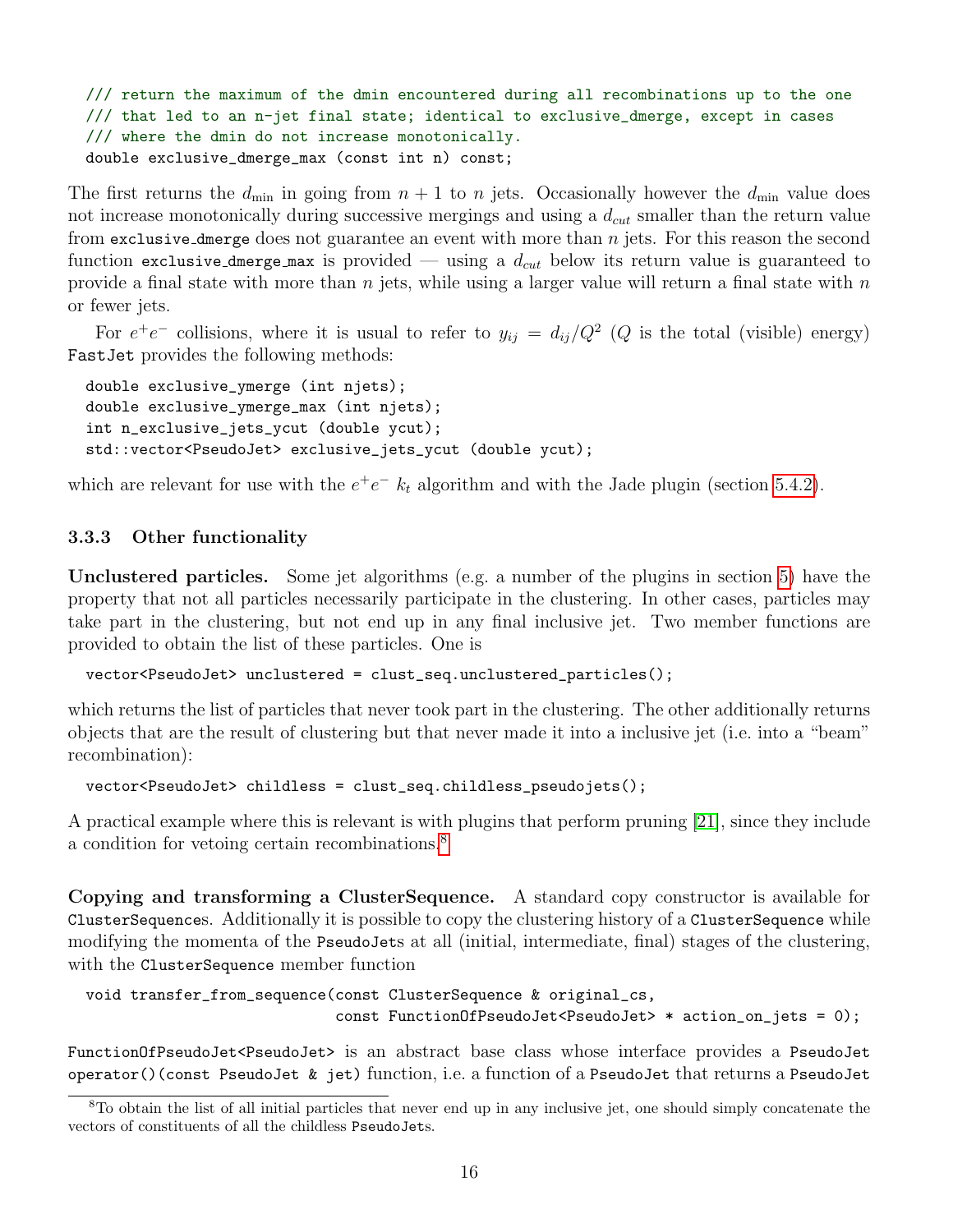| E scheme        |
|-----------------|
| pt_scheme       |
| pt2_scheme      |
| Et_scheme       |
| Et2 scheme      |
| BIpt_scheme     |
| BIpt2_scheme    |
| WTA_pt_scheme   |
| WTA_modp_scheme |

<span id="page-16-1"></span>Table 1: Members of the RecombinationScheme enum; the schemes prefixed by "BI" boost-invariant version of the  $p_t$  and  $p_t^2$  schemes (as defined in section [3.4\)](#page-16-0).

(cf. appendix [D\)](#page-68-0). As the clustering history is copied to the target ClusterSequence, each PseudoJet in the target ClusterSequence is set to the result of action on jet(original pseudojet). One use case for this is if one wishes to obtain a Lorentz-boosted copy of a ClusterSequence, which can be achieved as follows

```
#include "fastjet/tools/Boost.hh"
// ...
ClusterSequence original_cs(...);
ClusterSequence boosted_cs;
Boost boost(boost_4momentum);
boosted_cs.transfer_from_sequence(cs, &boost);
```
## <span id="page-16-0"></span>3.4 Recombination schemes

When merging particles (i.e. PseudoJets) during the clustering procedure, one must specify how to combine the momenta. The simplest procedure  $(E\text{-scheme})$  simply adds the four-vectors. This has been advocated as a standard in [\[3\]](#page-80-2), was the main scheme in use during Run II of the Tevatron, is currently used by the LHC experiments, and is the default option in FastJet. Other choices are listed in table [1,](#page-16-1) and are described below.

**Other schemes for pp collisions.** Other schemes provided by earlier  $k_t$ -clustering implementations [\[11,](#page-80-10) [12\]](#page-80-11) are the  $p_t$ ,  $p_t^2$ ,  $E_t$  and  $E_t^2$  schemes. They all incorporate a 'preprocessing' stage to make the initial momenta massless (rescaling the energy to be equal to the 3-momentum for the  $p_t$  and  $p_t^2$ schemes, rescaling to the 3-momentum to be equal to the energy in the  $E_t$  and  $E_t^2$  schemes). Then for all schemes the recombination  $p_r$  of  $p_i$  and  $p_j$  is a massless 4-vector satisfying

<span id="page-16-2"></span>
$$
p_{t,r} = p_{t,i} + p_{t,j}, \t\t(4a)
$$

$$
\phi_r = (w_i \phi_i + w_j \phi_j) / (w_i + w_j), \qquad (4b)
$$

$$
y_r = (w_i y_i + w_j y_j)/(w_i + w_j),
$$
\n(4c)

where  $w_i$  is  $p_{t,i}$  for the  $p_t$  and  $E_t$  schemes, and is  $p_{t,i}^2$  for the  $p_t^2$  and  $E_t^2$  schemes.

Note that for massive particles the schemes defined in the previous paragraph are not invariant under longitudinal boosts. As a workaround for this issue, we propose boost-invariant  $p_t$  and  $p_t^2$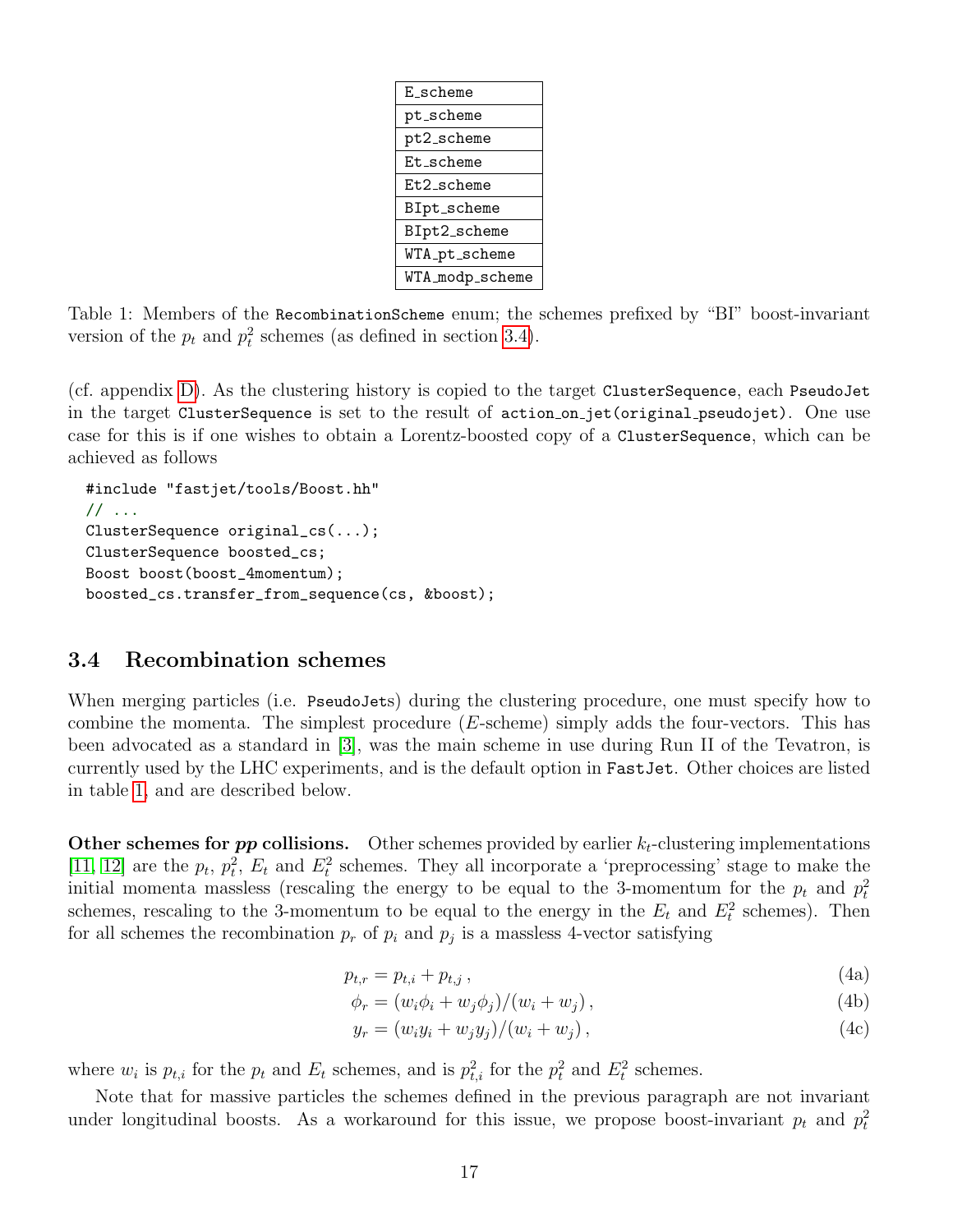schemes, which are identical to the normal  $p_t$  and  $p_t^2$  schemes, except that they omit the preprocessing stage. They are available as BIpt scheme and BIpt2 scheme.

A generalisation of the  $p_t$  and  $p_t^2$  schemes is to take a weighting by  $w_i = p_t^n$ . An interesting limit is then  $n \to \infty$ , referred to as the winner-takes-all scheme (WTA), because the new rapidity and azimuth in Eq.  $(4)$  coincide with those of the harder of the two particles [\[22\]](#page-81-0). This gives the WTA pt scheme. The WTA pt scheme does not perform any preprocessing, but differs from the BIpt... schemes in that the result of a recombination acquires the mass of the higher- $p_t$  of the two particles (instead of setting the mass to zero). This treatment ensures, for example, that recombination of a massive particle with an infinitesimally soft particle leaves the mass unchanged.

Other schemes for  $e^+e^-$  collisions. The default E-scheme is a sensible choice also for  $e^+e^$ collisions. The only non-standard  $e^+e^-$ -specific scheme currently implemented is the WTA modp\_scheme, in which the recombination of  $p_i$  ad  $p_j$  points in the direction and has the mass of the particle with larger 3-vector modulus  $(|\vec{p}|)$ , and has a 3-vector modulus  $|\vec{p}_r| = |\vec{p}_i| + |\vec{p}_i|$ . <sup>[9](#page-17-1)</sup>

On request, we may in the future provide further dedicated schemes for  $e^+e^-$  collisions.

User-defined schemes. The user may define their own, custom recombination schemes, as described in Appendix [E.1.](#page-68-2)

## <span id="page-17-0"></span>3.5 Constituents and substructure of jets

For any PseudoJet that results from a clustering, the user can obtain information about its con-stituents, internal substructure, etc., through member functions of the PseudoJet class.<sup>[10](#page-17-2)</sup>

Jet constituents. The constituents of a given PseudoJet jet can be obtained through

```
vector<PseudoJet> constituents = jet.constituents();
```
Note that if the user wishes to identify these constituents with the original particles provided to ClusterSequence, she or he should have set a unique index for each of the original particles with the PseudoJet::set user index function. Alternatively more detailed information can also be set through the user\_info facilities of PseudoJet, as discussed in appendix [B.](#page-65-0)

**Subjet properties.** To obtain the set of subjets at a specific  $d_{\text{cut}}$  scale inside a given jet, one may use the following PseudoJet member function:

/// Returns a vector of all subjets of the current jet (in the sense of the exclusive /// algorithm) that would be obtained when running the algorithm with the given dcut std::vector<PseudoJet> exclusive\_subjets (const double dcut) const;

<span id="page-17-1"></span><sup>&</sup>lt;sup>9</sup>It is tempting to define also a WTA E scheme in which the recombination would point in the direction of the particle with the largest energy. This is however dangerous in situations where the most energetic particle is at rest. As a consequence, this scheme is not provided in FastJet. A similar consideration applies for a WTA mt\_scheme.

<span id="page-17-2"></span> $10$ This is a new development in version 3 of FastJet. In earlier versions, access to information about a jet's contents had to be made through its ClusterSequence. Those forms of access, though not documented here, will be retained throughout the 3.X series.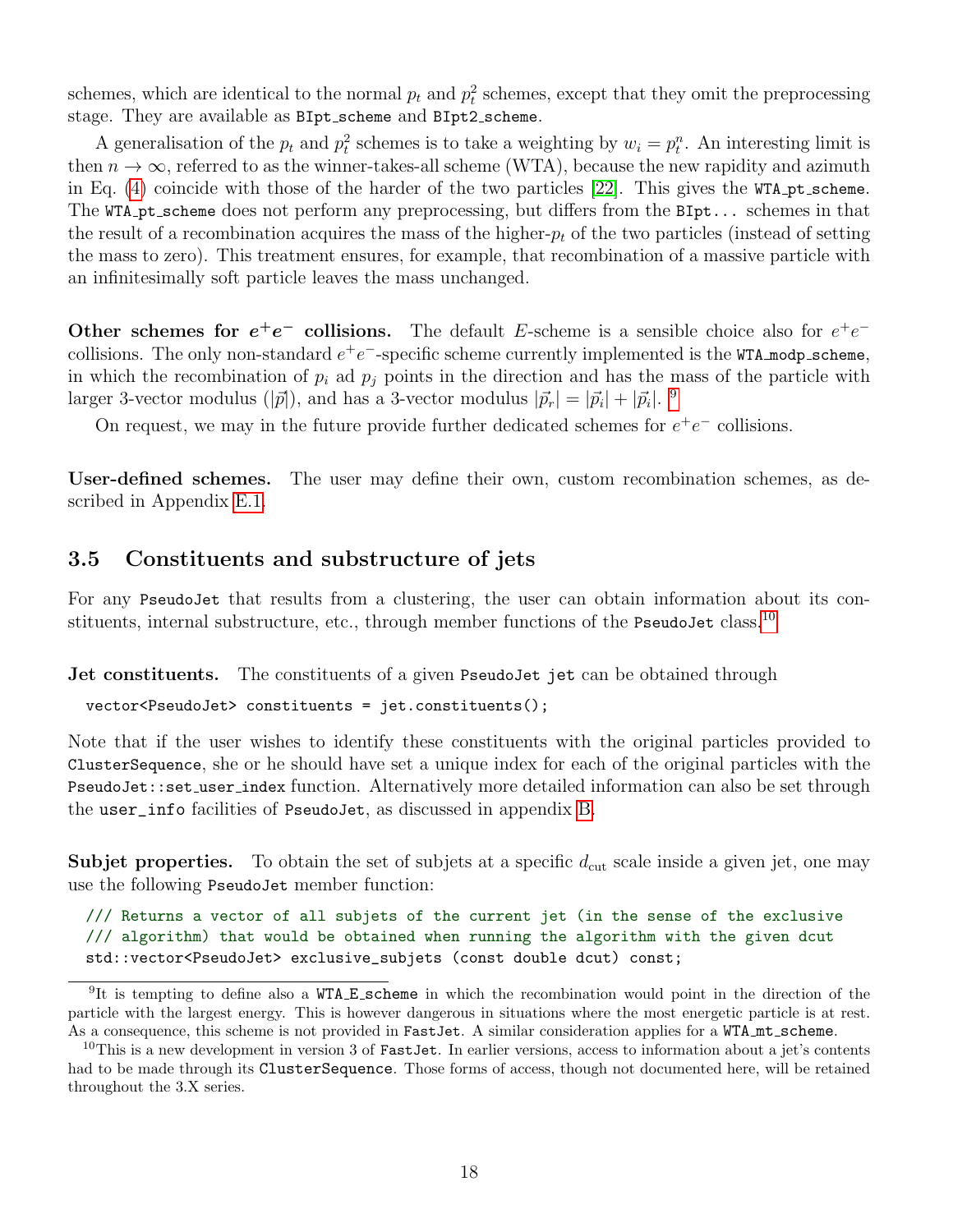If m jets are found, this takes a time  $\mathcal{O}(m \ln m)$  (owing to the internal use of a priority queue). Alternatively one may obtain the jet's constituents, cluster them separately and then carry out an exclusive jets analysis on the resulting ClusterSequence. The results should be identical. This second method is mandatory if one wishes to identify subjets with an algorithm that differs from the one used to find the original jets.

In analogy with the exclusive jets(...) functions of ClusterSequence, PseudoJet also has exclusive subjets(int nsub) and exclusive subjets up to(int nsub) functions.

One can also make use of the following methods, which allow one to follow the merging sequence (and walk back through it):

/// If the jet has parents in the clustering, returns true and sets parent1 and parent2  $\frac{1}{2}$  equal to them. If it has no parents returns false and sets parent1 and parent2 to 0 bool has\_parents(PseudoJet & parent1, PseudoJet & parent2) const;

/// If the jet has a child then returns true and sets the child jet otherwise returns /// false and sets the child to 0 bool has\_child(PseudoJet & child) const;

```
/// If this jet has a child (and so a partner), returns true and sets the partner,
/// otherwise returns false and sets the partner to 0
bool has_partner(PseudoJet & partner) const;
```
Accessibility of structural information. If any of the above functions are used with a PseudoJet that is not associated with a ClusterSequence, an error will be thrown. Since the information about a jet's constituents is actually stored in the ClusterSequence and not in the jet itself, these methods will also throw an error if the ClusterSequence associated with the jet has gone out of scope, been deleted, or in any other way become invalid. One can establish the status of a PseudoJet's associated cluster sequence with the following enquiry functions:

```
// returns true if this PseudoJet has an associated (and valid) ClusterSequence.
bool has_valid_cluster_sequence() const;
// returns a (const) pointer to the parent ClusterSequence (throws if inexistent
// or no longer valid)
const ClusterSequence* validated_cluster_sequence() const;
```
There are also has associated cluster sequence() and associated cluster sequence() member functions. The first returns true even when the cluster sequence is not valid, and the second returns a null pointer in that case. Further information is to be found in appendix [C.](#page-66-0)

There are contexts in which, within some function, one might create a ClusterSequence, obtain a jet from it and then return that jet from the function. For the user to be able to access the information about the jet's internal structure, the ClusterSequence must not have gone out of scope and/or been deleted. To aid with potential memory management issues in this case, as long the ClusterSequence was created via a new operation, then one can tell the ClusterSequence that it should be automatically deleted after the last external object (jet, etc.) associated with it has disappeared. The call to do this is ClusterSequence::delete self when unused(). There must be at least one external object already associated with the ClusterSequence at the time of the call (e.g. a jet, subjet or jet constituent). Note that ClusterSequence tends to be a large object, so this should be used with care.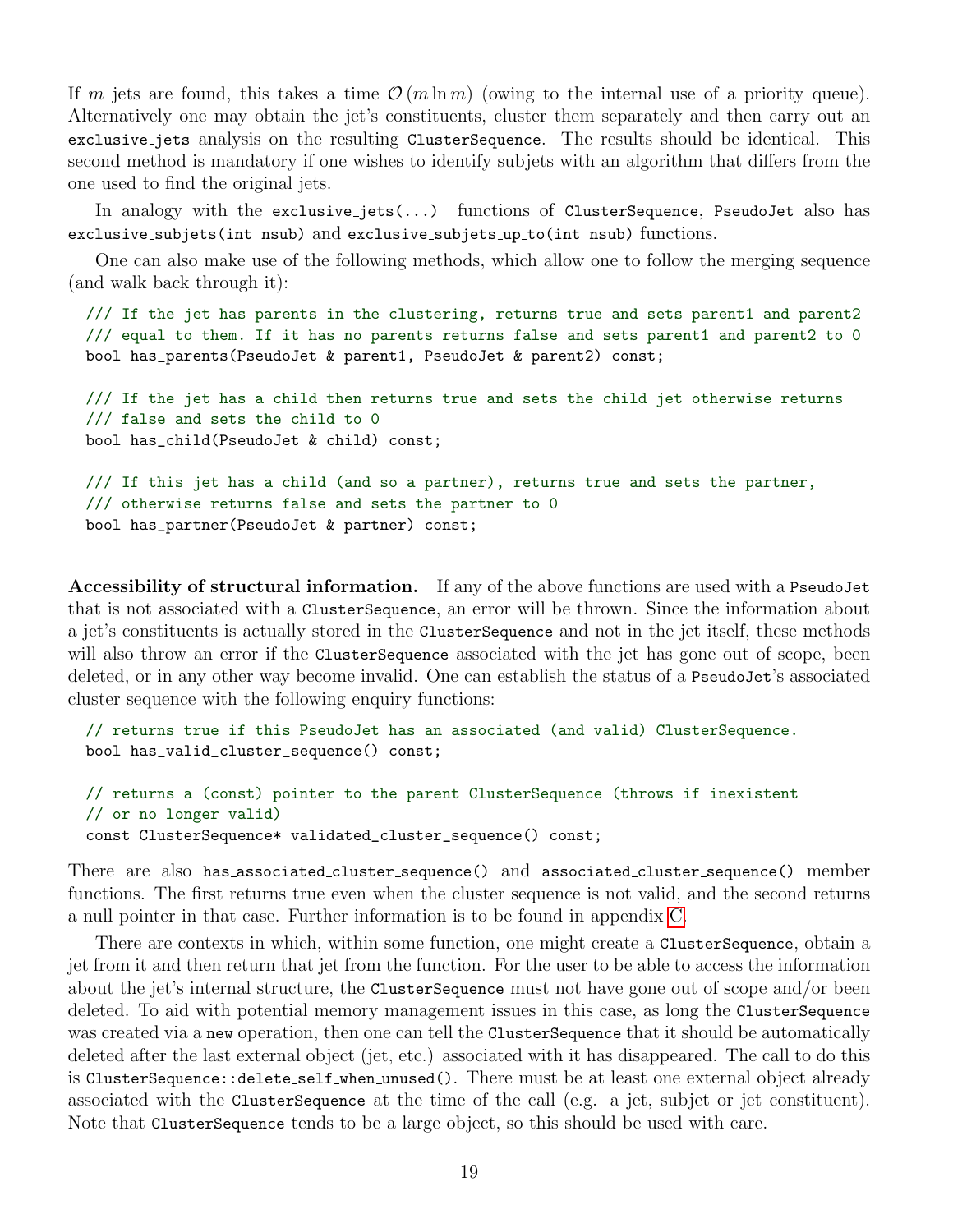# <span id="page-19-0"></span>3.6 Composite jets, general considerations on jet structure

There are a number of cases where it is useful to be able to take two separate jets and create a single object that is the sum of the two, not just from the point of view of its 4-momentum, but also as concerns its structure. For example, in a search for a dijet resonance, some user code may identify two jets, jet1 and jet2, that are thought to come from a resonance decay and then wish to return a single object that combines both jet1 and jet2. This can be accomplished with the function join:

PseudoJet resonance = join(jet1,jet2);

The 4-momenta are added,<sup>[11](#page-19-2)</sup> and in addition the **resonance** remembers that it came from jet1 and jet2. So, for example, a call to resonance.constituents() will return the constituents of both jet1 and jet2. It is possible to join 1, 2, 3 or 4 jets or a vector of jets. If the jets being joined had areas (section [7\)](#page-36-1) then the joined jet will also have an area.

For a jet formed with join, one can find out which pieces it has been composed from with the function

vector<PseudoJet> pieces = resonance.pieces();

In the above example, this would simply return a vector of size 2 containing jet1 and jet2. The pieces() function also works for jets that come from a ClusterSequence, returning two pieces if the jet has parents, zero otherwise.

Enquiries as to available structural information. Whether or not a given jet has constituents, recursive substructure or pieces depends on how it was formed. Generally a user will know how a given jet was formed, and so know if it makes sense, say, to call pieces(). However if a jet is returned from some third-party code, it may not always be clear what kinds of structural information it has. Accordingly a number of enquiry functions are available:

```
bool has_structure(); // true if the jet has some kind of structural info
bool has_constituents(); // true if the jet has constituents
bool has_exclusive_subjets(); // true if there is cluster-sequence style subjet info
bool has_pieces(); // true if the jet can be broken up into pieces
bool has_area(); // true if the jet has jet-area information
string description(); \frac{1}{2} // returns a textual description of the type
                            // of structural info associated with the jet
```
Asking (say) for the pieces() of a jet for which has pieces() returns false will cause an error to be thrown. The structural information available for different kinds of jets is summarised in appendix [C.](#page-66-0)

## <span id="page-19-1"></span>3.7 Version information

Information on the version of FastJet that is being run can be obtained by making a call to

```
std::string fastjet_version_string();
```
(defined in fastjet/JetDefinition.hh). In line with recommendations for other programs in high-energy physics, the user should include this information in publications and plots so as to

<span id="page-19-2"></span><sup>&</sup>lt;sup>11</sup>This corresponds to E-scheme recombination. If the user wishes to have the jets joined with a different recombination scheme he/she can pass a JetDefinition::Recombiner (cf. section [E.1\)](#page-68-2) as the last argument to join(...).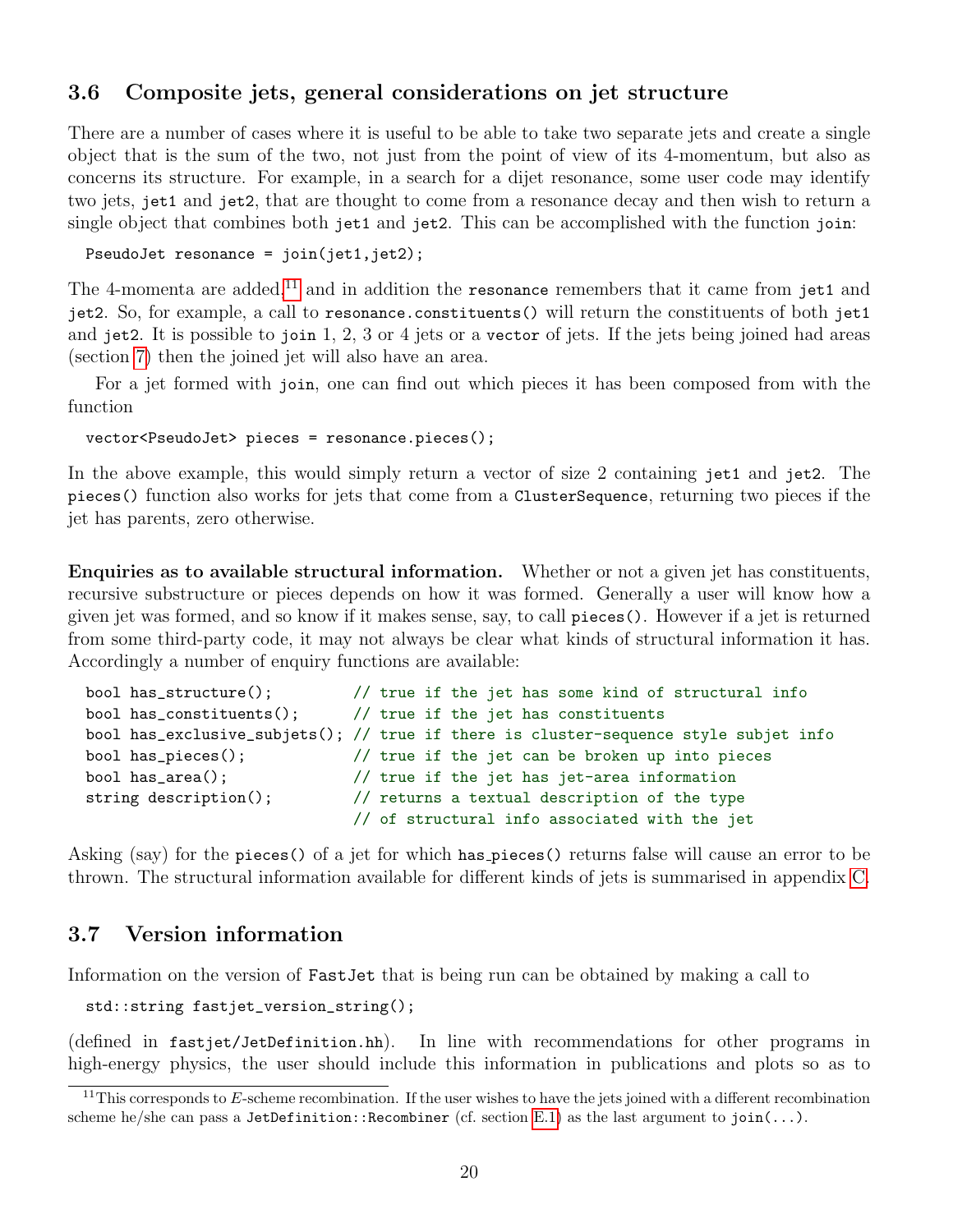facilitate reproducibility of the jet-finding.<sup>[12](#page-20-2)</sup> We recommend also that the main elements of the jet def.description() be provided, together with citations to the original article that defines the algorithm, as well as to this manual and, optionally, the original FastJet paper [\[10\]](#page-80-9).

As of version 3.1, it is also possible to conditionally compile code based on the the FastJet version number, which is encoded in the FASTJET VERSION NUMBER preprocessor symbol as a single integer Mmmpp: M is the major version number, mm the minor version number and pp the patch level. Thus version 3.1.12 would be represented as 30112. Code requiring at least version 3.1.0 could be included as follows:

#include "fastjet/config.h" #if FASTJET\_VERSION\_NUMBER >= 30100 // code that needs version 3.1.0 or higher # else // alternative code that works also with version 3.0.x #endif

In versions prior to 3.1.0 the FASTJET VERSION NUMBER symbol is undefined and is accordingly treated by the preprocessor as if it were zero.

# <span id="page-20-0"></span>4 FastJet native jet algorithms

# <span id="page-20-1"></span>4.1 Longitudinally invariant  $k_t$  jet algorithm

The longitudinally invariant  $k_t$  jet algorithm [\[8,](#page-80-7) [9\]](#page-80-8) comes in inclusive and exclusive variants. The inclusive variant (corresponding to [\[9\]](#page-80-8), modulo small changes of notation) is formulated as follows:

1. For each pair of particles i, j work out the  $k_t$  distance<sup>[13](#page-20-3)</sup>

$$
d_{ij} = \min(p_{ti}^2, p_{tj}^2) \,\Delta R_{ij}^2 / R^2 \tag{5}
$$

with  $\Delta R_{ij}^2 = (y_i - y_j)^2 + (\phi_i - \phi_j)^2$ , where  $p_{ti}$ ,  $y_i$  and  $\phi_i$  are the transverse momentum (with respect to the beam direction), rapidity and azimuth of particle  $i$ .  $R$  is a jet-radius parameter usually taken of order 1. For each parton *i* also work out the beam distance  $d_{iB} = p_{ti}^2$ .

- 2. Find the minimum  $d_{\min}$  of all the  $d_{ij}, d_{iB}$ . If  $d_{\min}$  is a  $d_{ij}$  merge particles i and j into a single particle, summing their four-momenta (this is E-scheme recombination); if it is a  $d_{iB}$  then declare particle i to be a final jet and remove it from the list.
- <span id="page-20-2"></span>3. Repeat from step 1 until no particles are left.

<sup>&</sup>lt;sup>12</sup>We devote significant effort to ensuring that all versions of the FastJet program give identical, correct clustering results, and that any other changes from one version to the next are clearly indicated. However, as per the terms of the GNU General Public License  $(v2)$ , under which FastJet is released, we are not able to provide a warranty that FastJet is free of bugs that might affect your use of the program. Accordingly it is important for physics publications to include a mention of the FastJet version number used, in order to help trace the impact of any bugs that might be discovered in the future.

<span id="page-20-3"></span><sup>&</sup>lt;sup>13</sup>In the soft, small angle limit for i, the  $k_t$  distance is the (squared) transverse momentum of i relative to j.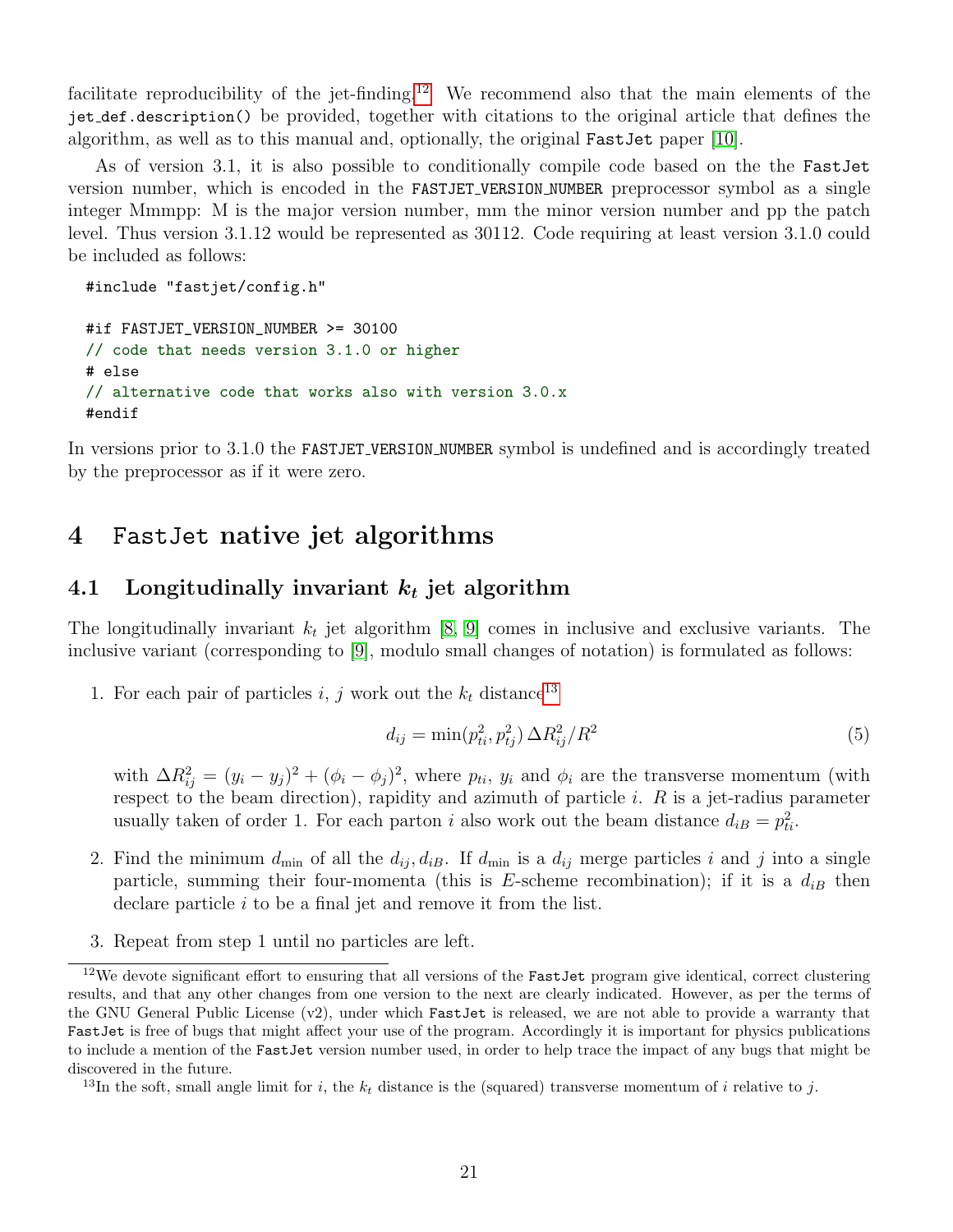The exclusive variant of the longitudinally invariant  $k_t$  jet algorithm [\[8\]](#page-80-7) is similar, except that (a) when a  $d_{iB}$  is the smallest value, that particle is considered to become part of the beam jet (i.e. is discarded) and (b) clustering is stopped when all  $d_{ij}$  and  $d_{i}$  are above some  $d_{cut}$ . In the exclusive mode  $R$  is commonly set to 1.

The inclusive and exclusive variants are both obtained through

```
JetDefinition jet_def(kt_algorithm, R);
ClusterSequence cs(particles, jet_def);
```
The clustering sequence is identical in the inclusive and exclusive cases and the jets can then be obtained as follows:

```
vector<PseudoJet> inclusive_kt_jets = cs.inclusive_jets();
vector<PseudoJet> exclusive_kt_jets = cs.exclusive_jets(dcut);
```
# <span id="page-21-0"></span>4.2 Cambridge/Aachen jet algorithm

The pp Cambridge/Aachen  $(C/A)$  jet algorithm [\[23,](#page-81-1) [24\]](#page-81-2) is provided in the form proposed in Ref. [\[24\]](#page-81-2). Its formulation is identical to that of the (inclusive)  $pp\ k_t$  jet algorithm, except as regards the distance measures, which are:

$$
d_{ij} = \Delta R_{ij}^2 / R^2, \qquad (6a)
$$

$$
d_{iB} = 1. \t\t(6b)
$$

To use this algorithm, define

```
JetDefinition jet_def(cambridge_algorithm, R);
```
and then extract inclusive jets from the cluster sequence.

Attempting to extract exclusive jets from the Cambridge/Aachen algorithm with a  $d_{cut}$  parameter simply provides the set of jets obtained up to the point where all  $d_{ij}$ ,  $d_{iB} > d_{cut}$ . Having clustered with some given R, this can actually be an effective way of viewing the event at a smaller radius,  $R_{\text{eff}} = \sqrt{d_{cut}}R$ , thus allowing a single event to be viewed at a continuous range of  $R_{\text{eff}}$  within a single clustering.

We note that the original formulation of the Cambridge algorithm [\[23\]](#page-81-1) (in  $e^+e^-$ ) instead makes use of an auxiliary  $(k_t)$  distance measure and 'freezes' pseudojets whose recombination would involve too large a value of the auxiliary distance measure. Details are given in section [5.4.1.](#page-32-1)

## <span id="page-21-1"></span>4.3 Anti- $k_t$  jet algorithm

This algorithm, introduced and studied in [\[14\]](#page-80-13), is defined exactly like the standard  $k_t$  algorithm, except for the distance measures which are now given by

$$
d_{ij} = \min(1/p_{ti}^2, 1/p_{tj}^2) \,\Delta R_{ij}^2/R^2\,,\tag{7a}
$$

$$
d_{iB} = 1/p_{ti}^2. \tag{7b}
$$

While it is a sequential recombination algorithm like  $k_t$  and Cambridge/Aachen, the anti- $k_t$  algorithm behaves in some sense like a 'perfect' cone algorithm, in that its hard jets are exactly circular on the  $y-\phi$  cylinder [\[14\]](#page-80-13). To use this algorithm, define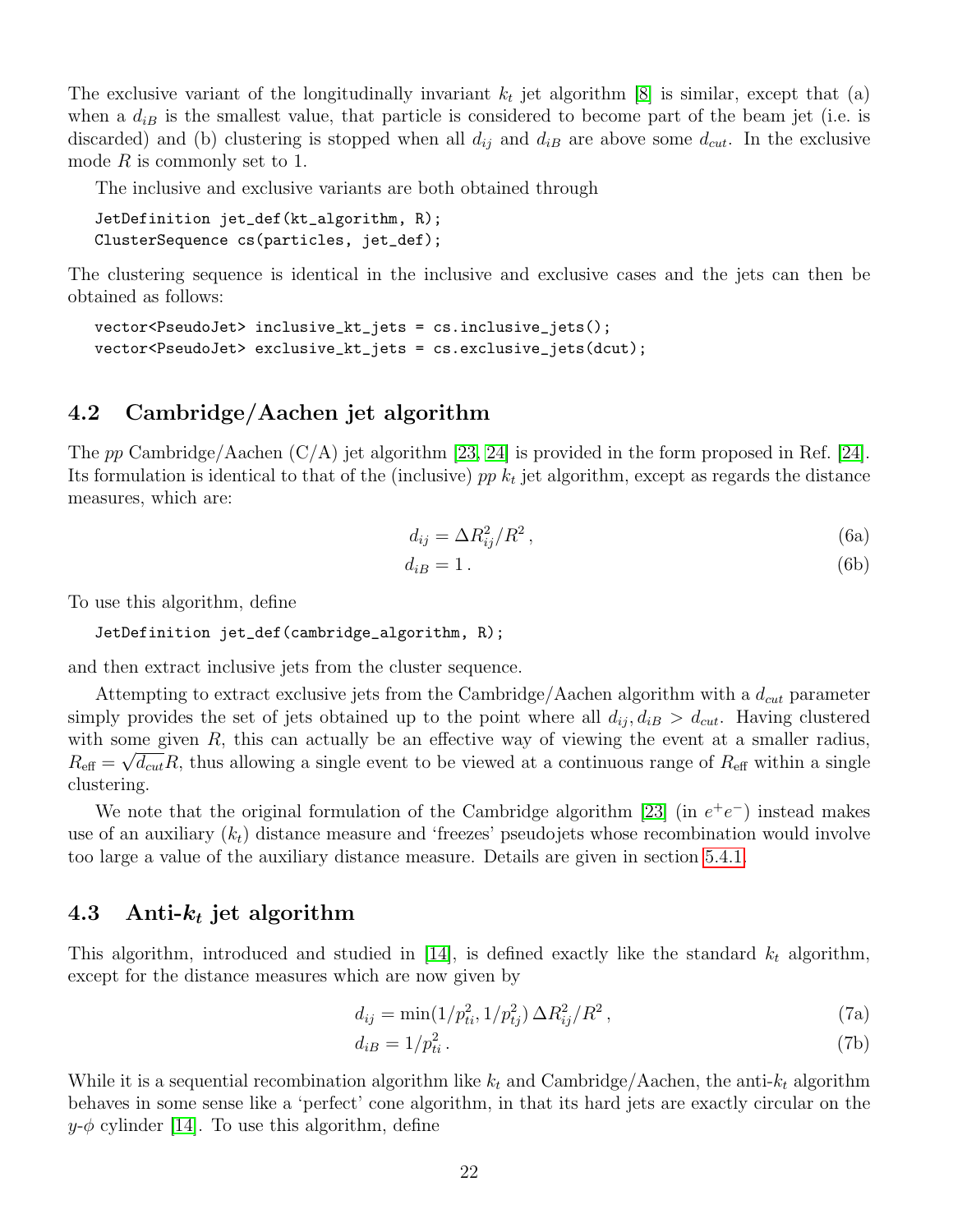```
JetDefinition jet_def(antikt_algorithm, R);
```
and then extract inclusive jets from the cluster sequence. We advise against the use of exclusive jets in the context of the anti- $k_t$  algorithm, because of the lack of physically meaningful hierarchy in the clustering sequence.

## <span id="page-22-0"></span>4.4 Generalised  $k_t$  jet algorithm

The "generalised  $k_t$ " algorithm again follows the same procedure, but depends on an additional continuous parameter  $p$ , and has the following distance measure:

$$
d_{ij} = \min(p_{ti}^{2p}, p_{tj}^{2p}) \Delta R_{ij}^{2} / R^{2} , \qquad (8a)
$$

$$
d_{iB} = p_{ti}^{2p} \tag{8b}
$$

For specific values of p, it reduces to one or other of the algorithms list above,  $k_t$  ( $p = 1$ ), Cambridge/Aachen ( $p = 0$ ) and anti- $k_t$  ( $p = -1$ ). To use this algorithm, define

```
JetDefinition jet_def(genkt_algorithm, R, p);
```
and then extract inclusive jets from the cluster sequence (or, for  $p \geq 0$ , also the exclusive jets).

# <span id="page-22-1"></span> $4.5$  Generalised  $k_t$  algorithm for  $e^+e^-$  collisions

FastJet also provides native implementations of clustering algorithms in spherical coordinates (specifically for  $e^+e^-$  collisions) along the lines of the original  $k_t$  algorithms [\[25\]](#page-81-3), but extended following the generalised  $pp$  algorithm of  $[14]$  and section [4.4.](#page-22-0) We define the two following distances:

<span id="page-22-3"></span><span id="page-22-2"></span>
$$
d_{ij} = \min(E_i^{2p}, E_j^{2p}) \frac{(1 - \cos \theta_{ij})}{(1 - \cos R)},
$$
\n(9a)

$$
d_{iB} = E_i^{2p},\tag{9b}
$$

for a general value of p and R. At a given stage of the clustering sequence, if a  $d_{ij}$  is smallest then i and j are recombined, while if a  $d_{iB}$  is smallest then i is called an "inclusive jet".

For values of  $R \leq \pi$  in eq. [\(9\)](#page-22-2), the generalised  $e^+e^- k_t$  algorithm behaves in analogy with the pp algorithms: when an object is at an angle  $\theta_{iX} > R$  from all other objects X then it forms an inclusive jet. With the choice  $p = -1$  this provides a simple, infrared and collinear safe way of obtaining a cone-like algorithm for  $e^+e^-$  collisions, since hard well-separated jets have a circular profile on the 3D sphere, with opening half-angle  $R$ . To use this form of the algorithm, define

```
JetDefinition jet_def(ee_genkt_algorithm, R, p);
```
and then extract inclusive jets from the cluster sequence.

For values of  $R > \pi$ , FastJet replaces the factor  $(1 - \cos R)$  in the denominator of eq. [\(9a\)](#page-22-3) with  $(3 + \cos R)$ . With this choice (as long as  $R < 3\pi$ ), the only time a  $d_{iB}$  will be relevant is when there is just a single particle in the event. The inclusive jets(...) will then always return a single jet consisting of all the particles in the event. In such a context it is only the  $\alpha$  exclusive jets(...) call that provides non-trivial information.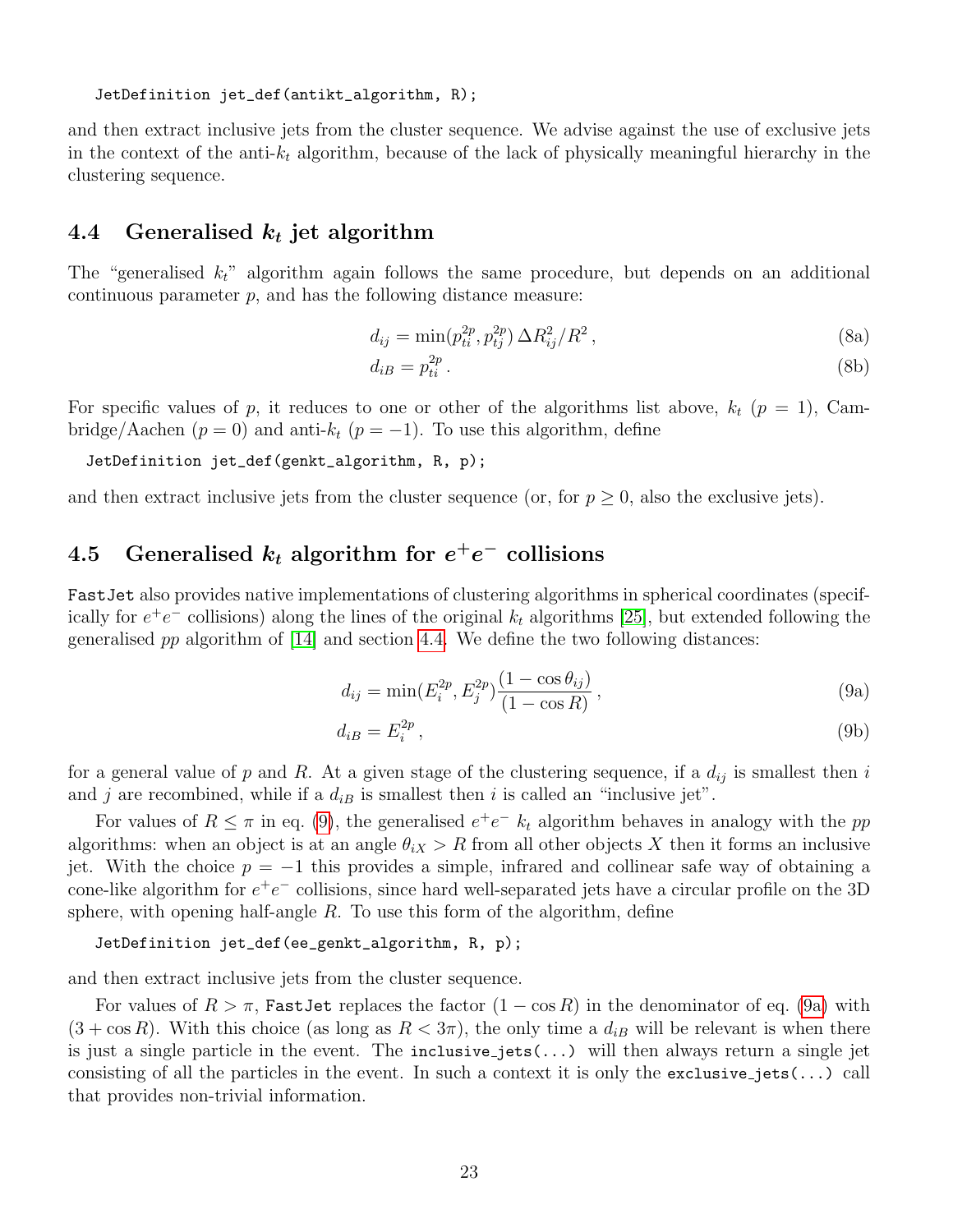# <span id="page-23-0"></span> $4.6$   $k_t$  algorithm for  $e^+e^-$  collisions

The  $e^+e^ k_t$  algorithm [\[25\]](#page-81-3), often referred to also as the Durham algorithm, has a single distance:

<span id="page-23-3"></span>
$$
d_{ij} = 2\min(E_i^2, E_j^2)(1 - \cos\theta_{ij}).
$$
\n(10)

Note the difference in normalisation between the  $d_{ij}$  in eqs. [\(9\)](#page-22-2) and [\(10\)](#page-23-3), and the fact that in neither case have we normalised to the total energy Q in the event, contrary to the convention adopted originally in [\[25\]](#page-81-3) (where the distance measure was called  $y_{ij}$ ). To use the  $e^+e^- k_t$  algorithm, define

JetDefinition jet\_def(ee\_kt\_algorithm);

and then extract exclusive jets from the cluster sequence.

Note that the ee genkt algorithm with  $\pi < R < 3\pi$  and  $p = 1$  gives a clustering sequence that is identical to that of the ee\_kt\_algorithm. The normalisation of the  $d_{ij}$ 's will however be different.

# <span id="page-23-1"></span>5 Plugin jet algorithms

It can be useful to have a common interface for a range of jet algorithms beyond the native  $(k_t, \text{anti-}k_t)$ and Cambridge/Aachen) algorithms, notably for the many cone algorithms that are in existence. It can also be useful to be able to use FastJet features such as area-measurement tools for these other jet algorithms. In order to facilitate this, the FastJet package provides a *plugin* facility, allowing almost any other jet algorithm<sup>[14](#page-23-4)</sup> to be used within the same framework.

Generic plugin use is described in the next subsection. The plugins distributed with FastJet are described afterwards in sections [5.2](#page-24-0)[–5.4.](#page-32-0) They are all accessible within the fastjet namespace and their code is to be found in FastJet's plugins/ directory. New user-defined plugins can also be implemented, as described in section [E.2.](#page-69-0) Some third-party plugins are linked to from the tools page at <http://fastjet.fr/> .

Not all plugins are enabled by default in FastJet. At configuration time ./configure --help will indicate which ones get enabled by default. To enable all plugins, run configure with the argument --enable-allplugins, while to enable all but PxCone (which requires a Fortran compiler, and can introduce link-time issues) use --enable-allcxxplugins.

## <span id="page-23-2"></span>5.1 Generic plugin use

Plugins are classes derived from the abstract base class fastjet::JetDefinition::Plugin. A JetDefinition can be constructed by providing a pointer to a JetDefinition::Plugin; the resulting JetDefinition object can then be used identically to the normal JetDefinition objects used in the previous sections. We illustrate this with an example based on the SISCone plugin:

```
#include "fastjet/SISConePlugin.hh"
```

```
// allocate a new plugin for SISCone (for other plugins, simply
// replace the appropriate parameters and plugin name)
double cone_radius = 0.7;
```
<span id="page-23-4"></span> $14$ Except those for which one particle may be assigned to more than one jet, e.g. algorithms such as ARCLUS [\[26\]](#page-81-4), which performs  $3 \rightarrow 2$  clustering.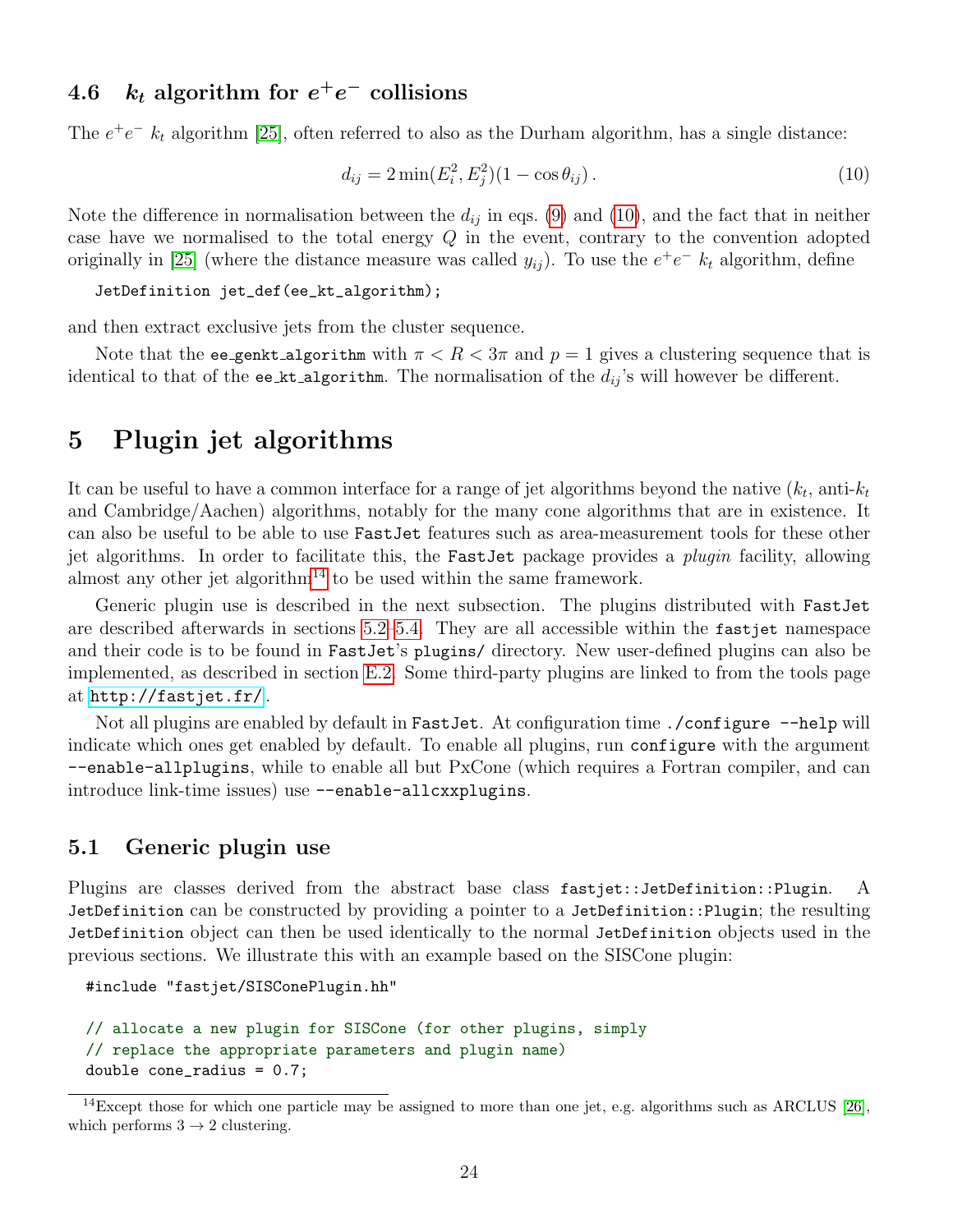```
double overlap_threshold = 0.75;
JetDefinition::Plugin * plugin = new SISConePlugin(cone_radius, overlap_threshold);
// create a jet definition based on the plugin
JetDefinition jet_def(plugin);
// run the jet algorithm and extract the jets
ClusterSequence clust_seq(particles, jet_def);
vector<PseudoJet> inclusive_jets = clust_seq.inclusive_jets();
// then analyse the jets as for native fastjet algorithms
...
// only when you will no longer be using the jet definition, or
// ClusterSequence objects that involve it, may you delete the plugin
delete plugin;
```
In cases such as this where the plugin has been created with a new statement and the user does not wish to manage the deletion of the corresponding memory when the JetDefinition (and any copies) using the plugin goes out of scope, then the user may wish to call the JetDefinition's delete plugin when unused() function, which tells the JetDefinition to acquire ownership of the pointer to the plugin and delete it when it is no longer needed.

# <span id="page-24-0"></span>5.2 SISCone Plugin

SISCone provides infrared and collinear-safe implementations of the two most common kinds of cone algorithm. Cone algorithm execution generally involves two phases. The first is the search for stable cones (SC). Then, because a given particle can appear in more than one stable cone, there are two options for the second phase: the standard approach is to apply a 'split–merge' (see e.g. Ref. [\[3\]](#page-80-2)) procedure, which ensures that no particle ends up in more than one jet. Alternatively, one can identify the highest- $p_t$  stable cone, call it a jet, remove all particles that it contained and then repeat the stable-cone search and removal over and over until no particles remain (we call this progressive removal).

The stable cones are identified using an  $\mathcal{O}(N^2 \ln N)$  seedless approach [\[27\]](#page-81-5). This (and some care in the 'split–merge' procedure, if used) ensures that the jets it produces are insensitive to additional soft particles and collinear splittings, i.e. the algorithm is infrared and collinear safe.

By default SISCone runs with a split–merge step. The implementation with progressive removal was made public in version 3.0 of SISCone, first released with version 3.1 of FastJet.

### <span id="page-24-1"></span>5.2.1 Default mode: SISCone with a split–merge step (SISCone-SM)

The original implementation of SISCone [\[27\]](#page-81-5) corresponded to a stable-cone jet algorithm with a split– merge step (SC-SM in the notation of [\[5\]](#page-80-4)). This remains SISCone's default and, unless explicitly mentioned otherwise, it corresponds to the version of SISCone used in the literature.

The plugin library and include files are to be be found in the plugins/SISCone directory, and the main header file is fastjet/SISConePlugin.hh. The SISConePlugin class has a constructor with the following structure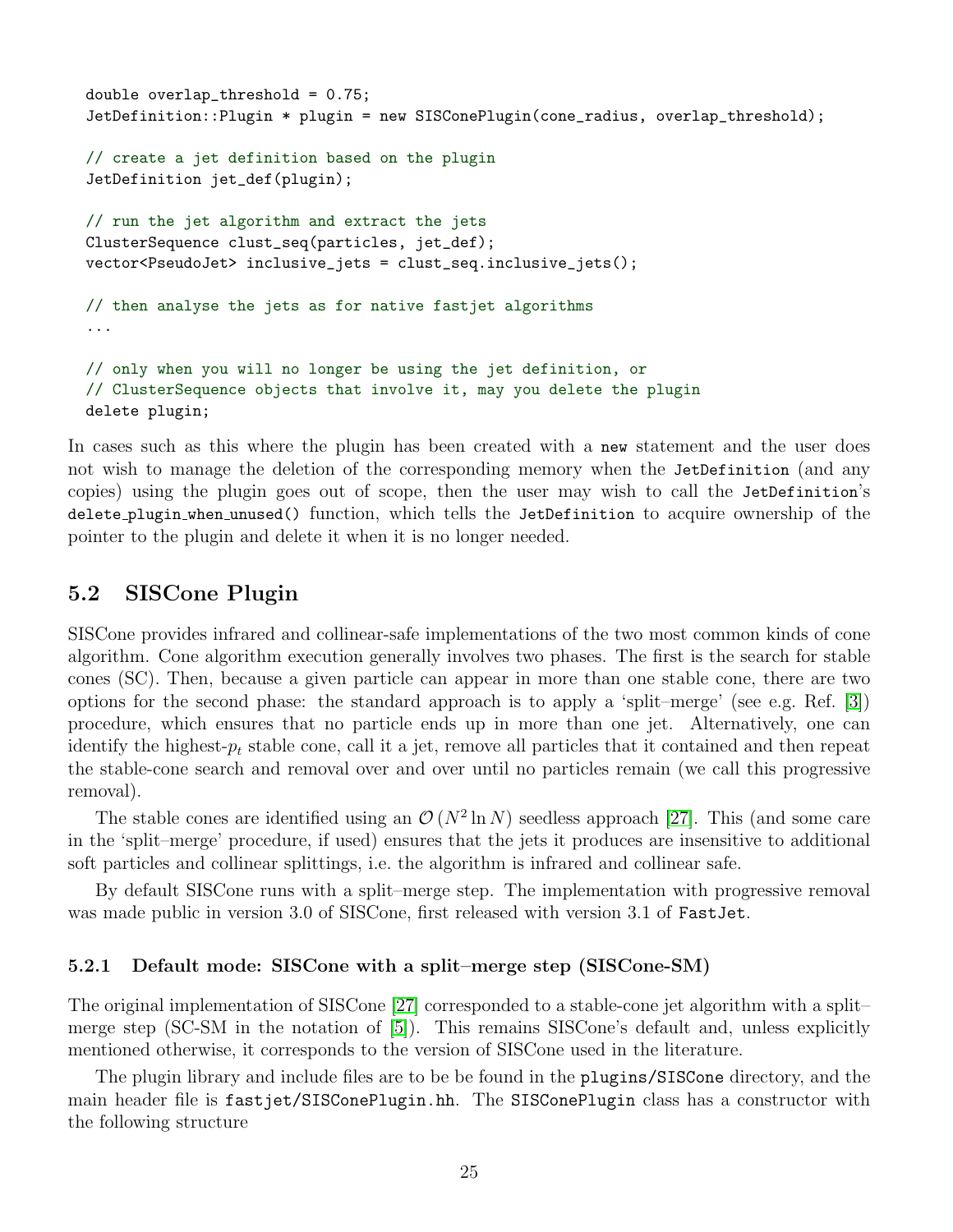#### #include "fastjet/SISConePlugin.hh"

```
SISConePlugin (double cone_radius,
               double overlap_threshold,
               int n_pass_max = 0,
               double protojet_ptmin = 0.0,
               bool caching = false,
               SISConePlugin::SplitMergeScale
                              split_merge_scale = SISConePlugin::SM_pttilde);
```
A cone centred at  $y_c, \phi_c$  is stable if the sum of momenta of all particles i satisfying  $\Delta y_{ic}^2 + \Delta \phi_{ic}^2$ cone\_radius<sup>2</sup> has rapidity  $y_c, \phi_c$ . The overlap\_threshold is the fraction of overlapping momentum above which two protojets are merged in a Tevatron Run II type [\[3\]](#page-80-2) split–merge procedure. The radius and overlap parameters are a common feature of most modern cone algorithms. Because some event particles are not to be found in any stable cone [\[28\]](#page-81-6), SISCone can carry out multiple stable-cone search passes (as advocated in [\[29\]](#page-81-7)): in each pass one searches for stable cones using just the subset of particles not present in any stable cone in earlier passes. Up to n\_pass\_max passes are carried out, and the algorithm automatically stops at the highest pass that gives no new stable cones. The default of n\_pass\_max = 0 is equivalent to setting it to  $\infty$ .

Concern had at some point been expressed that an excessive number of stable cones might complicate cone jets in events with high noise [\[3\]](#page-80-2), and in particular lead to large "monster" jets. The protojet\_ptmin parameter allows one to use only protojets with  $p_t$  > protojet\_ptmin in the split– merge phase (all others are thrown away), so as to limit this issue. A large value of the split–merge overlap threshold, e.g. 0.75, also helps to disfavour the production of these monster jets through repeated merge operations.

In many cases SISCone's most time-consuming step is the search for stable cones. If one has multiple SISConePlugin-based jet definitions, each with caching=true, a check will be carried out whether the previously clustered event had the same set of particles and the same cone radius and number of passes. If it did, the stable cones are simply reused from the previous event, rather than being recalculated, and only the split–merge step is repeated, often leading to considerable speed gains.

A final comment concerns the split\_merge\_scale parameter. This controls both the scale used for ordering the protojets during the split–merge step during the split–merge step, and also the scale used to measure the degree of overlap between protojets. While various options have been implemented,

#### enum SplitMergeScale {SM\_pt, SM\_Et, SM\_mt, SM\_pttilde};

we recommend using only the last of them  $\tilde{p}_t = \sum_{i \in \text{jet}} |p_{t,i}|$ , which is also the default scale. The other scales are included only for historical comparison purposes:  $p_t$  (used in several other codes) is IR unsafe for events whose hadronic component conserves momentum,  $E_t$  (advocated in [\[3\]](#page-80-2)) is not boost-invariant, and  $m_t = \sqrt{m^2 + p_t^2}$  is IR unsafe for events whose hadronic component conserves momentum and stems from the decay of two identical particles.

An example of the use of the SISCone plugin was given in section [5.1.](#page-23-2) As can be seen there, SISCone jets are to be obtained by requesting inclusive jets from the cluster sequence. Note that it makes no sense to ask for exclusive jets from a SISCone based ClusterSequence.

Some cone algorithms provide information beyond that simply about the jets. Such additional information, where available, can be accessed with the help of the ClusterSequence::extras() function. In the case of SISCone, one can access that information as follows: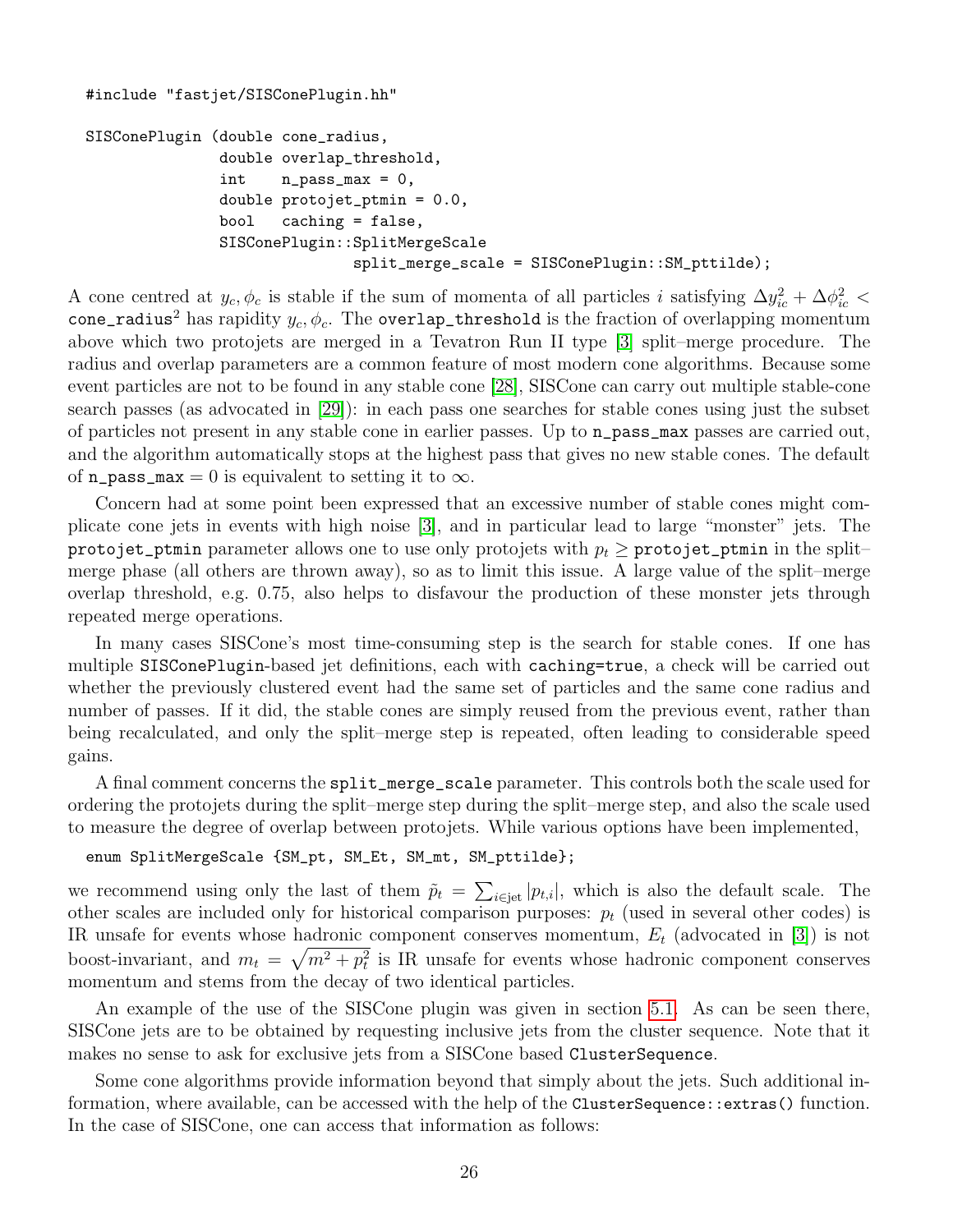```
const fastjet::SISConeExtras * extras =
          dynamic_cast<const fastjet::SISConeExtras *>(clust_seq.extras());
```
To determine the pass at which a given jet was found, one then uses  $15$ 

```
int pass = extras->pass(jet);
```
One may also obtain a list of the positions of original stable cones as follows:

```
const vector<PseudoJet> & stable_cones = extras->stable_cones();
```
The stable cones are represented as PseudoJets, for which only the rapidity and azimuth are meaningful. The user\_index() indicates the pass at which a given stable cone was found.

SISCone uses  $E$ -scheme recombination internally and also for constructing the final jets from the list of constituents. For the latter task, the user may instead instruct SISCone to use the jet-definition's own recombiner, with the command

```
plugin->set_use_jet_def_recombiner(true);
```
For this to work, plugin must explicitly be of type SISConePlugin \* rather than JetDefinition::Plugin \*.

Since SISCone is infrared safe, it may meaningfully be used also with the ClusterSequenceArea class. Note however that in that case ones loses the cone-specific information from the jets, because of the way FastJet filters out the information relating to ghosts in the clustering. If the user needs both areas and cone-specific information, she/he may use the ClusterSequenceActiveAreaExplicitGhosts class (for usage information, see the corresponding .hh file).

A final remark concerns speed and memory requirements: as mentioned above, SISCone takes  $\mathcal{O}(N^2 \ln N)$  time to find jets, and the memory use is  $\mathcal{O}(N^2)$ ; taking  $N = 10^3$  as a reference point, it runs in a few tenths of a second, making it about 100 times slower than native FastJet algorithms. These are 'expected' results, i.e. valid for a suitably random set of particles.<sup>[16](#page-26-2)</sup>

Note that the underlying implementation of SISCone is optimised for large  $N$ . An alternative implementation that is faster for  $N \lesssim 10$  was presented in [\[30\]](#page-81-8).

### <span id="page-26-0"></span>5.2.2 SISCone with progressive removal (SISCone-PR)

After creating an instance of SISConePlugin, the progressive-removal option can be enabled by calling

```
plugin->set_progressive_removal(true);
```
The value of the split–merge overlap threshold is then ignored and caching is not available. The SplitMergeScale argument in the constructor, instead of being interpreted as the choice of scale to

<span id="page-26-1"></span> $^{15}$ In versions of FastJet prior to 3.0.1, a jet's user index indicated the pass at which it had been found. The value was however incorrectly set for single-particle jets. The current choice is to leave the user index unchanged from its default.

<span id="page-26-2"></span><sup>&</sup>lt;sup>16</sup>In area determinations, the ghost particles are not entirely random, but distributed close to a grid pattern, all with similar transverse momenta. Run times and memory usage are then, in practice, somewhat larger than for a normal QCD event with the same number of particles. We therefore recommend running with not too small a ghost area (e.g.  $\sim 0.05$ ) and using grid\_scatter=1 (cf. section [7\)](#page-36-1), which helps to reduce the number of stable cones (and correspondingly, the time and memory usage of the subsequent split–merge step). An alternative, which has been found to be acceptable in many situations, is to use a passive area, since this is relatively fast to calculate with SISCone.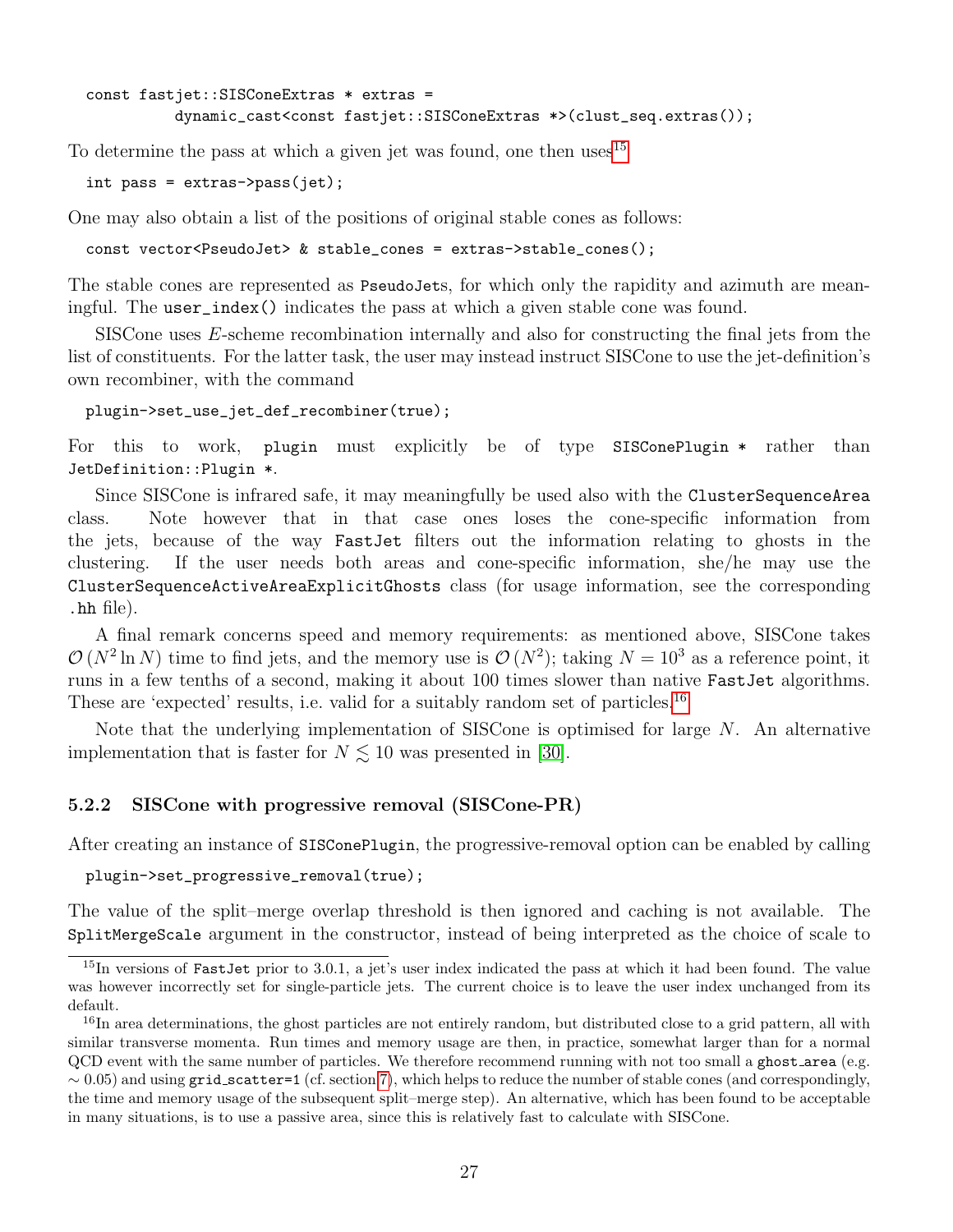use in the split-merge step, is instead interpreted as the scale used to order the stable cones (the default is SISConePlugin::SM\_pttilde, i.e. the scalar sum of  $p_t$ 's of the constituents) and it is the hardest stable cone according to that choice that is removed. The stable cone finding is then repeated on the remaining set of particles, the new hardest cone is removed, and so forth. As for other progressive-removal cone algorithms, SISCone-PR guarantees that the first jet that is found has area  $\pi R^{2.17}$  $\pi R^{2.17}$  $\pi R^{2.17}$ 

There can be interest in trying out other choices of scale variable for the ordering of stable cones. This can be achieved by calling

plugin->set\_user\_scale(&user\_scale);

where user\_scale is an instance of any class that derives from the SISConePlugin::UserScaleBase class (actually defined in SISConeBasePlugin).

In discussing the speed of SISCone with progressive removal, it is useful to distinguish  $N$ , the total number of particles in the event from  $n$ , the number inside a typical circle of radius  $R$ . SISCone with split–merge actually takes a time  $Nn \ln n$ . SISCone with progressive removal, in its current implementation, repeats the full stable cone finding  $\mathcal{O}(N/n)$  times. Thus it takes a time ~  $N^2 \ln n$ . This could be reduced by repeating the stable-cone finding only for particles in the neighbourhood of the last stable-cone that was removed: that more limited stable-cone finding should take a time  $n^2 \ln n$ at each iteration, so that the total time would then be  $Nn \ln n$ , albeit with a larger coefficient than for the split–merge variant. We leave such an improvement to future work, should there be demand for it.

## <span id="page-27-0"></span>5.3 Other plugins for hadron colliders

Most of the algorithms listed below are cone algorithms. They are usually either infrared (IR) or collinear unsafe. The details are indicated for each algorithm following the notation of Ref. [\[5\]](#page-80-4):  $IR_{n+1}$  means that the hard jets may be modified if, to an ensemble of n hard particles in a common neighbourhood, one adds a single soft particle;  $Coll_{n+1}$  means that for n hard particles in a common neighbourhood, the collinear splitting of one of them may modify the hard jets. The FastJet authors (and numerous theory-experiment accords) advise against the use of IR and/or collinear unsafe jet algorithms. Interfaces to these algorithms have been provided mainly for legacy comparison purposes.

Except where stated, the usual way to access jets from these plugins is through ClusterSequence::inclusive jets().

### <span id="page-27-1"></span>5.3.1 CDF Midpoint

This is one of the two cone algorithms used by CDF in Run II of the Tevatron, based on [\[3\]](#page-80-2). It is a midpoint-type iterative cone with a split–merge step.

```
#include "fastjet/CDFCones.hh"
// ...
CDFMidPointPlugin(double R,
                  double overlap_threshold,
                  double seed_threshold = 1.0,
```
<span id="page-27-2"></span><sup>&</sup>lt;sup>17</sup>The inclusive jets() function returns the jets in the order in which they were found. Each jet's extras->pass(jet) value also corresponds to the pass of stable-cone finding at which it was obtained.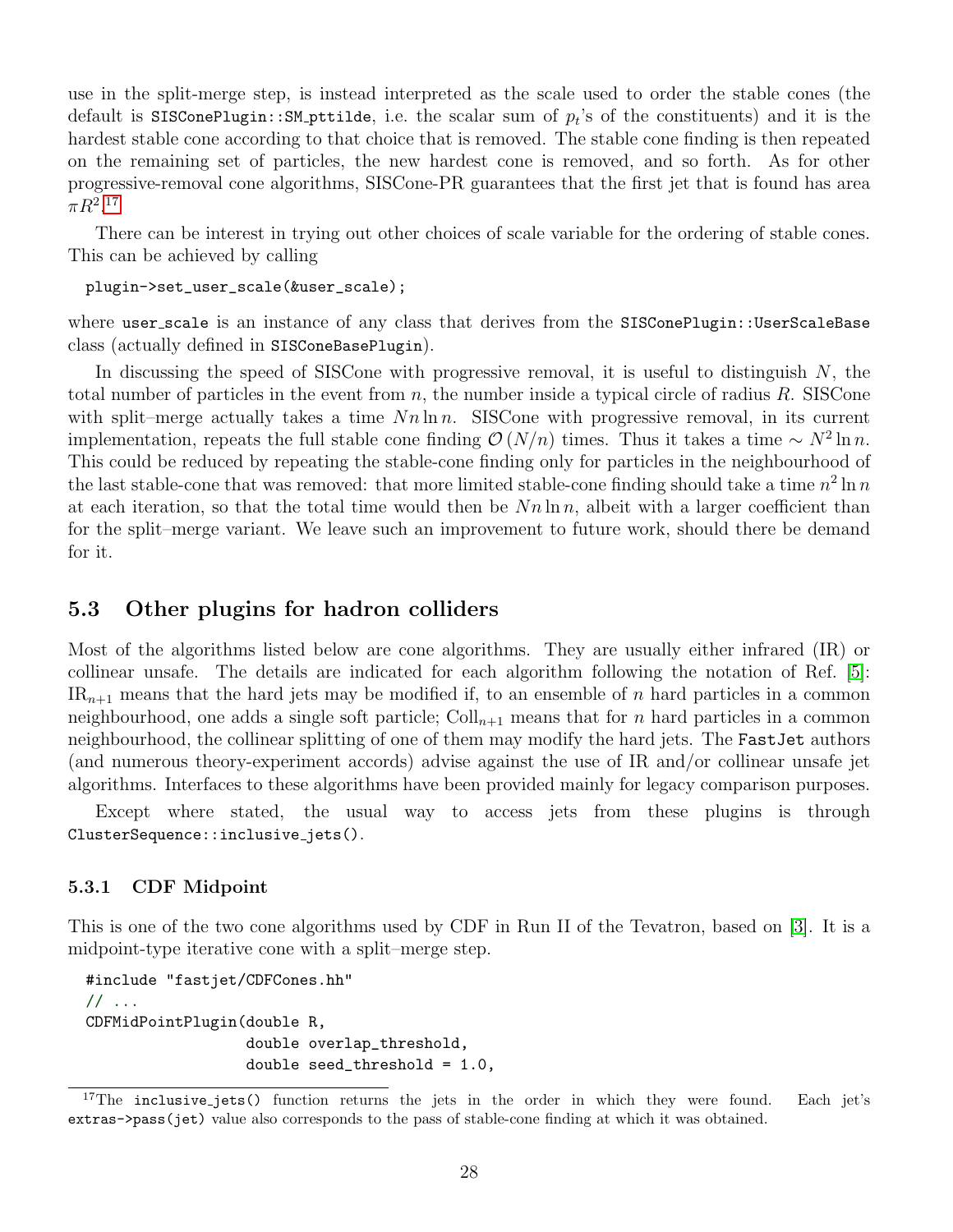The overlap threshold  $(f)$  used by CDF is usually 0.5, the seed threshold is 1 GeV. With a cone area fraction  $\alpha < 1$ , the search for stable cones is performed with a radius that is  $R \times \sqrt{\alpha}$ , i.e. it becomes the searchcone algorithm of [\[28\]](#page-81-6). CDF has used both  $\alpha = 0.25$  and  $\alpha = 1.0$ . It is our understanding that the particular choice of  $\alpha$  is not always clearly documented in the corresponding publications.

Further control over the plugin can be obtained by consulting the header file.

The original underlying code for this algorithm was provided on a webpage belonging to Joey Huston [\[31\]](#page-81-9) (with minor modifications to ensure reasonable run times with optimising compilers for 32-bit Intel processors — these modifications do not affect the final jets).

This algorithm is  $IR_{3+1}$  unsafe in the limit of zero seed threshold [\[27\]](#page-81-5) (with  $\alpha \neq 1$  it becomes  $IR<sub>2+1</sub>$  unsafe [\[29\]](#page-81-7)). With a non-zero seed threshold (and no preclustering into calorimeter towers) it is collinear unsafe. It is to be deprecated for new experimental or theoretical analyses.

#### <span id="page-28-0"></span>5.3.2 CDF JetClu

JetClu is the other cone algorithm used by CDF during Run II, as well as their main algorithm during Run I  $|32|$ . It is an iterative cone with split-merge and optional "ratcheting" if iratch  $=$  1 (particles that appear in one iteration of a cone are retained in future iterations). It can be obtained as follows:

```
#include "fastjet/CDFCones.hh"
// ...
CDFJetCluPlugin (double cone_radius,
                double overlap_threshold,
                double seed_threshold = 1.0,
                int iratch = 1);
```
The overlap threshold is usually set to 0.75 in CDF analyses. Further control over the plugin can be obtained by consulting the header file.

The original underlying code for this algorithm was provided on a webpage belonging to Joey Huston [\[31\]](#page-81-9).

This algorithm is  $IR_{2+1}$  unsafe (for zero seed threshold; some IR unsafety persists with non-zero seed threshold). It is to be deprecated for new experimental or theoretical analyses. Note also that the underlying implementation groups particles together into calorimeter towers, with CDF-type geometry, before running the jet algorithm.

#### <span id="page-28-1"></span>5.3.3 DØ Run I cone

This is the main algorithm used by  $D\varnothing$  in Run I of the Tevatron [\[33\]](#page-81-11). It is an iterative cone algorithm with a split-merge step. It comes in two versions

```
#include "fastjet/D0RunIpre96ConePlugin.hh"
// ...
D0RunIpre96ConePlugin (double R,
                       double min_jet_Et,
                       double split\_ratio = 0.5;
```
and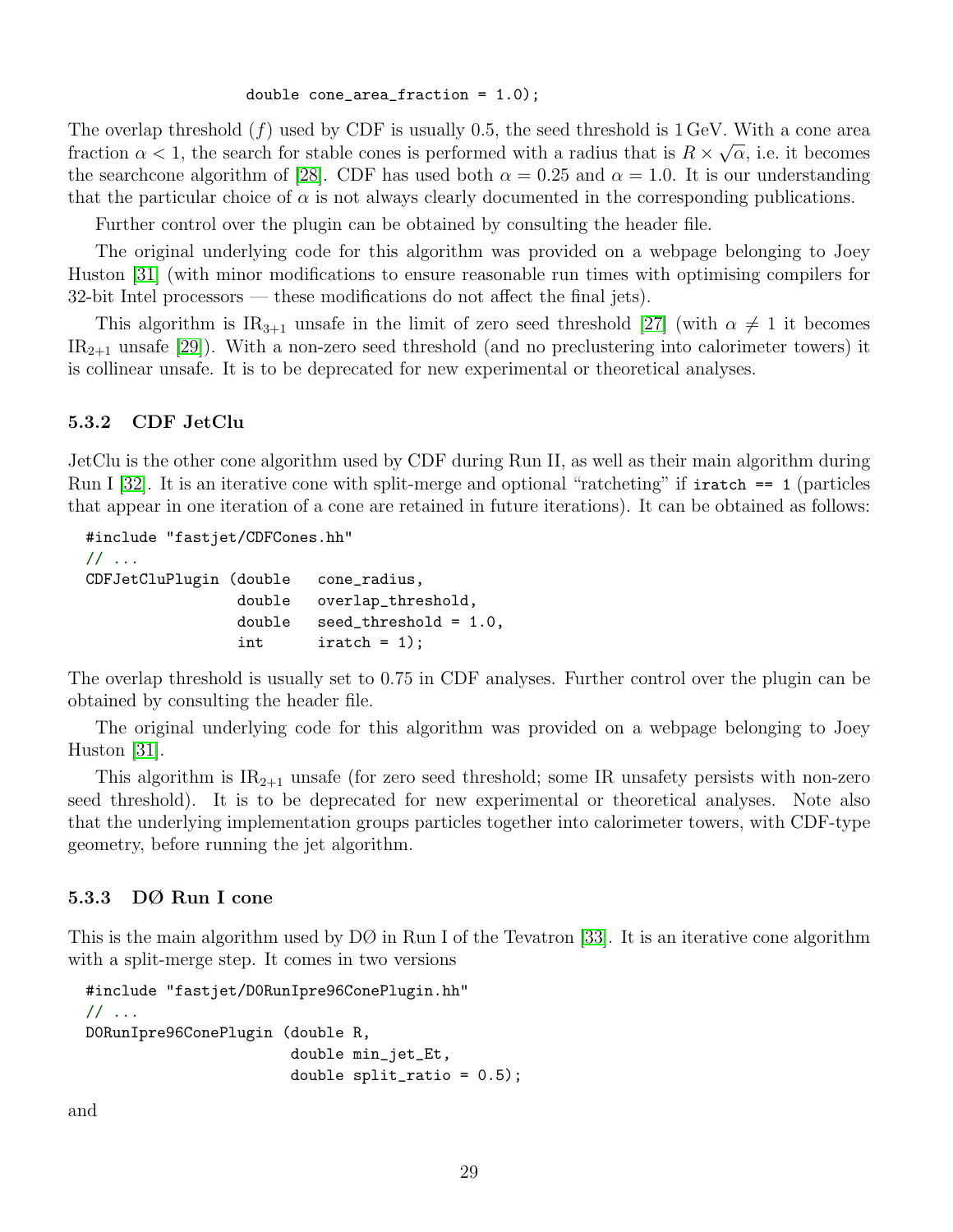```
#include "fastjet/D0RunIConePlugin.hh"
// ...
D0RunIConePlugin (double R,
                  double min_jet_Et,
                  double split\_ratio = 0.5;
```
corresponding to versions of the algorithm used respectively before and after 1996. They differ only in the recombination scheme used to determine the jet momenta once each jet's constituents have been identified. In the pre-1996 version, a hybrid between an E-like scheme and an  $E_t$  scheme recombination is used, while in the post-1996 version it is just the  $E_t$  scheme [\[33\]](#page-81-11).

The algorithm places a cut on the minimum  $E_t$  of the cones during iteration (related to min\_jet\_Et). The split\_ratio is the same as the overlap threshold in other split-merge based algorithms (DØ usually use 0.5). It is the FastJet authors' understanding that the value used for min\_jet\_Et was 8 GeV, corresponding to a cut of 4 GeV on cones. The publication that describes this algorithm [\[33\]](#page-81-11) mentions the use of a 1 GeV seed threshold applied to preclustered calorimeter towers in order to obtain the seeds for the stable cone finding. Such a threshold and the pre-clustering appear not to be included in the code distributed with FastJet.

The underlying code for this algorithm was provided by Lars Sonnenschein. Permission to redistribute this code with FastJet has been granted by the DØ collaboration under the terms of the GPL license.

Note: this algorithm is  $IR_{2+1}$  unsafe. It is recommended that it be used only for the purpose of comparison with Run I data from DØ. It is to be deprecated for new experimental or theoretical analyse

### <span id="page-29-0"></span>5.3.4 DØ Run II cone

This is the main algorithm used by DØ in Run II of the Tevatron. It is a midpoint type iterative cone with split-merge step. The  $D\emptyset$  collaboration usually refers to Ref. [\[3\]](#page-80-2) when introducing the algorithm in its articles. That generic Tevatron document does not reflect all details of the actual DØ algorithm, and for a complementary description the reader is referred to Ref. [\[34\]](#page-81-12).

```
#include "fastjet/D0RunIIConePlugin.hh"
// ...
D0RunIIConePlugin (double R,
                   double min_jet_Et,
                   double split\_ratio = 0.5;
```
The parameters have the same meaning as in the DØ Run I cone. There is a cut on the minimum  $E_t$  of the cones during iteration, which by default is half of  $min_j$ et\_Et. It is the FastJet authors' understanding that two values have been used for min\_jet\_Et, 8 GeV (in earlier publications) and 6 GeV (in more recent publications).

As concerns seed thresholds and preclustering, DØ describes them as being applied to calorimeter towers in data and in Monte Carlo studies that include detector simulation [\[34\]](#page-81-12). However, for NLO calculations and Monte Carlo studies based on stable particles, no seed threshold is applied. The code distributed with FastJet does not allow for seed thresholds.

The underlying code for this algorithm was provided by Lars Sonnenschein. Permission to redistribute this code with FastJet has been granted by the DØ collaboration under the terms of the GPL license.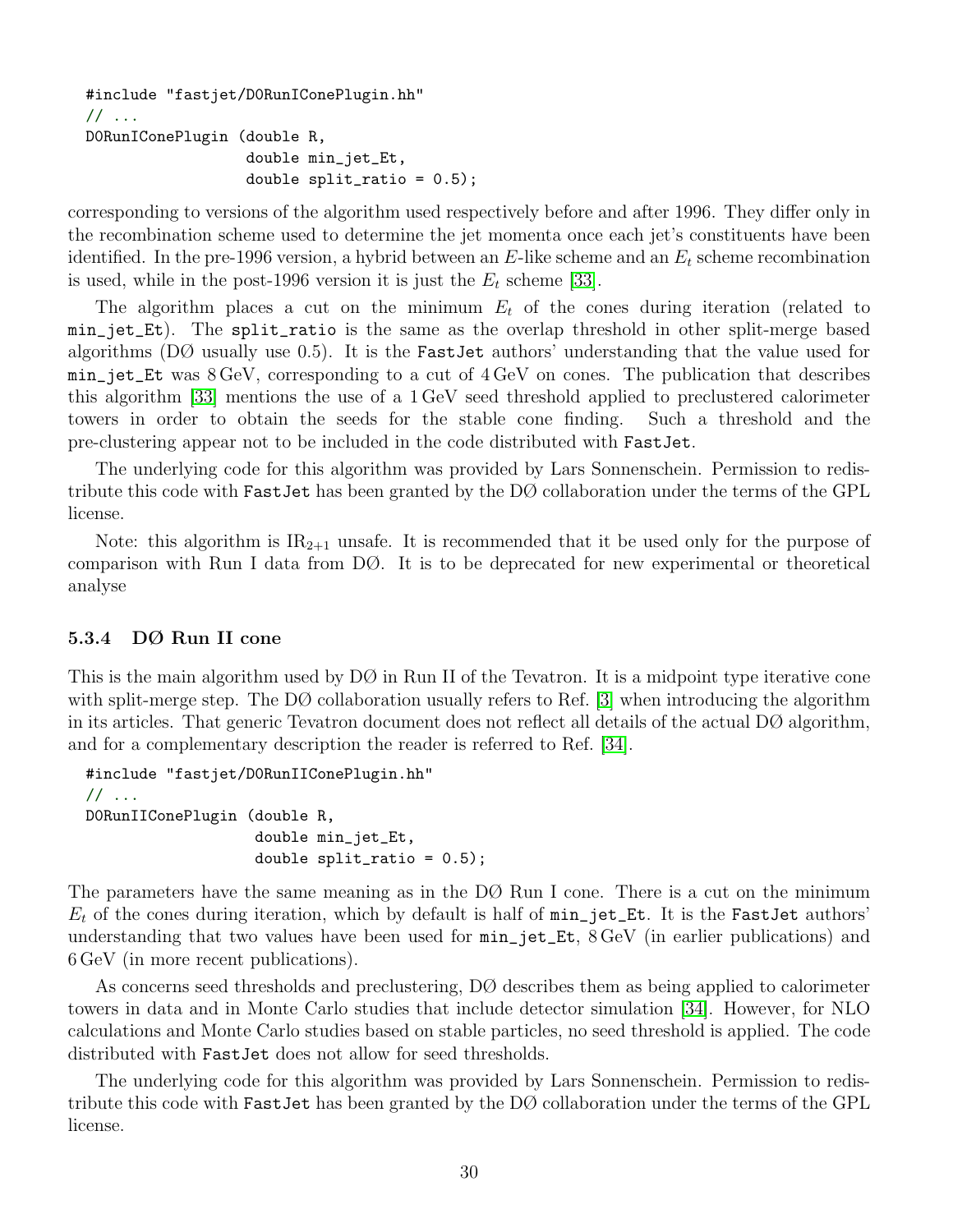Note: this algorithm is  $IR_{3+1}$  unsafe  $IR_{2+1}$  for jets with energy too close to  $min\_jet\_Et$ ). It is to be deprecated for new experimental or theoretical analyses.

### <span id="page-30-0"></span>5.3.5 ATLAS iterative cone

This iterative cone algorithm, with a split-merge step, was used by ATLAS during the preparation for the LHC.

```
#include "fastjet/AtlasConePlugin.hh"
// ...
ATLASConePlugin (double R,
                 double seedPt = 2.0,
                 double f = 0.5;
```
f is the overlap threshold

The underlying code for this algorithm was extracted from an early version of SpartyJet [\[16\]](#page-80-15) (which itself was distributed under the GPL license). Since version 3.0 of FastJet it is a slightly modified version that we distribute, where an internal sort function has been replaced with a stable sort, to ensure reproducibility of results across compilers and architectures (results are unchanged when the results of the sort are unambiguous).

Note: this algorithm is  $IR_{2+1}$  unsafe (in the limit of zero seed threshold). It is to be deprecated for new experimental or theoretical analyses.

#### <span id="page-30-1"></span>5.3.6 CMS iterative cone

This iterative cone algorithm with progressive removal was used by CMS during the preparation for the LHC.

```
#include "fastjet/CMSIterativeConePlugin.hh"
// ...
CMSIterativeConePlugin (double ConeRadius, double SeedThreshold=0.0);
```
The underlying code for this algorithm was extracted from the CMSSW web site, with certain small service routines having been rewritten by the FastJet authors. Permission to redistribute the resulting code with FastJet has been granted by CMS under the terms of the GPL license. The code was validated by clustering 1000 events with the original version of the CMS software and comparing the output to the clustering performed with the FastJet plugin. The jet contents were identical in all cases. However the jet momenta differed at a relative precision level of  $10^{-7}$ , related to the use of single-precision arithmetic at some internal stage of the CMS software (while the FastJet version is in double precision).

Note: this algorithm is  $Coll_{3+1}$  unsafe [\[14\]](#page-80-13). It is to be deprecated for new experimental or theoretical analyses.

### <span id="page-30-2"></span>5.3.7 PxCone

The PxCone algorithm is an iterative cone with midpoints and a split-drop procedure:

```
#include "fastjet/PxConePlugin.hh"
// ...
```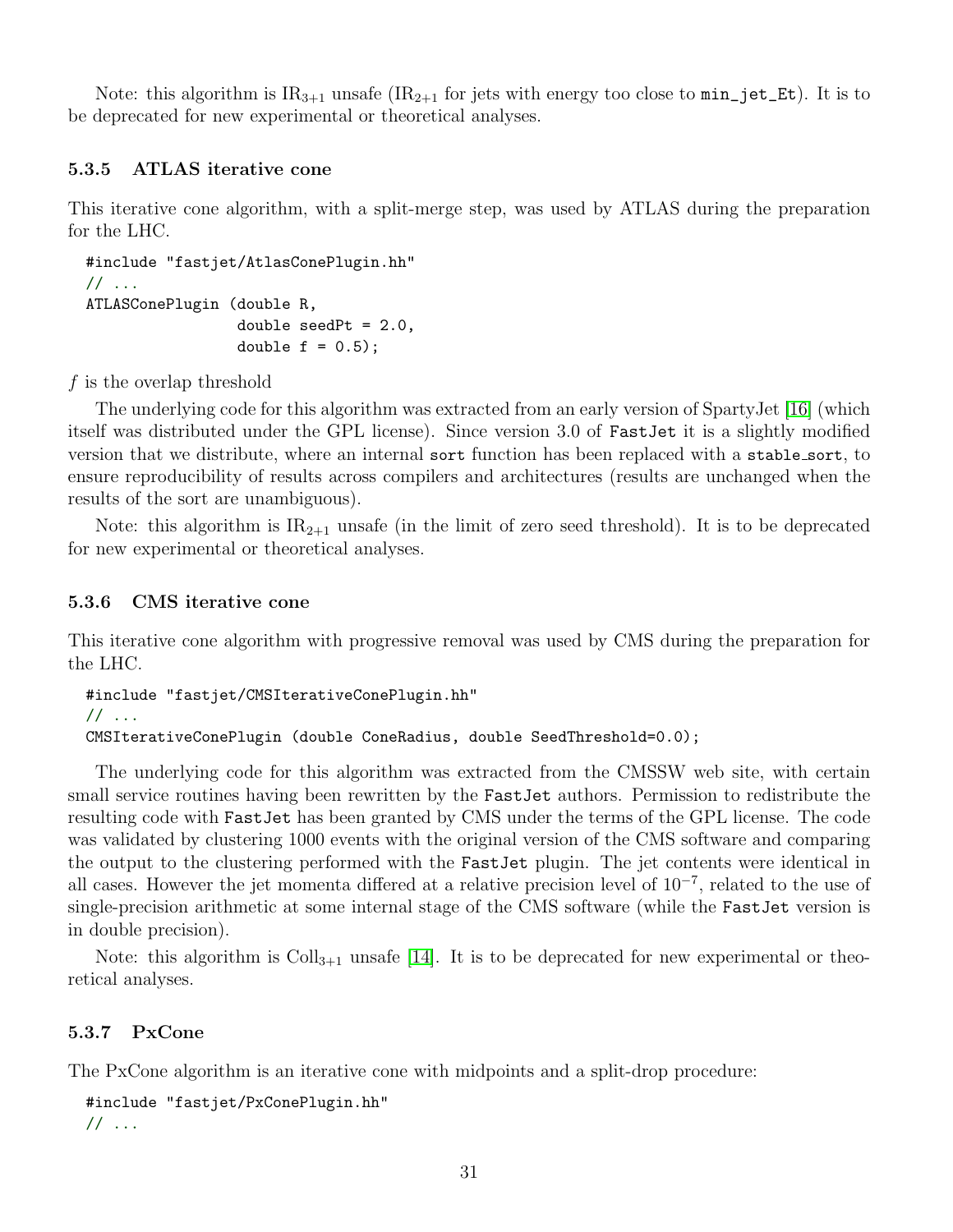```
PxConePlugin (double cone_radius ,
             double min_jet\_energy = 5.0double overlap_threshold = 0.5,
             bool E_scheme_jets = false);
```
It includes a threshold on the minimum transverse energy for a cone (jet) to be included in the splitdrop stage. If  $E$ <sub>scheme</sub> jets is true then the plugin applies an E-scheme recombination to provide the momenta of the final jets (by default an  $E_t$  type recombination scheme is used).

The base code for this plugin is written in Fortran and, on some systems, problems have been reported at the link stage due to mixing Fortran and C++. The Fortran code has been modified by the FastJet authors to provide the same jets regardless of the order of the input particles. This involved a small modification of the midpoint procedure, which can have a minor effect on the final jets and should make the algorithm correspond to the description of [\[35\]](#page-81-13).

The underlying code for this algorithm was written by Luis del Pozo and Michael Seymour with input also from David Ward [\[36\]](#page-81-14) and they have granted permission for their code to be distributed with FastJet under the terms of the GPL license.

This algorithm is  $IR_{3+1}$  unsafe. It is to be deprecated for new experimental or theoretical analyses.

### <span id="page-31-0"></span>5.3.8 TrackJet

This algorithm has been used at the Tevatron for identifying jets from charged-particle tracks in underlying-event studies [\[37\]](#page-81-15).

```
#include "fastjet/TrackJetPlugin.hh"
// ...
TrackJetPlugin (double radius,
                RecombinationScheme jet_recombination_scheme=pt_scheme,
                RecombinationScheme track_recombination_scheme=pt_scheme);
```
Two recombination schemes are involved: the first one indicates how momenta are recombined to provide the final jets (once particle-jet assignments are known), the second one indicates how momenta are combined in the procedure that constructs the jets.

The underlying code for this algorithm was written by the FastJet authors, based on code extracts from the (GPL) Rivet implementation, written by Andy Buckley with input from Manuel Bahr and Rick Field. Since version 3.0 of FastJet it is a slightly modified version that we distribute, where an internal sort function has been replaced with a stable sort, to ensure reproducibility of results across compilers and architectures (results are unchanged when the results of the sort are unambiguous, which is the usual case).

Note: this algorithm is believed to be  $Coll_{3+1}$  unsafe. It is to be deprecated for new experimental or theoretical analyses.

### <span id="page-31-1"></span>5.3.9 GridJet

GridJet allows you to define a grid and then cluster particles such that all particles in a common grid cell combine to form a jet. Its main interest is in providing fast clustering for high multiplicities (the clustering time scales linearly with the number of particles). The jets that it forms are not always physically meaningful: for example, a genuine physical jet may lie at the corner of 4 grid cells and so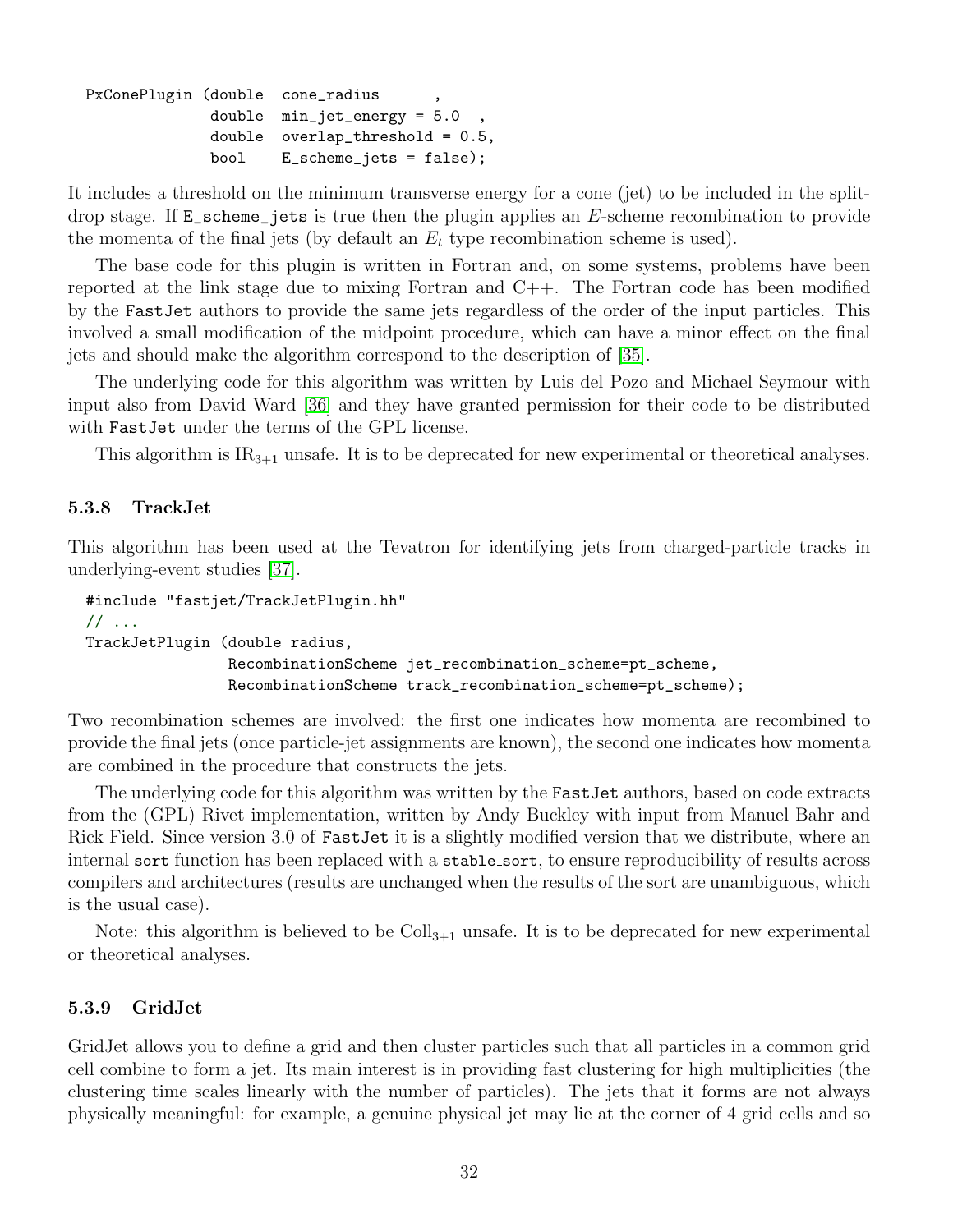be split up somewhat arbitrarily into 4 pieces. It is therefore not intended to be used for standard jet finding. However for some purposes (such as background estimation) this drawback is offset by the greater uniformity of the area of the jets. Its interface is as follows

```
#include "fastjet/GridJetPlugin.hh"
// ...
GridJetPlugin (double ymax, double requested_grid_spacing);
```
creating a grid that covers  $|y|$   $\lt$ ymax with a grid spacing close to the requested grid spacing: the spacings chosen in  $\phi$  and y are those that are closest to the requested spacing while also giving an integer number of grid cells that fit exactly into the rapidity and  $0 < \phi < 2\pi$  ranges.

Note that for background estimation purposes the GridMedianBackgroundEstimator is much faster than using the GridJetPlugin with ghosts and a JetMedianBackgroundEstimator.

The underlying code for this algorithm was written by the FastJet authors.

# <span id="page-32-0"></span>5.4 Plugins for  $e^+e^-$  collisions

### <span id="page-32-1"></span>5.4.1 Cambridge algorithm

The original  $e^+e^-$  Cambridge [\[23\]](#page-81-1) algorithm is provided as a plugin:

```
#include "fastjet/EECambridgePlugin.hh"
// ...
EECambridgePlugin (double ycut);
```
This algorithms performs sequential recombination of the pair of particles that is closest in angle, except when  $y_{ij} = \frac{2 \min(E_i^2, E_j^2)}{Q^2} (1 - \cos \theta) > y_{cut}$ , in which case the less energetic of i and j is labelled a jet, and the other member of the pair remains free to cluster.

To access the jets, the user should use the inclusive jets(), *i.e.* as they would for the majority of the pp algorithms.

The underlying code for this algorithm was written by the FastJet authors.

### <span id="page-32-2"></span>5.4.2 Jade algorithm

The JADE algorithm [\[38,](#page-81-16) [39\]](#page-81-17), a sequential recombination algorithm with distance measure  $d_{ij}$  =  $2E_iE_j(1-\cos\theta)$ , is available through

```
#include "fastjet/JadePlugin.hh"
// ...
JadePlugin ();
```
To access the jets at a given  $y_{cut} = d_{cut}/Q^2$ , , the user should call ClusterSequence::exclusive jets ycut(double ycut).

Note: the JADE algorithm has been used with various recombination schemes. The current plugin will use whatever recombination scheme the user specifies with for the jet definition. The default Escheme is what was used in the original JADE publication [\[38\]](#page-81-16). To modify the recombination scheme, the user may first construct the jet definition and then use either of

```
void JetDefinition::set_recombination_scheme(RecombinationScheme recomb_scheme);
void JetDefinition::set_recombiner(const Recombiner * recomb)
```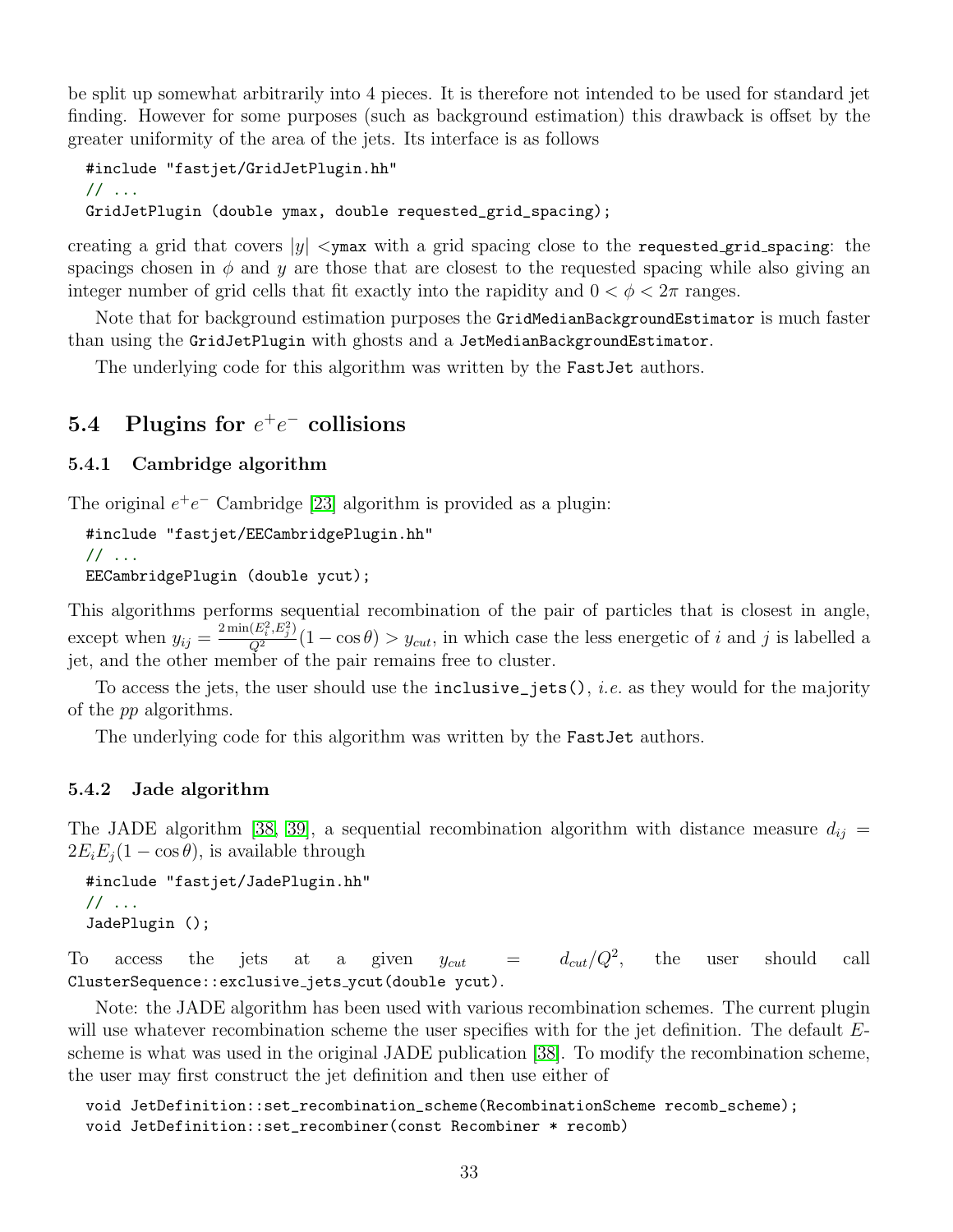(cf. sections [3.4,](#page-16-0) [E.1\)](#page-68-2) to modify the recombination scheme.

The underlying code for this algorithm was written by the FastJet authors.

## <span id="page-33-0"></span>5.4.3 Spherical SISCone algorithm

The spherical SISCone algorithm is an extension [\[40\]](#page-81-18) to spherical coordinates of the hadron-collider SISCone algorithm [\[27\]](#page-81-5).

```
#include "fastjet/SISConeSphericalPlugin.hh"
// ...
SISConeSphericalPlugin(double R,
                       double overlap_threshold
                       double protojet_Emin = 0.0,
                       bool caching = false,
                       SISConeSphericalPlugin::SplitMergeScale
                         split_merge_scale = SISConeSphericalPlugin::SM_Etilde,
                       double split_merge_stopping_scale = 0.0);
```
The functionality follows directly that of **SISConePlugin**, including options for using a split–merge step (the default) or progressive removal.

Note that the underlying implementation of spherical SISCone is optimised for large N. An alternative implementation that is faster for  $N \leq 10$  was presented in [\[30\]](#page-81-8). That reference also contains a nice description of the algorithm.

# <span id="page-33-1"></span>6 Selectors

Analyses often place constraints (cuts) on jets' transverse momenta, rapidity, maybe consider only some N hardest jets, etc. There are situations in which it is convenient to be able to define a basic set of jet cuts in one part of a program and then have it used elsewhere. To allow for this, we provide a fastjet::Selector class, available through

```
#include "fastjet/Selector.hh"
```
# <span id="page-33-2"></span>6.1 Essential usage

As an example of how Selectors are used, suppose that we have a vector of jets, jets, and wish to select those that have rapidities  $|y| < 2.5$  and transverse momenta above 20 GeV. We might write the following:

```
Selector select_rapidity = SelectorAbsRapMax(2.5);
Selectron\ select\_pt = SelectronPtMin(20.0);Selector select_both = select_pt && select_rapidity;
```
vector<PseudoJet> selected\_jets = select\_both(jets);

Here, Selector is a class, while SelectorAbsRapMax and SelectorPtMin are functions that return an instance of the Selector class containing the internal information needed to carry out the selection. Selector::operator(const vector<PseudoJet> & jets) takes the jets given as input and returns a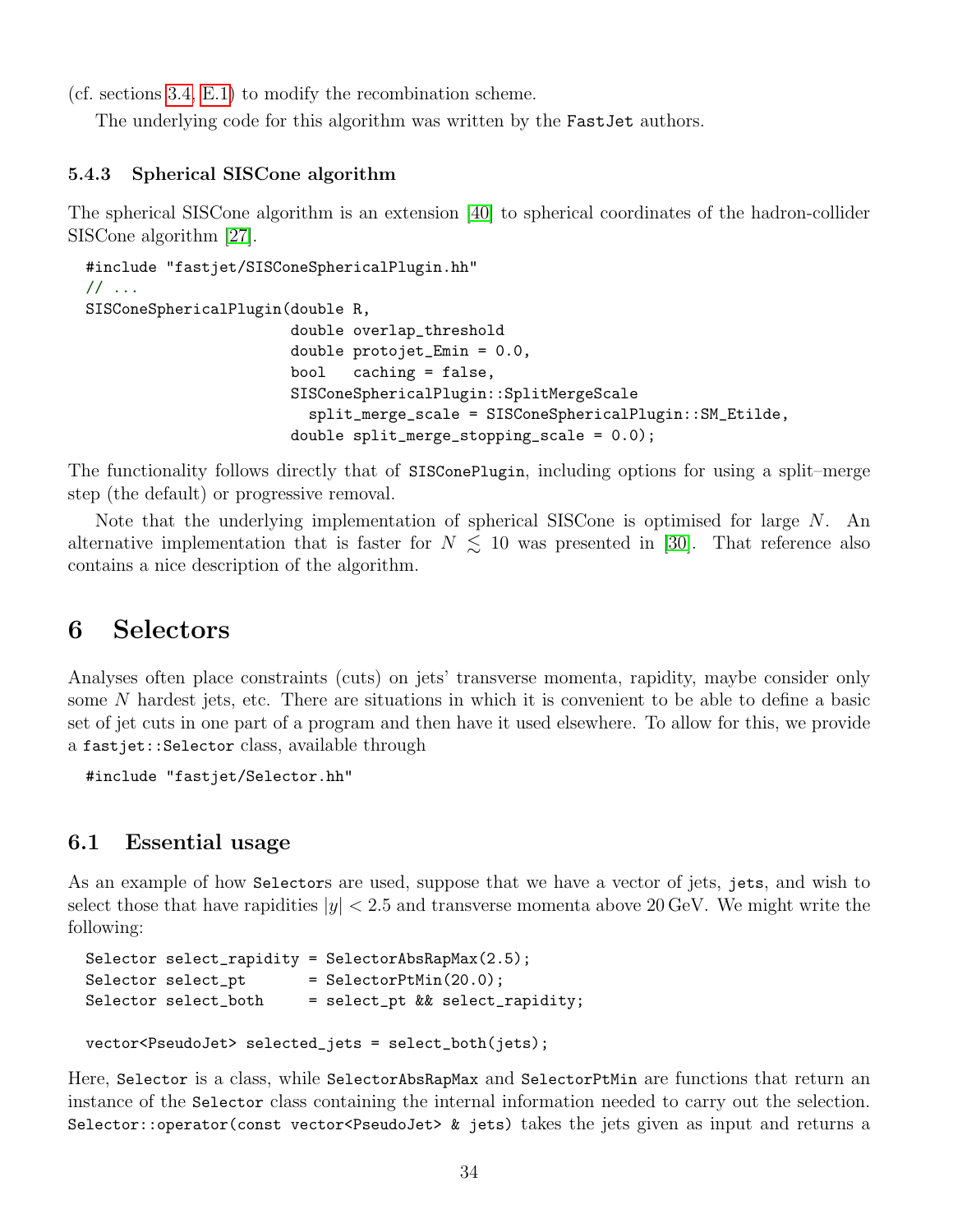vector containing those that pass the selection cuts. The logical operations  $\&$ ,  $||$  and  $||$  enable different selectors to be combined.

Nearly all selectors, like those above, apply jet by jet (the function Selector::applies jet by jet() returns true). For these, one can query whether a single jet passes the selection with the help of the function bool Selector::pass(const PseudoJet &).

There are also selectors that only make sense applied to an ensemble of jets. This is the case specifically for SelectorNHardest(unsigned int n), which, acting on an ensemble of jets, selects the  $n$  jets with largest transverse momenta. If there are fewer than  $n$  jets, then all jets pass.

When a selector is applied to an ensemble of jets one can also use

```
Selector::sift(vector<PseudoJet> & jets,
               vector<PseudoJet> & jets_that_pass,
               vector<PseudoJet> & jets_that_fail)
```
to obtain the vectors of PseudoJets that pass or fail the selection.

For selectors that apply jet-by-jet, the selectors on either side of the logical operators && and || naturally commute. For operators that act only on the ensemble of jets the behaviour needs specifying. The design choice that we have made is that

```
SelectorNHardest(2) && SelectorAbsRapMax(2.5)
SelectorAbsRapMax(2.5) && SelectorNHardest(2)
```
give identical results: in logical combinations of selectors, each constituent selector is applied independently to the ensemble of jets, and then a decision whether a jet passes is determined from the corresponding logical combination of each of the selectors' results. Thus, here only jets that are among the 2 hardest of the whole ensemble and that have  $|y| < 2.5$  will be selected. If one wishes to first apply a rapidity cut, and then find the 2 hardest among those jets that pass the rapidity cut, then one should instead use the \* operator:

SelectorNHardest(2) \* SelectorAbsRapMax(2.5)

In this combined selector, the right-hand selector is applied first, and then the left-hand selector is applied to the results of the right-hand selection.

A complementary selector can also be defined using the negation operator. For instance

Selector sel\_allbut2hardest = !SelectorNHardest(2);

Note that, if directly applying (as opposed to first defining) a similar negated selector to a collection of jets, one should write

vector<PseudoJet> allbut2hardest = (!SelectorNHardest(2))(jets);

with the brackets around the selector definition being now necessary due to  $\alpha$  having higher precedence in C++ than Boolean operators.

A user can obtain a string describing a given Selector's action by calling its description() member function. This behaves sensibly also for compound selectors.

New selectors can be implemented as described in section [E.3.](#page-72-0)

### <span id="page-34-0"></span>6.1.1 Other information about selectors

Selectors contain a certain amount of additional information that can provide useful hints to the functions using them.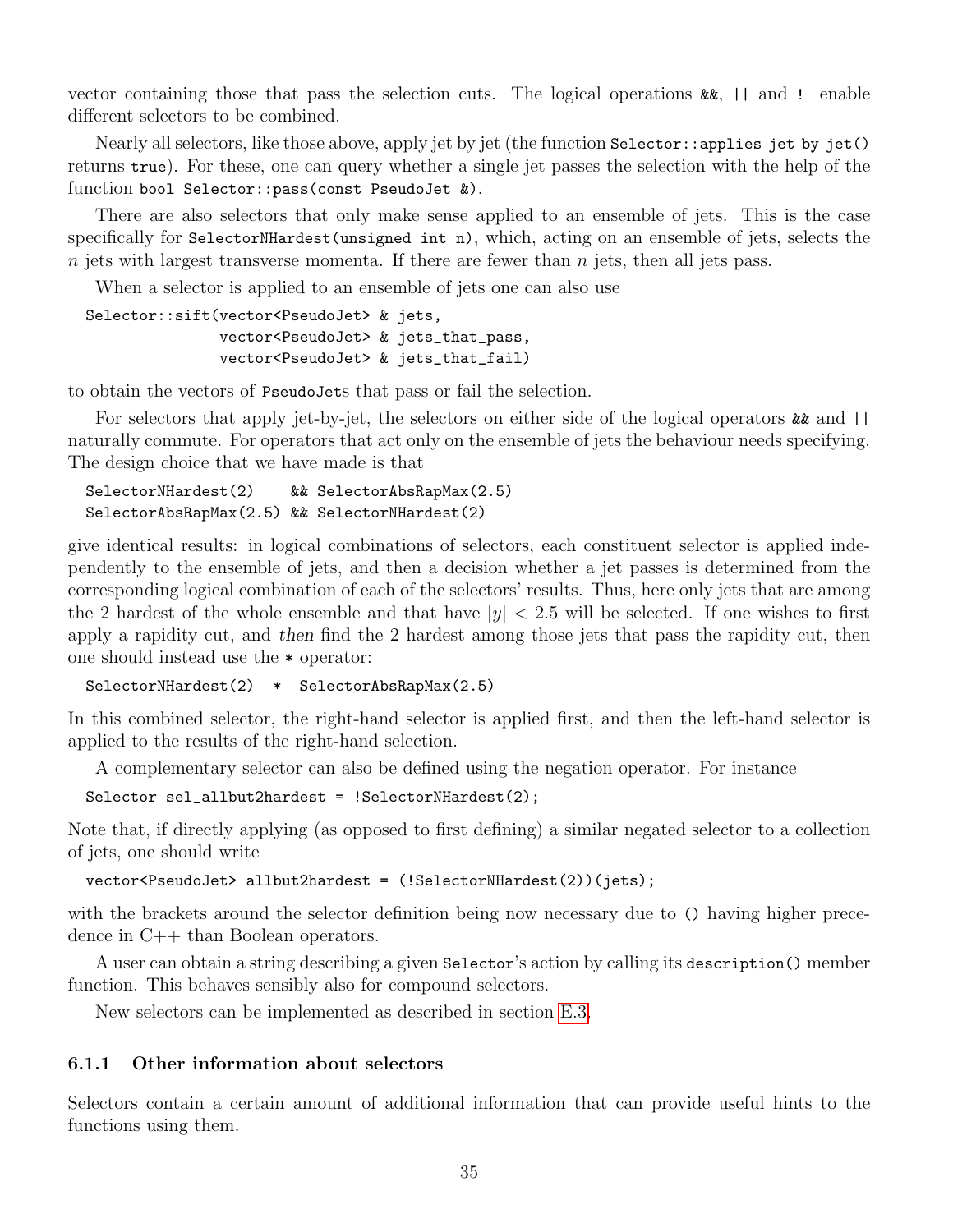One such piece of information is a selector's rapidity extent, accessible through a get rapidity extent(rapmin,rapmax) call, which is useful in the context of background estimation (section [8\)](#page-41-0). If it is not sensible to talk about a rapidity extent for a given selector (e.g. for SelectorPtMin) the rapidity limits that are returned are the largest (negative and positive) numbers that can be represented as doubles. The function is geometric() returns true if the selector places constraints only on rapidity and azimuth.

Selectors may also have areas associated with them (in analogy with jet areas, section [7\)](#page-36-1). The has finite area() member function returns true if a selector has a meaningful finite area. The area() function returns this area. In some cases the area may be computed using ghosts (by default with ghosts of area 0.01; the user can specify a different ghost area as an argument to the area function).

### <span id="page-35-0"></span>6.2 Available selectors

#### <span id="page-35-1"></span>6.2.1 Absolute kinematical cuts

A number of selectors have been implemented following the naming convention Selector{ $Var\{LimitType\}$ . The { $Var\}$  indicates which variable is being cut on, and can be one of

pt, Et, E, Mass, Rap, AbsRap, Eta, AbsEta

The  $\{LimitType\}$  indicates whether one places a lower-limit on the variable, an upper limit or a range, corresponding to the choices

Min, Max, Range

A couple of examples are

```
SelectorPtMin(25.0) \qquad // Selects p_t > 25 (units are user's default for momenta)
SelectorRapRange(1.9,4.9) // Selects 1.9 < y < 4.9
```
Following a similar naming convention, there are also SelectorPhiRange( $\phi_{min}, \phi_{max}$ ) and SelectorRapPhiRange( $y_{\text{min}}, y_{\text{max}}, \phi_{\text{min}}, \phi_{\text{max}}$ ).

#### <span id="page-35-2"></span>6.2.2 Relative kinematical cuts

Some selectors take a reference jet. They have been developed because it is can be useful for a selector to make its decision based on information about some other jet. For example one might wish to select all jets within some distance of a given reference jet; or all jets whose transverse momentum is at least some fraction of a reference jet's. That reference jet may change from event to event, or even from one invocation of the Selector to the next, even though the Selector is fundamentally performing the same underlying type of action.

The available selectors of this kind are:

| $\texttt{SelectorCircle}(R)$             | // a circle of radius R around the reference jet                                     |
|------------------------------------------|--------------------------------------------------------------------------------------|
| SelectorDoughnut( $R_{in}$ , $R_{out}$ ) | // a doughnut between $R_{in}$ and $R_{out}$                                         |
| SelectorStrip(half_width)                | // a rapidity strip 2*half_width large                                               |
|                                          | SelectorRectangle(half_rap_width, half_phi_width) // a rectangle in rapidity and phi |
| $\text{SelectionPrim}(f)$                | // $p_t$ larger than $fp_t^{ref}$                                                    |

One example of selectors taking a reference jet is the following. First, one constructs the selector,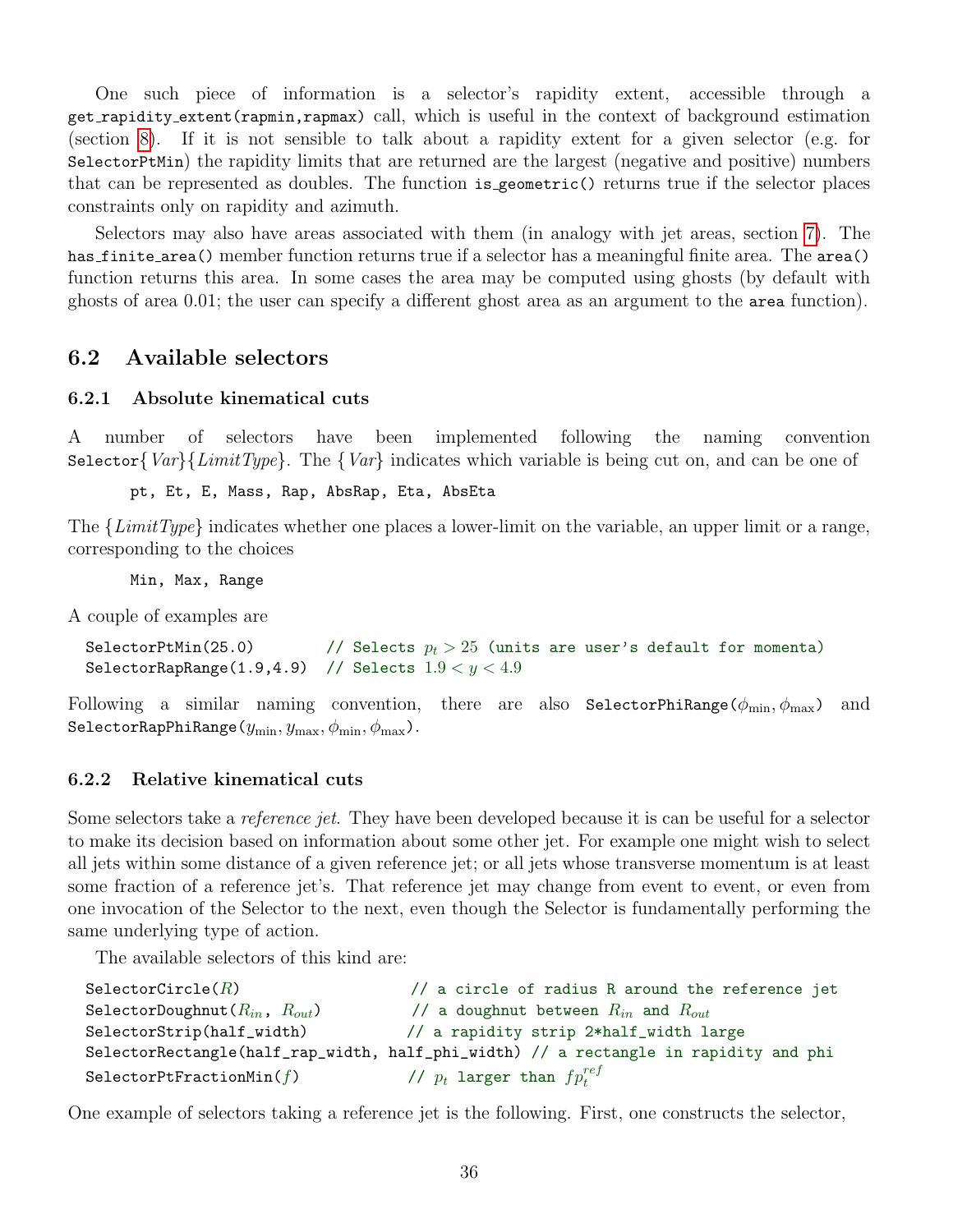```
Selector sel = SelectorCircle(1.0);
```
Then if one is interested in the subset of jets near jet1, and then those near jet2, one performs the following operations:

```
sel.set_reference(jet1);
vector<PseudoJet> jets_near_jet1 = sel(jets);
sel.set_reference(jet2);
vector<PseudoJet> jets_near_jet2 = sel(jets);
```
If one uses a selector that takes a reference without the reference having been actually set, an exception will be thrown. If one sets a reference for a compound selector, the reference is automatically set for all components that take a reference. One can verify whether a given selector takes a reference by calling the member function

bool Selector::takes\_reference() const;

Attempting to set a reference for a Selector that returns false here will cause an exception to be thrown.

### 6.2.3 Other selectors

The following selectors are also available:

| $\texttt{SelectorNHardest}(n)$ |               | // selects the $n$ hardest jets                           |
|--------------------------------|---------------|-----------------------------------------------------------|
| SelectorIsPureGhost()          | $\frac{1}{2}$ | selects jets that are made exclusively of ghost particles |
| SelectorIsZero()               |               | // selects jets with zero momentum                        |
| SelectorIdentity()             |               | // selects everything. Included for completeness          |

# 7 Jet areas

Jet areas provide a measure of the surface in the  $y-\phi$  plane over which a jet extends, or, equivalently, a measure of a jet's susceptibility to soft contamination.

Since a jet is made up of only a finite number of particles, one needs a specific definition in order to make its area an unambiguous concept. Three definitions of area have been proposed in [\[17\]](#page-80-0) and implemented in FastJet:

- Active areas add a uniform background of extremely soft massless 'ghost' particles to the event and allow them to participate in the clustering. The area of a given jet is proportional to the number of ghosts it contains. Because the ghosts are extremely soft (and sensible jet algorithms are infrared safe), the presence of the ghosts does not affect the set of user particles that end up in a given jet. Active areas give a measure of a jet's sensitivity to diffuse background noise.
- Passive areas are defined as follows: one adds a single randomly placed ghost at a time to the event. One examines which jet (if any) the ghost ends up in. One repeats the procedure many times and the passive area of a jet is then proportional to the probability of it containing the ghost. Passive areas give a measure of a jet's sensitivity to point-like background noise.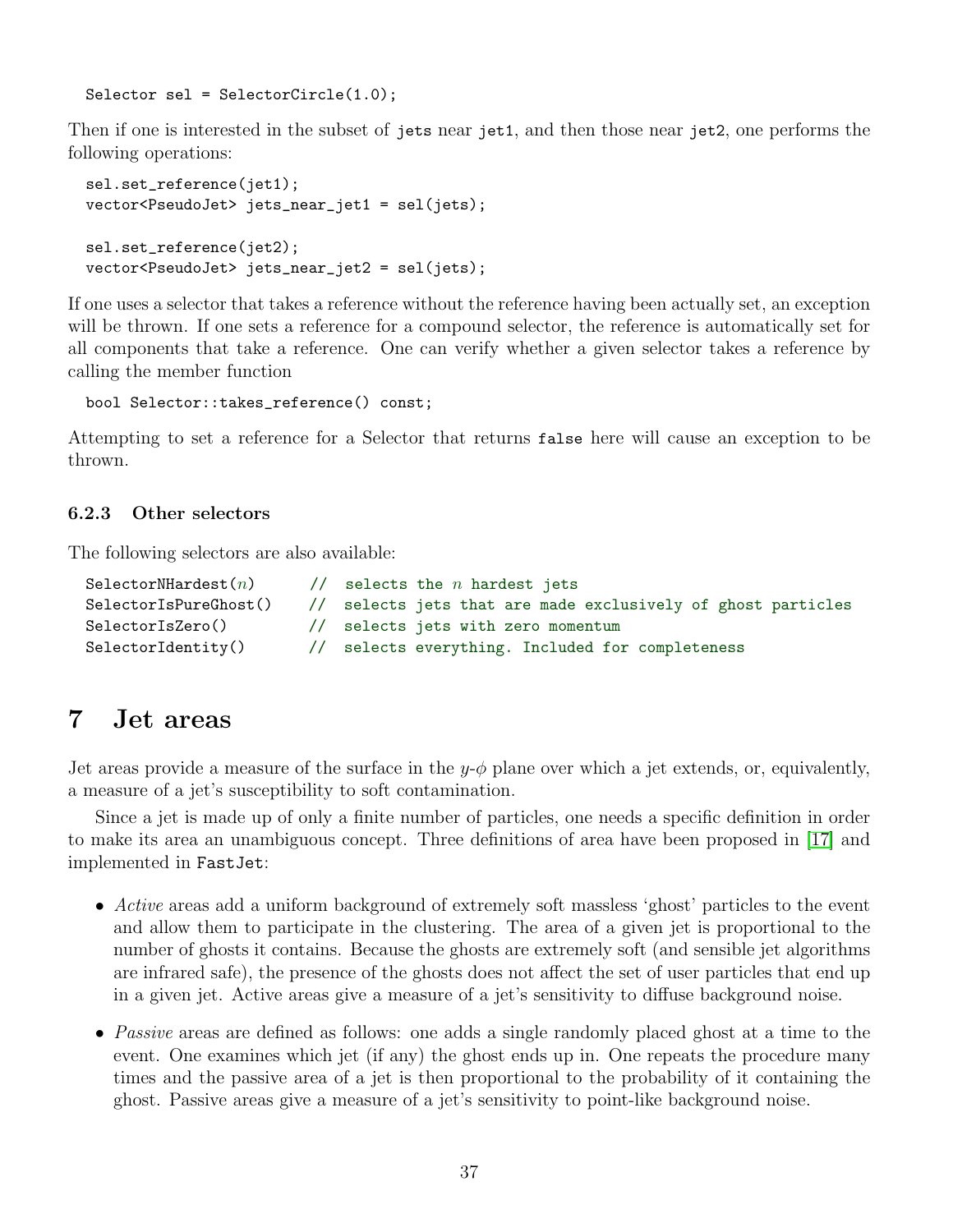• The Voronoi area of a jet is the sum of the Voronoi areas of its constituent particles. The Voronoi area of a particle is obtained by determining the Voronoi diagram for the event as a whole, and intersecting the Voronoi cell of the particle with a circle of radius R centred on the particle. Note that for the  $k_t$  algorithm (but not in general for other algorithms) the Voronoi area of a jet coincides with its passive area.

In the limit of very densely populated events, all area definitions lead to the same jet-area results [\[17\]](#page-80-0).<sup>[18](#page-37-0)</sup>

The area of a jet can be calculated either as a scalar, or as a 4-vector. Essentially the scalar case corresponds to counting the number of ghosts in the jet; the 4-vector case corresponds to summing their 4-vectors, normalised such that for a narrow jet, the transverse component of the 4-vector is equal to the scalar area.

To access jet areas, the user is exposed to two main classes:

class fastjet::AreaDefinition; class fastjet::ClusterSequenceArea;

with input particles, a jet definition and an area definition being supplied to a ClusterSequenceArea in order to obtain jets with area information. Typical usage would be as follows:

```
#include "fastjet/ClusterSequenceArea.hh"
// ...
double ghost_maxrap = 5.0; // e.g. if particles go up to y=5AreaDefinition area_def(active_area, GhostedAreaSpec(ghost_maxrap));
ClusterSequenceArea clust_seq(input_particles, jet_def, area_def);
vector<PseudoJet> jets = sorted_by_pt(clust_seq.inclusive_jets());
double area_hardest_jet = jets[0].area();
```
Details are to be found below and an example program is given as example/06-area.cc.

When jet areas are to be used to establish the level of a diffuse noise that might be present in the event (e.g. from underlying event particles or pileup), and maybe subtract it from jets, further classes such as fastjet::JetMedianBackgroundEstimator and fastjet::Subtractor are useful. This topic is discussed in Section [8](#page-41-0) and an example program is given in example/07-subtraction.cc.

## 7.1 AreaDefinition

Area definitions are contained in the AreaDefinition class. Its two main constructors are:

```
AreaDefinition(fastjet::AreaType area_type,
               fastjet::GhostedAreaSpec ghost_spec);
```
for the various active and passive areas (which all involve ghosts) and

```
AreaDefinition(fastjet::VoronoiAreaSpec voronoi_spec);
```
for the Voronoi area. A default constructor exists, and provides an active area with a ghost spec that is acceptable for a majority of area measurements with clustering algorithms and typical Tevatron and LHC rapidity coverage.

<span id="page-37-0"></span><sup>&</sup>lt;sup>18</sup>This can be useful when one area is particularly expensive to calculate: for example active areas for SISCone tend to be memory and CPU intensive; however, for dense events, they can be adequately replaced with passive areas, which, for SISCone, are computationally more straightforward.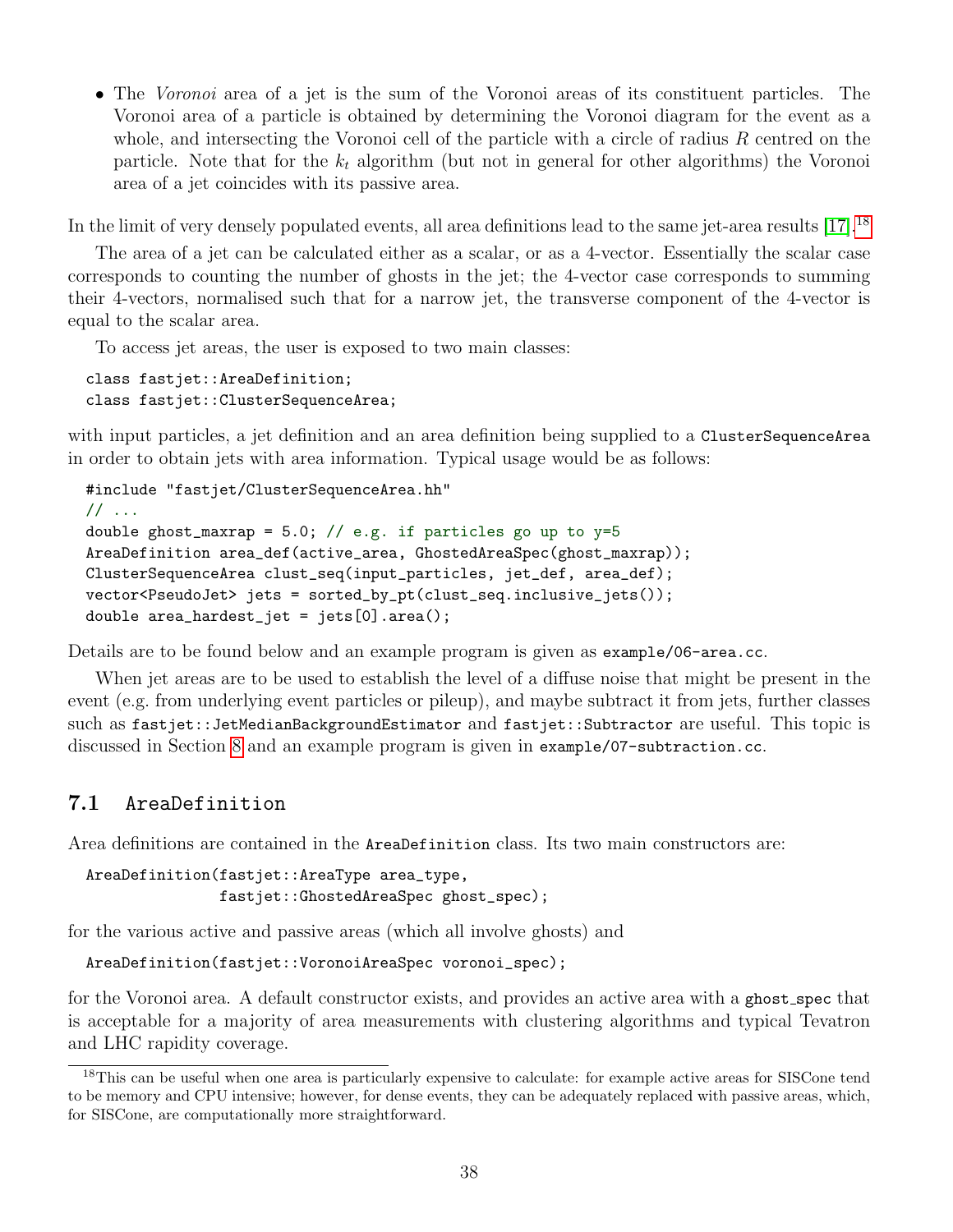Information about the current AreaDefinition can be retrieved with the help of description(), area\_type(), ghost\_spec() and voronoi\_spec() member functions.

#### <span id="page-38-2"></span>7.1.1 Ghosted Areas (active and passive)

There are two variants each of the active and passive areas, as defined by the AreaType enum:

```
enum AreaType{ [...],
               active_area,
               active_area_explicit_ghosts,
               one_ghost_passive_area,
               passive_area,
                [...]};
```
The two active variants give identical results for the areas of hard jets. The second one explicitly includes the ghosts when the user requests the constituents of a jet and also leads to the presence of "pure ghost" jets. The first of the passive variants explicitly runs through the procedure mentioned above, *i.e.* it clusters the events with one ghost at a time, and repeats this for very many ghosts. This can be quite slow, so we also provide the passive area option, which makes use of information specific to the jet algorithm in order to speed up the passive-area determination.<sup>[19](#page-38-0)</sup>

In order to carry out a clustering with a ghosted area determination, the user should also create an object that specifies how to distribute the ghosts.<sup>[20](#page-38-1)</sup> This is done via the class GhostedAreaSpec whose constructor is

```
GhostedAreaSpec(double ghost_maxrap,
```

```
int repeat = 1, double ghost_area = 0.01,
double grid_scatter = 1.0, double pt_scatter = 0.1,
double mean_ghost_pt = 1e-100);
```
The ghosts are distributed on a uniform grid in y and  $\phi$ , with small random fluctuations to avoid clustering degeneracies.

The ghost maxrap variable defines the maximum rapidity up to which ghosts are generated. If one places ghosts well beyond the particle acceptance (at least  $R$  beyond it), then jet areas also stretch beyond the acceptance, giving a measure of the jet's full extent in rapidity and azimuth. If ghosts are placed only up to the particle acceptance, then the jet areas are clipped at that acceptance and correspond more closely to a measure of the jet's susceptibility to contamination from accepted soft particles. This is relevant in particular for jets within a distance  $R$  of the particle acceptance boundary. The two choices are illustrated in fig. [1.](#page-39-0) To define more complicated ghost acceptances it is possible to replace ghost maxrap with a Selector, which must be purely geometrical and have finite rapidity extent.

The ghost area parameter in the GhostedAreaSpec constructor is the area associated with a single ghost. The number of ghosts is inversely proportional to the ghost area, and so a smaller area leads to a longer CPU-time for clustering. However small ghost areas give more accurate results. We have found the default ghost area given above to be adequate for most applications. Smaller ghost areas are beneficial mainly for high-precision determinations of areas of jets with small R.

<span id="page-38-0"></span><sup>&</sup>lt;sup>19</sup>This ability is provided for  $k_t$ , Cambridge/Aachen, anti- $k_t$  and the SISCone plugin. In the case of  $k_t$  it is actually a Voronoi area that is used, since this can be shown to be equivalent to the passive area [\[17\]](#page-80-0) (though some approximations are made for 4-vector areas). For other algorithms it defaults back to the one ghost passive area approach.

<span id="page-38-1"></span><sup>&</sup>lt;sup>20</sup>Or accept a default — which uses the default values listed in the explicit constructor and ghost maxrap = 6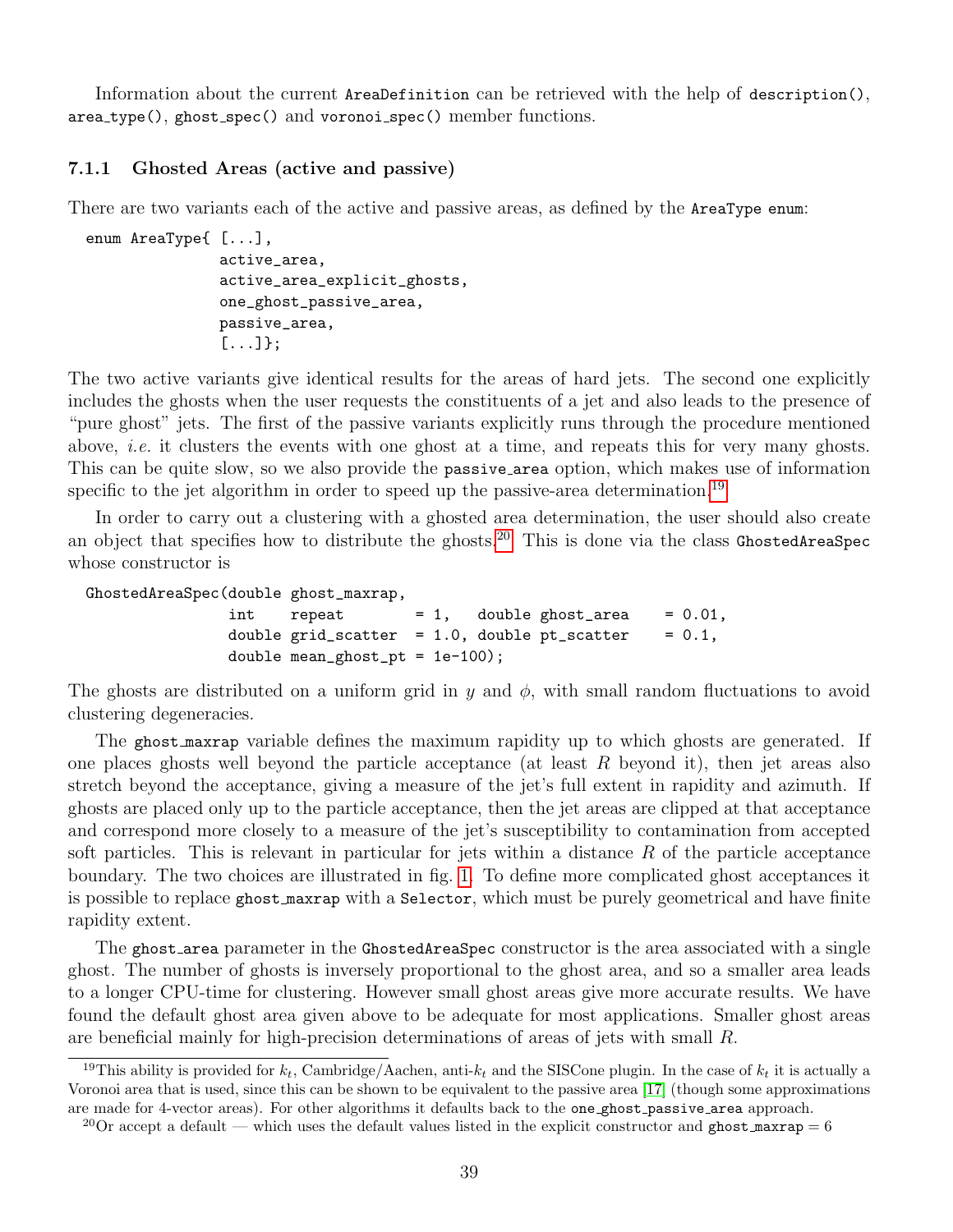

<span id="page-39-0"></span>Figure 1: Two choices for ghost placement. The grey area in each plot indicates the region containing ghosts, while the dots are particles, which here are accepted up to  $|y| < 3$ . The circular regions indicate the areas that will be found for two particular jets. In the left-hand case, with ghosts that extend well beyond the acceptance for particles, jet areas are unaffected by the particle acceptance; in the right-hand case, with ghosts placed only up to the acceptance limit, jet areas are clipped at the edge of the acceptance.

By default, one set of ghosts is generated for each event that is clustered. The small random fluctuations in ghost positions and  $p_t$ 's, introduced to break clustering degeneracies, mean that for repeated clustering of the same event a given hard jet's area will be different after each clustering. This is especially true for sparse events, where a jet's particle content fails to accurately delineate the boundaries of the jet. For the active area choice (and certain passive areas), specifying repeat  $> 1$ causes FastJet to directly cluster the same hard event with multiple ghost sets. This results in a pseudo-Monte Carlo type evaluation of the jet areas. A statistical uncertainty on the area is available for each jet, through the jet.area error() call. It is calculated as the standard deviation of areas for each jet, through the jet. area error () can. It is calculated as the standard deviation of areas<br>obtained for that jet, divided by  $\sqrt{\text{repeat} - 1}$ . While there are situations in which this facility is useful, for most applications of jet areas it is sufficient to use repeat  $= 1$ .<sup>[21](#page-39-1)</sup>

After initialisation, the parameters can be modified and retrieved respectively with calls such as set ghost area(...) and ghost maxrap() (similarly for the other parameters<sup>[22](#page-39-2)</sup>). A textual description of the GhostedAreaSpec can be obtained, as usual, with the description() member function.

#### 7.1.2 Voronoi Areas

The Voronoi areas of jets are evaluated by summing the corresponding Voronoi areas of the jets' constituents. The latter are obtained by considering the intersection between the Voronoi cell of each particle and a circle of radius R centred on the particle's position in the rapidity-azimuth plane.

<span id="page-39-1"></span><sup>&</sup>lt;sup>21</sup>Several parameters are available to control the properties and randomness of the ghosts: each ghost's position differs from an exact grid vertex by a random amount distributed uniformly in the range  $\pm \frac{1}{2}$ **grid\_scatter** times the grid spacing in both the rapidity and azimuth directions. Each ghost's  $p_t$  is distributed randomly in the range  $(1 \pm \frac{1}{2} \texttt{pt\_scatter})$ times mean ghost pt. For nearly all applications, it makes sense to use the default values. Facilities are also available to set and retrieve the seeds for the random-number generator, notably through the  $set\_random\_status(...)$  and get random status(...) members of GhostedAreaSpec.

<span id="page-39-2"></span> $^{22}$ In versions of FastJet prior to 3.0.1, the names mean ghost kt and kt scatter should be used rather than mean ghost pt and pt scatter. The former names will be maintained for the foreseeable future.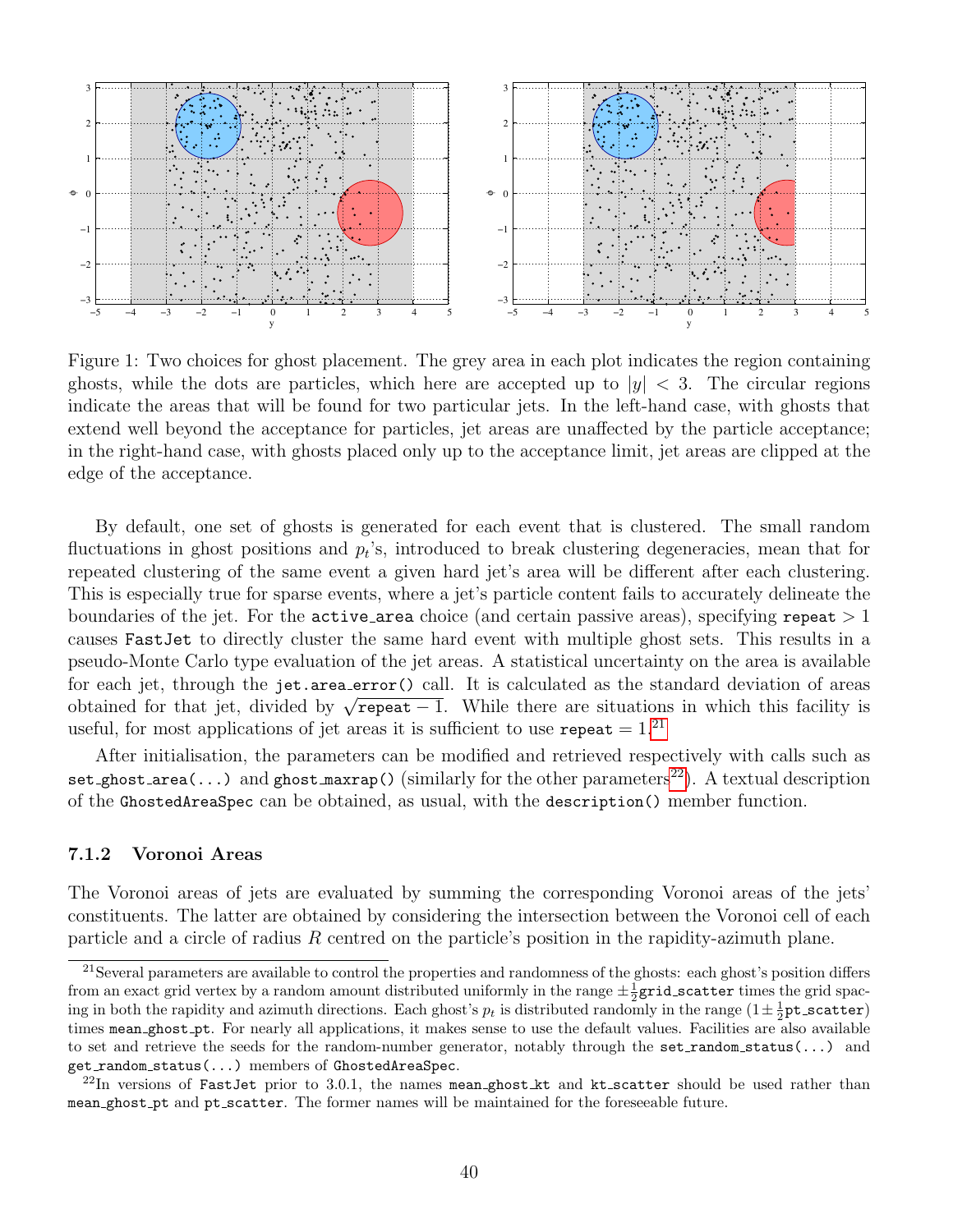The jets' Voronoi areas can be obtained from ClusterSequenceArea by passing the proper VoronoiAreaSpec specification to AreaDefinition. Its constructors are

```
/// default constructor (effective_Rfact = 1)
VoronoiAreaSpec() ;
```

```
/// constructor that allows you to set effective_Rfact
VoronoiAreaSpec(double effective_Rfact) ;
```
The second constructor allows one to modify (by a multiplicative factor effective Rfact) the radius of the circle which is intersected with the Voronoi cells. With effective Rfact  $= 1$ , for the  $k_t$  algorithm, the Voronoi area is equivalent to the passive area. Information about the specification in use is returned by effective Rfact() and description() member functions.

The Voronoi areas are calculated with the help of Fortune's  $(N \ln N)$  Voronoi diagram generator for planar static point sets [\[41\]](#page-81-0).

One use for the Voronoi area is in background determination with the  $k_t$  algorithm (see below, section [8\)](#page-41-0): with the choice effective Rfact  $\simeq 0.9$  it provides an acceptable approximation to the  $k_t$ algorithm's active area and is often significantly faster to compute than the active area. Note that it is not currently possible to clip Voronoi areas with a given particle acceptance. As a result, given particles up to  $|y| < y_{\text{max}}$ , only jets with  $|y| \lesssim y_{\text{max}} - R$  will have areas that reflect the jets' sensitivity to accepted particle contamination. It is only these jets that should then be used for background determinations.

### 7.2 ClusterSequenceArea

This is the class<sup>[23](#page-40-0)</sup> used for producing a cluster sequence that also calculates jet areas. Its constructor is

```
template<class L> ClusterSequenceArea(const std::vector<L> & input_particles,
                                      const JetDefinition & jet_def,
                                      const AreaDefinition & area_def);
```
and the class includes the methods

```
/// Return a reference to the area definition
virtual const AreaDefinition & area_def() const;
/// Returns an estimate of the area contained within the selector that is free of jets.
/// The selector needs to have a finite area and be applicable jet by jet.
/// The function returns 0 if active_area_explicit_ghosts was used.
virtual double empty_area(const Selector & selector) const;
```
As long as an instance of this class is in scope, a user can access information about the area of its jets using the following methods of PseudoJet:

<span id="page-40-0"></span> $^{23}$ ClusterSequenceArea is derived from ClusterSequenceAreaBase (itself derived from ClusterSequence) and makes use of one among ClusterSequenceActiveAreaExplicitGhosts, ClusterSequenceActiveArea, ClusterSequencePassiveArea, ClusterSequence1GhostPassiveArea or ClusterSequenceVoronoiArea (all of them in the fastjet namespace of course), according to the choice made with AreaDefinition. The user can also use these classes directly. ClusterSequenceActiveAreaExplicitGhosts is particularly useful in that it allows the user to specify their own set of ghost particles. This is exploited to provide area support in a number of the transformers of section [9.](#page-48-0)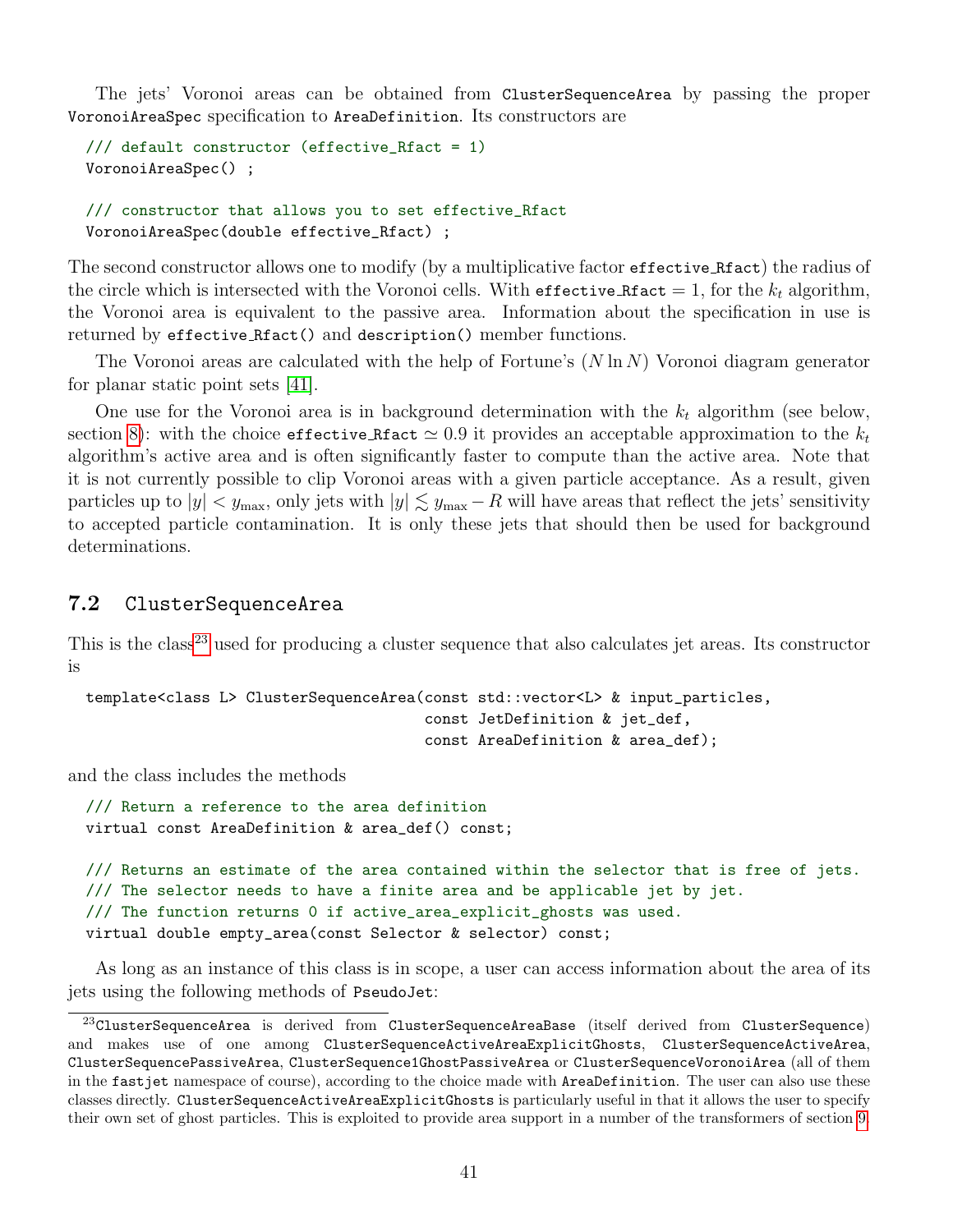```
/// Returns the scalar area associated with the given jet
double area = jet.area();
/// Returns the error (uncertainty) associated with the determination of the
/// scalar area of the jet; gives zero when the repeat=1 and for passive/Voronoi areas
double area_error = jet.area_error();
/// Returns a PseudoJet whose 4-vector is defined by the following integral
///
///
          \int dy d\phi PseudoJet(y, \phi, p_t = 1) * \Theta("y, \phi inside jet boundary")
///
/// where PseudoJet(y, \phi, p_t = 1) is a 4-vector with the given rapidity (y),
/// azimuth (\phi) and p_t = 1, while \Theta(\psi, \phi) inside jet boundary") is 1
/// when y, \phi define a direction inside the jet boundary and 0 otherwise.
PseudoJet area_4vector = jet.area_4vector();
/// When using active_area_explicit_ghosts, returns true for jets made
/// exclusively of ghosts and for ghost constituents.
bool is_pure_ghost = jet.is_pure_ghost();
```
In the limit of small-R jets, the transverse component of the 4-vector area is close to the scalar area; for moderate R values, the transverse component of the 4-vector area is smaller by a factor that reads  $1 - R^2/8 + R^4/192 + \mathcal{O}(R^6)$  for the case of circular jets [\[42\]](#page-81-1). Note that 4-vector areas are not currently computed exactly for Voronoi areas of jets in sparse events, insofar as the 4-vector area of each particle's Voronoi cell is approximated as massless and pointing in the direction of the particle.

## <span id="page-41-0"></span>8 Background estimation and subtraction

Events with hard jets are often accompanied by a more diffuse "background" of relatively soft particles, for example from the underlying event (in  $pp$  or PbPb collisions) or from pileup (in  $pp$  collisions). For many physical applications, it is useful to be able to estimate characteristics of the background on an event-by-event basis, for example the  $p_t$  per unit area  $(\rho)$ , or fluctuations from point to point  $(\sigma)$ . One use of this information is to correct the hard jets for the soft contamination, as discussed below in section [8.1.2.](#page-43-0)

One of the issues in characterising the background is that it is difficult to introduce a robust criterion to distinguish "background" jets from hard jets. The main method that is available in **FastJet** involves the determination of the distribution of  $p_t/A$  for the jets in a given event (or region of the event) and then taking the median of the distribution as an estimate of  $\rho$ , as proposed in [\[18\]](#page-80-1) and studied in detail also in [\[43,](#page-81-2) [44\]](#page-82-0). This is largely insensitive to the presence of a handful of hard jets, and avoids any need for introducing a  $p_t$  scale to distinguish hard and background jets.

The original form of this method used the  $k_t$  or Cambridge/Aachen jet algorithms to find the jets. These algorithms have the advantage that the resulting jets tend to have reasonably uniform areas<sup>[24](#page-41-1)</sup> In the meantime a variant of the approach that has emerged is to cluster the particles into rectangular grid cells in y and  $\phi$  and determine their median  $p_t/A$ . This has the advantage of simplicity and much

<span id="page-41-1"></span><sup>&</sup>lt;sup>24</sup>Whereas anti- $k_t$  and SISCone suffer from jets with near zero areas or, for SISCone, sometimes huge, "monster" jets, biasing the  $\rho$  determination. They are therefore not recommended.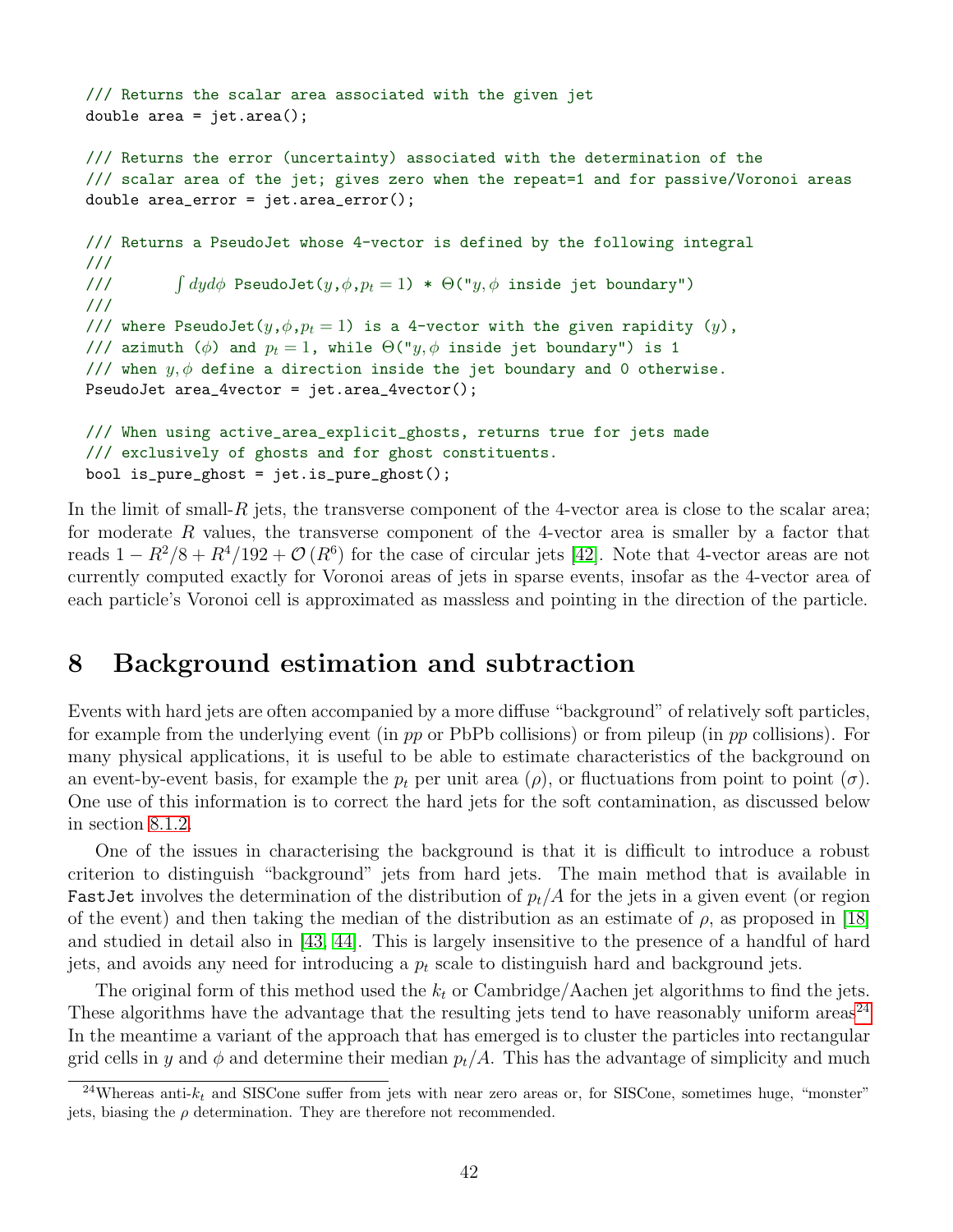greater speed. One may worry that a hard jet will sometimes lie at a corner of multiple grid cells, inducing larger biases in the median than with a normal jet finder jets, however we have found this not to be an issue in practice [\[44\]](#page-82-0).

## 8.1 General Usage

#### <span id="page-42-1"></span>8.1.1 Background estimation

The simplest workflow for background estimation is first, outside the event loop, to create a background estimator. For the jet-based method, one creates a fastjet::JetMedianBackgroundEstimator,

```
#include "fastjet/tools/JetMedianBackgroundEstimator.hh"
// ...
JetMedianBackgroundEstimator bge(const Selector & selector,
                                 const JetDefinition & jet_def,
                                 const AreaDefinition & area_def);
```
where the selector is used to indicate which jets are used for background estimation (for simple use cases, one just specifies a rapidity range, e.g. SelectorAbsRapMax(4.5) to use all jets with  $|y| < 4.5$ , together with a jet definition and an area definition. We have found that the  $k_t$  or Cambridge/Aachen jet algorithms with  $R = 0.4 - 0.6$  generally provide adequate background estimates, with the lower range of R values to be preferred if the events are likely to be busy [\[43,](#page-81-2) [44\]](#page-82-0). An active area with explicit ghosts is generally recommended.[25](#page-42-0)

For the grid based method one creates a fastjet::GridMedianBackgroundEstimator,

```
#include "fastjet/tools/GridMedianBackgroundEstimator.hh"
// ...
GridMedianBackgroundEstimator bge(double max_rapidity,
                                  double requested_grid_spacing);
```
We have found grid spacings in the range  $0.5 - 0.7$  to be adequate [\[44\]](#page-82-0), with lower values preferred for events that are likely to have high multiplicities.

Both of the above background estimators derive from a fastjet::BackgroundEstimatorBase class and the remaining functionality is common to both. In particular, for each event, one tells the background estimator about the event particles,

bge.set\_particles(event\_particles);

where event particles is a vector of PseudoJet, and then extracts the background density and a measure of its fluctuations with the two following calls

```
BackgroundEstimate bkgd_estimate = bge.estimate();
// the median of (p_t/a \text{rea}) for grid cells, or for jets that pass the selection cut,
// making use also of information on empty area in the event (in the jets case)
rho = estimate.rho();
```
<span id="page-42-0"></span><sup>&</sup>lt;sup>25</sup>With the  $k_t$  algorithm one may also use a Voronoi area (effective Rfact = 0.9 is recommended), which has the advantage of being deterministic and faster than ghosted areas. In this case however one must use a selector that is geometrical and selects only jets well within the range of event particles. E.g. if particles are present up to  $|y| = y_{\text{max}}$ one should only use jets with  $|y| \lesssim y_{\text{max}} - R$ . When using ghosts, the selector can instead go right up to the edge of the acceptance, if the ghosts also only go right up to the edge, as in the right-hand plot of fig. [1.](#page-39-0)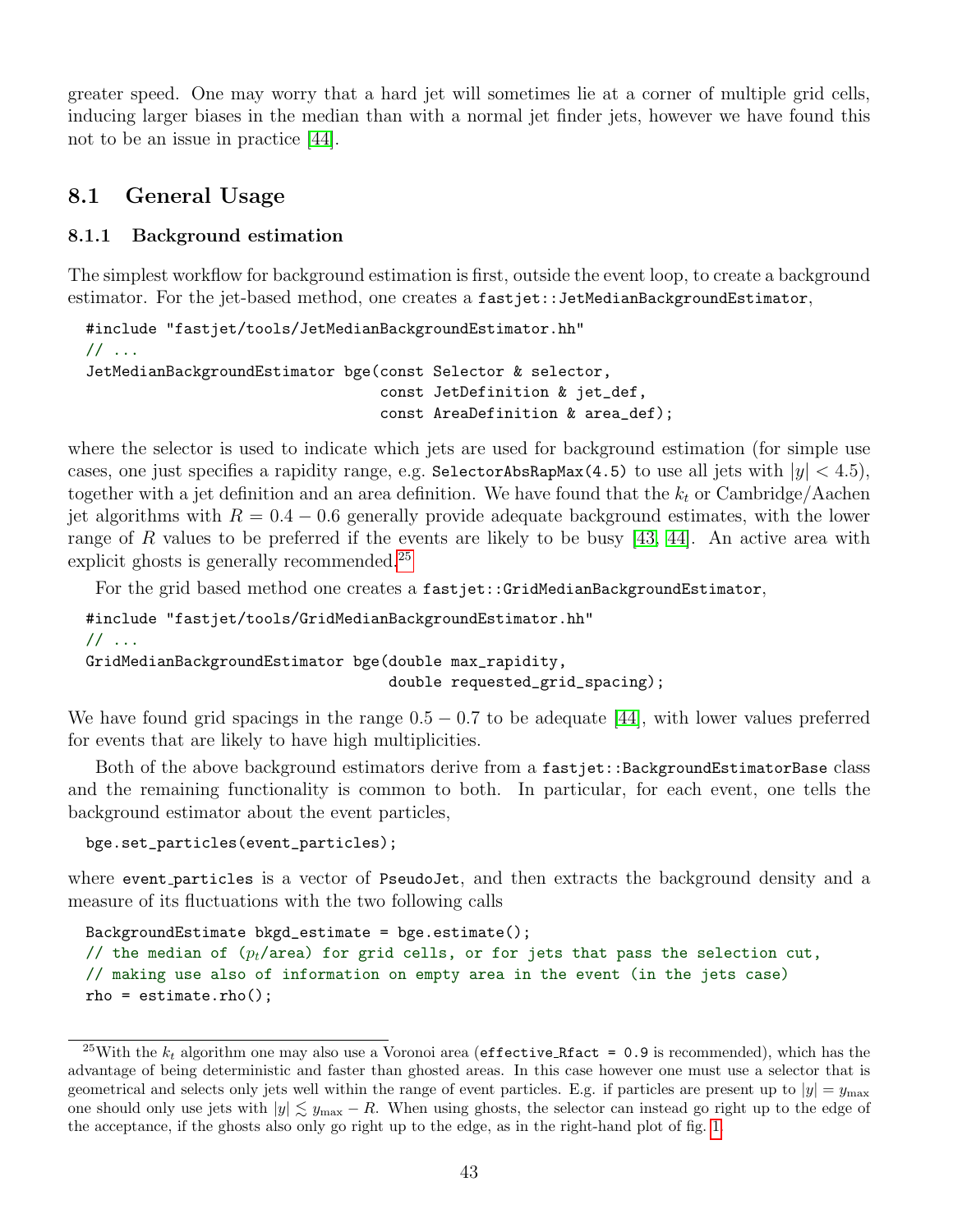```
// an estimate of the fluctuations in the p_t density per unit \sqrt{A},
// which is obtained from the 1-sigma half-width of the distribution of pt/A.
// To be precise it is defined such that a fraction (1-0.6827)/2 of the jets
// (including empty jets) have p_t/A < \rho - \sigma/\sqrt{\langle A \rangle}sigma = bkgd_estimate.sigma();
```
Note that  $\rho$  and  $\sigma$  determinations count empty area within the relevant region as consisting of jets of zero  $p_t$ . Thus (roughly speaking), if more that half of the area covered by the jets selector or grid rapidity range is empty, the median estimate for  $\rho$  will be zero, as expected and appropriate for quiet events.

#### <span id="page-43-0"></span>8.1.2 Background subtraction

A common use of an estimation of the background is to subtract its contamination from the transverse momentum of hard jets, in the form

$$
p_{t,jet}^{sub} = p_{t,jet}^{raw} - \rho A_{jet} \tag{11}
$$

or its 4-vector version

<span id="page-43-2"></span>
$$
p_{\mu,jet}^{sub} = p_{\mu,jet}^{raw} - \rho A_{\mu,jet} \,, \tag{12}
$$

as first proposed in [\[18\]](#page-80-1).

To this end, the Subtractor class is defined in include/tools/Subtractor.hh. Its constructor takes a pointer to a background estimator:

```
JetMedianBackgroundEstimator bge(....); // or a grid-based estimator
Subtractor subtractor(&bge);
```
(it is also possible to construct the Subtractor with a fixed value for  $\rho$ ). The subtractor can then be used as follows:

```
PseudoJet jet;
vector<PseudoJet> jets;
// ...
PseudoJet subtracted_jet = subtractor(jet);
vector<PseudoJet> subtracted_jets = subtractor(jets);
```
The subtractor normally returns jet - rho\*jet.area\_4vector(), where rho may be estimated locally (see below, section [8.2\)](#page-43-1). If jet.pt() < rho\*jet.area\_4vector().pt(), then the subtractor instead returns a jet with zero 4-momentum (so that (subtracted jet==0) returns true). In both cases, the returned jet retains the user and structural information of the original jet.

An example program is given in example/07-subtraction.cc.

Note that Subtractor derives from the Transformer class (see section [9\)](#page-48-0) and hence from FunctionOfPseudoJet<PseudoJet> (cf. appendix [D\)](#page-68-0).

### <span id="page-43-1"></span>8.2 Positional dependence of background

The background density in pp and heavy-ion collisions usually has some non-negligible dependence on rapidity (and sometimes azimuth). This dependence is not accounted for in the standard estimate of  $\rho$  based on all jets or grid cells from (say)  $|y| < 4.5$ . Two techniques are described below to help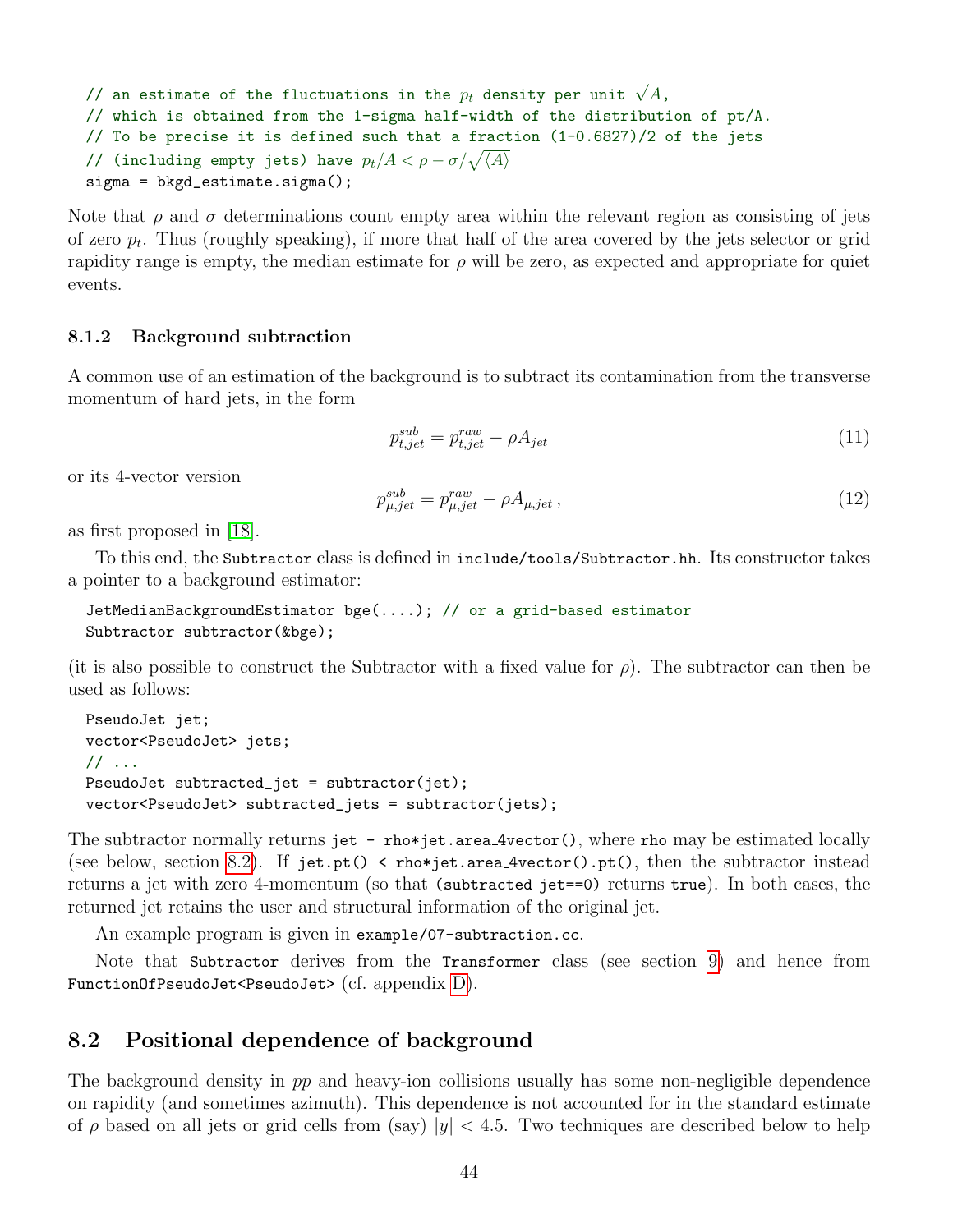alleviate this problem. In each case the properties of the background are to be obtained as follows (available for both JetMedianBackgroundEstimator and GridMedianBackgroundEstimator)

```
// get an estimate of the background in the vicinity of the given jet
BackgroundEstimate bkgd_estimate = bge.estimate(jet);// and then extract specific information about the background
double rho = bkgd_estimate.rho(); // p_t density per unit area A near jet
double sigma = bkgd_estimate.sigma(); // fluctuations in the p_t density near jet
```
#### <span id="page-44-2"></span>8.2.1 Local estimation (jet based)

The first technique, "local estimation", available for now only in the case of the jet-based estimator, involves the use of a more local range for the determination of  $\rho$ , with the help of a Selector that is able to take a reference jet, e.g. SelectorStrip( $\Delta y$ ), a strip of half-width  $\Delta y$  (which might be of order 1) centred on whichever jet is set as its reference. With this kind of selector, when the user calls either rho(jet) or sigma(jet) a selector.set reference(jet) call is made to centre the selector on the specified jet. Then only the jets in the event that pass the cut specified by this newly positioned selector are used to estimate  $\rho$  or  $\sigma$ .<sup>[26](#page-44-0)</sup> This method is adequate if the number of jets that pass the selector is much larger than the number of hard jets in the range (otherwise the median  $p_t/A$  will be noticeably biased by the hard jets). It therefore tends to be suitable for dijet events in pp or PbPb collisions, but may fare less well in event samples such as hadronically decaying  $t\bar{t}$  which may have many central hard jets. One can attempt to remove some given number of hard jets before carrying out the median estimation, e.g. with a selector such as

selector = SelectorStrip( $\Delta y$ ) \* (!SelectorNHardest(2))

which removes the 2 hardest jets globally and then, of the remainder, takes the ones within the strip.<sup>[27](#page-44-1)</sup> This is however not always very effective, because one may not know how many hard jets to remove.

#### <span id="page-44-3"></span>8.2.2 Estimation in regions (grid based)

The grid-based estimator does not currently provide for local estimates, in the sense that the set of tiles used for a given instance of the grid-based estimator is always fixed. However, as of FastJet 3.1, it is possible to obtain relatively fine control over which fixed set of tiles a grid-based estimator uses. This is done with the help of the RectangularGrid class

RectangularGrid grid(rap\_min, rap\_max, rap\_spacing, phi\_spacing, selector); GridMedianBackgroundEstimator bge(grid);

A given grid tile will be used only if a massless PseudoJet placed at the centre of the tile passes the selector. So, for example, to obtain an estimate for  $\rho$  based on the activity in the two forward regions of a detector, one might set rap min and rap min to cover the whole detector and then supply a SelectorAbsRapRange(rap central max, rap max) to select just the two forward regions.

<span id="page-44-0"></span> $^{26}$ If the selector does not take a reference jet, then these calls give identical results to the plain  $rho()$  and  $sigma()$ calls (unless a manual rapidity rescaling is also in effect, cf. section [8.2.3\)](#page-45-0).

<span id="page-44-1"></span><sup>&</sup>lt;sup>27</sup>If you use non-geometric selectors such as this in determining  $\rho$ , the area must have explicit ghosts in order to simplify the determination of the empty area. If it does not, an error will be thrown.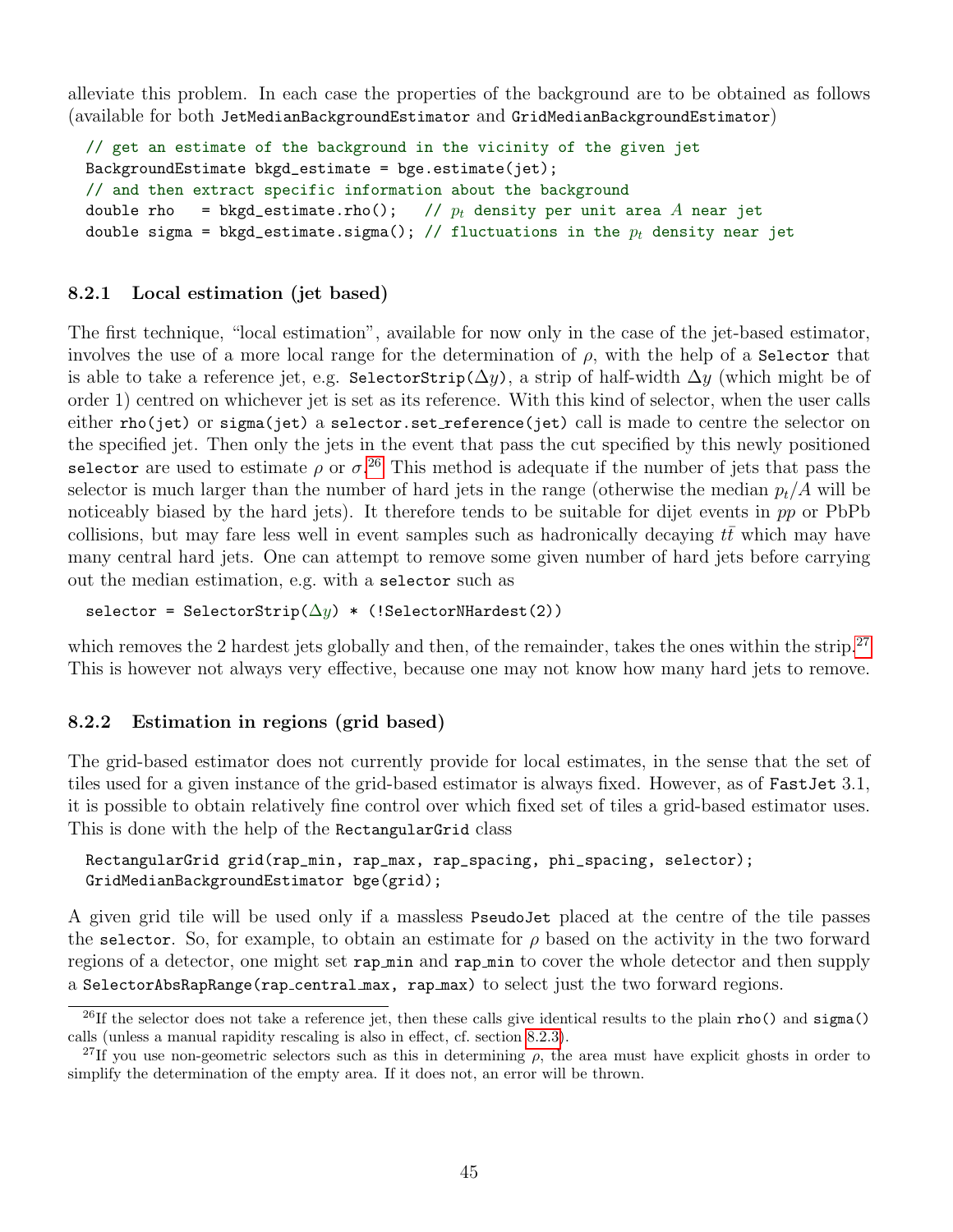#### <span id="page-45-0"></span>8.2.3 Rescaling method

A second technique to account for positional dependence of the background is "rescaling". First one parametrises the average shape of the rapidity dependence from some number of pileup events. Then for subsequent event-by-event background determinations, one carries out a global  $\rho$  determination and then applies the previously determined average rescaling function to that global determination to obtain an estimate for  $\rho$  in the neighbourhood of a specific jet.

The rescaling approach approach is available for both grid and jet-based methods. To encode the background shape, one defines an object such as

```
// gives {\sf rescaling}(y) = 1.16 + 0\cdot y - 0.023\cdot y^2 + 0\cdot y^3 + 0.000041\cdot y^4fastjet::BackgroundRescalingYPolynomial rescaling(1.16, 0, -0.023, 0, 0.000041);
```
(for other shapes, e.g. parametrisation of elliptic flow in heavy ion collisions, with both rapidity and azimuth dependence, derive a class from FunctionOfPseudoJet<double> — see appendix  $D$ ). Then one tells the background estimator (whether jet or grid based) about the rescaling with the call

### // tell JetMedianBackgroundEstimator or GridMedianBackgroundEstimator about the rescaling bge.set\_rescaling\_class(&rescaling);

Subsequent calls to bge.estimate() will be based on the on median of the distribution  $p_t/A$ /rescaling(y) (rather than  $p_t/A$ ). Any calls to bge.estimate(jet) will include an additional factor of rescaling( $y_{\text{jet}}$ ) in the resulting BackgroundEstimate. Note that any overall factor in the rescaling function cancels out for bge.estimate(jet), but not for calls to bge.estimate() (which are in any case less meaningful when a rapidity dependence is being assumed for the background).

We have found [\[44\]](#page-82-0) that despite its use of an average background shape, the rescaling method generally performs comparably to local estimation in terms of its residual  $p_t$  dispersion after subtraction. Additionally, it has the advantage of reduced sensitivity to biases in events with high multiplicities of hard jets.

### <span id="page-45-2"></span>8.3 Handling masses

There are several subtleties in handling masses in subtraction. The first is related to the fact that hadrons have masses. In some contexts those masses are ignored and set to zero, e.g. because they are experimentally unconstrained: detectors do not systematically give information on the mass for every particle. However, if particle masses are kept non-zero, then Eq. [\(12\)](#page-43-2) must be extended [\[45\]](#page-82-1) to read

<span id="page-45-1"></span>
$$
p_{\text{jet,sub}}^{\mu} = p_{\text{jet}}^{\mu} - [\rho A_{\text{jet}}^{x}, \rho A_{\text{jet}}^{y}, (\rho + \rho_{m}) A_{\text{jet}}^{z}, (\rho + \rho_{m}) A_{\text{jet}}^{E}],
$$
\n(13)

where  $\rho_m$  accounts the massive component of the energy flow. It can be approximately determined as the median across patches of a quantity  $m_{\delta, \text{patch}}/A_{\text{patch}}$ , where

$$
m_{\delta, \text{patch}} = \sum_{i \in \text{patch}} \left( \sqrt{m_i^2 + p_{t,i}^2} - p_{ti} \right) . \tag{14}
$$

By default, as of FastJet 3.1, the grid and jet-median background estimators automatically determine  $\rho_m$ . It is available within a BackgroundEstimate via a call to rho  $\mathbf{m}$ (), with fluctuations accessible through sigma m(). The determination of  $\rho_m$  involves a small speed penalty and can be disabled with a call to set\_compute\_rho\_m(false) for either of the background estimators.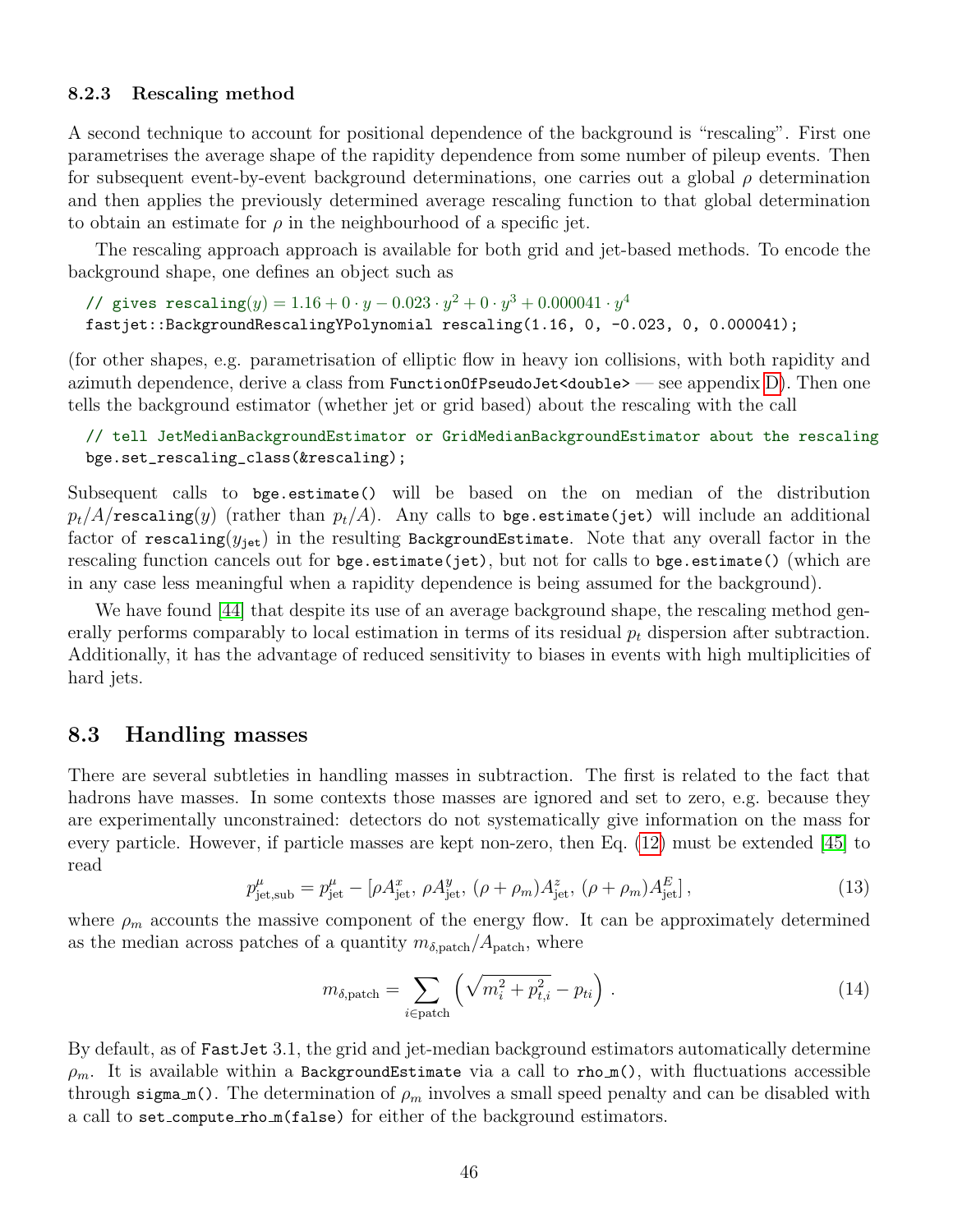To avoid changes in results relative to version 3.0, by default FastJet 3.1 does not use  $\rho_m$  in the Subtractor, i.e. it uses Eq. [\(12\)](#page-43-2). However, for a given subtractor, a call to set use rho m(true), will cause it to instead use Eq. [\(13\)](#page-45-1) for all subsequent subtractions. We strongly recommend switching this on if your input particles have masses, and in future versions of FastJet we may change the default so that it is automatically switched on.<sup>[28](#page-46-0)</sup> An alternative is to make the input particles massless.

A second issue, relevant both for Eqs. [\(12\)](#page-43-2) and [\(13\)](#page-45-1), is that sometimes the resulting squared jet mass is negative.[29](#page-46-1) This is obviously unphysical. By default the 4-vector returned by the subtractor is left in that unphysical state, so that the user can decide what to do with it. For most applications a sensible behaviour is to adjust the 4-vector so as to maintain its  $p_t$  and azimuth, while setting the mass to zero. This behaviour can be enabled for a given subtractor by a call to its set\_safe\_mass(true) function (available since v.3.1). In this case the rapidity is then taken to be that of the original unsubtracted jet. In future versions of FastJet, the default behaviour may be changed so that "safe" subtraction is automatically enabled.

A general note with regards to jet masses is that a number of techniques have been proposed as alternatives to 4-vector subtraction for jet masses. They include Jet Cleansing [\[46\]](#page-82-2) (which requires charged-track information; see also the discussion in Ref. [\[47\]](#page-82-3)), Constituent Subtraction [\[48\]](#page-82-4), the SoftKiller [\[49\]](#page-82-5) method and PUPPI [\[50\]](#page-82-6). Some of these can give significant improvements in the resolution of the subtraction for the jet masses, though potentially at the expense of some bias. SoftKiller and PUPPI appear to give improved resolution also for the jet  $p_t$  (again at the potential expense of modest biases). Implementations of most of these techniques are, or will soon become available in [fjcontrib](http://fastjet.hepforge.org/contrib/). There one will also find the GenericSubtractor contrib, with code for areabased subtraction of jet shapes and other generic observables as discussed in Refs. [\[45,](#page-82-1) [51\]](#page-82-7).

### <span id="page-46-2"></span>8.4 Other facilities

The BackgroundEstimate class has one further enquiry function:

```
// Returns the mean area of the jets or grid cells used to actually compute
// the background properties, including empty area and/or pure ghost jets
double mean_area() const;
```
A BackgroundEstimate from a JetMedianBackgroundEstimator contains yet more information that can be obtained as follows

```
JetMedianBackgroundEstimator::Extras extras = \
                  bkgd_estimate.extras<JetMedianBackgroundEstimator>();
```
where the extras object has the following member functions:

```
// Returns the number of jets used to actually compute the background properties
// (including empty jets)
unsigned int n_jets_used() const;
```
// Returns the estimate of the area (within the range defined by the selector) that // is not occupied by jets.

<span id="page-46-0"></span><sup>&</sup>lt;sup>28</sup>It is also possible to construct a Subtractor with explicit  $\rho$  and  $\rho_m$  values, Subtractor subtractor(rho, rho m); if this is done, then  $\rho_m$  use is enabled by default.

<span id="page-46-1"></span><sup>&</sup>lt;sup>29</sup>Recall that if  $m^2 < 0$ , m() returns  $-\sqrt{-m^2}$ , to avoid having to introduce complex numbers just for this special case.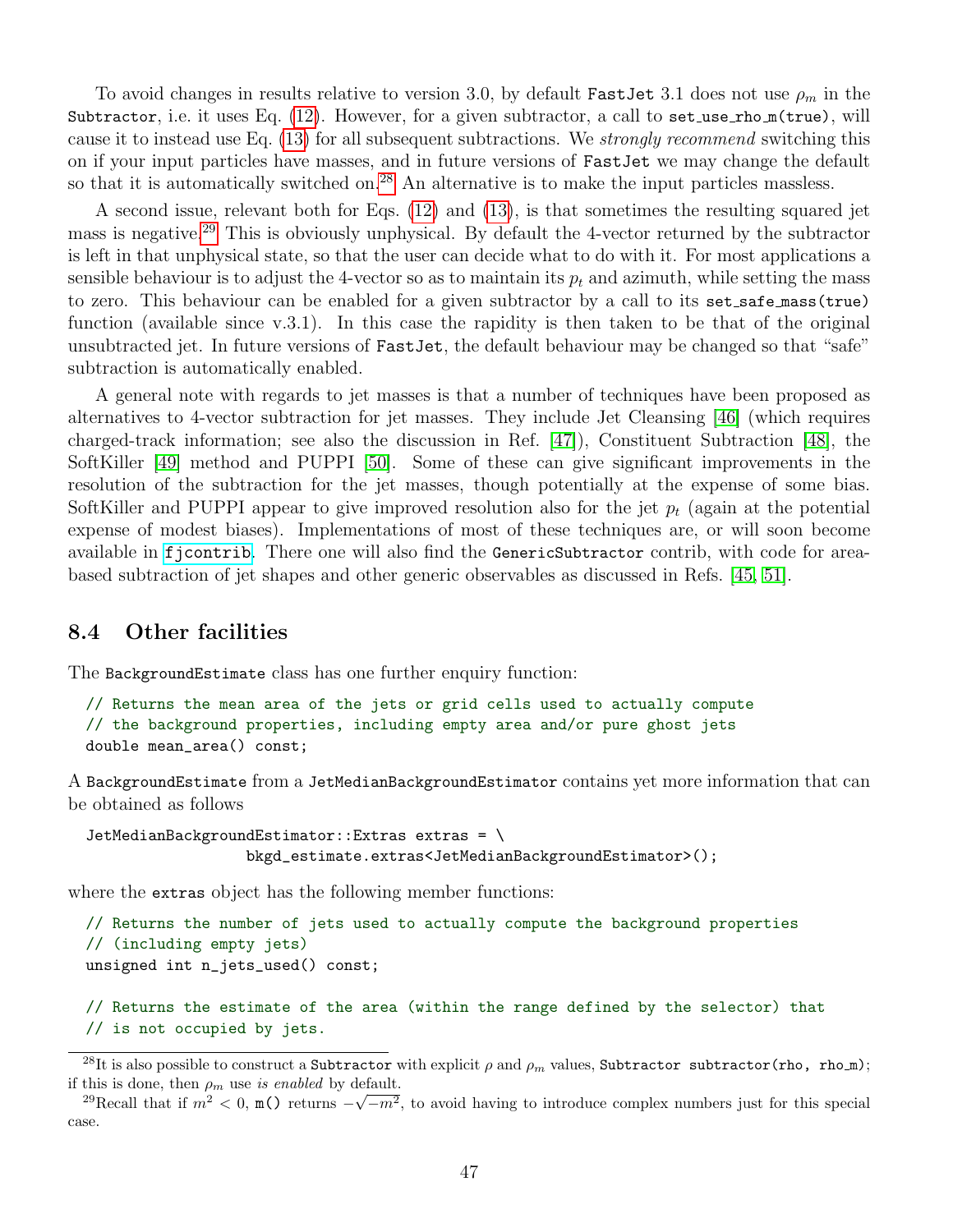double empty\_area() const;

// Returns the number of empty jets used when computing the background properties. double n\_empty\_jets() const;

For area definitions with explicit ghosts the last two functions return 0. For active areas without explicit ghosts the results are calculated based on the observed number of internally recorded pure ghost jets (and unclustered ghosts) that pass the selector; for Voronoi and passive areas, they are calculated using the difference between the total range area and the area of the jets contained in the range, with the number of empty jets then being calculated based on the average jet area for ghost jets  $(0.55\pi R^2$  [\[17\]](#page-80-0)). All four functions above return a result corresponding to the last call to rho or sigma (as long as the particles, cluster sequence or selector have not changed in the meantime).

The Subtractor has an option

```
void set_known_selectors(const Selector & sel_known_vertex,
                         const Selector & sel_leading_vertex);
```
The idea here is that there are contexts where it is possible, for some of a jet's constituents, to identify which vertex they come from. In that case it is possible to provide a user-defined a selector (section [6\)](#page-33-0) that indicates whether a particle comes from an identified vertex or not and a second user-defined selector that indicates whether that vertex was the leading vertex. The 4-momentum from the non-leading vertex is then discarded, that from the leading vertex is kept, and subtraction is applied to component that is not from identified vertices. It follows that  $\rho$  must correspond only to the momentum flow from non-identified vertices. With this setup, the jet  $p_t$  is bounded to be at least equal to that from the leading vertex, as is the mass if the "safe" subtraction option is enabled.

### 8.5 Alternative workflows

To allow flexibility in the user's workflow, alternative constructors to JetMedianBackgroundEstimator are provided. These can come in useful if, for example, the user wishes to carry out multiple background estimations with the same particles but different selectors, or wishes to take care of the jet clustering themselves, e.g. because the results of that same jet clustering will be used in multiple contexts and it is more efficient to perform it just once. These constructors are:

```
// create an estimator that uses the inclusive jets from the supplied cluster sequence
JetMedianBackgroundEstimator(const Selector & rho_range,
                             const ClusterSequenceAreaBase & csa);
// a default constructor that requires all information to be set later
JetMedianBackgroundEstimator();
```
In the first case, the background estimator already has all the information it needs. Instead, if the default constructor has been used, one can then employ

```
// (re)set the selector to be used for future calls to rho() etc.
void set_selector(const Selector & rho_range_selector);
// (re)set the cluster sequence to be used by future calls to rho() etc.
// (as with the cluster-sequence based constructor, its inclusive jets are used)
void set_cluster_sequence(const ClusterSequenceAreaBase & csa);
```
to set the rest of the necessary information. If a list of jets is already available, they can be submitted to the background estimator in place of a cluster sequence: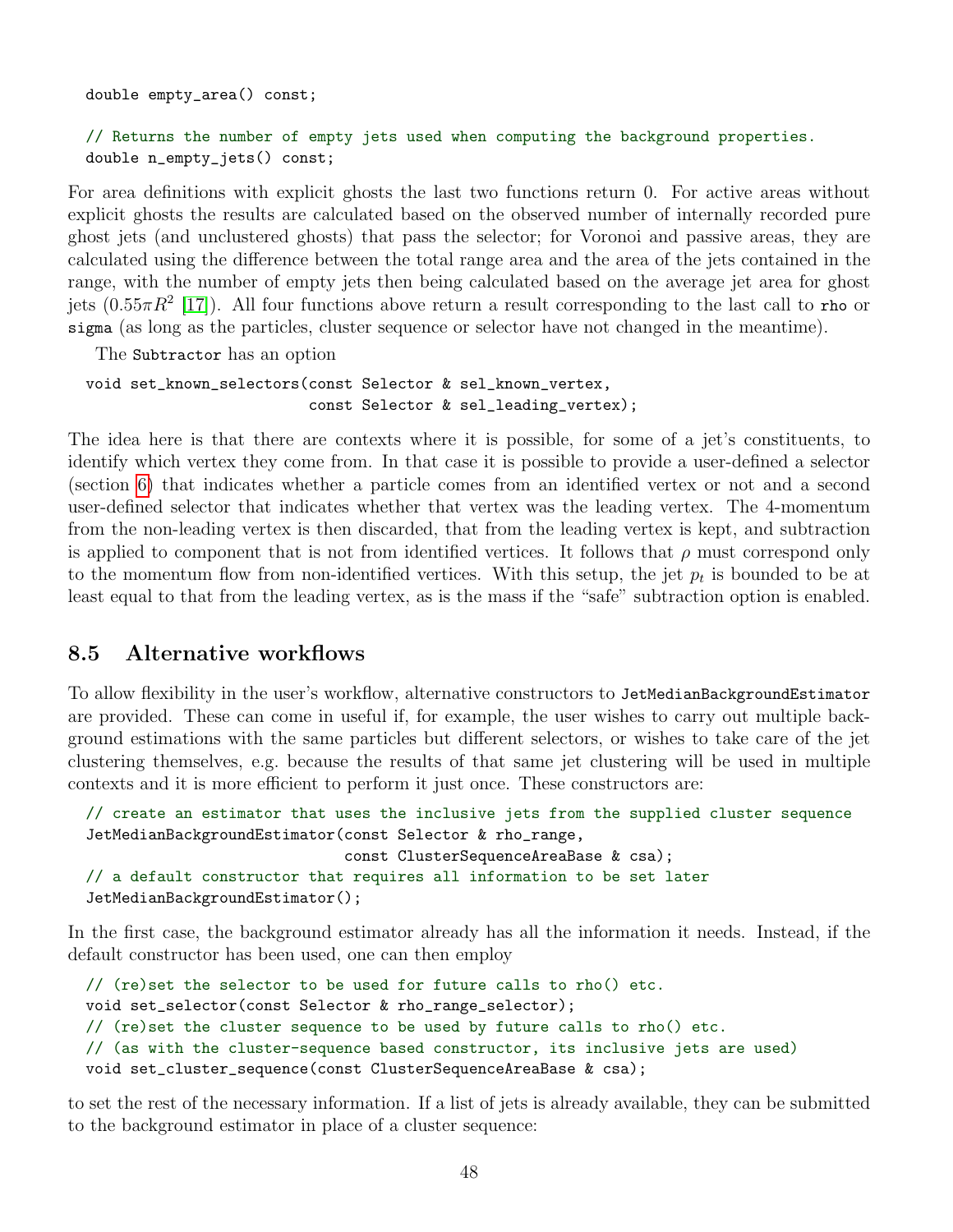```
// (re)set the jets to be used by future calls to rho() etc.
void set_jets(const std::vector<PseudoJet> & jets);
```
Note that the jets passed via the set jets() call above must all originate from a common ClusterSequenceAreaBase type class.

## 8.6 Recommendations

While the basic idea of pileup subtraction is rather simple, in practice a few details are relevant to obtaining the best possible performance. Here we summarise some useful recommendations:

- 1. The GridMedianBackgroundEstimator is significantly faster than the JetMedianBackgroundEstimator and performs equally well in nearly all cases.
- 2. Pileup usually has non-negligible rapidity dependence (and in the case of heavy-ion collisions, the underlying event also has azimuthal dependence). It is often important to account for this dependence, which can be done either with the rescaling method (section [8.2.3\)](#page-45-0) or via a local background estimator (section [8.2.1\)](#page-44-2) or the use of regions (section [8.2.2\)](#page-44-3). For their own work in pileup subtraction the FastJet authors tend to prefer the rescaling method, with local estimation also a useful option e.g. in the case of heavy-ion collisions.
- 3. If you are interested in jet masses, and wish to use non-zero input particle masses, make sure you use the  $\rho_m$  component in Eq. [\(13\)](#page-45-1) by calling your subtractor's set use rho m() method (section [8.3\)](#page-45-2). You should also pay attention to what happens with negative squared masses, and consider calling the subtractor's set\_safe\_mass() option. For reasons of backwards compatibility, both of these options are disabled by default; in future versions of FastJet, this may change.
- 4. For jet masses and shapes, there are various other techniques that may be of use, see e.g. Refs. [\[51,](#page-82-7) [45,](#page-82-1) [46,](#page-82-2) [47,](#page-82-3) [48,](#page-82-4) [49,](#page-82-5) [50\]](#page-82-6).

# <span id="page-48-0"></span>9 Jet transformers (substructure, taggers, etc...)

Performing post-clustering actions on jets has in recent years become quite widespread: for example, numerous techniques have been introduced to tag boosted hadronically decaying objects, and various methods also exist for suppressing the underlying event and pileup in jets, beyond the subtraction approach discussed in section [8.](#page-41-0) FastJet 3 provides a common interface for such tools, intended to help simplify their usage and to guide authors of new ones. Below, we first discuss generic considerations about these tools, which we call fastjet::Transformers. We then describe some that have already been implemented. New user-defined transformers can be implemented as described in section [E.4.](#page-72-0)

A transformer derived from Transformer, e.g. the class MyTransformer, will generally be used as follows:

```
MyTransformer transformer;
PseudoJet transformed_jet = transformer(jet);
```
Often, transformers provide new structural information that is to be associated with the returned result. For a given transformer, say MyTransformer, the new information that is not already directly accessible from PseudoJet (like its constituents, pieces or area when they are relevant), can be accessed through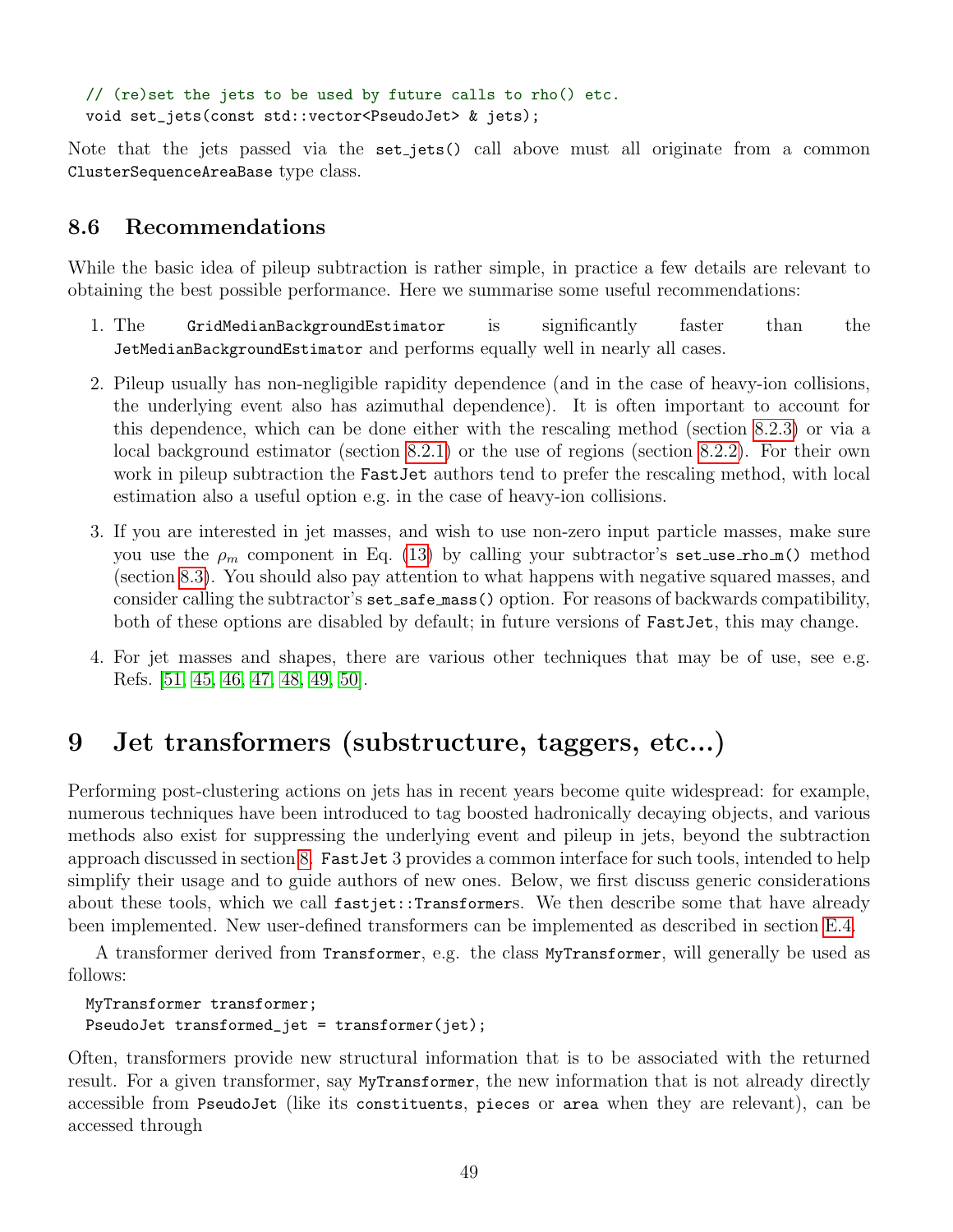transformed\_jet.structure\_of<MyTransformer>()

which returns a reference to an object of type MyTransformer::StructureType. This is illustrated below on a case-by-case basis for each of the transformers that we discuss. Using the Boolean function transformed\_jet.has\_structure\_of<MyTransformer>() it is possible to check if transformed\_jet is compatible with the structure provided by MyTransformer.

A number of the transformers that we discuss below are "taggers" for boosted objects. In some cases they will determine that a given jet does not satisfy the tagging conditions (e.g., for a top tagger, because it seems not to be a top jet). We will adopt the convention that in such cases the result of the transformer is a jet whose 4-momentum is zero, i.e. one that satisfies jet == 0. Such a jet may still have structural information however (e.g. to indicate why the jet was not tagged).

### 9.1 Noise-removal transformers

In section [8.1.2](#page-43-0) we already saw one transformer for noise removal, i.e. Subtractor. Others have emerged in the context of jet substructure studies and are described here.

### <span id="page-49-1"></span>9.1.1 Jet Filtering and Trimming using Filter

Filtering was first introduced in [\[52\]](#page-82-8) to reduce the sensitivity of a boosted Higgs-candidate jet's mass to the underlying event. Generally speaking, filtering clusters a jet's constituents with a smaller-thanoriginal jet radius  $R_{\text{filt}}$ . It then keeps just the  $n_{\text{filt}}$  hardest of the resulting subjets, rejecting the others. Trimming [\[53\]](#page-82-9) is similar, but selects the subjets to be kept based on a  $p_t$  cut. The use of filtering and trimming has been advocated in number of contexts, beyond just the realm of boosted object reconstruction.

The fastjet::Filter class derives from Transformer, and can be constructed using a JetDefinition, a Selector and (optionally) a value for the background density,

```
#include "fastjet/tools/Filter.hh"
// ...
Filter filter(subjet_def, selector, rho);
```
This reclusters the jet's constituents with the jet definition subjet  $\det^{30}$  $\det^{30}$  $\det^{30}$  and then applies selector on the inclusive jets resulting from the clustering to decide which of these (sub)jets have to be kept. If rho is non-zero, each of the subjets is subtracted (using the specified value for the background density) prior to the selection of the kept subjets. Alternatively, the user can set a Subtractor (see section [8.1.2\)](#page-43-0), e.g.

```
GridMedianBackgroundEstimator bge(...);
Subtractor sub(&bge);
filter.set_subtractor(sub);
```
When this is done, the subtraction operation is performed using the **Subtractor**, independently of whether a value had been set for rho.

If the jet definition to be used to recluster the jet's constituents is the Cambridge/Aachen algorithm, two additional constructors are available:

<span id="page-49-0"></span> $30$ When the input jet was obtained with the Cambridge/Aachen algorithm and the subjet definition also involves the Cambridge/Aachen algorithm, the Filter uses the exclusive subjets of the input jet to avoid having to recluster its constituents.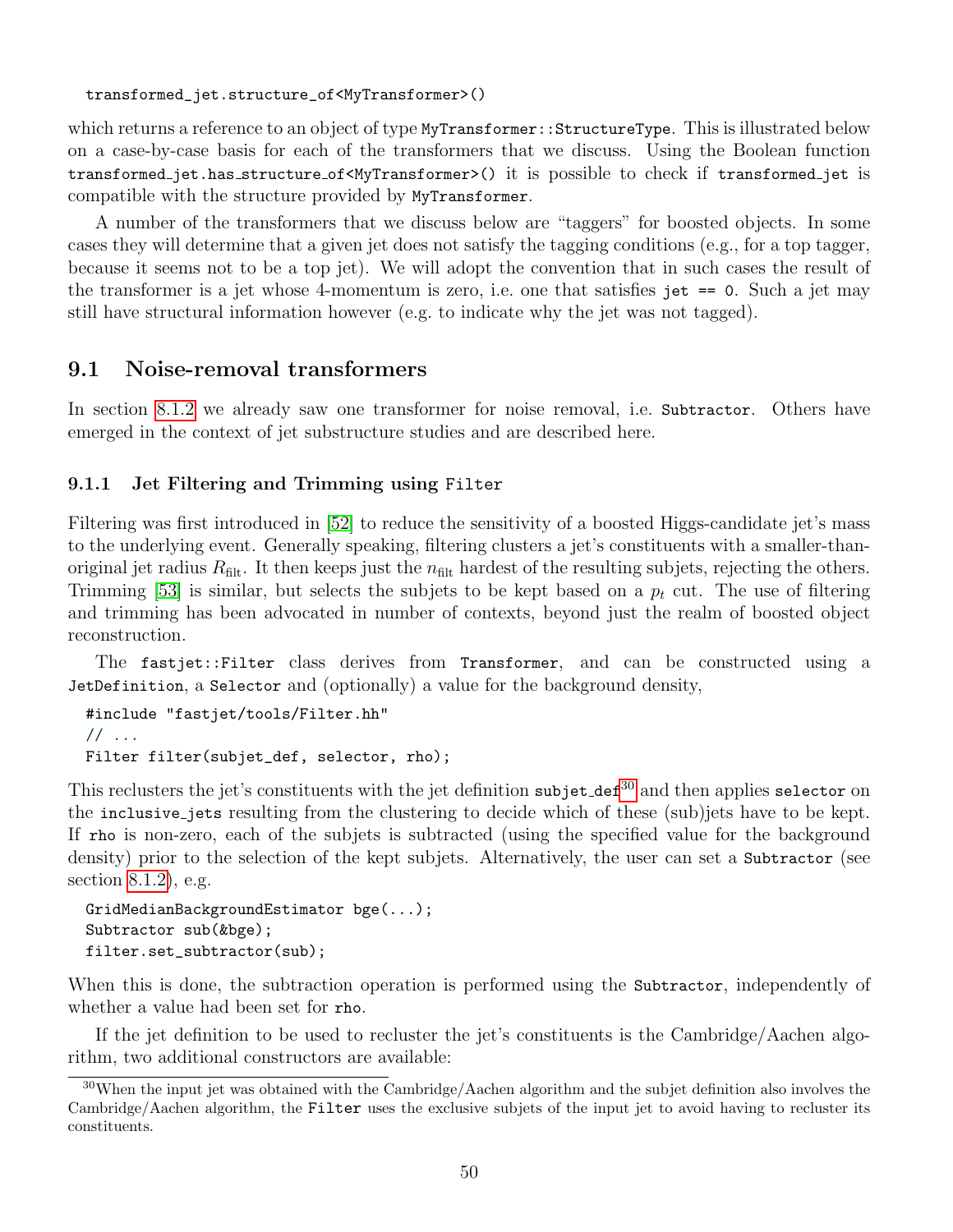Filter(double Rfilt, Selector selector, double rho = 0.0); Filter(FunctionOfPseudoJet<double> \* Rfilt\_dyn, Selector selector, double rho = 0.0);

In the first one, only the radius parameter is specified instead of the full subjet definition. In the second, one has to provide a (pointer to) a class derived from FunctionOfPseudoJet<double> which dynamically computes the filtering radius as a function of the jet being filtered (as was originally used in [\[52\]](#page-82-8) where  $R_{\text{filt}} = \min(0.3, R_{b\bar{b}/2})$ , with  $R_{b\bar{b}}$  the distance between the parents of the jet).

As an example, a simple filter, giving the subjets obtained clustering with the Cambridge/Aachen algorithm with radius  $R_{\text{filt}}$  and keeping the  $n_{\text{filt}}$  hardest subjets found, can be set up and applied using

```
Filter filter(Rfilt, SelectorNHardest(nfilt));
PseudoJet filtered_jet = filter(jet);
```
The pieces() of the resulting filtered/trimmed jet correspond to the subjets that were kept:

```
vector<PseudoJet> kept = filtered_jet.pieces();
```
Additional structural information is available as follows:

```
// the subjets (on the scale Rfilt) not kept by the filtering
vector<PseudoJet> rejected = filtered_jet.structure_of<Filter>().rejected();
```
Trimming, which keeps the subjets with a  $p_t$  larger than a fixed fraction of the input jet, can be obtained defining

Filter trimmer(Rfilt, SelectorPtFractionMin(pt\_fraction\_min));

and then applying trimmer similarly to filter above.

Note that the jet being filtered must have constituents. Furthermore, if rho is non-zero or if a Subtractor is set, the input jet must come from a cluster sequence with area support and explicit ghosts. If any of these requirements fail, an exception is thrown. In cases where the filter/trimmer has been defined with just a jet radius, the reclustering of the jet is performed with the same recombination scheme as was used in producing the original jet (assuming it can be uniquely determined).

#### 9.1.2 Jet pruning

Pruning was introduced in [\[21\]](#page-80-2). It works by reclustering a jet's constituents with some given sequential recombination algorithm, but vetoing soft and large-angle recombinations between pseudojets i and  $j$ , specifically when the two following conditions are met

- 1. the geometric distance between i and j is larger than a parameter Rcut, with Rcut  $=$ Rcut\_factor $\times 2m/p_t$ , where m and  $p_t$  are the mass and transverse momentum of the original jet being pruned;
- 2. one of  $p_t^i, p_t^j$  $\frac{j}{t}$  is  $<$  zcut $\times p_t^{i+j}$  $\frac{i+j}{t}$ .

When the veto condition occurs, the softer of i and j is discarded, while the harder one continues to participate in the clustering.

Pruning bears similarity to filtering in that it reduces the contamination of soft noise in a jet while aiming to retain hard perturbative radiation within the jet. However, because by default the parameters for the noise removal depend on the original mass of the jet, the type of radiation that is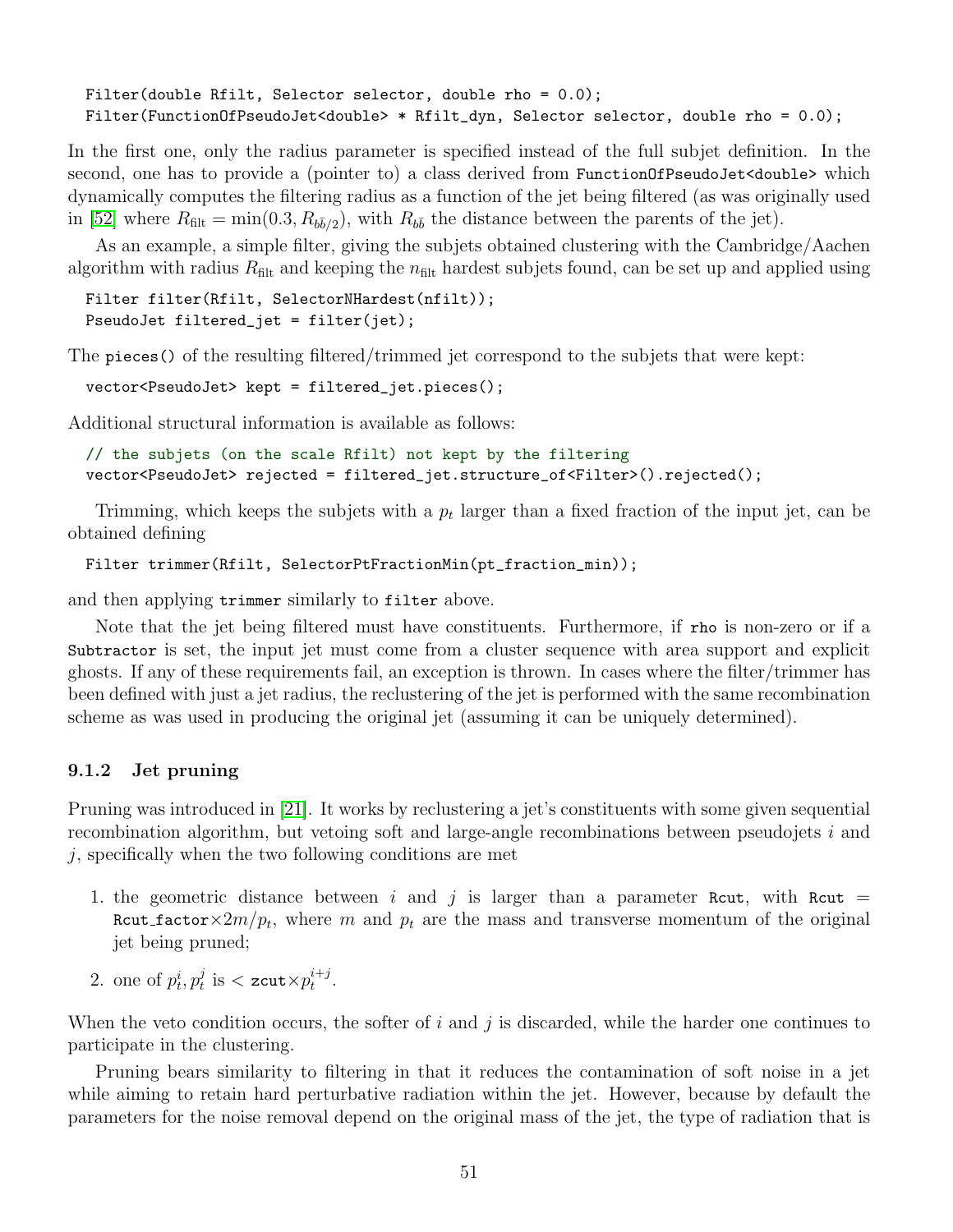discarded depends significantly on the initial jet structure. As a result pruning, in its default form, is better thought of as a noise-removing boosted-object tagger (to be used in conjunction with a pruned-jet mass cut) rather than a generic noise-removal procedure.

The fastjet::Pruner class, derived from Transformer, can be used as follows, using a JetAlgorithm and two double parameters:

```
#include "fastjet/tools/Pruner.hh"
// ...
Pruner pruner(jet_algorithm, zcut, Rcut_factor);
// ...
PseudoJet pruned_jet = pruner(jet);
```
The pruned jet will have a valid associated cluster sequence, so that one can, for instance, ask for its constituents with pruned jet.constituents(). In addition, the subjets that have been rejected by the pruning algorithm (i.e. have been 'pruned away') can be obtained with

vector<PseudoJet> rejected\_subjets = pruned\_jet.structure\_of<Pruner>().rejected();

and each of these subjets will also have a valid associated clustering sequence.

When using the constructor given above, the jet radius used by the pruning clustering sequence is set internally to the functional equivalent of infinity. Alternatively, a pruner transformer can be constructed with a JetDefinition instead of just a JetAlgorithm:

```
JetDefinition pruner_jetdef(jet_algorithm, Rpruner);
Pruner pruner(pruner_jetdef, zcut, Rcut_factor);
```
In this situation, the jet definition pruner jetdef should normally have a radius Rpruner large enough to ensure that all the constituents of the jet being pruned are reclustered into a single jet. If this is not the case, pruning is applied to the entire reclustering and it is the hardest resulting pruned jet that is returned; the others can be retrieved using

```
vector<PseudoJet> extra_jets = pruned_jet.structure_of<Pruner>().extra_jets();
```
Finally, note that a third constructor for Pruner exists, that allows one to construct the pruner using functions that dynamically compute zcut and Rcut for the jet being pruned:

```
Pruner (const JetDefinition &jet_def,
        const FunctionOfPseudoJet< double > *zcut_dyn,
        const FunctionOfPseudoJet< double > *Rcut_dyn);
```
The pruned jet.structure of <Pruner>() object also provides Rcut() and zcut() members, in order to retrieve the actual  $R_{\text{cut}}$  and  $z_{\text{cut}}$  values used for that jet.

## 9.2 Boosted-object taggers

A number of the taggers developed to distinguish 2- or 3-pronged decays of massive objects from plain QCD jets (see the review [\[15\]](#page-80-3)) naturally fall into the category of transformers. Typically they search for one or more hard branchings within the jet and then return the part of the jet that has been identified as associated with those hard branchings. They share the convention that if they were not able to identify suitable substructure, they return a jet with zero momentum, i.e. one that has the property jet  $== 0$ .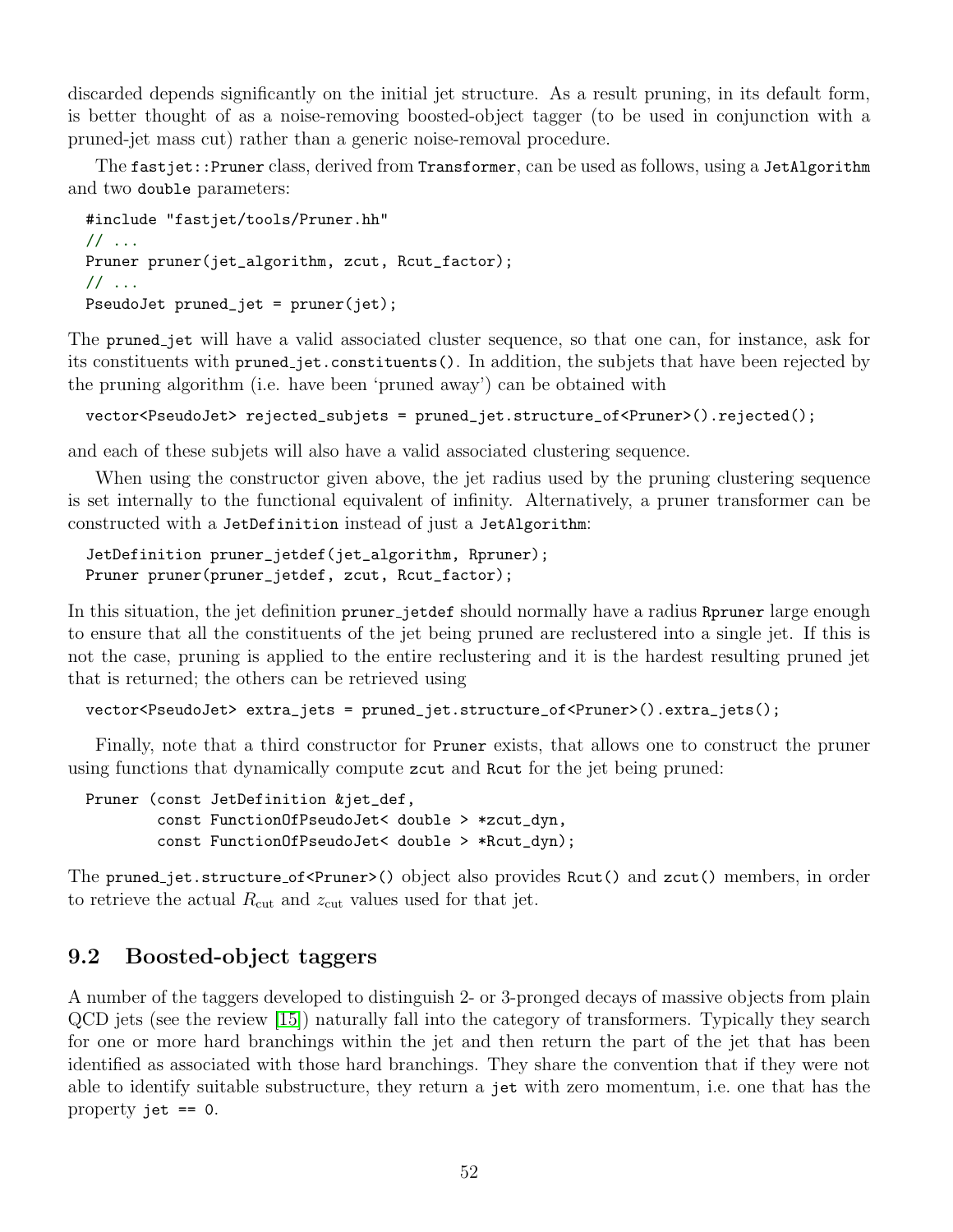At the time of writing, we provide only a small set of taggers. These include one main two-body tagger, the fastjet::MassDropTagger introduced in [\[52\]](#page-82-8) and one main boosted top tagger, fastjet::JHTopTagger from [\[54\]](#page-82-10) (JHTopTagger derives from the fastjet::TopTaggerBase class, expressly included to provide a common framework for all top taggers capable of also returning a W). In addition, to help provide a more complete set of examples of coding methods to which users may refer when writing their own taggers, we have also included the fast jet::CASubJetTagger introduced in [\[55\]](#page-82-11), which illustrates the use of a WrappedStructure (cf. appendix [E.4\)](#page-72-0) and the rest-frame fastjet::RestFrameNSubjettinessTagger from Ref. [\[56\]](#page-82-12), which makes use of facilities to boost a cluster sequence.

We refer the reader to the original papers for a more extensive description of the physics use of these taggers.

More taggers may be provided in the future, either through native implementations or, potentially, through a "contrib" type area. Users are invited to contact the FastJet authors for further information in this regard.

#### 9.2.1 The mass-drop tagger

Introduced in [\[52\]](#page-82-8) for the purpose of identifying a boosted Higgs decaying into a  $b\bar{b}$  pair, this is a general 2-pronged tagger. It starts with a fat jet obtained with a Cambridge/Aachen algorithm (originally,  $R = 1.2$  was suggested for boosted Higgs tagging). Tagging then proceeds as follows:

- 1. the last step of the clustering is undone:  $j \rightarrow j_1, j_2$ , with  $m_{j_1} > m_{j_2}$ ;
- 2. if there is a significant mass drop,  $\mu \equiv m_{j_1}/m_j < \mu_{\rm cut}$ , and the splitting is sufficiently symmetric,  $y \equiv \min(p_{ij_1}^2, p_{ij_2}^2) \Delta R_{j_1j_2}^2/m_j^2 > y_{\text{cut}}$ , then j is the resulting heavy particle candidate with  $j_1$  and  $j_2$  its subjets;
- 3. otherwise, redefine j to be equal to  $j_1$  and go back to step 1.

The tagger can be constructed with

```
#include "fastjet/tools/MassDropTagger.hh"
// ...
MassDropTagger mdtagger(double \mu_{\text{cut}}, double y_{\text{cut}});
```
and applied using

```
PseudoJet tagged_jet = mdtagger(jet);
```
This tagger will run with any jet that comes from a ClusterSequence. A warning will be issued if the ClusterSequence is not based on the  $C/A$  algorithm. If the JetDefinition used in the ClusterSequence involved a non-default recombiner, that same recombiner will be used when joining the final two prongs to form the boosted particle candidate.

For a jet that is returned by the tagger and has the property that tagged jet  $!= 0$ , two enquiry functions can be used to return the actual value of  $\mu$  and  $y$  for the clustering that corresponds to the tagged structure:

```
tagged_jet.structure_of<MassDropTagger>.mu();
tagged_jet.structure_of<MassDropTagger>.y();
```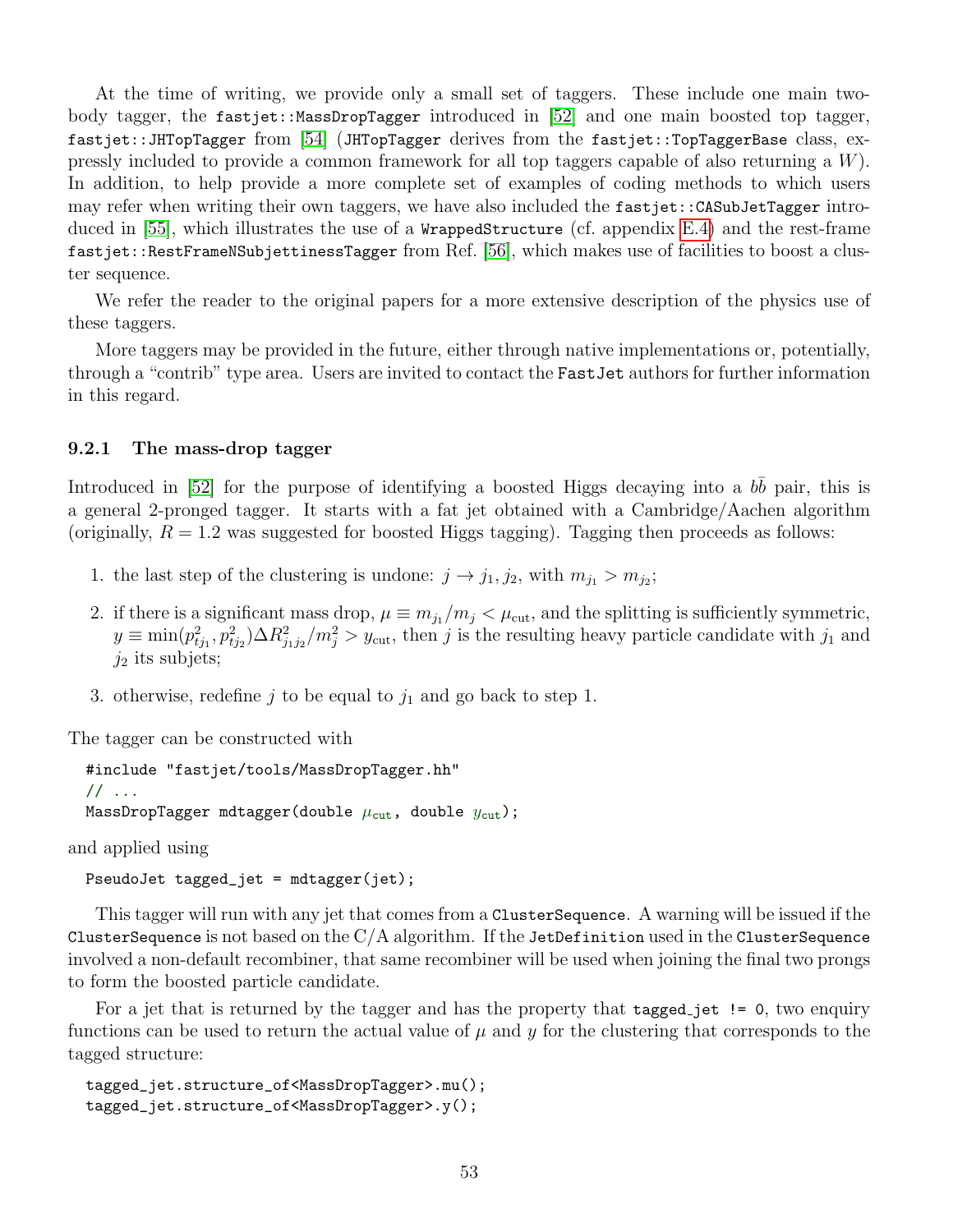Note that in [\[52\]](#page-82-8) the mass-drop element of the tagging was followed by a filtering stage using  $\min(0.3, R_{ij}/2)$  as the reclustering radius and selecting the three hardest subjects. That can be achieved with

```
vector<PseudoJet> tagged_pieces = tagged_jet.pieces();
double Rfilt = min(0.3, 0.5 * pieces[0].delta_R(pieces[1]));
PseudoJet filtered_tagged_jet = Filter(Rfilt, SelectorNHardest(3))(tagged_jet);
```
(It is also possible to use the Rfilt dyn option to the filter discussed in section [9.1.1\)](#page-49-1).

A significantly updated version of the mass-drop tagger, modified as in Ref. [\[57\]](#page-82-13), is available as part of the RecursiveTools [fjcontrib](http://fastjet.hepforge.org/contrib/) module (see section [14\)](#page-61-0).

### 9.2.2 The Johns-Hopkins top tagger

The Johns Hopkins top tagger [\[54\]](#page-82-10) is a 3-pronged tagger specifically designed to identify top quarks. It recursively breaks a jet into pieces, finding up to 3 or 4 subjets and then looking for a W candidate among them. The parameters used to identify the relevant subjets include a momentum fraction cut and a minimal separation in Manhattan distance  $(|\Delta y| + |\Delta \phi|)$  between subjets obtained from a declustering.

The tagger will run with any jet that comes from a ClusterSequence, however to conform with the original formulation of  $[54]$ , the ClusterSequence should be based on the  $C/A$  algorithm. A warning will be issued if this is not the case. If the JetDefinition used in the ClusterSequence involves a non-default recombiner, that same recombiner will be used when joining the final two prongs to form the boosted particle candidate. The tagger can be used as follows:

```
#include "fastjet/tools/JHTopTagger.hh"
// ...
double delta_p = 0.10; // subjets must carry at least this fraction of original jet's p_tdouble delta_r = 0.19; // subjets must be separated by at least this Manhattan distance
double cos_theta_W_max = 0.7; // the maximal allowed value of the W helicity angle
JHTopTagger top_tagger(delta_p, delta_r, cos_theta_W_max);
// indicate the acceptable range of top, W masses
top_tagger.set_top_selector(SelectorMassRange(150,200));
top_tagger.set_W_selector (SelectorMassRange( 65, 95));
// now try and tag a jet
PseudoJet top_candidate = top_tagger(jet); // jet should come from a C/A clustering
if (top_candidate != 0) { // successful tagging
 double top_mass = top\_candidate.m();
 double W_mass = top_candidate.structure_of<JHTopTagger>().W().m();
}
```
Other information available through the structure of<JHTopTagger>() call includes: W1() and W2(), the harder and softer of the two W subjets; non  $W(\lambda)$ , the part of the top that has not been identified with a W (i.e. the candidate for the b); and cos\_theta\_W(). The top\_candidate.pieces() call will return 2 pieces, where the first is the W candidate (identical to structure of <JHTopTagger>().W()), while the second is the remainder of the top jet (i.e. non W).

Note the above calls to set\_top\_selector() and set\_W\_selector(). If these calls are not made, then the tagger places no cuts on the top or  $W$  candidate masses and it is then the user's responsibility to verify that they are in a suitable range.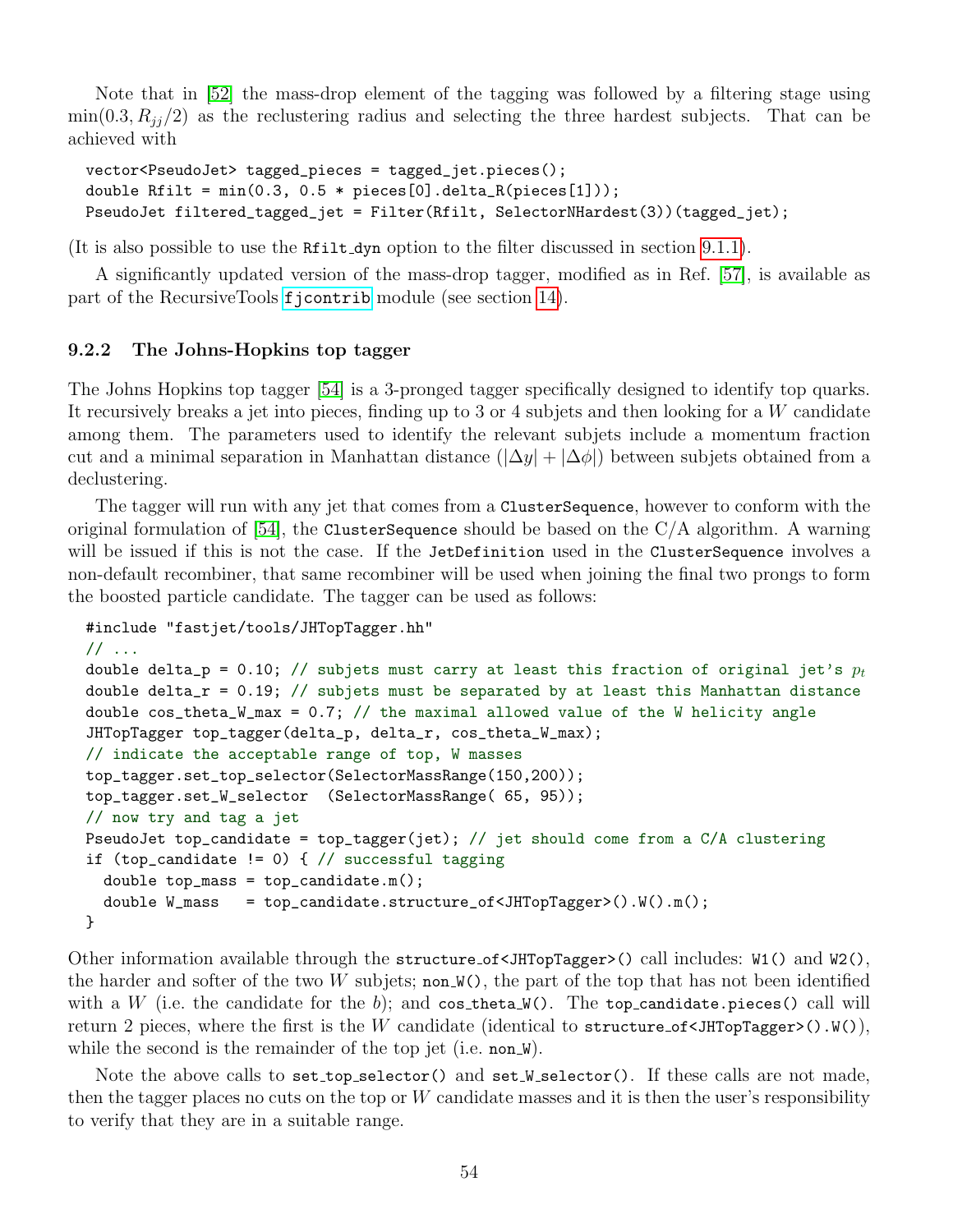Note further that JHTopTagger does not derive directly from Transformer, but from the fastjet::TopTaggerBase class instead. This class (which itself derives from Transformer) has been included to provide a proposed common interface for all the top taggers. In particular, TopTaggerBase provides (via the associated structure)

```
top_candidate.structure_of<TopTaggerBase>().W()
top_candidate.structure_of<TopTaggerBase>().non_W()
```
and standardises the fact that the resulting top candidate is a PseudoJet made of these two pieces.

The benefits of the base class for top taggers will of course be more evident once more than a single top tagger has been implemented.

### 9.2.3 The Cambridge/Aachen subjet tagger

The Cambridge/Aachen subjet tagger [\[55\]](#page-82-11), originally implemented in a 3-pronged context, is really a generic 2-body tagger, which can also be used in a nested fashion to obtained multi-pronged tagging. It can be obtained through the include

#include "fastjet/tools/CASubjetTagger.hh"

As it is less widely used than the taggers mentioned above, we refer the user to the online doxygen documentation for further details.

#### 9.2.4 The rest-frame N-subjettiness tagger

The rest-frame N-subjettiness tagger [\[56\]](#page-82-12), meant to identify a highly boosted colour singlet particle decaying to 2 partons, can be obtained through the include

#include "fastjet/tools/RestFrameNSubjettinessTagger.hh"

As it is less widely used than the taggers mentioned above, we refer the user to the online doxygen documentation for further details.

# 10 Thread safety

As of version 3.4.0, FastJet has the option of being configured with thread-safety enabled. Two variants are possible: limited and full thread safety. Both require C++11 support in the compiler. Limited thread safety should come with essentially zero overhead in normal operation, and is generally suitable if each thread processes a distinct event. Full thread safety allows separate threads to work concurrently on a common event or collection of PseudoJets (e.g. multiple threads each applying a different JetDefinition algorithm or Transformer to the same set of input PseudoJets). It involves adaptations of frequently used core objects, which may have a moderate speed impact: on some systems, we have observed a slowdown of up to 10−15%. Summaries of the classes that are thread safe or not with the two options are given below in sections [10.1](#page-55-0) and [10.2.](#page-55-1) Suggestions concerning thread-safe workflows are given in section [10.3.](#page-55-2)

As of version 3.4.0, thread safety is not yet guaranteed in plugins.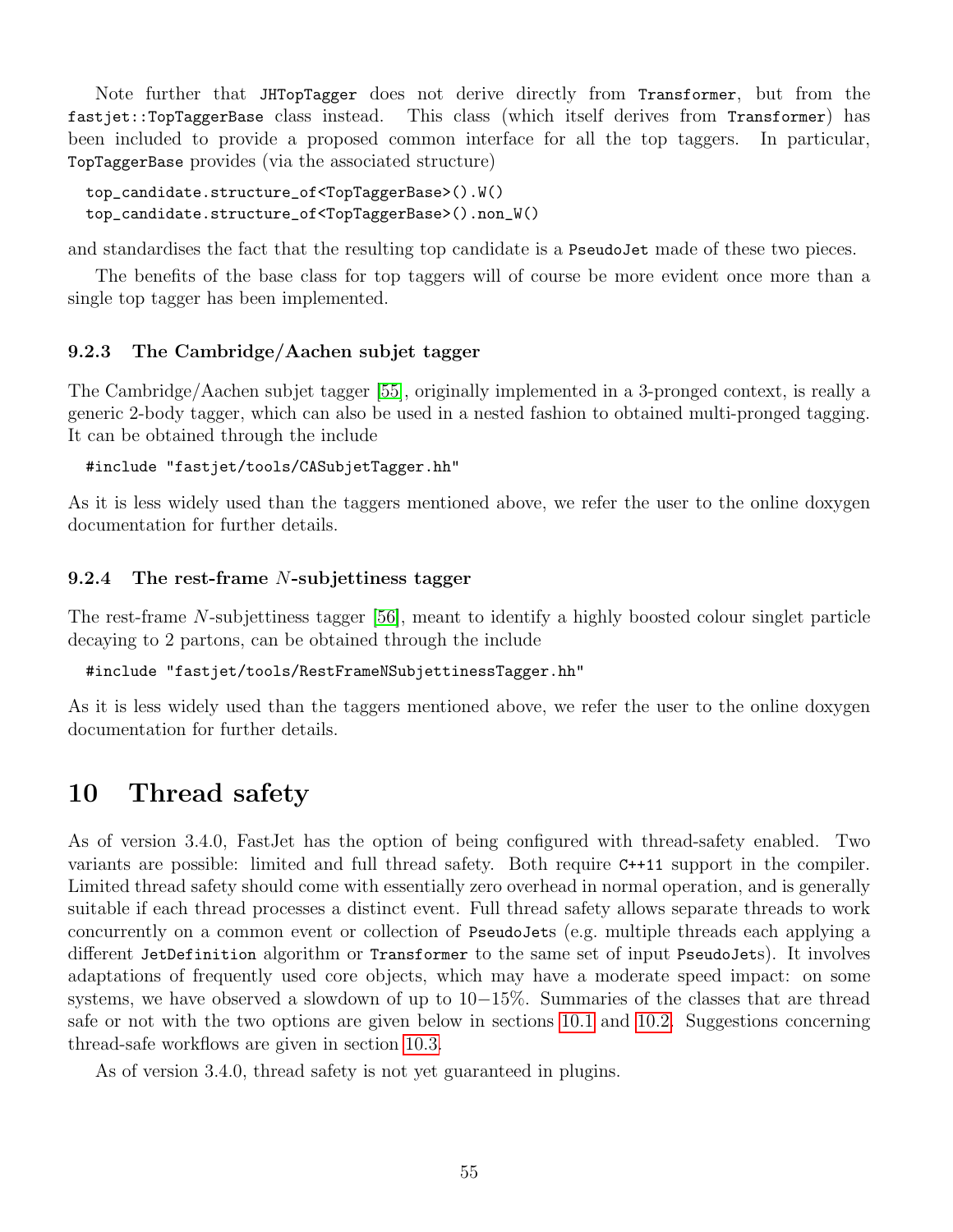## <span id="page-55-0"></span>10.1 Limited thread safety

Limited thread safety, can be obtained by configuring with the --enable-limited-thread-safety option. Output of the banner, error-handling and warnings are thread safe. Concurrent read-access and copying of JetDefinition are safe, so long as one doesn't use delete\_recombiner\_when\_unused() or delete plugin when unused(). Concurrent read access of AreaDefinition objects is also safe across threads (see section [10.3.1](#page-55-3) for the handling of seeds for ghost-generation). Core objects for which concurrent read-access and copying of a single object are not safe across threads include PseudoJet and SharedPtr, as well as classes that rely on them such as ClusterSequence. In particular, PseudoJet objects cache rapidity and azimuth the first time these are evaluated, and this is not thread safe.

## <span id="page-55-1"></span>10.2 Full thread safety

Full thread safety is obtained by configuring with  $-\text{enable-thread-safety}$ . Concurrent read-access of PseudoJet objects is now possible, and SharedPtr objects are thread safe. This enables thread safety across FastJet operations marked as const.

In our implementation, the SharedPtr object involves an atomic counter and the PseudoJet involves a spin-lock the first time phi() or rap() are called, in order to safely cache their values. Both of these strategies can lead to timing overheads, which in our tests have not exceeded 10−15%.

## <span id="page-55-2"></span>10.3 Specific work-flows

FastJet usage sometimes entails non-const operations and/or operations that affect global (static) variables. Below, we outline specific cases where care is needed even with thread-safety enabled.

### <span id="page-55-3"></span>10.3.1 Ghosted areas

Areas that use ghosts, cf. Section [7.1.1,](#page-38-2) rely on an internal random number generator to place the ghosts. By default the generator is static and common across all threads. When using the static generator, a lock is employed to ensure that the full set of ghosts being added to a given event is generated with a single consistent sequence of random numbers (any concurrent thread needing a distinct set of ghosts waits its turn until the static generator is available). Given a ClusterSequenceArea csa, the random seed that was used for that set of ghosts can be retrieved with

```
vector<int> seeds;
csa.area_def().ghost_spec().get_last_seed(seeds);
```
Alternatively, given a ghosted AreaDefinition area def, the ClusterSequenceArea can use ghosts generated using a specific set of seeds for the random number generator, for example

```
vector<int> seed{12345,67890};
ClusterSequenceArea csa(particles, jet_def, area_def.with_fixed_seed(seed));
```
The area def.with fixed seeds (seeds) call returns a copy of the area def with the specified seeds.<sup>[31](#page-55-4)</sup> The above functionality is available even without thread safety and functions in a thread-safe manner already with the limited thread safety option.

<span id="page-55-4"></span> $31$ If using an area definition with a repeat value greater than one, this method will not work, because the seeds will be the same for each repetition of the ghosts. In that case, the user may create their own random generator (one per thread), and in each thread create a GhostedAreaSpec with that generator.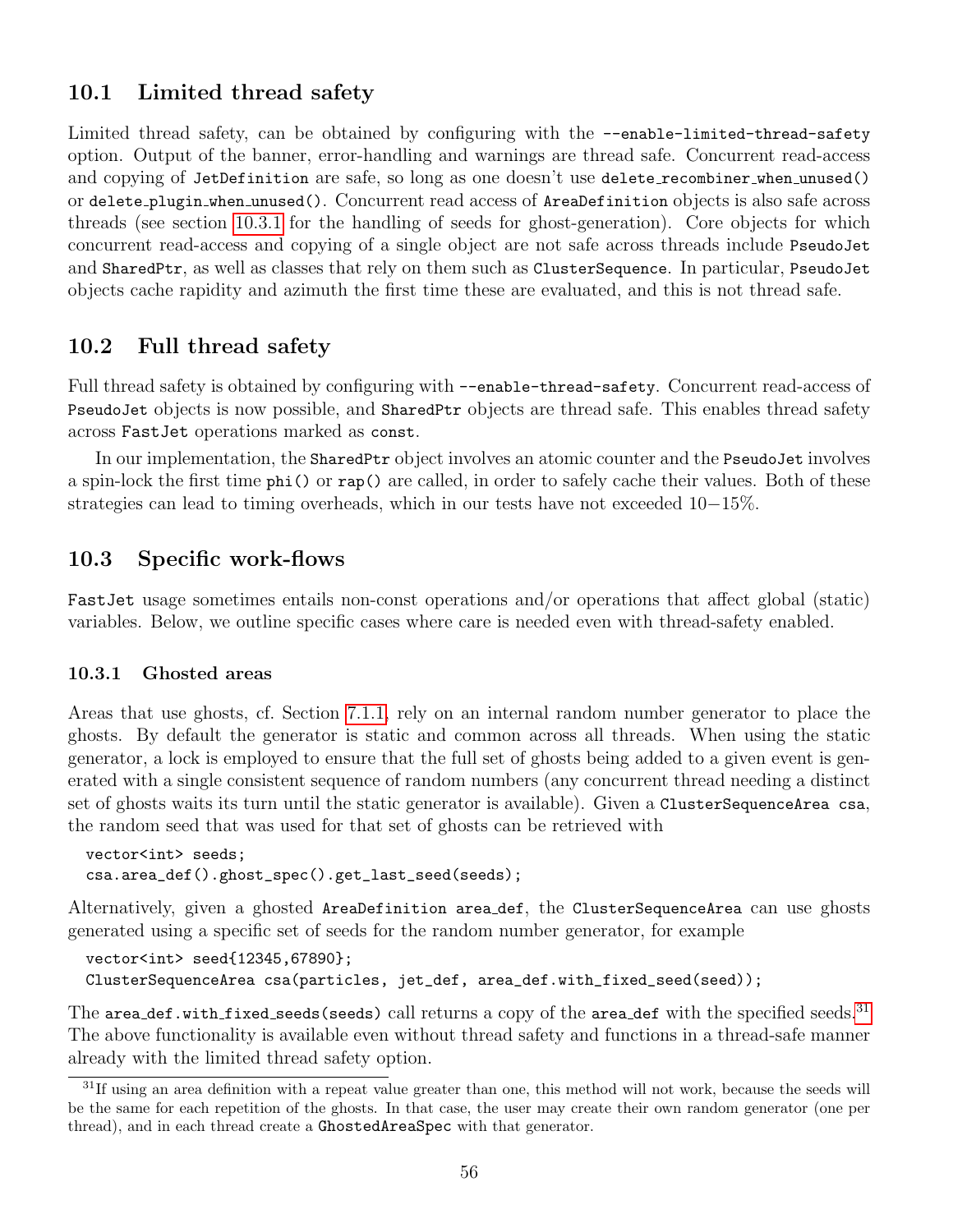#### 10.3.2 Background estimation and subtraction

The classes derived from BackgroundEstimatorBase store information about an event when one calls member functions such as set particles(...). Thus it is not safe to use a single BackgroundEstimatorBase across concurrent threads that are each processing a different event. Instead, given a global BackgroundEstimatorBase global bge, it is possible to ask for a copy of the estimator locally within a thread, and then set the particles on the local copy and use that for accessing information about the background

```
// copy the global BackgroundEstimator class
// (the user will be responsible for deleting it and may
// wish to put it into a unique_ptr)
BackgroundEstimatorBase * local_bge(global_bge.copy());
// set the particles on the local copy
local_bge->set_particles(particles);
// alternatively set the particles with a fixed a specific seed for
// the ghost generation
vector<int> seed{12345,67890};
local_bge->set_particles_with_seed(particles, seed);
// and access information about the background across the whole
// event (if supported), using its operator() function
BackgroundEstimate bkgd_estimate1 = local_bge->estimate();
// or in the vicinity of a specific jet
BackgroundEstimate bkgd_estimate2 = local_bge->estimate(jet);
```

```
// extract rho
double rho1 = bkgd_estimate1.rho();
double rho2 = bkgd_estimate2.rho();
```
If using a globally defined Subtractor global subtractor, one similarly needs to take a copy and point that copy to the thread-local BackgroundEstimatorBase:

```
// copy the subtractor
Subtractor local_subtractor = global_subtractor;
// arrange for the copy to use the local background estimator
local_subtractor.set_background_estimator(local_bge);
```
The user is responsible for deleting the local gbe when it is no longer needed.

Note that prior to version 3.4.0 of FastJet, the BackgroundEstimate class did not exist and one accessed information about the background directly from member functions of the BackgroundEstimatorBase instance, e.g. BackgroundEstimatorBase::rho(jet). For JetMedianBackgroundEstimator objects that involve a Selector that takes a reference, (section [8.2.1\)](#page-44-2), calls to rho(jet), rho  $m(jet)$ , sigma(jet), sigma $m(jet)$  (which are all non-const) update the state of the JetMedianBackgroundEstimator object, which then affects the result of subsequent calls to mean\_area(),  $n_{j}$  iets\_used(),  $j$ ets\_used(), empty\_area() and  $n_{j}$  empty\_jets(). Without full thread safety, concurrent calls to rho(jet), etc., can cause the code to crash. Compiling with full thread safety enabled eliminates the risk of a crash. However, even with full thread safety, the results from mean area() calls, etc., can be wrong if separate threads are each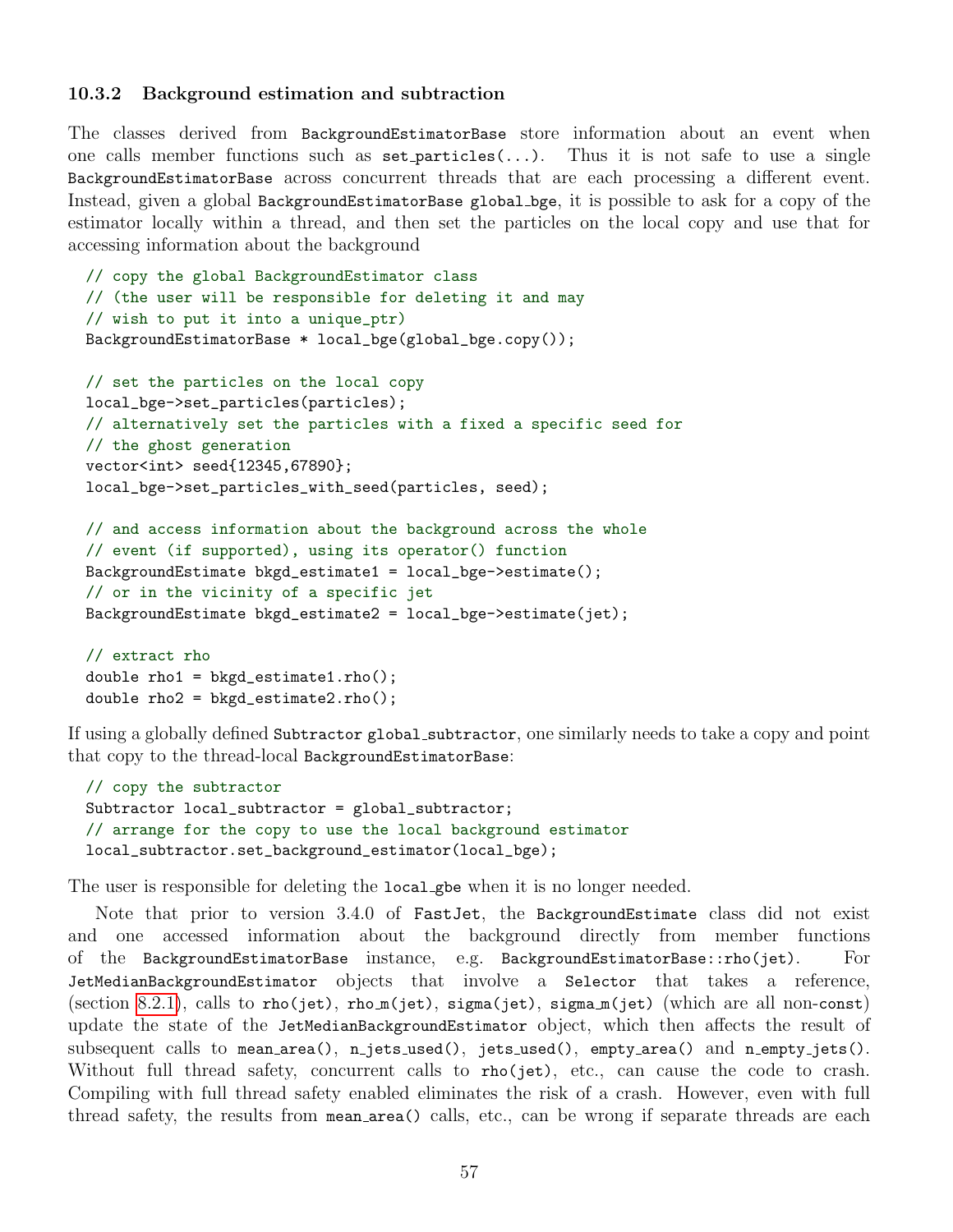calling rho(jet) with different jets. So we recommend that any code that uses background estimation be updated to access the results through the BackgroundEstimate class. The details of its usage are given in sections [8.1.1](#page-42-1) and [8.4.](#page-46-2)

### 10.3.3 I/O

There are three components of the FastJet code that perform text output: the banner output, the LimitedWarning class and the Error class. With limited thread safety enabled, all are thread safe in the sense that they will not crash the code.

The banner will be output just once, and to ensure reproducibility of text output the user may wish to call ClusterSequence::print\_banner() before creating threads (the stream can be controlled with ClusterSequence::set\_fastjet\_banner\_stream()).

For the LimitedWarning and Error classes, the user has no direct control over the stage at which output may come. To prevent garbled output, the user may perform calls to

```
LimitedWarning::set_default_stream_and_mutex(&user_stream, &user_mutex);
Error::set_default_stream_and_mutex(&user_stream, &user_mutex);
```
where the user provides a pointer to a stream and a mutex. The mutex is then locked whenever something is to be output to the stream. If the user is sending their own output to that same stream, it is their responsibility to ensure that they lock it when performing their own output. Note that the LimitedWarning warning class outputs a "(LAST SUCH WARNING)" string the last time it outputs a warning of a given kind. When running concurrent threads, that string may not appear with the warning that is actually the last of that kind. Recall that output from warnings and errors can be disabled by setting a null stream for each of them and that a summary of the warnings can be obtained as a string at any time with a call to LimitedWarning::summary().

# 11 Compilation notes

Compilation and installation make use of the standard

```
% ./configure
% make
% make check
% make install
```
procedure. Explanations of available options (e.g. to select which plugins are built or enable/disable python support) are given in the INSTALL file in the top directory, and a list can also be obtained running ./configure --help.

In order to access the N1nN strategy for the  $k_t$  algorithm, the FastJet library needs to be compiled with support for the Computational Geometry Algorithms Library CGAL [\[13\]](#page-80-4). This same strategy gives N ln N performance for Cambridge/Aachen and  $N^{3/2}$  performance for anti- $k_t$  (whose sequence for jet clustering triggers a worst-case scenario for the underlying computational geometry methods.) CGAL can be enabled with the  $\sim$ -enable-cgal at the configure stage.<sup>[32](#page-57-0)</sup> CGAL may be obtained

<span id="page-57-0"></span> $32\text{Since }$  version 4.9, CGAL can be used as a header-only library (this is the default from version 5.0 of CGAL). In this case, FastJet requires an installed version of CGAL as well as the --enable-cgal-header-only configure argument, see e.g. [section 4](https://doc.cgal.org/latest/Manual/usage.html#section_headeronly) of the CGAL manual.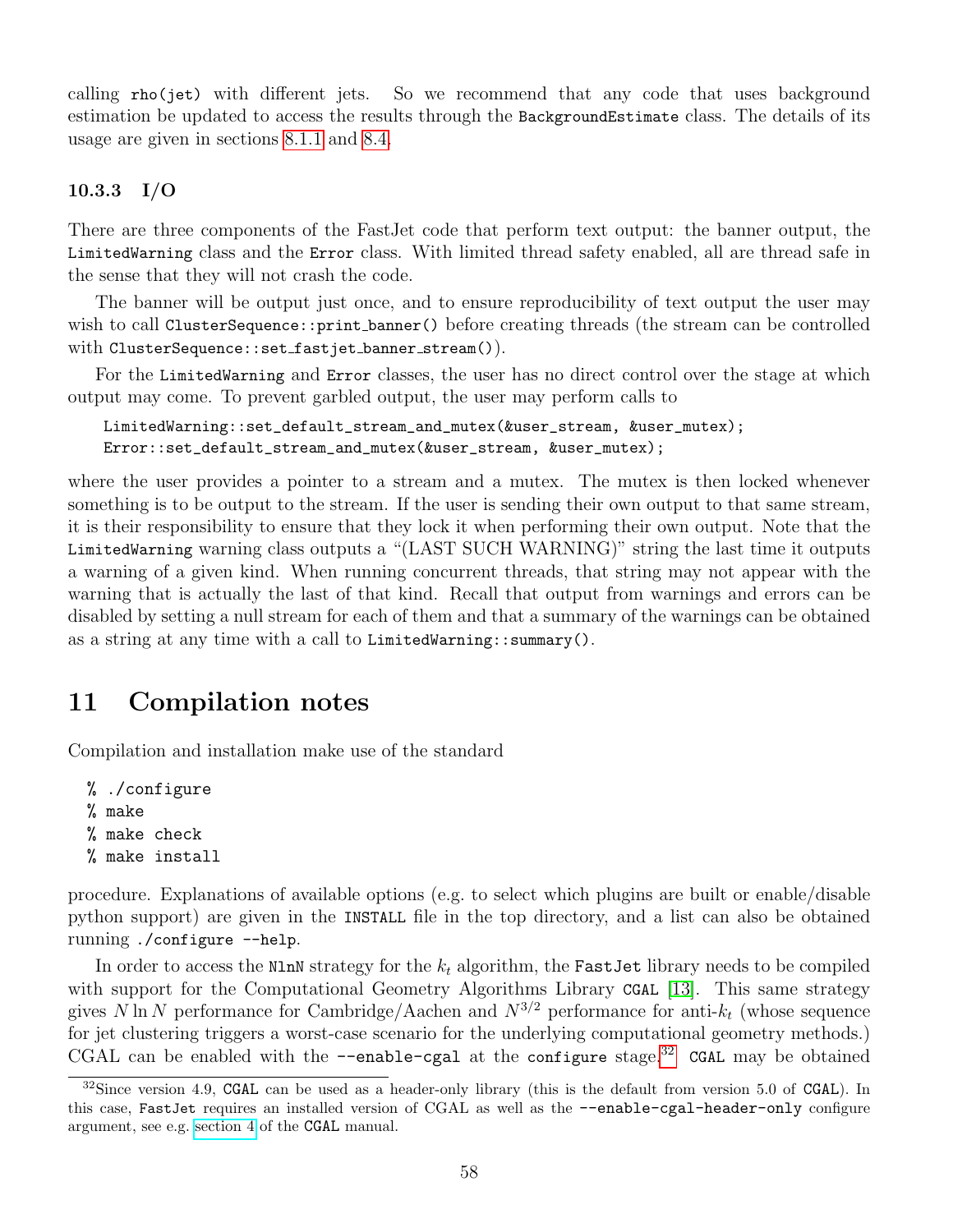in source form from <http://www.cgal.org/> and is also available in binary form for many common Linux distributions. For CGAL versions 3.4 and higher, the user can specify  $-\text{with-cgaldir} = ...$  if the CGAL files are not installed in a standard location.<sup>[33](#page-58-0)</sup>

The NlnNCam strategy does not require CGAL, since it is based on a considerably simpler computational-geometry structure [\[58\]](#page-82-14).

# 12 Python interface

As of version 3.3, FastJet ships with a Python interface. In version 3.3 this interface is to be considered at a beta-release stage. While we expect it to remain largely stable, some details may evolve in future releases.

Its compilation can be enabled at configure time with the option --enable-pyext. It includes access to much of the functionality in FastJet, except plugins and certain features that are difficult to map to Python. In particular templated types, nested classes and user-derived classes are not currently supported (with a few exceptions, see below). The Python interface was largely created automatically, using SWIG [\[59\]](#page-82-15). The Python documentation was generated automatically using Doxygen and the doxy2swig program [\[60\]](#page-82-16).

### 12.1 Essential usage

The following points are useful to keep in mind:

- You can pass a Python list such as [PseudoJet0, PseudoJet1, ...] to any FastJet call that expects a vector of PseudoJets.
- Any Fast Jet call that in  $C++$  returns a vector of PseudoJets will in Python return a tuple of PseudoJets
- For many objects that provide definitions of some kind, a pythonic  $\text{Istr}_{\text{I}}$  call maps to description().
- When combining selectors,  $\&$ ,  $||$  and  $||$  in  $C++$  map to  $\&$ ,  $||$  and  $||$  in Python.
- Any python variable var (which may be a simple variable or a more complicated object) can be associated with a PseudoJet pj using the pj.set\_python\_info(var) call; it can be retrieved with  $pj.python_info()$ . This is based on the  $C++$  PseudoJet user info functionality described in Appendix [B.](#page-65-0)
- Python functions can be used to create FastJet Selector objects, using SelectorPython(some python function). The function must accept a PseudoJet as its single argument and return True or False. You can also supply a class, in which case it should implement a \_call\_(self,particle) member to indicate whether a particle passes the selector and a  $\text{\_strut .str \_} (self)$  member for the description (see example/python/06-selector.py).

<span id="page-58-0"></span> $33$ For events with near degeneracies in their Delaunay triangulation, issues have been found with versions 3.7 and 3.8 of CGAL. We recommend the use of earlier or later versions.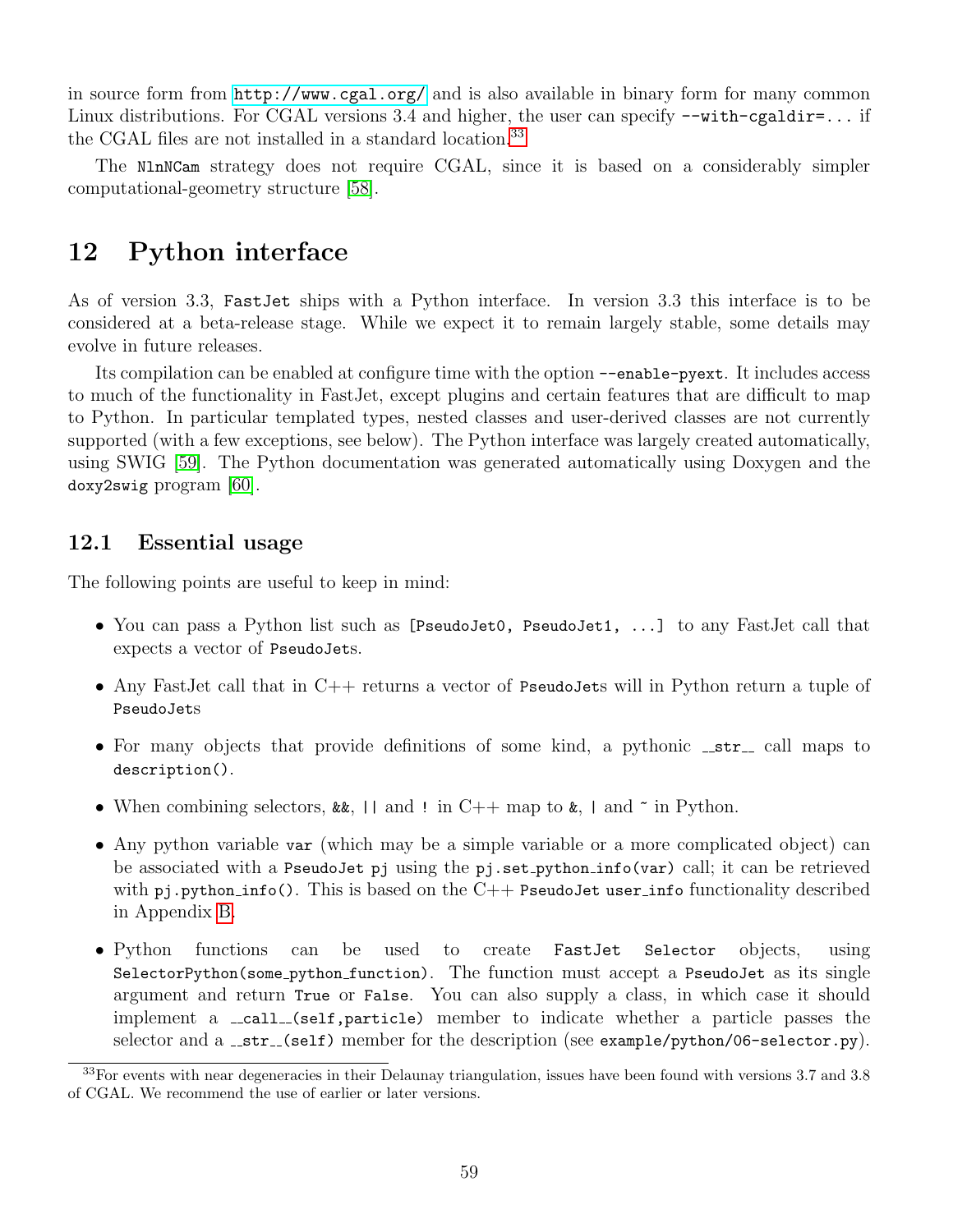- A Python class can also be used to construct a recombiner, which must have  $preprocess(self,pa)$ ,  $recombine(self,pa,pb)$  and  $str_{-}(self)$  members, in analogy with the  $C++$  structure, Appendix [E.1](#page-68-1) (with  $\text{str}_{-}$  providing the functionality of the  $C++$  description member). preprocess(self,pa) should (optionally) modify pa directly, while recombine(self,pa,pb) should return a new PseudoJet, resulting from the recombination of pa and pb. You can then assign the python-based recombiner using a call such as jet def.set python recombiner(python recombiner), cf. example example/python/07-recombiner.py.
- When a Fast JetError exception is thrown from  $C++$ , a corresponding fast jet. Error(...) exception is raised in Python. This allows for graceful handling of exceptions, notably in an interactive Python session.
- Remember that Python uses references, e.g.  $a = b$  means that a is a reference to b. If you need to copy a PseudoJet pj with a view to altering it, do "pjcopy = PseudoJet(pj)".

## 12.2 Known issues as of version 3.3.x

• C++ enums are replaced by integers in Python. This causes complications for some overloaded interfaces, notably that of JetDefinition, which takes a jet algorithm specification, followed by zero, one or two C++ double arguments (e.g. jet radius R and the power p of the generalised $k_t$  algorithm), then specifications of the recombination scheme and clustering strategy (both enums). With Python the arguments corresponding to the  $C++$  doubles must be Python floats. If instead they are integers, then they are interpreted as specifying the recombination scheme and clustering strategy.

As an alternative there are Python calls JetDefinition0Param(...), JetDefinition1Param(...), JetDefinition2Param(...), which explicitly expect 0, 1 or 2 parameters that are automatically converted to double.

This issue is relevant also if you write code for other users that takes the parameters as an argument and then passes them on to FastJet: you may want to either explicitly call the NParam versions, or explicitly convert the user parameters to float in your own code.

- For the Selector::sift(jets, jets\_that\_pass, jets\_that\_fail)  $C++$  member, the last two arguments are references to vector<PseudoJet> objects. In this case, it is not possible to use a Python list in place of those arguments. Instead you should pass variables initialised to be vectorPJ() (which corresponds to the  $C++$  vector $\leq$ PseudoJet $>$ ).
- Plugins and [fjcontrib](http://fastjet.hepforge.org/contrib/) code do not yet have a Python interface, nor does fjcore.

## 12.3 A simple example

A short example of Python usage is as follows:

```
from fastjet import *
particles = []
particles.append(PseudoJet(100.0, 0.0, 0.0, 100.0)) # px, py, pz, E
particles.append(PseudoJet(150.0, 0.0, 0.0, 150.0))
```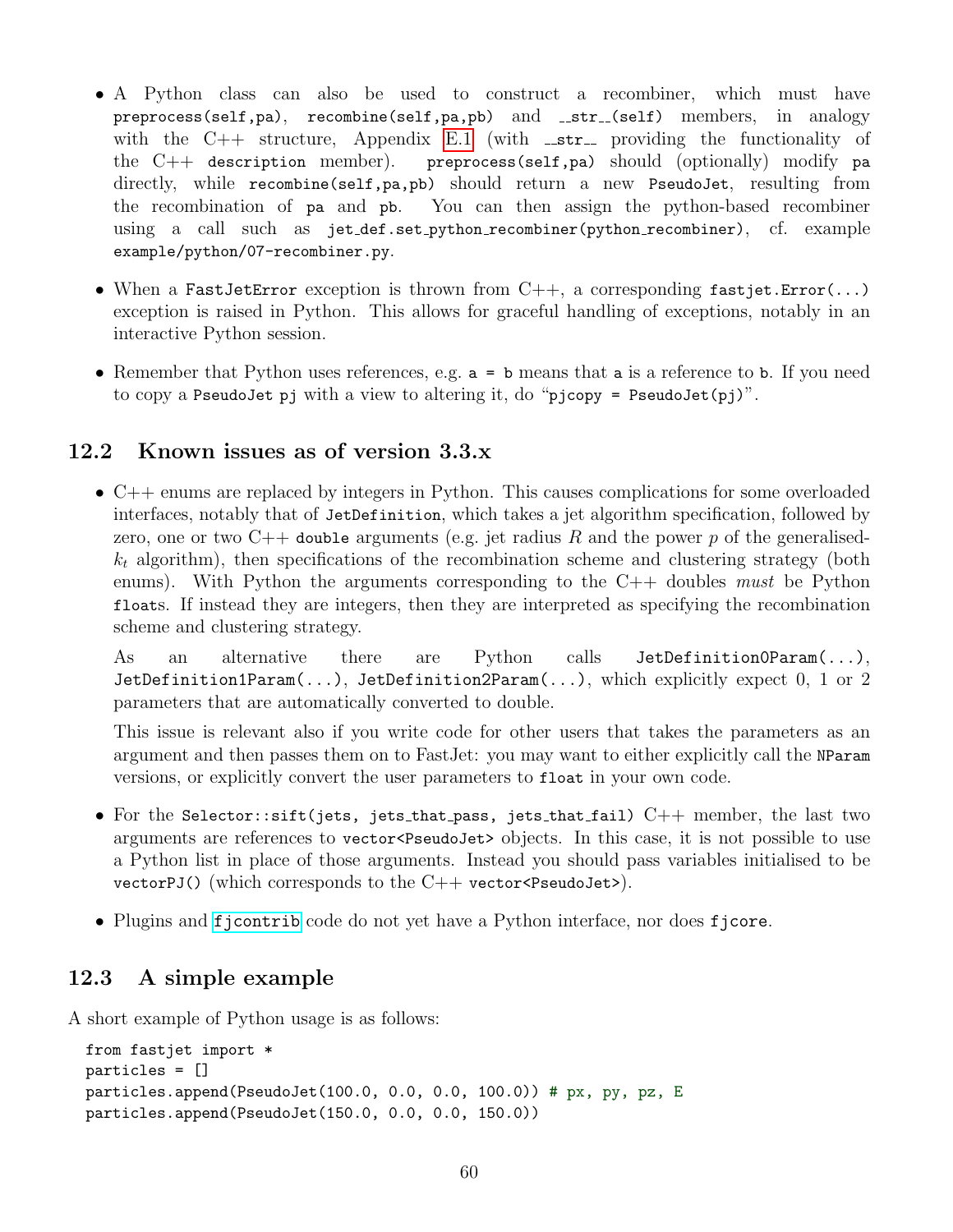```
R = 0.4jet_def = JetDefinition(antikt_algorithm, R)
jets = jet_def(particles)
print jet_def
for jet in jets: print jet
```
Further examples are to be found in the example/python/ directory.

# 13 FJcore

The fjcore package provides a simple, compact way of accessing the main FastJet functionality. It consists of just two files fjcore.hh and fjcore.cc. A program can access the fjcore functionality by linking with fjcore.cc instead of the full FastJet library,

g++ main.cc fjcore.cc

where main.cc includes fjcore.hh rather than the usual FastJet headers. Clustering results are identical to those obtained by linking to the full FastJet distribution.

One of the main intended uses of fjcore is to provide jet-finding code that can be easily distributed with 3rd party code (e.g. it is currently distributed with Pythia 8 [\[61\]](#page-82-17) and MadGraph5\_aMC@NLO). We emphasize that the FastJet licensing conditions must be respected when incorporating fjcore. This includes a mention of fjcore's GPL license in the third-party package's own LICENSE or COPYING file. Furthermore for interactive usage, the fjcore banner may not be removed. This is because it contains crucial information, such as the fjcore version number, that users are expected to quote in their scientific publications. In order to make it possible for fjcore and the full FastJet (e.g. used in a separate user program) to coexist, the fjcore package uses the fjcore namespace instead of fastjet.

In particular, fjcore provides:

- access to all native hadron-collider and  $e^+e^-$  algorithms,  $k_t$ , anti- $k_t$ , C/A. For C/A, the N ln N method is available, while anti- $k_t$  and  $k_t$  are limited to the  $N^2$  one (still the fastest for  $N < 100$ k particles)
- access to selectors, for implementing cuts and selections
- access to all functionalities related to PseudoJets (e.g. a jet's structure or user-defined information)

Instead, it does not provide:

- jet-area functionality
- background estimation
- access to other algorithms via plugins
- interface to CGAL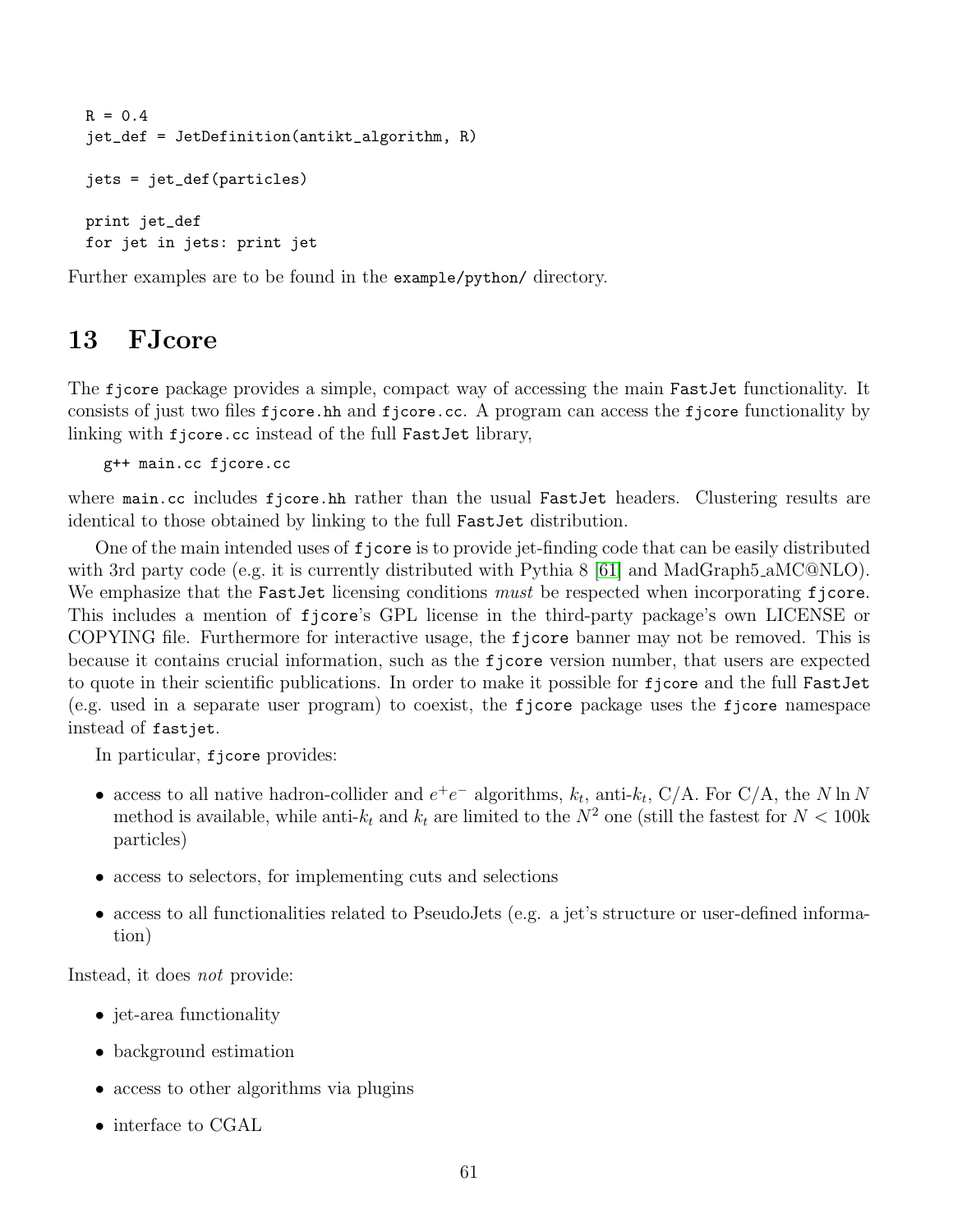• fastjet tools, e.g. filters, taggers

If these functionalities are needed, the full FastJet installation must be used. The code will be fully compatible, with the sole replacement of the header files and of the ficore namespace with the fastjet one.

Note that the fjcore package comes with a basic example 01-basic.cc as well as a fortran interface and an associated example.

The fjcore package has been available since release 3.0.4 of FastJet, and tracks FastJet versions. It is available for download from the <http://fastjet.fr/> web site.

# <span id="page-61-0"></span>14 FastJet Contrib

The FastJet update schedule is geared towards providing stability. Typically, a minor (e.g.  $3.0 \rightarrow 3.1$ ) release is made every two or three years, and a new minor or major release may only become widely adopted (notably by the experiments) a further year or two down the line. In comparison, the field of jet physics, especially jet substructure, and the development of associated tools proceeds at a much faster pace.

To accommodate this, part way through the 3.1 development cycle, in 2013, FastJet Contrib ([fjcontrib](http://fastjet.hepforge.org/contrib/)) was introduced. This provides a home for a variety of contributed tools. New tools from 3rd-party authors can usually be added in the space of days or weeks, after some basic review of the interface, so far usually carried out by the FastJet authors. Contents, instructions and information for contributing are provided on the [fjcontrib](http://fastjet.hepforge.org/contrib/) web pages [\[62\]](#page-82-18), [http://fastjet.hepforge.org/](http://fastjet.hepforge.org/contrib/) [contrib/](http://fastjet.hepforge.org/contrib/).

# Acknowledgements

Many people have provided bug reports, suggestions for development, documentation and in some cases explicit code for plugin algorithms. We would in particular like to thank Vanya Belyaev, Andy Buckley, Timothy Chan, Pierre-Antoine Delsart, Olivier Devillers, Robert Harris, Joey Huston, Sue Ann Koay, Andreas Oehler, Sal Rappoccio, Juan Rojo, Sebastian Sapeta, Mike Seymour, Jessie Shelton, Lars Sonnenschein, Hartmut Stadie, Mark Sutton, Jesse Thaler Chris Vermilion, Markus Wobisch.

Since its inception, this project has been supported in part by grants ANR-05-JCJC-0046-01, ANR-09-BLAN-0060 and ANR-10-CEXC-009-01 from the French Agence Nationale de la Recherche, PITN-GA-2010-264564 from the European Commission and DE-AC02-98CH10886 from the U.S. Department of Energy.

We would also like to thank the numerous institutes that have hosted us for shorter or longer stays while FastJet was being developed, including the GGI in Florence, KITP at Santa Barbara, Rutgers University and Brookhaven National Laboratory.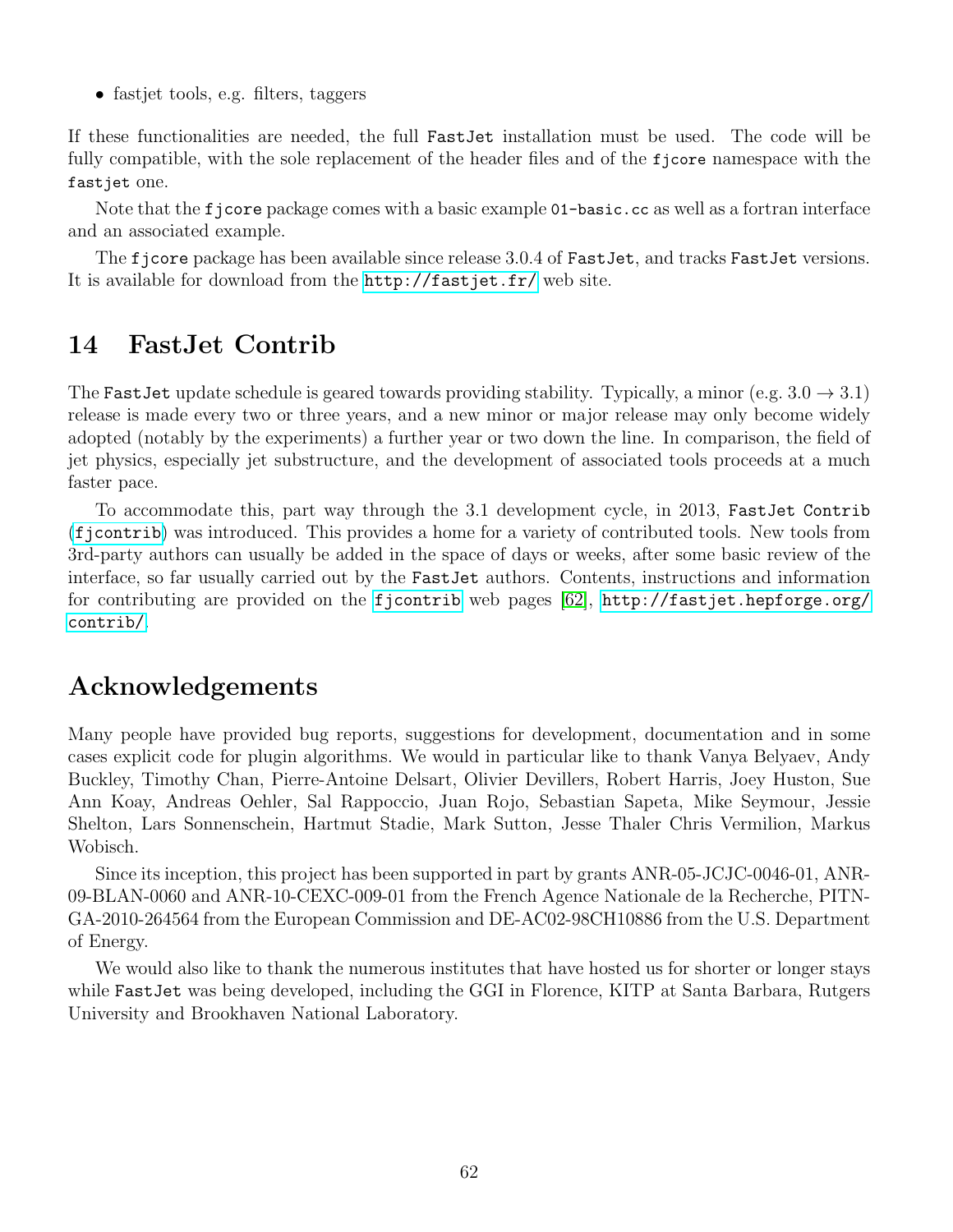| N2Plain                        | Plain $N^2$ algorithm                                               |  |  |  |
|--------------------------------|---------------------------------------------------------------------|--|--|--|
| N2Tiled                        | Tiled $N^2$ algorithm                                               |  |  |  |
| N2MinHeapTiled                 | Tiled $N^2$ algorithm with a heap for tracking the min. of $d_{ij}$ |  |  |  |
| N2MHTLazy9                     | Variant of N2MinHeapTiled, with "lazy" (see text) evaluation of     |  |  |  |
|                                | distances to particles in the set of $9 = 3 \times 3$ nearby tiles  |  |  |  |
| N2MHTLazy25                    | Like N2MHTLazy9, but uses tiles of size $R/2$ and a set of          |  |  |  |
|                                | $25 = 5 \times 5$ neighbours                                        |  |  |  |
| N2MHTLazy9AntiKtSeparateGhosts | Similar to N2MHTLazy9, but neglects ghost-ghost clusterings         |  |  |  |
|                                | (to be considered preliminary in FJ3.1)                             |  |  |  |
| NlnN                           | Voronoi-based $N \ln N$ algorithm                                   |  |  |  |
| NlnNCam                        | Based on Chan's $N \ln N$ closest pairs algorithm, suitable only    |  |  |  |
|                                | for the Cambridge jet algorithm                                     |  |  |  |
| Best                           | Automatic selection of the best of these based on $N$ and $R$       |  |  |  |
| BestFJ30                       | Automatic strategy selection as was done in FastJet 3.0             |  |  |  |

<span id="page-62-0"></span>Table 2: The more interesting of the various algorithmic strategies for clustering. Other strategies are given in JetDefinition.hh — however, strategies not listed in the above table may disappear in future releases. For jet algorithms with spherical distance measures (those whose name starts with "ee\_"), only the N2Plain strategy is available. The  $N$  range in which a given strategy is optimal depends on R and on the rapidity extent of the particles. See figure [2](#page-63-0) for details.

# A Clustering strategies and performance

The constructor for a JetDefinition can take a strategy argument (cf. section [3.2\)](#page-12-0), which selects the algorithmic "strategy" to use while clustering. It is an enum of type Strategy with relevant values listed in table [2.](#page-62-0) Nearly all strategies are based on the factorisation of energy and geometrical distance components of the  $d_{ij}$  measure [\[10\]](#page-80-5). In particular they involve the dynamic maintenance of a nearestneighbour graph for the geometrical distances. They apply equally well to any of the internally implemented hadron-collider jet algorithms. The two exceptions are: NlnNCam, which is based on a computational geometry algorithm for dynamic maintenance of closest pairs [\[58\]](#page-82-14) (rather than the more involved nearest neighbour graph), and is suitable only for the Cambridge algorithm, whose distance measure is purely geometrical; and N2MHTLazy9AntiKtSeparateGhosts, intended specifically for area calculations with the anti- $k_t$  algorithm (to be considered preliminary in v3.1; it can also be used for passive area calculations for other algorithms).

The N2Plain strategy uses a "nearest-neighbour heuristic" [\[63\]](#page-82-19) approach to maintaining the geometrical nearest-neighbour graph; N2Tiled tiles the  $y - \phi$  cylinder to limit the set of points over which nearest-neighbours are searched for,  $34$  and N2MinHeapTiled differs only in that it uses an N ln N (rather than  $N^2$ ) data structure for maintaining in order the subset of the  $d_{ij}$  that involves nearest neighbours. Both use tiles of size at least  $R \times R$ , and search for a particle's nearest neighbours in the  $3 \times 3$  set of tiles centred on that particle's own tile. The N2MHTLazy9 strategy is similar, however before considering a neighbouring tile it establishes whether the edge of the tile is closer than the particle's nearest same-tile neighbour. If not, it skips the tile, hence the name "lazy". The extra checks and bookkeeping introduce a speed penalty for moderate  $N$ , but at large  $N$  that is more than

<span id="page-62-1"></span> $34$ Tiling is a textbook approach in computational geometry, where it is often referred to as bucketing. It has been used also in certain cone jet algorithms, notably at trigger level and in [\[64\]](#page-82-20).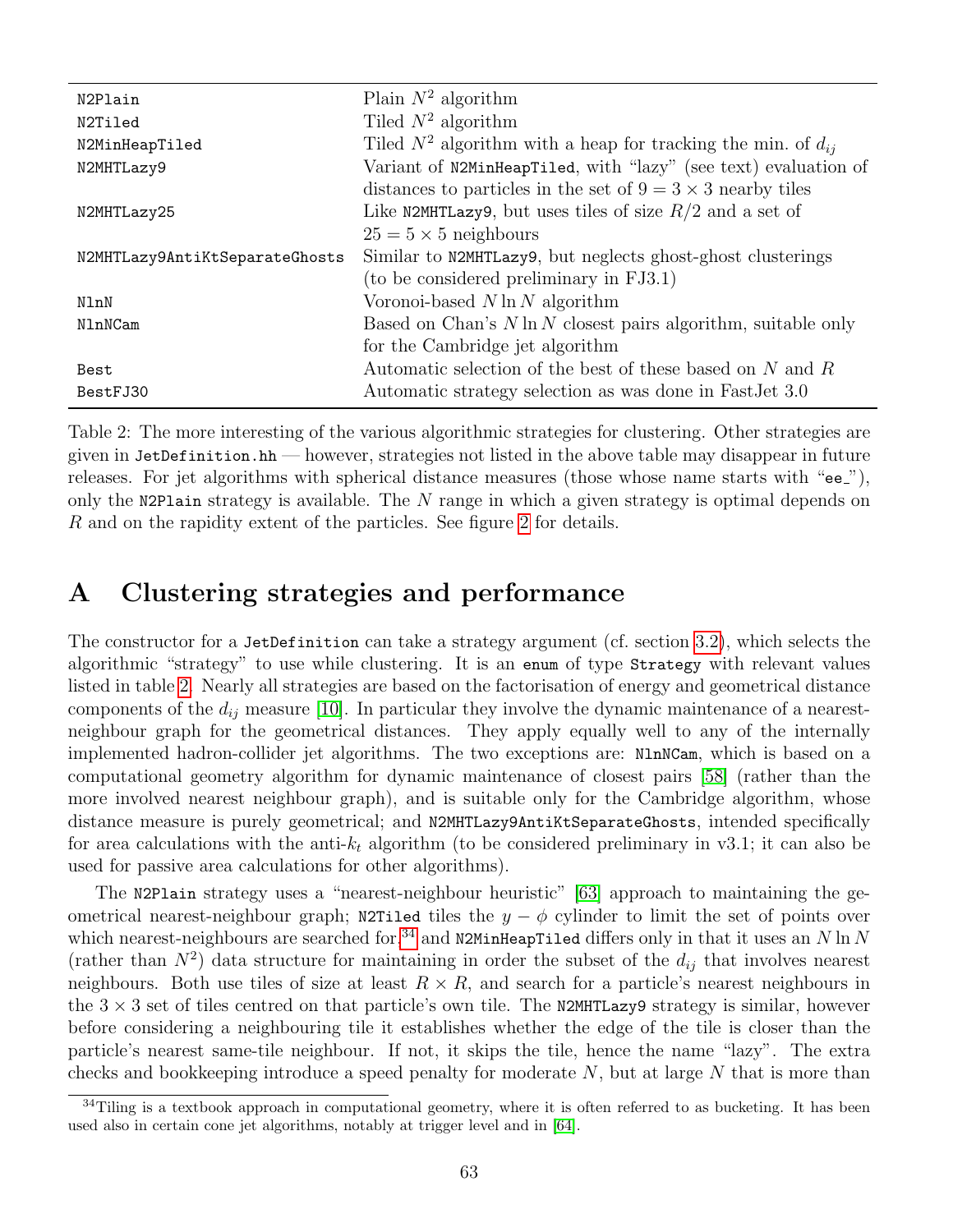

<span id="page-63-0"></span>Figure 2: Transitions between fastest strategies in the plane of particle multiplicity N and radius R. The events consist of one hard scatter and a variable number pileup collisions, with particles accepted up to rapidity  $|y| < 5$ . To probe the small N region, only the N hardest particles in the event are kept. The red lines with symbols indicate the measured transitions, while the black solid lines are the approximate transitions used for the Best strategy. The three plots are, from left to right, for the anti- $k_t$ , C/A and  $k_t$  algorithms.

compensated for by the fact that one searches for neighbours in a smaller set of tiles. The N2MHTLazy25 strategy is almost identical except that it uses a  $5 \times 5$  set of tiles of size at least  $R/2$ . All the lazy algorithms are new in FastJet 3.1. The NlnN strategy uses CGAL's Delaunay Triangulation [\[13\]](#page-80-4) for the maintenance of the nearest-neighbour graph. Note that  $N \ln N$  performance is an *expected* result, and it holds in practice for the  $k_t$  and Cambridge algorithms, while for anti- $k_t$  and generalised- $k_t$  with  $p < 0$ , hub-and-spoke (or bicycle-wheel) type configurations emerge dynamically during the clustering and these break the conditions needed for the expected result to hold (this however has a significant impact only for  $N \gtrsim 10^5$ ; we believe that it leads to  $N^{3/2}$  asymptotic time for clustering).<sup>[35](#page-63-1)</sup>

Given the many strategies, it is not entirely trivial to select the fastest one for any given event. The optimal choice depends on the jet algorithm, its radius parameter, the event multiplicity, and the way in which the particles are distributed across the event (e.g. all concentrated at small rapidities, or covering a large rapidity range). Figure [2](#page-63-0) shows our determination of the optimal strategy for different R and N for events covering rapidities up to  $|y| < 5^{36}$  $|y| < 5^{36}$  $|y| < 5^{36}$  The solid black lines indicate the transitions encoded in the "Best" meta-strategy, which automatically selects one of the actual strategies for execution. Note that the choice of optimal strategy can to some extent depend also on the processor, compiler version and optimisation flags. Accordingly, the choices made in the Best strategy may not be perfectly optimal on all systems.

Illustrative timings for the Best strategy are shown as a function of  $N$  in figure [3](#page-64-0) for the anti $k_t$ ,  $k_t$  and the Cambridge/Aachen algorithms, with  $R = 0.4$  on the left and  $R = 1.2$  on the right. For comparison the figure also shows the timings for the anti- $k_t$  algorithm in FastJet 3.0.6 and additionally for SISCone  $(R = 0.4 \text{ only})$ . Kinks in the timings of the native algorithms are visible at the  $N$  values where there is a switch from one strategy to another. The speed improvements from the strategies introduced in version 3.1 set in starting with a couple of thousand (hundred) particles for  $R = 0.4$  (1.2) and reach about a factor of ten improvement for  $N \simeq 10^5$  (20000); they also result in

<span id="page-63-1"></span> ${}^{35}$ In versions of FastJet prior to 3.1.0, the N ln N strategy had the limitation that it could not be used in events with perfectly collinear particles. This was related to the fact that the underlying computational geometry structures cannot cleanly accommodate multiple particles in the same location. As of version 3.1.0, this limitation has been eliminated.

<span id="page-63-2"></span> $36$ The optimal transition to the NlnNCam strategy may depend strongly on the size of the cache.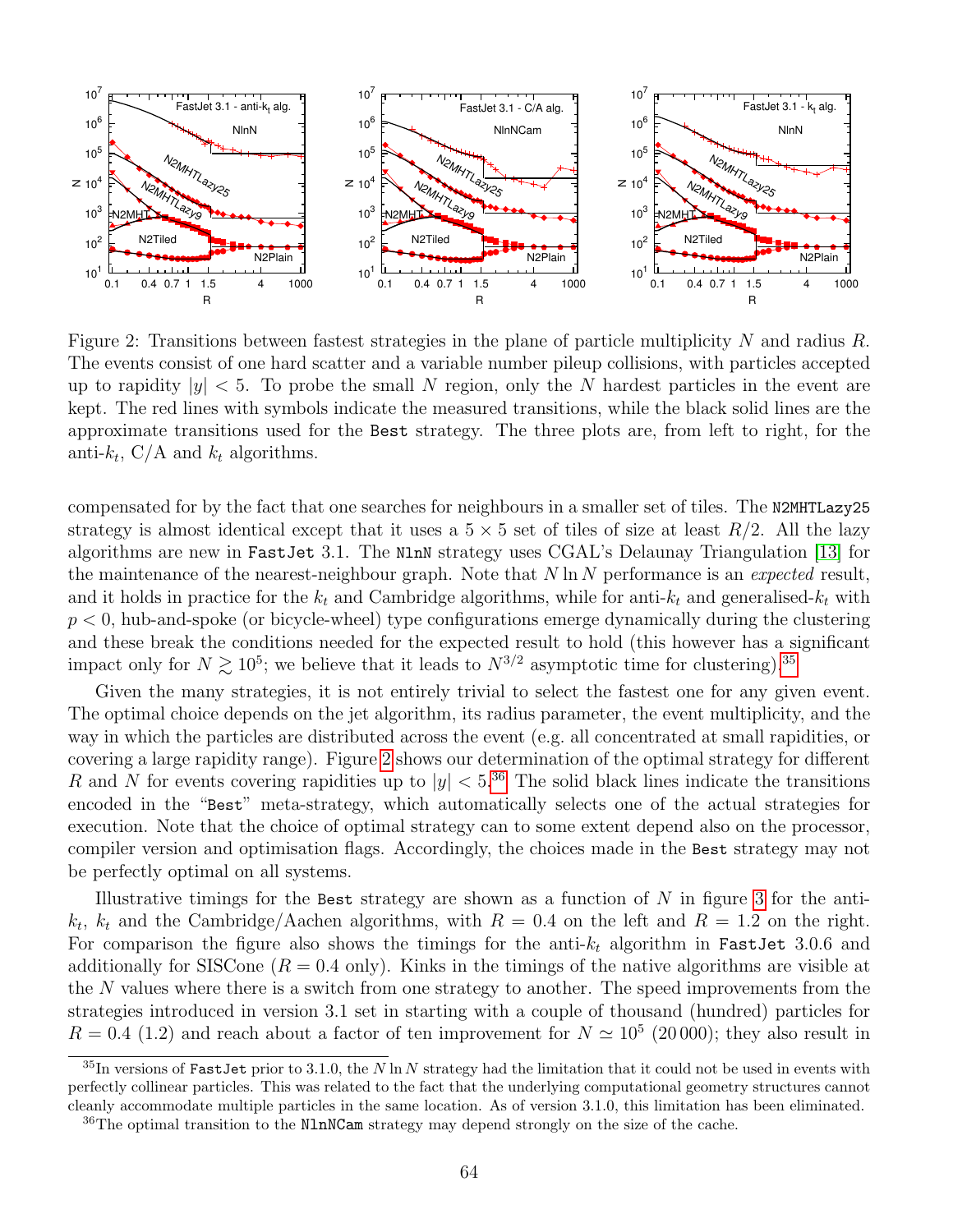

<span id="page-64-0"></span>Figure 3: Time required to perform the clustering of N particles in FastJet 3.1.0 with the Best strategy. The anti- $k_t$ ,  $k_t$ , and Cambridge/Aachen (C/A) native algorithms are shown for  $R = 0.4$  (left) and  $R = 1.2$  (right). For comparison, the figure also includes the timings for the anti- $k_t$  algorithm in version 3.0.6 of FastJet. The timings were obtained on an Intel Xeon X3360 processor with 6 MB of level-3 cache, running at 2.83GHz. The code was compiled with g++ version 4.4, using the -O2 optimisation flag. For small  $N$ ,  $N$  was varied by taking a single hard dijet event generated with Pythia 6 [\[65\]](#page-83-0) and extracting the N hardest particles. Large N values were obtained by taking a single hard dijet event and adding simulated minimum-bias events to it. Particles are limited to rapidities  $|y| < 5$ . The results include the time to extract the inclusive jets with  $p_t > 5$  GeV and sort them into decreasing  $p_t$ . Note that timings observed in practice can differ from those given here for events with substantially different distributions of particles.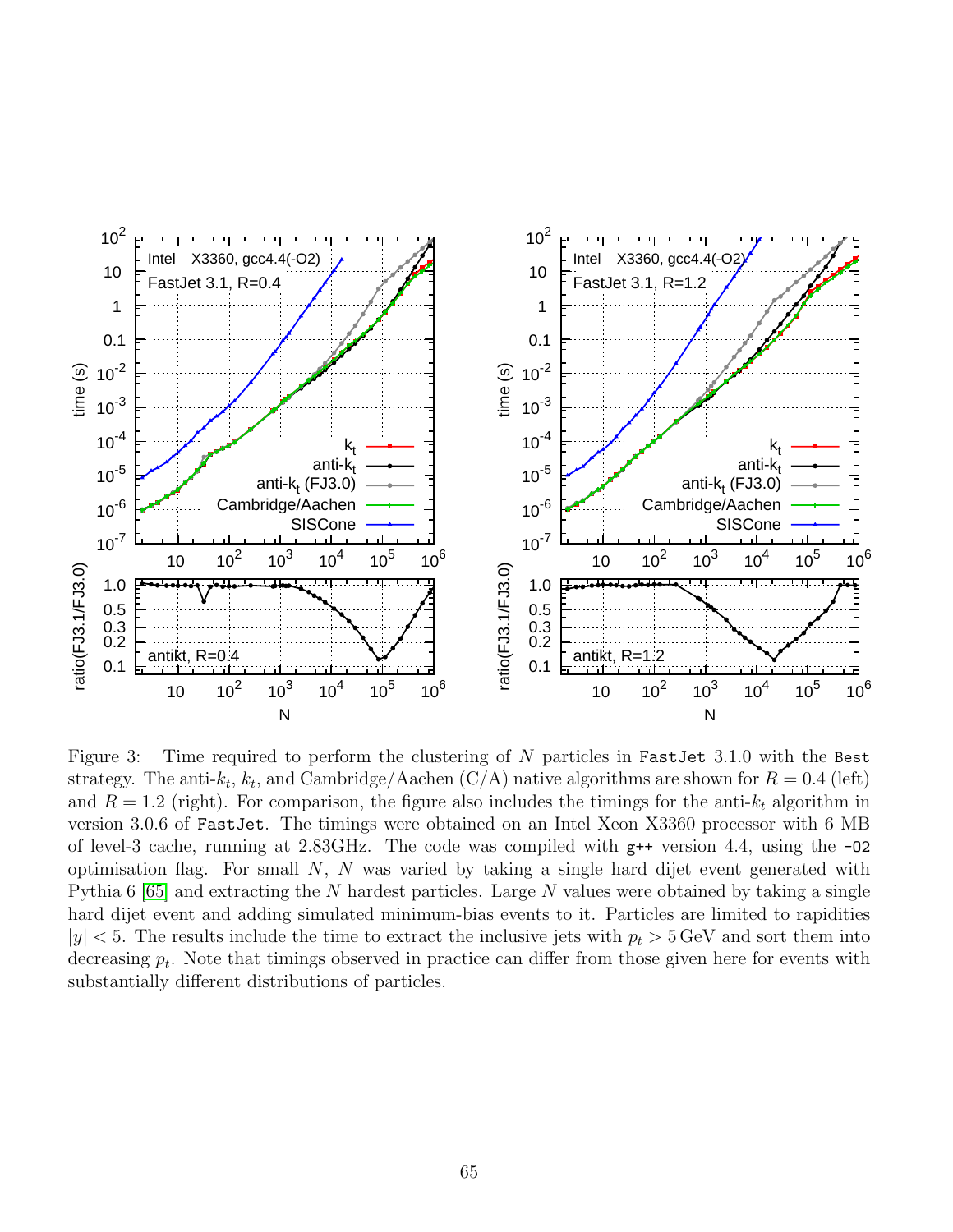the transition to the  $N \ln N$  strategies occurring at somewhat larger  $N$  than in version 3.0, typically at or beyond  $N = 10^5$ . Taking  $N = 10^4$  particles as a reference (e.g. corresponding to moderate pp pileup plus ghosts for area subtraction<sup>[37](#page-65-1)</sup>), the improvement in speed is about a factor of 2 for  $R = 0.4$ and 7 for  $R = 1.2$ .

We note that there are a few places where there remains scope for timing improvements. In particular at low N the overheads related to copying and sorting a vector of PseudoJet objects are a relevant fraction of the total time, and could be reduced. Additionally, for the Cambridge/Aachen algorithm at moderate to large N, the use of multiple grid sizes could bring some benefit. The improvements contained in the N2MHTLazy9AntiKtSeparateGhosts strategy could be further extended to the Lazy25 case and made available automatically. Finally the Best strategy selection could try to better take into account the rapidity extent of the event, and special cases like single-jet reclustering. Should users have applications where such improvements are critical, they are encouraged to contact the FastJet authors.

# <span id="page-65-0"></span>B User Info in PseudoJets

One method for associating extra user information with a PseudoJet is via its user index (section [3.1\)](#page-10-0). This is adequate for encoding simple information. such as an input particle's barcode in a HepMC event. However, it can quickly show its limitations; for example, when simulating pileup one might have several HepMC events and it is then useful for each particle to additionally store information about which HepMC event it comes from.

A second method for supplementing a PseudoJet with extra user information is for the user to derive a class from PseudoJet::UserInfoBase and associate the PseudoJet with a pointer to an instance of that class:

```
void set_user_info(UserInfoBase * user_info);
const UserInfoBase* user_info_ptr() const;
```
The function set user info( $\ldots$ ) transfers ownership of the pointer to the PseudoJet. This is achieved internally with the help of a shared pointer. Copies of the PseudoJet then point to the same user info. When the PseudoJet and all its copies go out of scope, the user info is automatically deleted. Since nearly all practical uses of user info require it to be cast to the relevant derived class of UserInfoBase, we also provide the following member function for convenience:

```
template<class L> const L & user_info() const;
```
which explicitly performs the cast of the extra info to type L. If the cast fails, or the user info has not been set, an error will be thrown.[38](#page-65-2)

The user may wonder why we have used shared pointers internally (i.e. have ownership transferred to the PseudoJet) rather than normal pointers. An example use case where the difference is important is if, for example, one wishes to write a Recombiner that sets the user info in the recombined PseudoJet. Since this is likely to be new information, the Recombiner will have to allocate some

<span id="page-65-1"></span> $37$ For the specific case of the anti- $k_t$  algorithm with ghosts, the N2MHTLazy9AntiKtSeparateGhosts can bring further benefits in this region.

<span id="page-65-2"></span><sup>38</sup>For clustering with explicit ghosts, even if the particles being clustered have user information, the ghosts will not. The user should take care therefore not to ask for user information about the ghosts, e.g. with the help of the PseudoJet::is pure ghost() or PseudoJet::has user info<L>() calls. The SelectorIsPureGhost() can also be used for this purpose.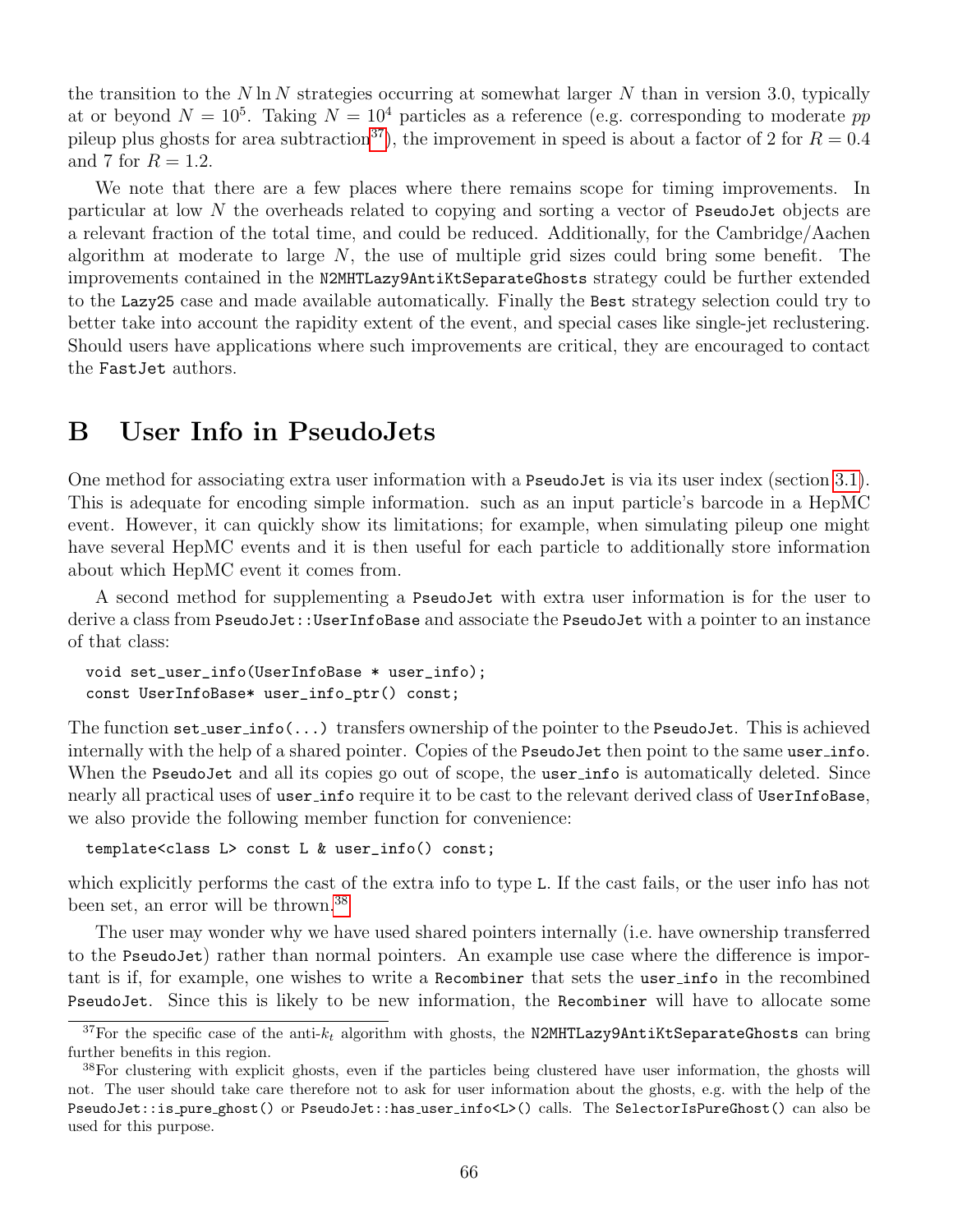memory for it. With a normal pointer, there is then no easy way to clean up that memory when the PseudoJet is no longer relevant (e.g. because the ClusterSequence that contains it has gone out of scope). In contrast, with a shared pointer the memory is handled automatically.<sup>[39](#page-66-0)</sup>

The shared pointer type in FastJet is a template class called SharedPtr, available through

```
#include "fastjet/SharedPtr.hh"
```
It behaves almost identically to the C++0x shared\_ptr.<sup>[40](#page-66-1)</sup> The end-user should not usually need to manipulate the SharedPtr, though the SharedPtr to user info is accessible through PseudoJet's user info shared ptr() member.

An example of the usage might be the following. First you define a class MyInfo, derived from PseudoJet::UserInfo,

```
class MyInfo: public PseudoJet::UserInfoBase {
  MyInfo(int id) : _pdg_id(id);
   int pdg_id() const {return _pdg_id;}
   int _pdg_id;
};
```
Then you might set the info as follows

```
PseudoJet particle(...);
particle.set_user_info(new MyInfo(its_pdg_id));
```
and later access the PDG id through the function

```
particle.user_info<MyInfo>().pdg_id();
```
More advanced examples can be provided on request, including code that helps handle particle classes from third party tools such as Pythia 8 [\[61\]](#page-82-17).

# C Structural information for various kinds of PseudoJet

Starting with FastJet version 3.0, a PseudoJet can access information about its structure, for example its constituents if it came from a ClusterSequence, or its pieces if it was the result of a join(...) operation. In this appendix, we summarise what the various structural access methods will return for different types of PseudoJets: input particles, jets resulting from a clustering, etc. Table [3](#page-67-0) provides the information for the most commonly-used methods.

Additionally, all the methods that access information related to the clustering (has\_partner(), is inside(), has exclusive subjets(), exclusive subjets(), n exclusive subjets(), exclusive subdmerge(), and exclusive subdmerge max) require the presence of an associated cluster sequence and throw an error if none is available (except for has\_exclusive\_subjets() which just returns false).

For area-related calls, has area() will be false unless the jet is obtained from a ClusterSequenceAreaBase or is a composite jet made from such jets. All other area calls

<span id="page-66-0"></span> $39$ The user may also wonder why we didn't simply write a templated version of PseudoJet in order to contain extra information. The answer here is that to introduce a templated PseudoJet would imply that every other class in FastJet should then also be templated.

<span id="page-66-1"></span><sup>&</sup>lt;sup>40</sup>Internally it has been designed somewhat differently, in order to limit the memory footprint of the PseudoJet that contains it. One consequence of this is that dynamic casts of SharedPtr's are not supported.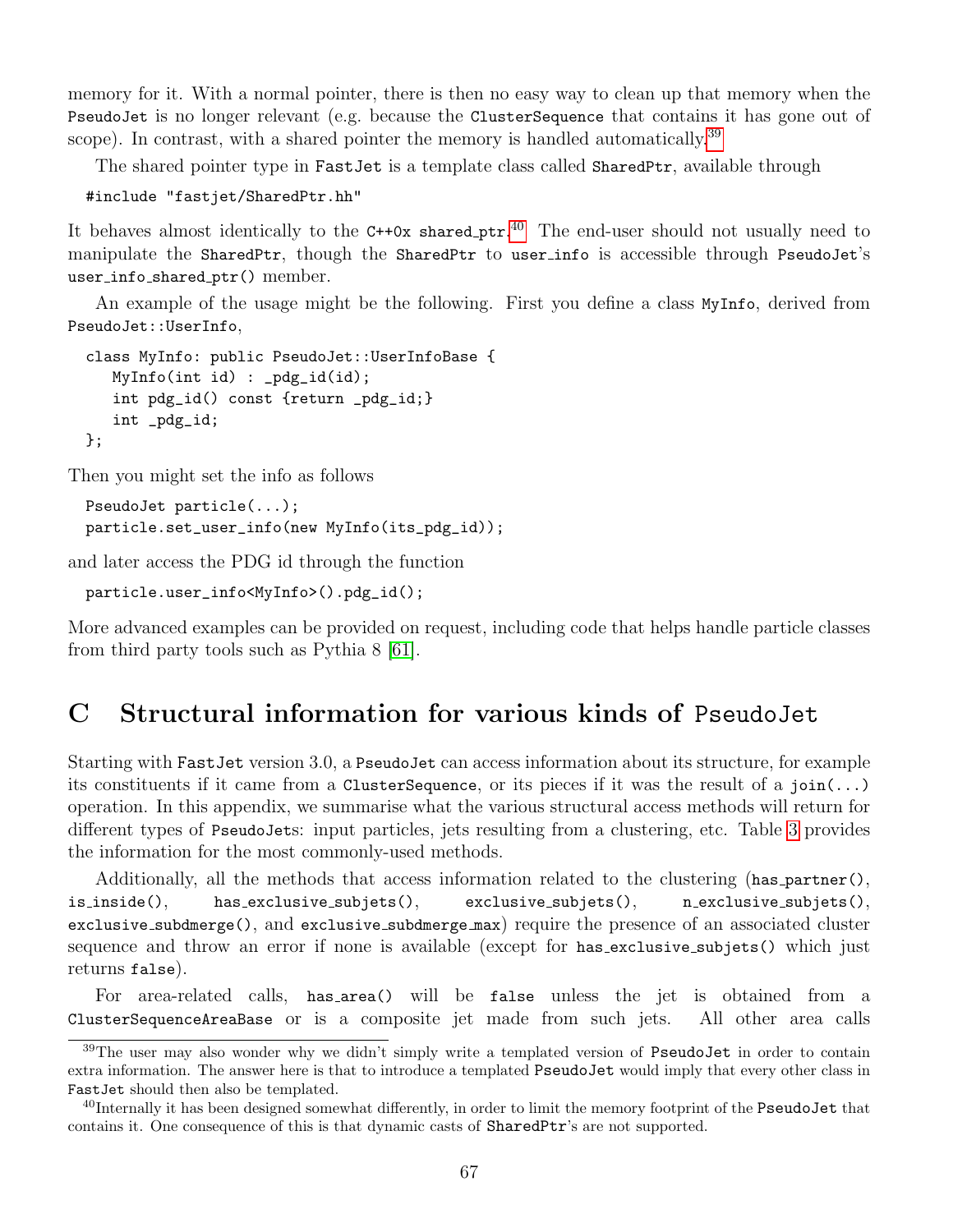|                     | particle      | jet     | jet (no CS)   | constituent | $\text{join}(j_1, j_2)$ | join $(p_1, p_2)$ |
|---------------------|---------------|---------|---------------|-------------|-------------------------|-------------------|
| has_associated_cs() | false         | true    | true          | true        | false                   | false             |
| $associated_c s()$  | NULL          | CS      | <b>NULL</b>   | CS          | <b>NULL</b>             | <b>NULL</b>       |
| $has\_valid_cs()$   | false         | true    | false         | true        | false                   | false             |
| valiated.cs()       | <i>throws</i> | CS      | <i>throws</i> | CS          | <i>throws</i>           | <i>throws</i>     |
| has_constituents()  | false         | true    | true          | true        | true                    | true              |
| constituents()      | <i>throws</i> | from CS | <i>throws</i> | itself      | recurse                 | pieces            |
| $has_pieces()$      | false         | true    | <i>throws</i> | false       | true                    | true              |
| pieces()            | <i>throws</i> | parents | <i>throws</i> | empty       | pieces                  | pieces            |
| $has_$ = parts(  )  | throws        | from CS | <i>throws</i> | from CS     | throws                  | <i>throws</i>     |
| $has\_child()$      | <i>throws</i> | from CS | <i>throws</i> | from CS     | throws                  | <i>throws</i>     |
| $contains($ $)$     | <i>throws</i> | from CS | <i>throws</i> | from CS     | <i>throws</i>           | <i>throws</i>     |

<span id="page-67-0"></span>Table 3: summary of the behaviour obtained when requesting structural information from different kinds of PseudoJet. A particle (also  $p_1, p_2$ ) is a PseudoJet constructed by the user, without structural information; a "jet" (also  $j_1, j_2$ ) is the output from a ClusterSequence; "from CS" means that the information is obtained from the associated ClusterSequence. A "jet (no CS)" is one whose ClusterSequence has gone out of scope. All other entries should be self-explanatory.

 $($ validated\_csab(), area(), area\_error(), area\_4vector(), is\_pure\_ghost()) will return the information from the ClusterSequenceAreaBase, or from the pieces in case of a composite jet. An error will be thrown if the jet does not have area information.

Internal storage of structural information. The means by which information about a jet's structure is stored is generally transparent to the user. The main exception that arises is when the user wishes to create jets with a new kind of structure, for example when writing boosted-object taggers. Here, we simply outline the approach adopted. For concrete usage examples one can consult section [9](#page-48-0) and appendix [E.4,](#page-72-0) where we discuss transformers and taggers.

To be able to efficiently access structural information, each PseudoJet has a shared pointer to a class of type fastjet::PseudoJetStructureBase. For plain PseudoJets the pointer is null. For PseudoJets obtained from a ClusterSequence the pointer is to a class fastjet::ClusterSequenceStructure, which derives from PseudoJetStructureBase. For PseudoJets obtained from a join(...) operation, the pointer is to a class fastjet::CompositeJetStructure, again derived from PseudoJetStructureBase. It is these classes that are responsible for answering structural queries about the jet, such as returning its constituents, or indicating whether it has pieces(). Several calls are available for direct access to the internal structure storage, among them

```
const PseudoJetStructureBase* structure_ptr() const;
PseudoJetStructureBase* structure_non_const_ptr();
template<typename StructureType> const StructureType & structure() const;
template<typename TaggerType> const TaggerType::StructureType & structure_of() const;
```
where the first two return simply the structure pointer, while the last two cast the pointer to the desired derived structure type.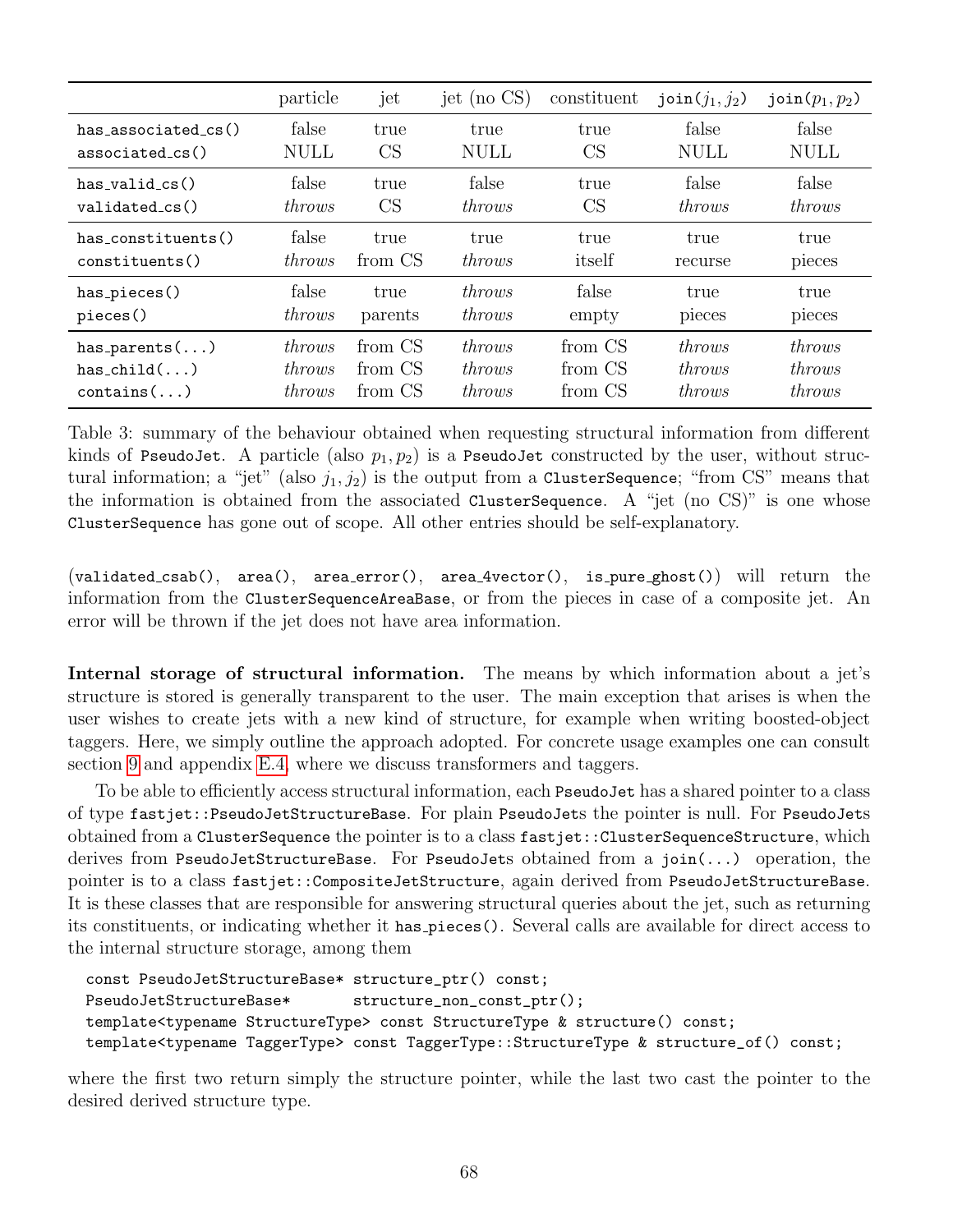# <span id="page-68-0"></span>D Functions of a PseudoJet

A concept that is new to FastJet 3 is that of a fastjet::FunctionOfPseudoJet. Functions of PseudoJets arise in many contexts: many boosted-object taggers take a jet and return a modified version of a jet; background subtraction does the same; so does a simple Lorentz boost. Other functions return a floating-point number associated with the jet: for example jet shapes, but also the rescaling functions used to provide local background estimates in section [8.2.](#page-43-1)

To help provide a uniform interface for functions of a PseudoJet, FastJet has the following template base class:

```
// a generic function of a PseudoJet
template<typename TOut> class FunctionOfPseudoJet{
  // the action of the function (this _has_ to be overloaded in derived classes)
  virtual TOut result(const PseudoJet &pj) const = 0;
};
```
Derived classes should implement the  $result(\ldots)$  function. In addition it is good practice to overload the description() member,

virtual std::string description() const {return "";}

Usage of a Function Of Pseudo Jet is simplest through the operator(...) member functions

```
TOut operator()(const PseudoJet & pj) const;
vector<TOut> operator()(const vector<PseudoJet> & pjs) const;
```
which just call  $result(...)$  either on the single jet, or separately on each of the elements of the vector of PseudoJets. $41$ .

The FunctionOfPseudoJet framework makes it straightforward to pass functions of PseudoJets as arguments. This is, e.g., used for the background rescalings in section [8.2,](#page-43-1) which are just derived from FunctionOfPseudoJet<double>. It is also used for the Transformers of section [9,](#page-48-0) which all derive from FunctionOfPseudoJet<PseudoJet>. The use of a class for these purposes, rather than a pointer to a function, provides the advantage that the class can be initialised with additional arguments.

## E User-defined extensions of FastJet

### <span id="page-68-1"></span>E.1 External Recombination Schemes

A user who wishes to introduce a new recombination scheme may do so by writing a class derived from JetDefinition::Recombiner:

```
class JetDefinition::Recombiner {
public:
  /// return a textual description of the recombination scheme implemented here
  virtual std::string description() const = 0;
```
/// recombine pa and pb and put result into pab

<span id="page-68-2"></span><sup>&</sup>lt;sup>41</sup>Having result( $\ldots$ ) and operator( $\ldots$ ) doing the same thing may seem redundant, however, it allows one to redefine only result in derived classes. If we had had a virtual operator(...) instead, both the PseudoJet and vector<PseudoJet> versions would have had to be overloaded.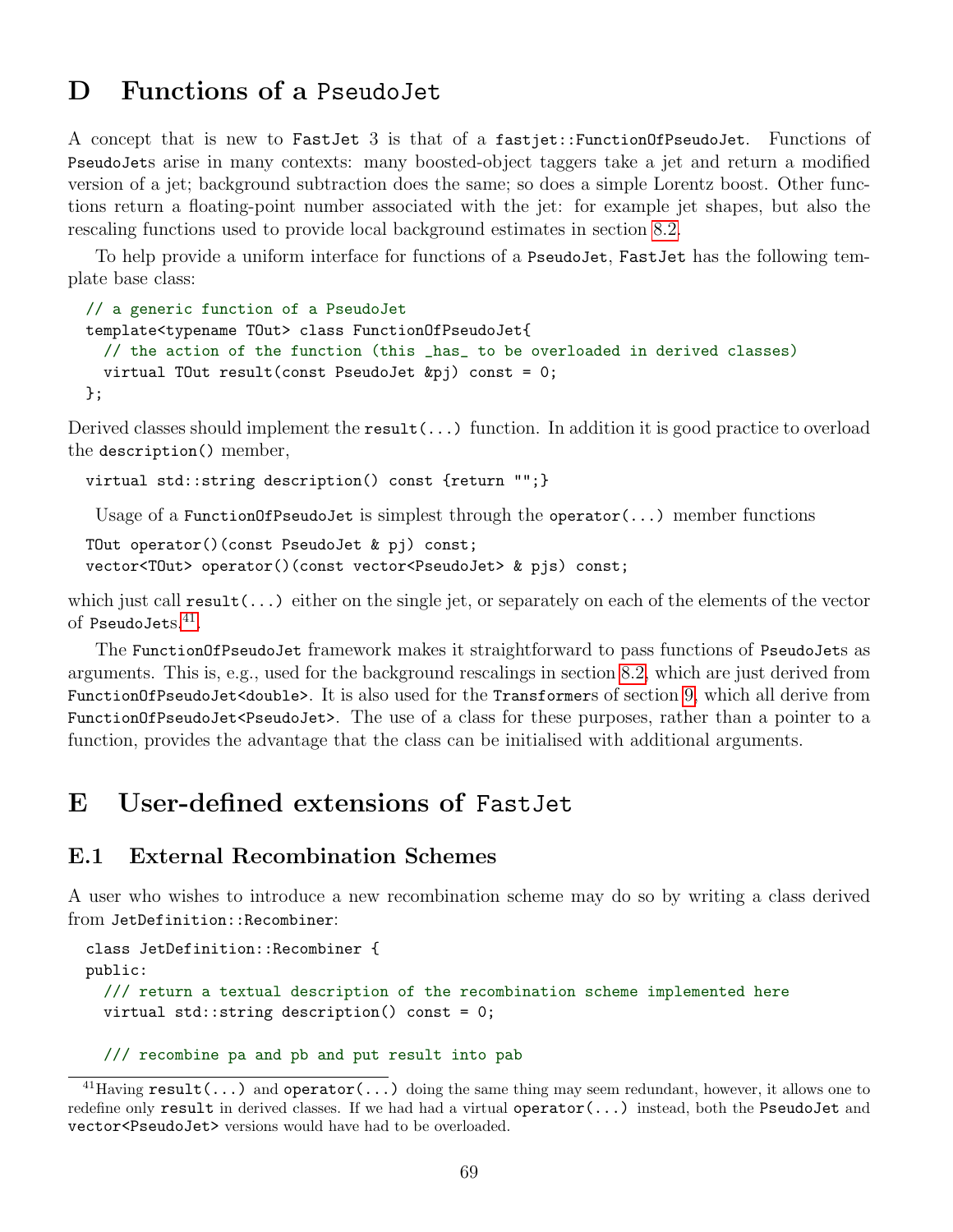```
virtual void recombine(const PseudoJet & pa, const PseudoJet & pb,
                         PseudoJet & pab) const = 0;
 /// routine called to preprocess each input jet (to make all input
 /// jets compatible with the scheme requirements (e.g. massless).
 virtual void preprocess(PseudoJet & p) const {};
 /// a destructor to be replaced if necessary in derived classes...
 virtual "Recombiner() {};
};
```
A jet definition can then be constructed by providing a pointer to an object derived from JetDefinition::Recombiner instead of the RecombinationScheme index:

```
JetDefinition(JetAlgorithm jet_algorithm,
              double R,
              const JetDefinition::Recombiner * recombiner,
              Strategy strategy = Best);
```
The derived class JetDefinition::DefaultRecombiner is what is used internally to implement the various recombination schemes if an external Recombiner is not provided. It provides a useful example of how to implement a new Recombiner class.

The recombiner can also be set with a set recombiner $(\ldots)$  call. If the recombiner has been created with a new statement and the user does not wish to manage the deletion of the corresponding memory when the JetDefinition (and any copies) using the recombiner goes out of scope, then the user may wish to call the delete recombiner when unused() function, which tells the JetDefinition to acquire ownership of the pointer to the recombiner and delete it when it is no longer needed.

## E.2 Implementation of a plugin jet algorithm

The base class from which plugins derive has the following structure:

```
class JetDefinition::Plugin{
public:
  /// returns a textual description of the jet-definition implemented in this plugin
 virtual std::string description() const = 0;
 /// given a ClusterSequence that has been filled up with initial particles,
  /// the following function should fill up the rest of the ClusterSequence,
  /// using the following member functions of ClusterSequence:
  /// - plugin_do_ij_recombination(...)
  /// - plugin_do_iB_recombination(...)
  virtual void run_clustering(ClusterSequence &) const = 0;
 /// a destructor to be replaced if necessary in derived classes...
 virtual "Plugin() {};
 //------- ignore what follows for simple usage! --------
  /// returns true if passive areas can be efficiently determined by
  /// (a) setting the ghost_separation scale (see below)
```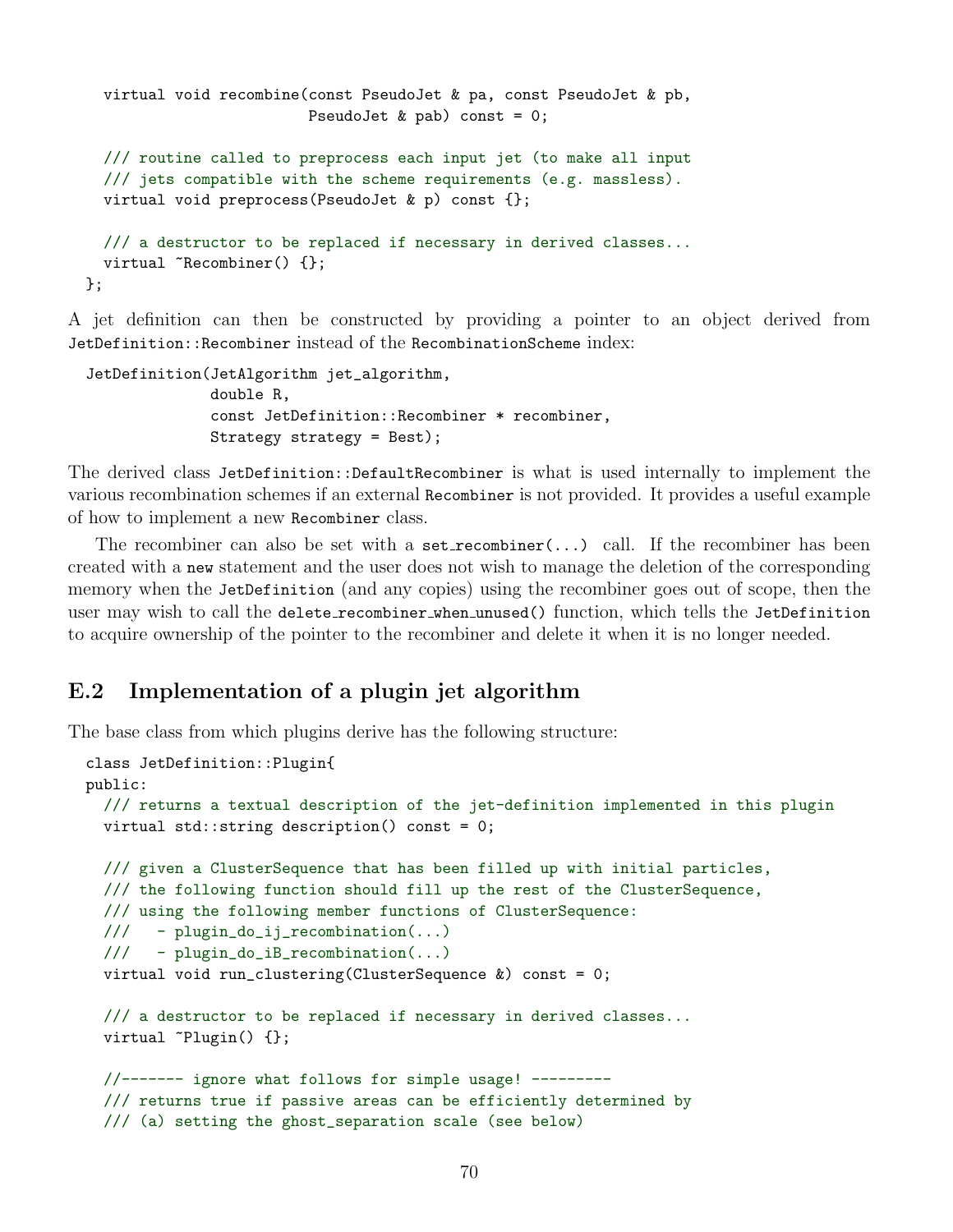```
/// (b) clustering with many ghosts with p_t \ll ghost_separation_scale
/// (c) counting how many ghosts end up in a given jet
virtual bool supports_ghosted_passive_areas() const {return false;}
/// sets the ghost separation scale for passive area determinations
/// in future runs (NB: const, so should set internal mutable var)
virtual void set_ghost_separation_scale(double scale) const;
virtual double ghost_separation_scale() const;
```
#### };

Any plugin class must define the description and run clustering member functions. The former just returns a textual description of the jet algorithm and its options (e.g. radius, etc.), while the latter does the hard work of running the user's own jet algorithm and transferring the information to the ClusterSequence class. This is best illustrated with an example:

```
using namespace fastjet;
```

```
void CDFMidPointPlugin::run_clustering(ClusterSequence & clust_seq) {
```

```
// when run_clustering is called, the clust_seq.jets() has already been
// filled with the initial particles
const vector<PseudoJet> & initial_particles = clust_seq.jets();
```

```
// it is up to the user to do their own clustering on these initial particles
// ...
```
Once the plugin has run its own clustering it must transfer the information back to the clust seq. This is done by recording mergings between pairs of particles or between a particle and the beam. The new momenta are stored in the clust\_seq.jets() vector, after the initial particles. Note though that the plugin is not allowed to modify clust seq.jets() itself. Instead it must tell clust seq what recombinations have occurred, via the following (ClusterSequence member) functions

```
/// record the fact that there has been a recombination between jets()[jet_i]
/// and jets()[jet_j], with the specified dij, and return the index (newjet_k)
/// allocated to the new jet. The recombined PseudoJet is determined by
/// applying the JetDefinition's recombiner to the two input jets.
/// (By default E-scheme recombination, i.e. a 4-vector sum)
void plugin_record_ij_recombination(int jet_i, int jet_j, double dij, int & newjet_k);
/// as for the simpler variant of plugin_record_ij_recombination, except
/// that the new jet is attributed the momentum and user information of newjet
void plugin_record_ij_recombination(int jet_i, int jet_j, double dij,
                                    const PseudoJet & newjet, int & newjet_k);
/// record the fact that there has been a recombination between jets()[jet_i]
/// and the "beam", with the specified diB; this jet will then be returned to
/// the user when they request inclusive_jets() from the cluster sequence.
```
void plugin\_record\_iB\_recombination(int jet\_i, double diB);

The dij recombination functions return the index newjet k of the newly formed pseudojet. The plugin may need to keep track of this index in order to specify subsequent recombinations.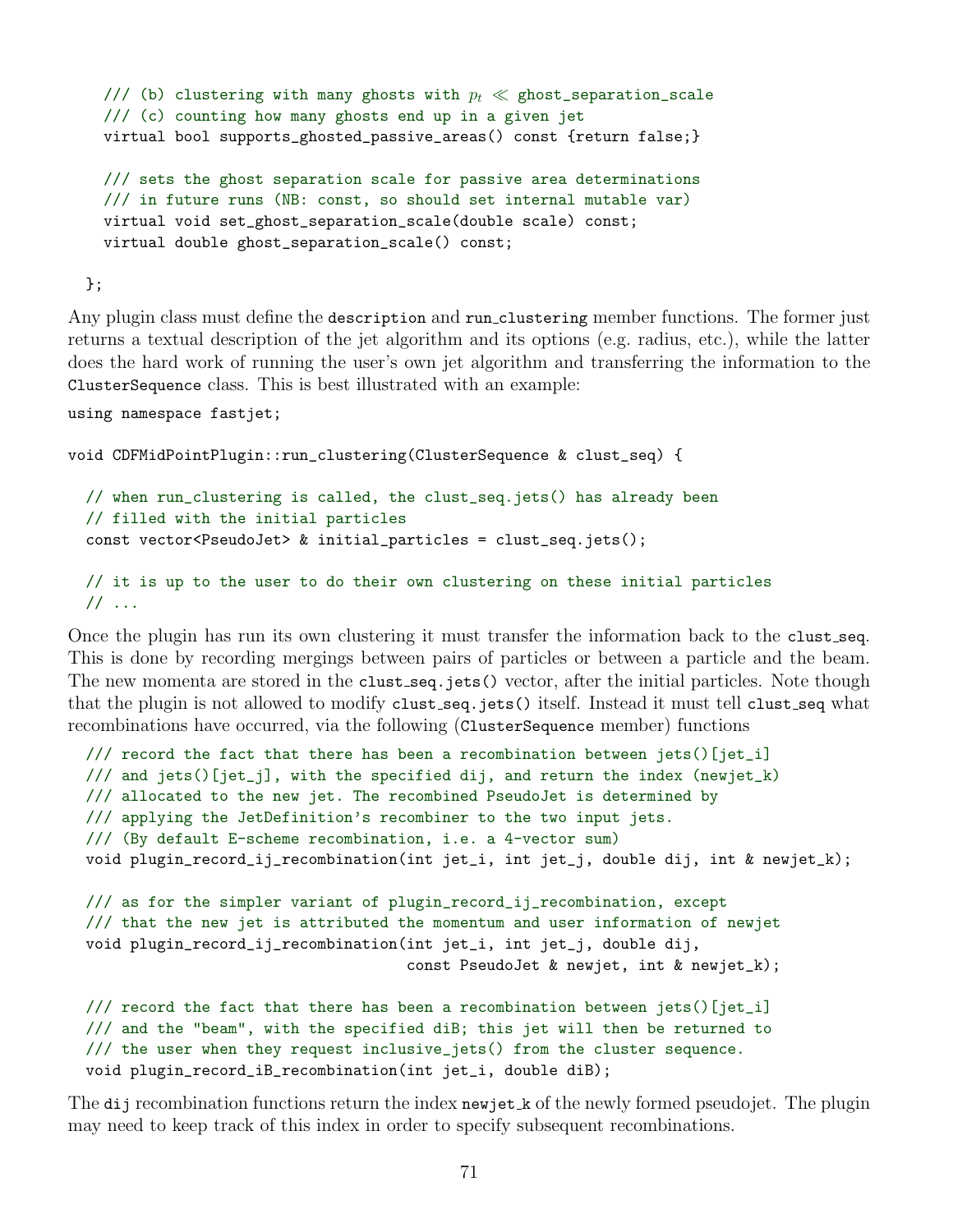Certain (cone) jet algorithms do not perform pairwise clustering — in these cases the plugin must invent a fictitious series of pairwise recombinations that leads to the same final jets. Such jet algorithms may also produce extra information that cannot be encoded in this way (for example a list of stable cones), but to which one may still want access. For this purpose, during  $run\_clustering(...)$ , the plugin may call the ClusterSequence member function:

inline void plugin\_associate\_extras(std::auto\_ptr<ClusterSequence::Extras> extras);

where ClusterSequence:: Extras is an abstract base class, which the plugin should derive from so as to provide the relevant information:

```
class ClusterSequence::Extras {
public:
  virtual ~Extras() {}
  virtual std::string description() const;
};
```
A method of ClusterSequence then provides the user with access to the extra information:

```
/// returns a pointer to the extras object (may be null) const
ClusterSequence::Extras * extras() const;
```
The user should carry out a dynamic cast so as to convert the extras back to the specific plugin extras class, as illustrated for SISCone in section [5.2.](#page-24-0)

Note that when calculating areas, the extras() member works only for active areas with explicit ghosts and for Voronoi areas. The reason for this is that other types of area first carry out a clustering with explicit ghosts and then edit the ClusterSequence to remove the information related to pure ghost jets. This modifies the internal indices of the jets, making it very challenging, for example, for the Extras class to handle queries about individual jets.

#### E.2.1 Building new sequential recombination algorithms

To enable users to more easily build plugins for new sequential recombination algorithms, FastJet also provides several classes that give access to implementations of dynamic nearest neighbour finding:

- A class NNH, which provides users with access to an implementation of the nearest-neighbour heuristic for establishing and maintaining information about the closest pair of objects in a dynamic set of objects with generic distance measures (see [\[66\]](#page-83-1) for an introduction to this and other generic algorithms). In good cases (e.g. C/A-like distances) this allows one to construct clustering that runs in  $N^2$  time, though its worst case can be as bad as  $N^3$  (e.g. anti- $k_t$ ).
- A class NNFJN2Plain, for distances that can be written in the form  $d_{ij} = \min(x_i, x_j)D_{ij}$ ,  $d_{iB} =$  $x_iD_{iB}$ , making use of the FastJet lemma and maintaining a nearest neighbour table for the  $D_{ij}$  part of the distance measure. Closely related code forms the basis of the internal N2Plain strategy for the generalised- $k_t$  algorithms, where  $x_i \equiv p_{ti}^{2p}$  and  $D_{ij} \equiv \Delta R_{ij}^2/R^2$ ,  $D_{iB} = 1$ . If  $D_{ij}$  is geometrical, then the nearest-neighbour maintenance for the  $D_{ij}$  can be done in  $N^2$  time, ensuring an overall  $N^2$  algorithm.
- A class NNFJN2Tiled. This is intended for problems with a cylindrical geometry. The user specifies the tile size and then the algorithm facilitates clustering with distance measures of the form  $d_{ij} = \min(x_i, x_j)D_{ij}$  (like NNFJN2Plain), with the additional assumption that for a pair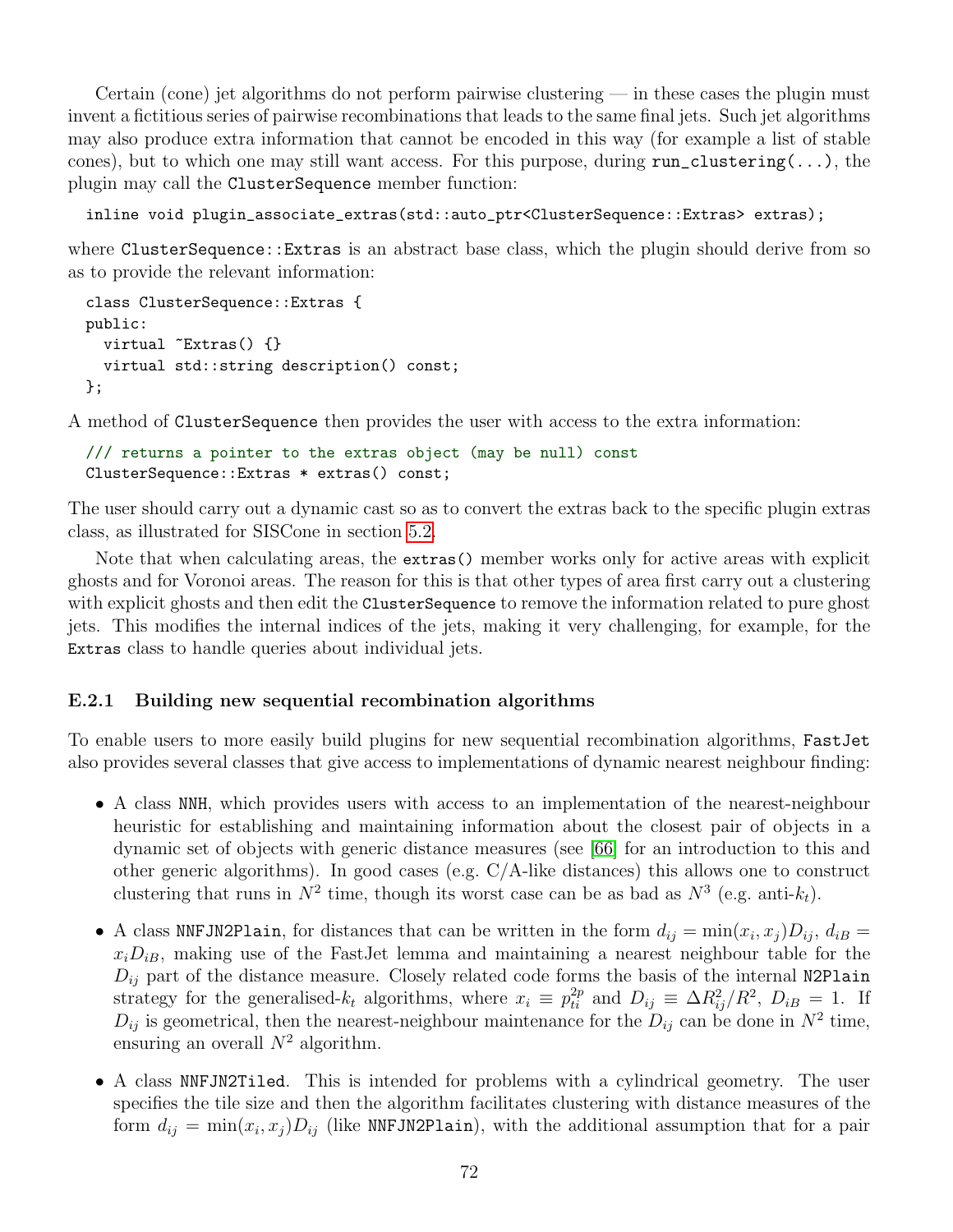of particles i and j on non-identical, non-neighbouring tiles,  $D_{iB}$ ,  $D_{iB}$  <  $D_{ii}$ , so that i and j will never cluster with each other. The code is closely related to that used for the internal N2Tiled strategy for generalised- $k_t$  algorithms. The asymptotic scaling is also  $N^2$ , but at high multiplicities the coefficient is usually significantly smaller than for NNFJN2Tiled.

All three classes derive from NNBase.<sup>[42](#page-72-0)</sup> They are templated with an underlying ("BriefJet") class, which stores the minimal information for each particles so as to be able to calculate interparticle and particle–beam distances. The  $e^+e^-$  Cambridge plugin relies on the NNH class, the JadePlugin can use both NNH and NNFJN2Plain, while all three NN\*\*\* classes are used in the VariableR contrib's plugin. The interested user should consult those plugins for examples, and the headers of the NN\*\*\* classes for more detailed information.

### E.3 Implementing new selectors

Technically a Selector contains a shared pointer to a SelectorWorker. Classes derived from SelectorWorker actually do the work. So, for example, the call to the function SelectorAbsRapMax(2.5) first causes a new instance of the internal SW AbsRapMax class to be constructed with the information that the limit on  $|y|$  is 2.5 (SW\_AbsRapMax derives from SelectorWorker). Then a Selector is constructed with a pointer to the SW AbsRapMax object, and it is this Selector that is returned to the user:

```
Selector SelectorAbsRapMax(double absrapmax) {
  return Selector(new SW_AbsRapMax(absrapmax));
}
```
Since Selector is really nothing more than a shared pointer to the SW AbsRapMax object, it is a lightweight object. The fact that it's a shared pointer also means that it looks after the memory management issues associated with the SW AbsRapMax object.

If a user wishes to implement a new selector, they should write a class derived from SelectorWorker. The base is defined with sensible defaults, so for simple usage, only two SelectorWorker functions need to be overloaded:

```
/// returns true if a given object passes the selection criterion.
pass(const PseudoJet & jet) const = 0;
/// returns a description of the worker
```
virtual std::string description() const {return "missing description";}

For information on how to implement more advanced workers (for example workers that do not apply jet-by-jet, or that take a reference), users may wish to examine the extensive in-code documentation of SelectorWorker, the implementation of the existing workers and/or consult the authors. A point to be aware of in the case of constructors that take a reference is the need to implement the SelectorWorker::copy() function.

### E.4 User-defined transformers

All transformers are derived from the Transformer base class, declared in the fastjet/tools/Transformer.hh header:

<span id="page-72-0"></span> $^{42}$ The NNBase, NNFJN2Plain and NNFJN2Tiled classes were introduced in version 3.2 of FastJet.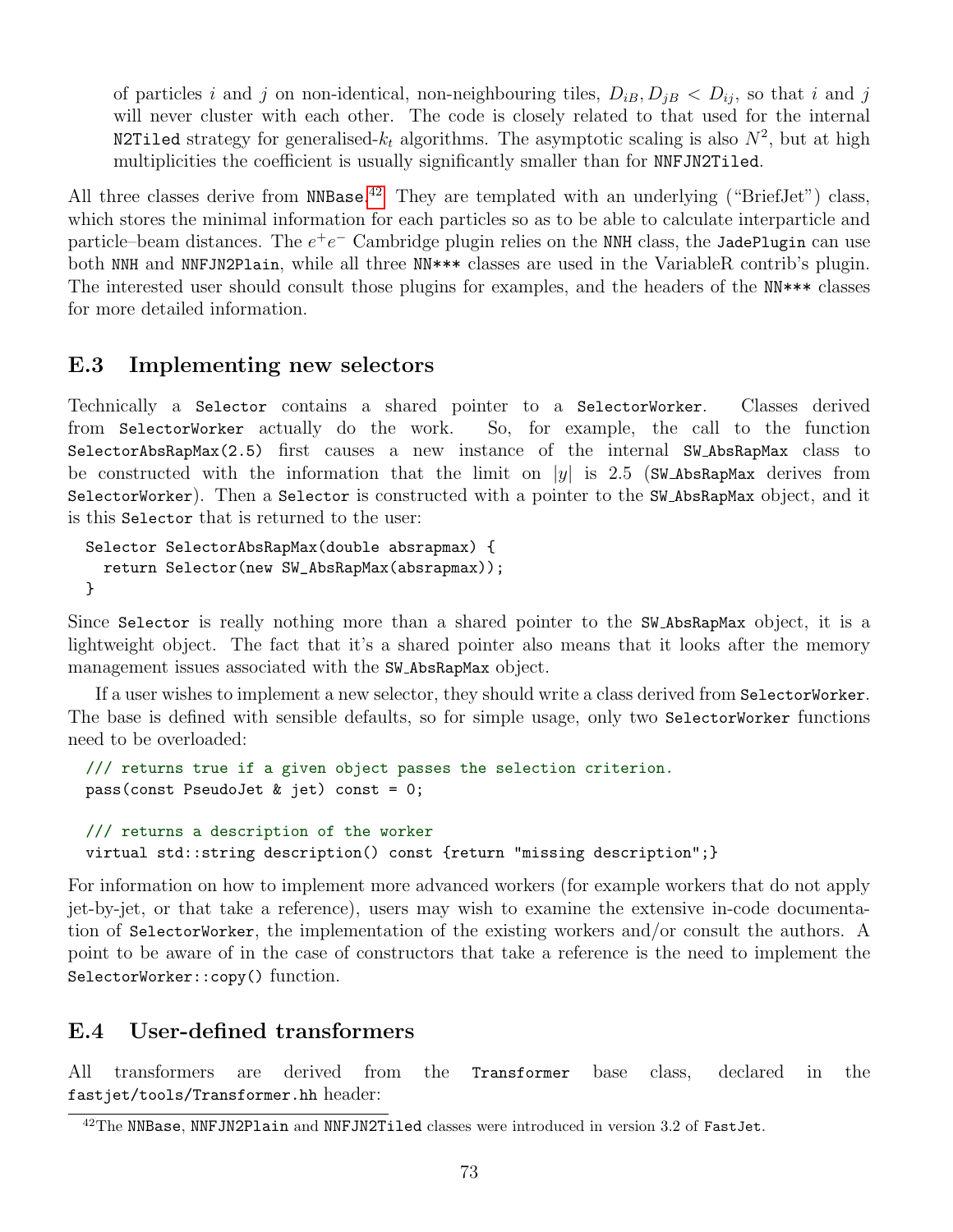```
class Transformer : public FunctionOfPseudoJet<PseudoJet> {
public:
 // the result of the Transformer acting on the PseudoJet.
 // this has to be overloaded in derived classes
 virtual PseudoJet result(const PseudoJet & original) const = 0;
 // should be overloaded to return a description of the Transformer
 virtual std::string description() const = 0;
 // information about the associated structure type
 typedef PseudoJetStructureBase StructureType;
 // destructor is virtual so that it can be safely overloaded
 virtual "Transformer(){}
};
```
Relative to the FunctionOfPseudoJet<PseudoJet> (cf. appendix [D\)](#page-68-0) from which it derives, the Transformer's main additional feature is that the jets resulting from the transformation are generally expected to have standard structural information, e.g. constituents, and will often have supplemental structural information, which the StructureType typedef helps access. As for a FunctionOfPseudoJet<PseudoJet>, the action of a Transformer is to be implemented in the result( $\ldots$ ) member function, though typically it will be used through the operator() function, as discussed in appendix [D.](#page-68-0)

To help understand how to create user-defined transformers, it is perhaps easiest to consider the example of a filtering/trimming class. The simplest form of such a class is the following:<sup>[43](#page-73-0)</sup>

```
/// a simple class to carry out filtering and/or trimming
class SimpleFilter: public Transformer {
public:
 SimpleFilter(const JetDefinition & subjet_def, const Selector & selector) :
                               _subjet_def(subjet_def), _selector(selector) {}
 virtual std::string description() const {
   return "Filter that finds subjets with " + _subjet_def.description()
          + ", using a (" + _selector.description() + ") selector" ;}
 virtual PseudoJet result(const PseudoJet & jet) const;
 // CompositeJetStructure is the structural type associated with the
 // join operation that we use shall use to create the returned jet below
 typedef CompositeJetStructure StructureType;
private:
 JetDefinition _subjet_def;
 Selector _selector;
};
```
The function that does the work in this class is  $result(...):$ 

<span id="page-73-0"></span><sup>&</sup>lt;sup>43</sup>The actual Filter class is somewhat more elaborate than this, since it also handles areas, pileup subtraction and avoids reclustering when the jet and subjet definitions are C/A based.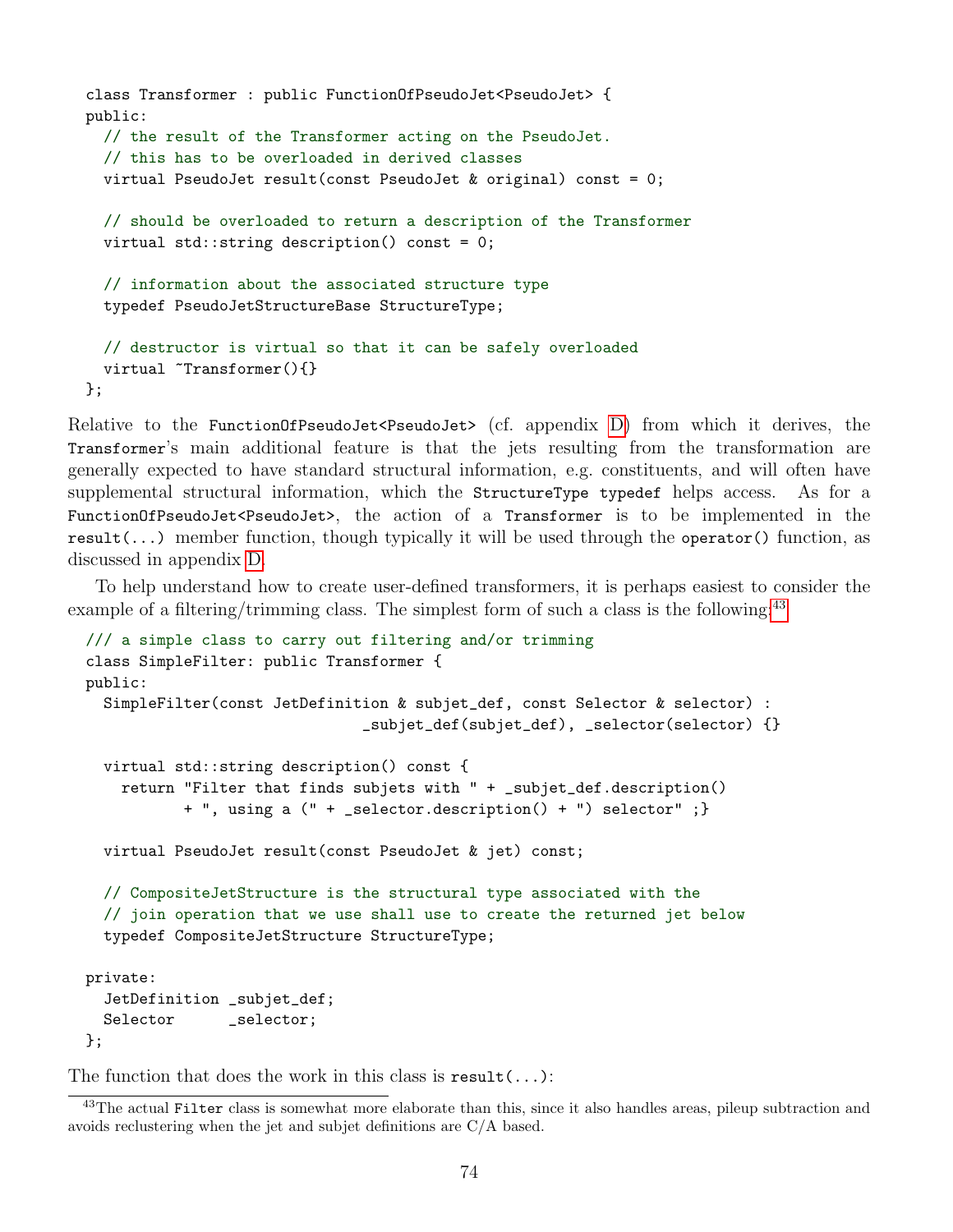```
PseudoJet SimpleFilter::result(const PseudoJet & jet) const {
  // get the subjets
  ClusterSequence * cs = new ClusterSequence(jet.constituents(), _subjet_def);
  vector<PseudoJet> subjets = cs->inclusive_jets();
 // signal that the cluster sequence should delete itself when
  // there are no longer any of its (sub)jets in scope anywhere
  cs->delete_self_when_unused();
 // get the selected subjets
  vector<PseudoJet> selected_subjets = _selector(subjets);
  // join them using the same recombiner as was used in the subjet_def
 PseudoJet joined = join(selected_subjets, *_subjet_def.recombiner());
 return joined;
}
```
This provides almost all the basic functionality that might be needed from a filter, including access to the pieces() of the filtered jet since it is formed with the join( $\dots$ ) function. The one part that is potentially missing is that the user does not have any way of accessing information about the subjets that were not kept by the filter. This requires adding to the structural information that underlies the returned jet. The join( $\ldots$ ) function creates a structure of type CompositeJetStructure. There is also a templated version, join<ClassDerivedFromCompositeJetStructure>(...), which allows the user to choose the structure created by the join function. In this case we therefore create

```
#include "fastjet/CompositeJetStructure.hh"
class SimpleFilterStructure: public CompositeJetStructure {
public:
  // the form of constructor expected by the join<...> function
  SimpleFilterStructure(const vector<PseudoJet> & pieces,
                        const Recombiner *recombiner = 0) :
                                   CompositeJetStructure(pieces, recombiner) {}
  // provide access to the rejected subjets from the filtering
  const vector<PseudoJet> & rejected() const {return _rejected;}
private:
  vector<PseudoJet> _rejected;
  friend class SimpleFilter;
};
```
and then replace the last few lines of the SimpleFilter::result(...) function with

```
// get the selected and rejected subjets
vector<PseudoJet> selected_subjets, rejected_subjets;
_selector.sift(subjets, selected_subjets, rejected_subjets);
// join the selected ones, now with a user-chosen structure
PseudoJet joined = join<SimpleFilterStructure>(selected_subjets, *_subjet_def.recombiner());
// and then set the structure's additional elements
SimpleFilterStructure * structure =
                  static_cast<SimpleFilterStructure *>(joined.structure_non_const_ptr());
structure->_rejected = rejected_subjets;
```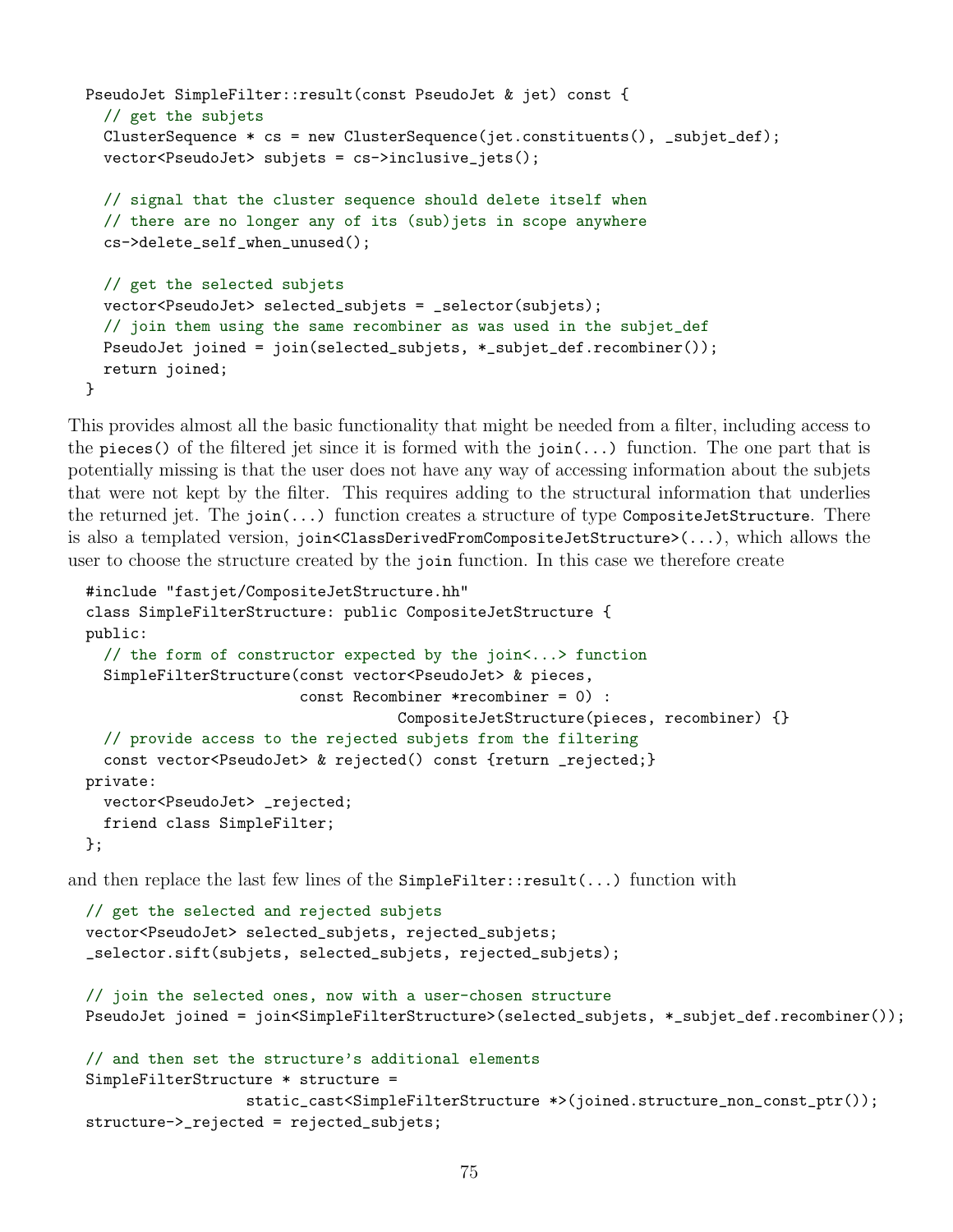return joined;

Finally, with the replacement of the typedef in the SimpleFilter class with

```
typedef SimpleFilterStructure StructureType;
```
then on a jet returned by the SimpleFilter one can simply call

```
filtered_jet.structure_of<SimpleFilter>().rejected();
```
as with the fully fledged Filter of section [9.1.1.](#page-49-0)

A second way of extending the structural information of an existing jet is to "wrap" it. This can be done with the help of the WrappedStructure class.

```
#include "fastjet/WrappedStructure.hh"
/// a class to wrap and extend existing jet structures with information about
/// "rejected" pieces
class SimpleFilterWrappedStructure: public WrappedStructure {
public:
  SimpleFilterWrappedStructure(const SharedPtr<PseudoJetStructureBase> & to_be_wrapped,
                               const vector<PseudoJet> & rejected_pieces) :
             WrappedStructure(to_be_wrapped), _rejected(rejected_pieces) {}
  const vector<PseudoJet> & rejected() const {return _rejected;}
private:
  vector<PseudoJet> _rejected;
};
```
The WrappedStructure's constructor takes a SharedPtr to an existing structure and simply redirects all standard structural queries to that existing structure. A class derived from it can then reimplement some of the standard queries, or implement non-standard ones, as done above with the rejected() call. To use the wrapped class one might proceed as in the following lines:

```
// create a jet with some existing structure
PseudoJet joined = join(selected_subjets, *_subjet_def.recombiner());
// create a new structure that wraps the existing one and supplements it with new info
SharedPtr<PseudoJetStructureBase> structure(new
   SimpleFilterWrappedStructure(joined.structure_shared_ptr(), rejected_subjets));
// assign the new structure to the original jet
joined.set_structure_shared_ptr(structure);
```
The SharedPtrs ensure that memory allocated for the structural information is released when no jet remains that refers to it. For the above piece of code to be used in the SimpleFilter it would then suffice to include a

#### typedef SimpleFilterWrappedStructure StructureType;

line in the SimpleFilter class definition.

In choosing between the templated join <...> and WrappedStructure approaches to providing advanced structural information, two elements are worth considering: on one hand, the WrappedStructure can be used to extend arbitrary structural information; on the other, while join<...> is more limited in its scope, it involves fewer pointer indirections when accessing structural information and so may be marginally more efficient.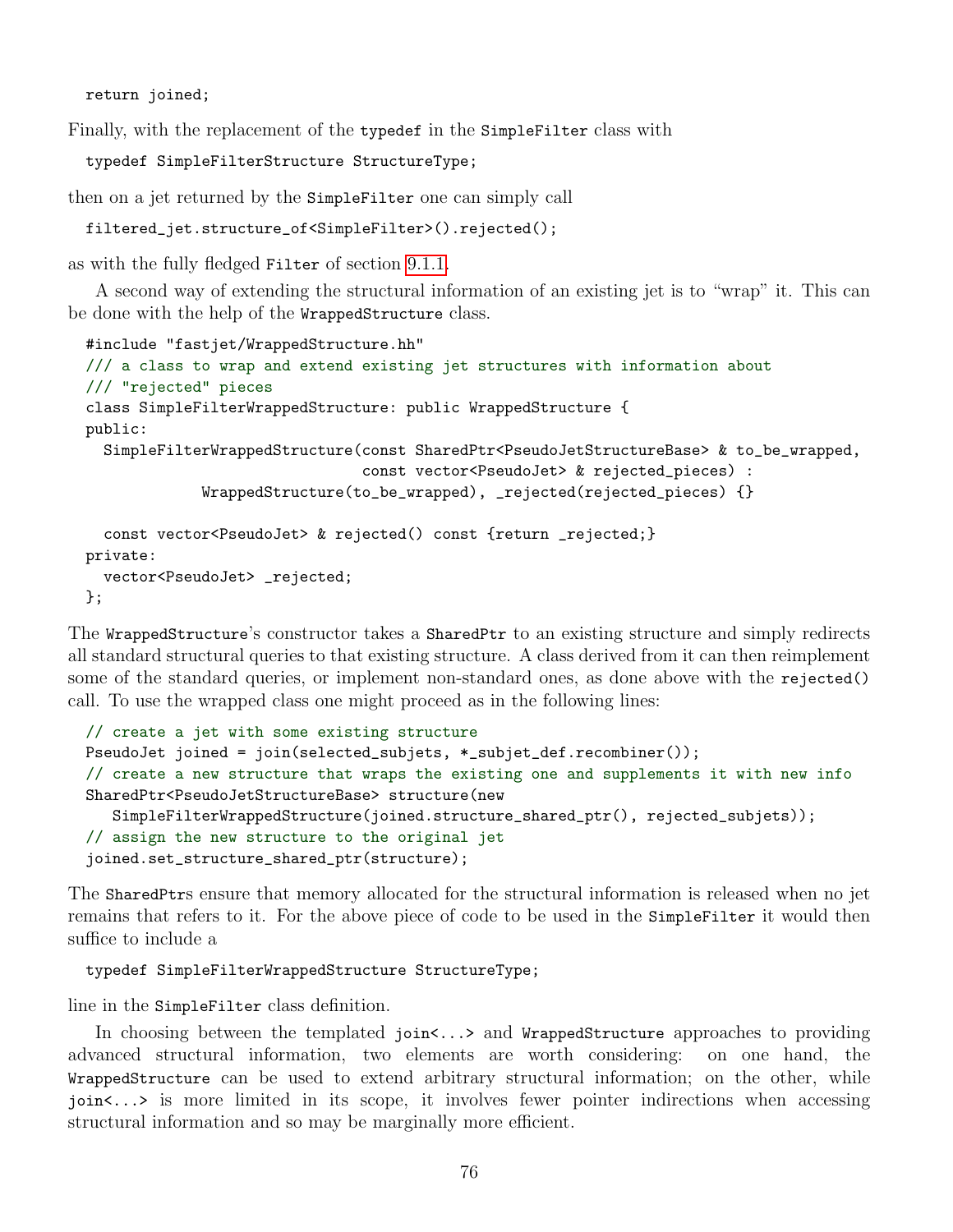# F Error handling

FastJet provides warning and error messages through the classes fastjet::LimitedWarning and fastjet::Error respectively. A user does not normally need to interact with them, however, they do provide some customisation facilities, especially to redirect and summarise their output.

Each different kind of warning is written out a maximum number of times (the current default is 5) before its output is suppressed. The program is allowed to continue. At the end of the run (or at any other stage) it is possible to obtain a summary of all warnings encountered, both explicit or suppressed, through the following static member function of the LimitedWarning class:

```
#include "fastjet/LimitedWarning.hh"
// ...
cout << LimitedWarning::summary() << endl;
```
The throwing of an Error aborts the program. One can use

```
/// controls whether the error message (and the backtrace, if its printing is enabled)
/// is printed out or not
static void Error::set_print_errors(bool print_errors);
/// controls whether the backtrace is printed out with the error message or not.
/// The default is "false".
static void Error::set_print_backtrace(bool enabled);
```
to control whether an error message is printed (default  $=$  true) and whether a full backtrace is also given (default  $=$  false). Switching off the printing of error messages can be useful, for example, if the user expects to repeatedly catch FastJet errors. The message() member function can then be used to access the specific error message.

The output of both LimitedWarning and Error, which by default goes to std::cerr, can be redirected to a file using their set\_default\_stream(std::ostream \* ostr) functions. For instance,

```
#include "fastjet/LimitedWarning.hh"
#include "fastjet/Error.hh"
#include <iostream>
#include <fstream>
// ...
ostream * myerr = new ofstream("warnings-and-errors.txt");
LimitedWarning::set_default_stream(myerr);
Error::set_default_stream(myerr);
Error::set_print_backtrace(true);
// ...
cout << LimitedWarning::summary() << endl;
```
will send the output of both classes to the file warnings-and-errors.txt (as well as provide the backtrace of errors). Note that the output of LimitedWarning::summary() will only be present if the program did not abort earlier due to an error.

With a suitable design of the output stream, the output redirection facility can also be used by the user to record additional information when an error or warning occurs, for example the event number. One only stream << string type operation is performed for each warning or error, so as to help with formatting in such cases.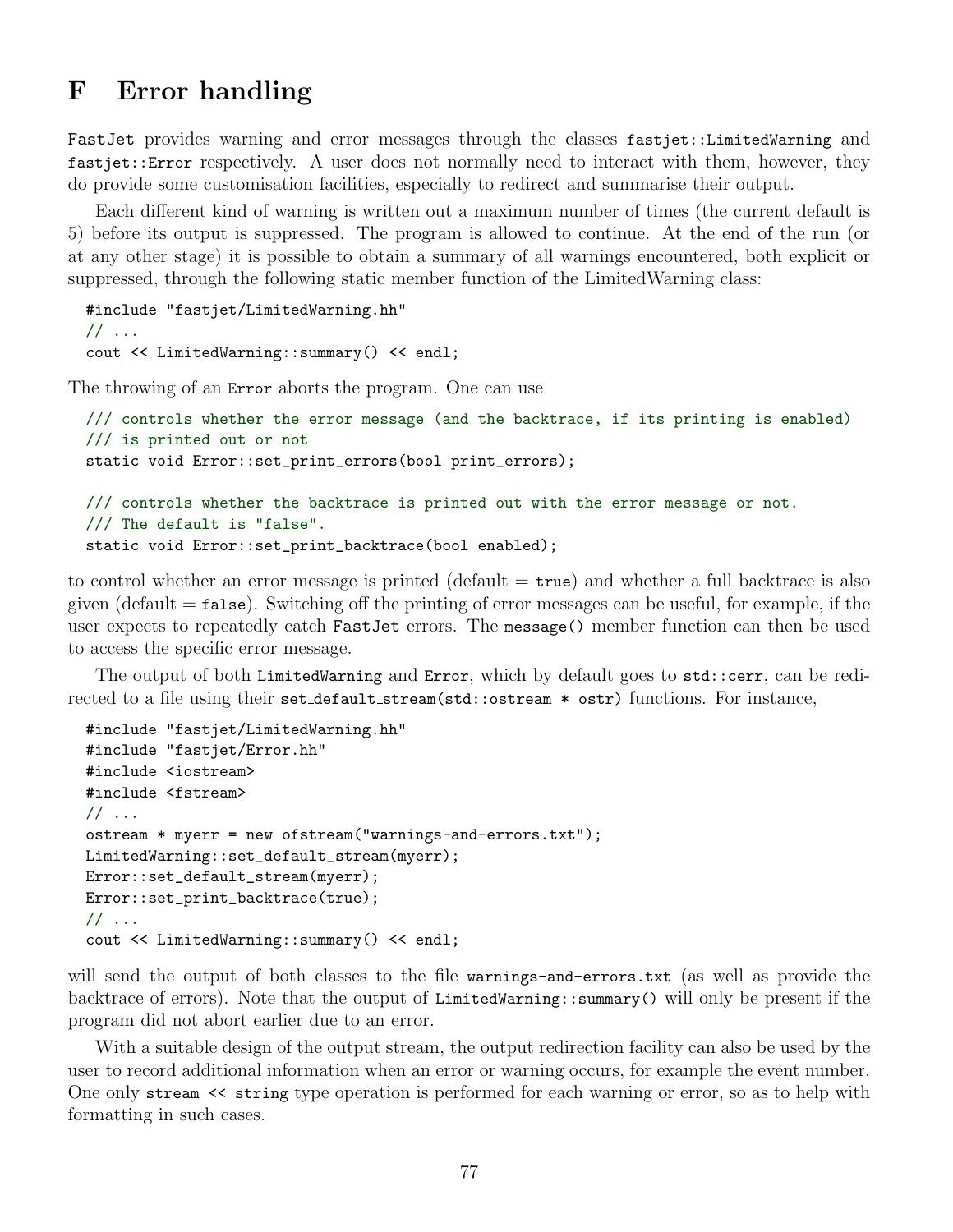As well as performing output of warnings and errors, FastJet also outputs a banner the first time that clustering is performed. If the user wishes to have the banner appear before the first clustering (e.g. during the initialisation phase of their program), they may call the static ClusterSequence::print banner() function.

## G Evolution of FastJet across versions

#### G.1 History

Version 1 of FastJet provided the first fast implementation of the longitudinally invariant  $k_t$  clustering [\[8,](#page-80-0) [9\]](#page-80-1), based on the factorisation of momentum and geometry in that algorithm's distance measure [\[10\]](#page-80-2).

Version 2.0 brought the implementation of the inclusive Cambridge/Aachen algorithm [\[23,](#page-81-0) [24\]](#page-81-1) and of jet areas and background estimation  $[18, 17]$  $[18, 17]$ ; other changes include a new interface,  $^{44}$  $^{44}$  $^{44}$  and new algorithmic strategies that could provide a factor of two improvement in speed for events whose number N of particles was  $\sim 10^4$ . Choices of recombination schemes and plugins for external jet algorithms were new features of version 2.1. The initial set of plugins included SISCone [\[27\]](#page-81-2), the CDF midpoint [\[3\]](#page-80-5) and JetClu [\[32\]](#page-81-3) cones and PxCone [\[36,](#page-81-4) [35\]](#page-81-5). The plugins helped provide a uniform interface to a range of different jet algorithms and made it possible to overlay FastJet features such as areas onto the external jet algorithms. Version 2.2 never made it beyond the beta-release stage, but introduced a number of the features that eventually were released in 2.3. The final 2.3 release included the anti- $k_t$  algorithm [\[14\]](#page-80-6), a broader set of area measures, improved access to background estimation, means to navigate the ClusterSequence and a new build system (GNU autotools). Version 2.4 included the new version 2.0 of SISCone (including the spherical variant), as well as plugins to the DØ Run II cone, the ATLAS cone, the CMS cone, TrackJet and a range of  $e^+e^-$  algorithms, and also further tools to help investigate jet substructure. It also added a wrapper to FastJet allowing one to run SISCone and some of the sequential recombination algorithms from Fortran programs.

A major practical change in version 3.0 was that PseudoJet acquired knowledge (where relevant) about its underlying ClusterSequence, allowing one to write  $e.g.$  jet.constituents() It also became possible to associate extra information with a PseudoJet beyond just a user index. It brought the first of a series of FastJet tools to help with advanced jet analyses, namely the Selector class, filters, pruners, taggers and new background estimation classes. Version 3.0 also added the D0-Run I cone [\[33\]](#page-81-6) plugin and support for native jet algorithms to be run with  $R > \pi/2$ . Version 3.1 gave significant speed improvements for multiplicities from a few thousand up to a few hundred thousand and various other small additions. The period in between versions 3.0.0 and 3.1.0 also saw the first releases of the fjcore compact subset of FastJet (section [13\)](#page-60-0) and of the [fjcontrib](http://fastjet.hepforge.org/contrib/) project (section [14\)](#page-61-0). Version 3.2 exposed more of FastJet's core clustering functionality to third-party code (NNFJN2Plain and NNFJN2Tiled classes). Version 3.3 brought a Python interface to FastJet.

#### G.2 Deprecated and removed features

While we generally aim to maintain backwards compatibility for software written with old versions of FastJet, there are occasions where old interfaces or functionality no longer meet the standards that

<span id="page-77-0"></span><sup>44</sup>The old one was retained through v2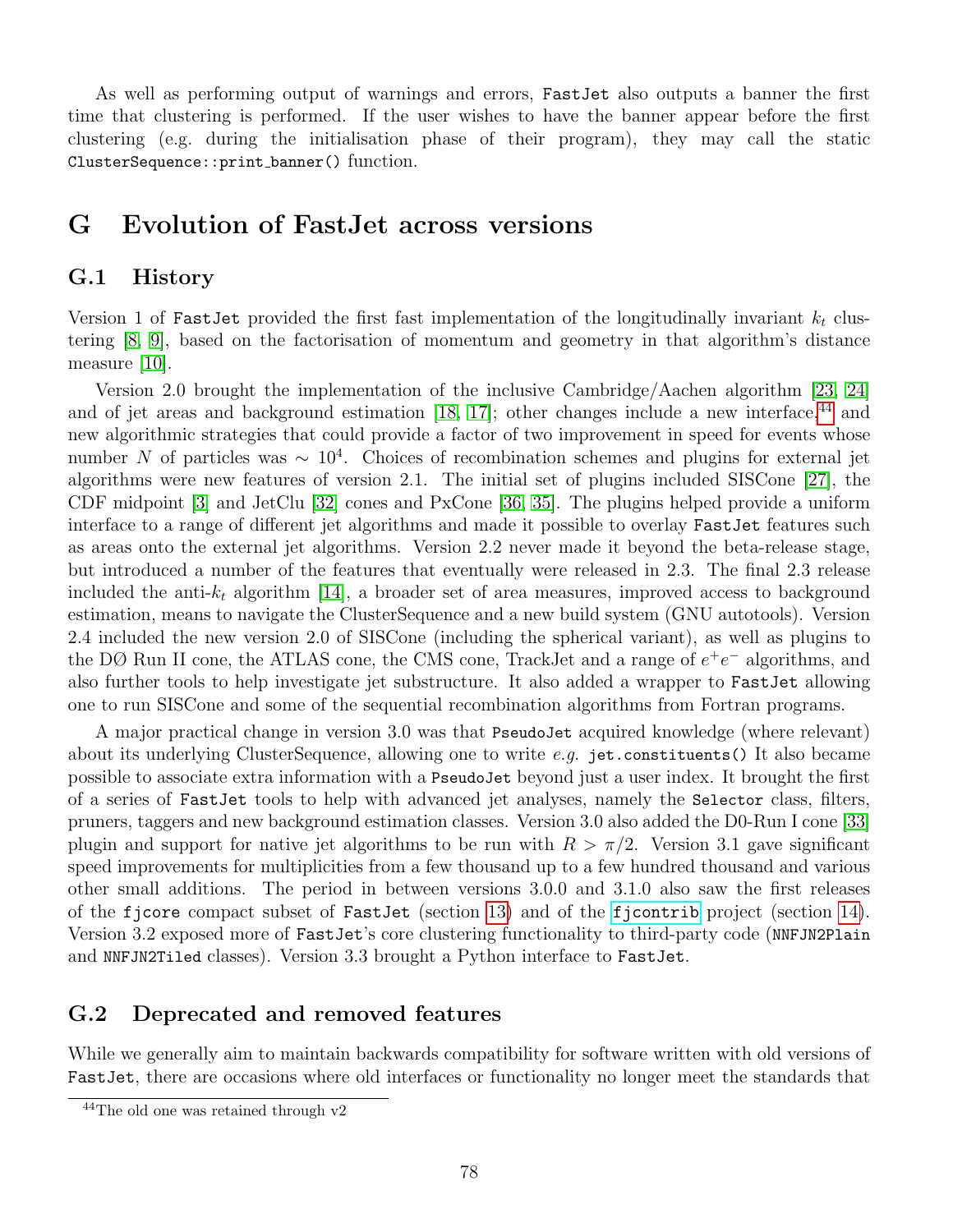are demanded of a program that is increasingly widely used. Table [4](#page-79-0) lists the cases where such considerations have led us to deprecate and/or remove functionality. Note that the series of "CSAB" methods marked as deprecated in FastJet v3.2 are direct consequences of CSAB::median pt per unit area() already being marked as deprecated in v3.0.

As of FastJet v3.2, whenever supported by the compiler, a "deprecation" message will be issued at compilation time.[45](#page-78-0)

As of version 3.1.0, the FASTJET VERSION NUMBER symbol can be used to provide version-dependent code compilation, as discussed in section [3.7.](#page-19-0)

## G.3 Backwards compatibility of background estimation facilities

The JetMedianBackgroundEstimator and GridMedianBackgroundEstimator classes are new to FastJet 3. In FastJet versions 2.3 and 2.4, the background estimation tools were instead integrated into the ClusterSequenceAreaBase class. Rather than using selectors to specify the jets used in the background estimation, they used the RangeDefinition class. For the purpose of backwards compatibility, these facilities will remain present in all 3.0.x versions. Note that ClusterSequenceAreaBase now actually uses a selector in its background estimation interface, and that a RangeDefinition is automatically converted to a selector.

An explicit argument in  $\rho$ -determination calls in FastJet 2.4 concerned the choice between the use of scalar areas and the transverse component of the 4-vector area in the denominator of  $p_t/A$ . The transverse component gives the more accurate  $\rho$  determination and that is now the default in JetMedianBackgroundEstimator. The behaviour can be changed with a member function call of the form

#### set\_use\_area\_4vector(false);

Finally, the calculation of  $\sigma$  in FastJet 2.x incorrectly handled the limit of a small number of jets. This is now fixed in FastJet 3, but a call to set provide fj2 sigma(true) causes JetMedianBackgroundEstimator to reproduce that behaviour.

FastJet 2.x also placed the ghosts differently, resulting in different event-by-event rho estimates, and possibly a small systematic offset (scaling as the square-root of the ghost area) when ghosts and particles both covered identical (small) regions. This offset is no longer present with the FastJet 3 ghost placement. If the old behaviour is needed, a call to a specific GhostedAreaSpec's set fj2 placement (true) function causes ghosts to placed as in the 2.x series.

<span id="page-78-0"></span> $^{45}$ This is not available for all deprecated methods due to a bug with gcc 5.1 amd 5.2.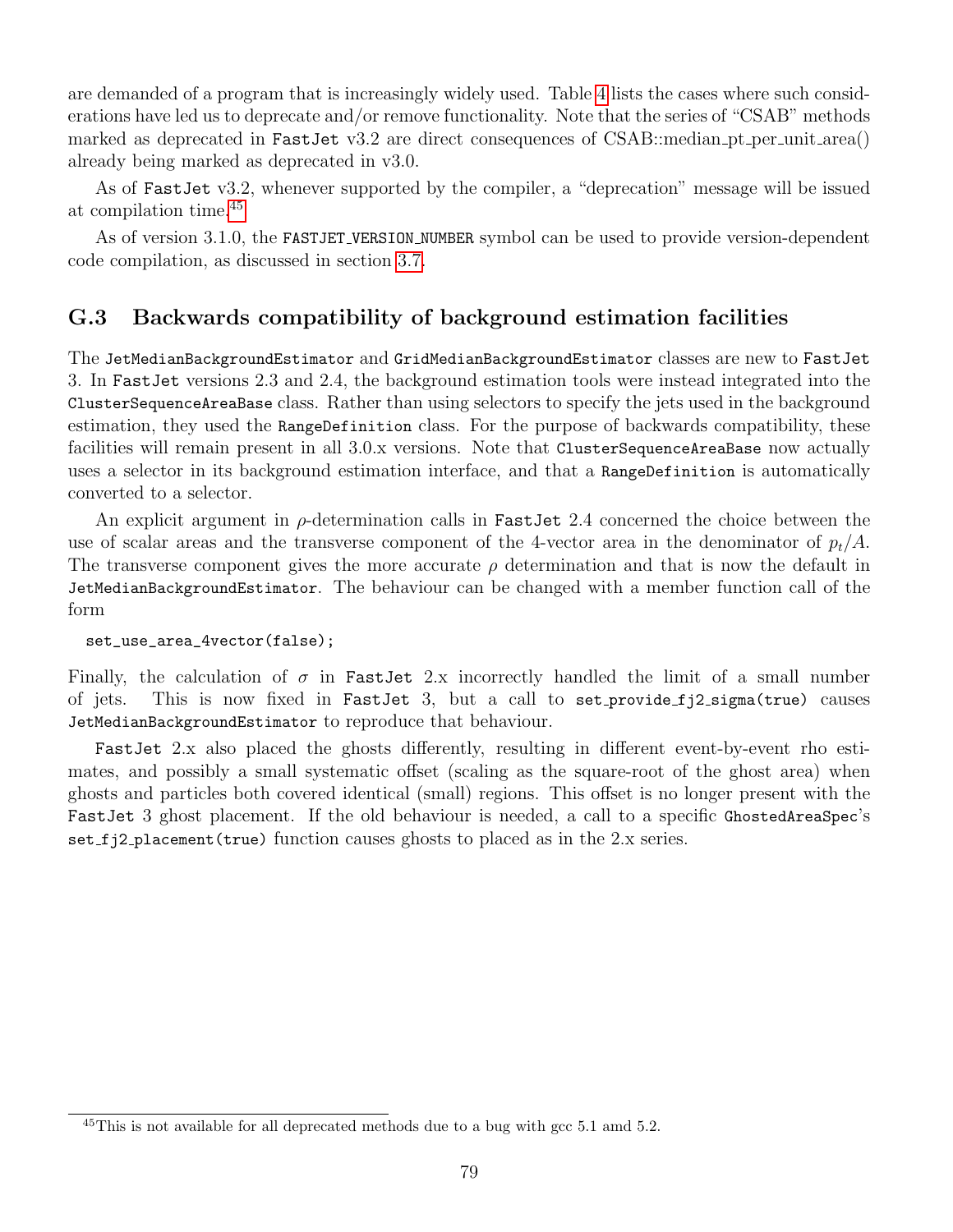| Feature, class or include file                                           | Dep.                     | Rem.                     | Suggested replacement                          |
|--------------------------------------------------------------------------|--------------------------|--------------------------|------------------------------------------------|
| FjClusterSequence.hh                                                     | 2.0                      | 3.0                      | fastjet/ClusterSequence.hh                     |
| FjPseudoJet.hh                                                           | 2.0                      | 3.0                      | fastjet/PseudoJet.hh                           |
| $CS::set,jet\_finder()$                                                  | 2.1                      | $3.0\,$                  | pass a JetDefinition to constructor            |
| $CS::set\_jet\_algorithm()$                                              | 2.1                      | 3.0                      | pass a JetDefinition to constructor            |
| CS::CS(particles, R, )                                                   | 2.1                      | $3.0\,$                  | $CS::CS(particles, jet_def)$                   |
| $JD(jet_alg, R, strategy)$                                               | 2.1                      | $\qquad \qquad -$        | $JD(jet_alg, R, recomb_scheme, strategy)$      |
| JetFinder                                                                | 2.3                      | $\equiv$                 | JetAlgorithm                                   |
| SISConePlugin.hh                                                         | 2.3                      | 3.0                      | fastjet/SISConePlugin.hh (idem. other plugins) |
| ActiveAreaSpec                                                           | $2.3\,$                  | $\overline{\phantom{0}}$ | AreaDefinition & GhostedAreaSpec               |
| ClusterSequenceWithArea                                                  | 2.3                      | $\overline{\phantom{0}}$ | ClusterSequenceArea                            |
| default $f = 0.5$ in some cone plugins                                   | $\overline{\phantom{0}}$ | 2.4                      | include $f$ explicitly in constructor          |
| default $R = 1$ in JetDefinition                                         | $\overline{\phantom{m}}$ | 2.4                      | include $R$ explicitly in constructor          |
| RangeDefinition                                                          | 3.0                      | $\equiv$                 | Selector(s)                                    |
| CircularRange                                                            | 3.0                      | $\overline{\phantom{0}}$ | SelectorCircle                                 |
| $CSAB::median_pt_per\_unit\_area()$                                      | 3.0                      | $\qquad \qquad$          | BackgroundEstimator                            |
| $CSAB::parabolic{\text{-}}pt{\text{-}}per{\text{-}}unit{\text{-}}area()$ | 3.0                      | $\overline{\phantom{0}}$ | BackgroundEstimator (cf. section 8.2)          |
| $GAS::set_fj2\_placement()$                                              | 3.0                      | $\overline{\phantom{0}}$ | use new default ghost placement instead        |
| $CS::plugin_$ associate_extras(auto_ptr)                                 | 3.1                      | $\overline{\phantom{0}}$ | $CS::plugin_$ associate_extras(Extras $*)$     |
| SharedPtr::operator()                                                    | $3.2\,$                  | $\qquad \qquad -$        | SharedPtr:get()                                |
| $CSAB::median\_rho_*^*($                                                 | 3.2                      | $\overline{\phantom{0}}$ | BackgroundEstimator                            |
| $CSAB::get\_median\_rho\_and\_sigma()$                                   | $3.2\,$                  | $\overline{\phantom{m}}$ | BackgroundEstimator                            |
| $CSAB::subtracted_jet()$                                                 | 3.2                      | $\qquad \qquad -$        | Subtractor                                     |
| $CSAB::subtracted_jets()$                                                | 3.2                      | $\qquad \qquad -$        | Subtractor                                     |
| $CSAB::subtracted_pt()$                                                  | 3.2                      | $\overline{\phantom{0}}$ | Subtractor                                     |

<span id="page-79-0"></span>Table 4: Summary of interfaces and features of earlier versions that have been deprecated and/or removed. For brevity we have used the following abbreviations: Dep. = version since which a feature has been deprecated, Rem. = version where removed,  $CS = ClusterSequence$ ,  $JD = JetDefinition$ ,  $\emph{CSAB} = \emph{ClusterSequenceAreaBase}, \emph{GAS} = \emph{GhostedAreaSpec}.$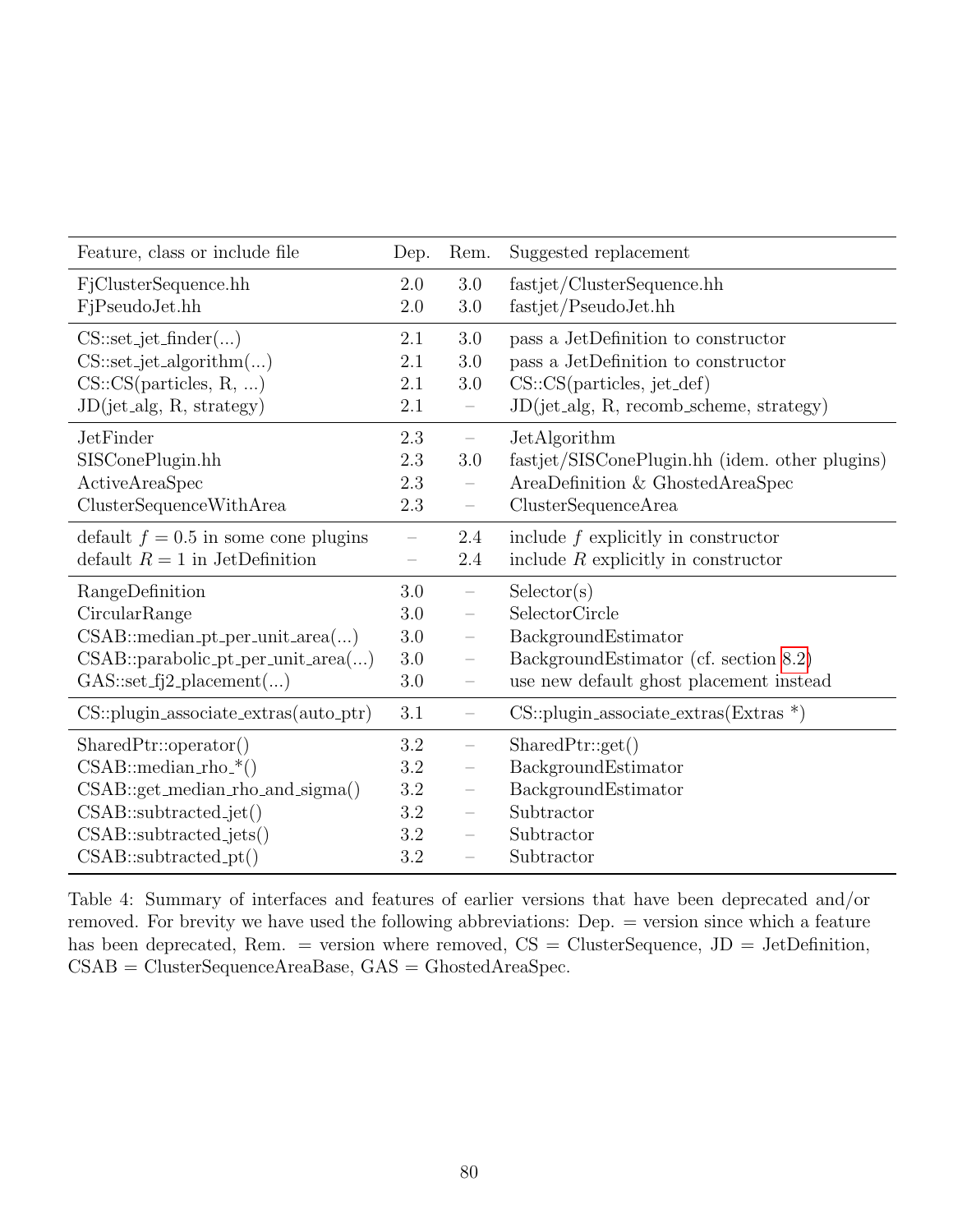# References

- [1] G. Sterman and S. Weinberg, "Jets From Quantum Chromodynamics," Phys. Rev. Lett. 39 (1977) 1436.
- [2] S. Moretti, L. Lonnblad and T. Sjostrand, "New and old jet clustering algorithms for electron positron events," JHEP 9808 (1998) 001 [arXiv:hep-ph/9804296].
- <span id="page-80-5"></span>[3] G. C. Blazey et al., hep-ex/0005012.
- [4] S. D. Ellis, J. Huston, K. Hatakeyama, P. Loch and M. Tonnesmann, "Jets in Hadron-Hadron Collisions," Prog. Part. Nucl. Phys. 60 (2008) 484 [arXiv:0712.2447 [hep-ph]].
- [5] G. P. Salam, Eur. Phys. J. C67 (2010) 637-686 [arXiv:0906.1833 [hep-ph]].
- [6] A. Ali, G. Kramer, Eur. Phys. J. H36 (2011) 245-326. [arXiv:1012.2288 [hep-ph]].
- [7] <http://www.gnu.org/licenses/gpl-2.0.html>
- <span id="page-80-0"></span>[8] S. Catani, Y. L. Dokshitzer, M. H. Seymour and B. R. Webber, Nucl. Phys. B 406 (1993) 187.
- <span id="page-80-1"></span>[9] S. D. Ellis and D. E. Soper, Phys. Rev. D 48 (1993) 3160 [hep-ph/9305266].
- <span id="page-80-2"></span>[10] M. Cacciari and G. P. Salam, Phys. Lett. B 641 (2006) 57 [hep-ph/0512210].
- [11] M. Seymour, <http://hepwww.rl.ac.uk/theory/seymour/ktclus/>.
- [12] <http://hepforge.cedar.ac.uk/ktjet/>; J. M. Butterworth, J. P. Couchman, B. E. Cox and B. M. Waugh, Comput. Phys. Commun. 153, 85 (2003) [hep-ph/0210022].
- [13] A. Fabri et al., Softw. Pract. Exper. 30 (2000) 1167; J.-D. Boissonnat et al., Comp. Geom. 22 (2001) 5; <http://www.cgal.org/>
- <span id="page-80-6"></span>[14] M. Cacciari, G. P. Salam and G. Soyez, JHEP 0804 (2008) 063 [arXiv:0802.1189 [hep-ph]].
- [15] A. Abdesselam, E. B. Kuutmann, U. Bitenc, G. Brooijmans, J. Butterworth, P. Bruckman de Renstrom, D. Buarque Franzosi, R. Buckingham et al., Eur. Phys. J. C71 (2011) 1661. [arXiv:1012.5412 [hep-ph]].
- [16] P.A. Delsart, K. Geerlings, J. Huston, B. Martin and C. Vermilion, SpartyJet, [http://projects.](http://projects.hepforge.org/spartyjet) [hepforge.org/spartyjet](http://projects.hepforge.org/spartyjet)
- <span id="page-80-4"></span>[17] M. Cacciari, G. P. Salam and G. Soyez, JHEP 0804 (2008) 005, [arXiv:0802.1188 [hep-ph]].
- <span id="page-80-3"></span>[18] M. Cacciari and G. P. Salam, Phys. Lett. B 659 (2008) 119 [arXiv:0707.1378 [hep-ph]].
- [19] M. Cacciari, J. Rojo, G. P. Salam, G. Soyez, Eur. Phys. J. C71 (2011) 1539. [arXiv:1010.1759 [hep-ph]].
- [20] C. Buttar *et al.*, arXiv:0803.0678 [hep-ph].
- [21] S. D. Ellis, C. K. Vermilion, J. R. Walsh, Phys. Rev. D80 (2009) 051501. [arXiv:0903.5081  $\vert \text{hep-ph} \vert$ .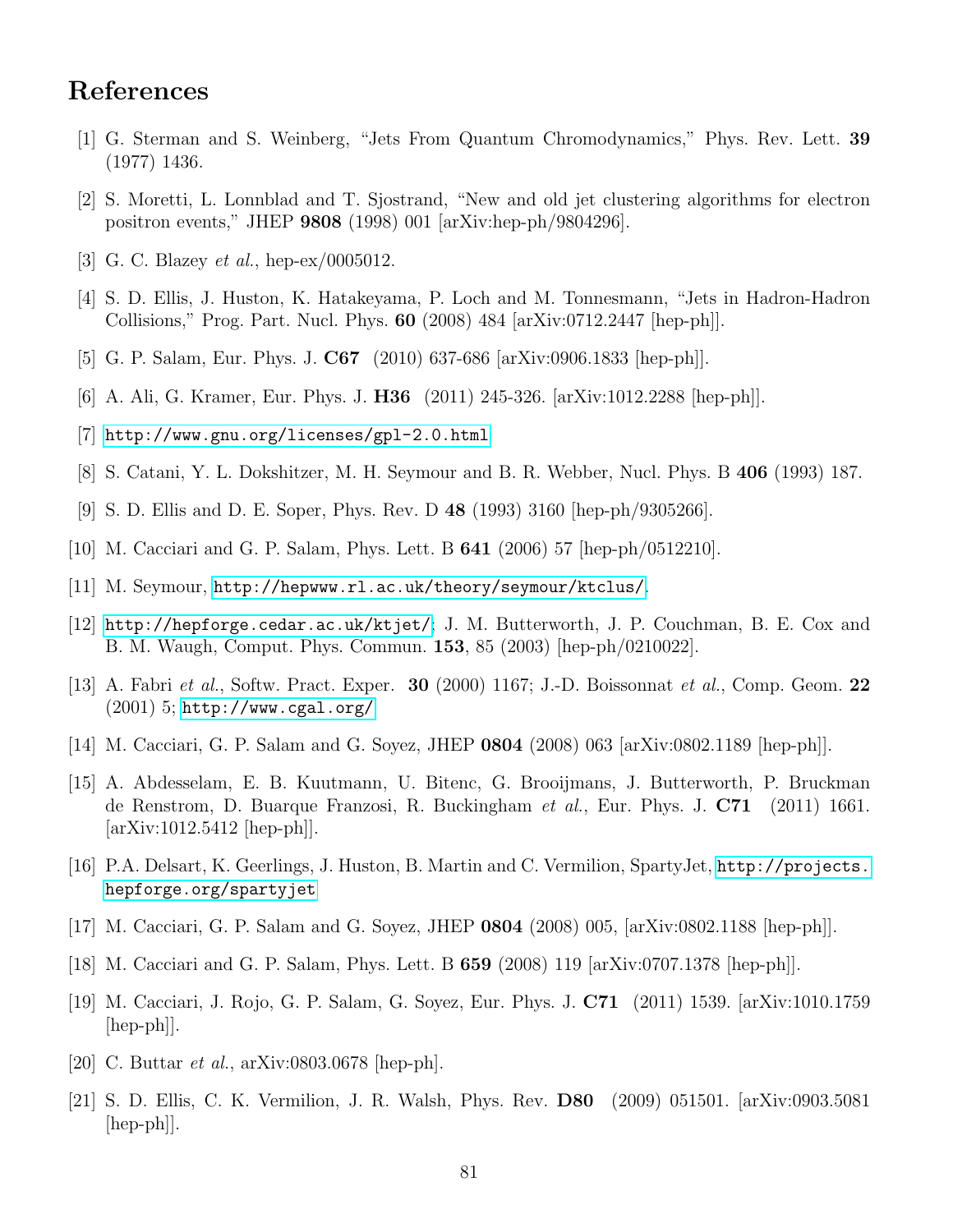- [22] D. Bertolini, T. Chan and J. Thaler, JHEP 1404 (2014) 013 [arXiv:1310.7584 [hep-ph]]; A. J. Larkoski, D. Neill and J. Thaler, JHEP 1404 (2014) 017 [arXiv:1401.2158 [hep-ph]]; G. P. Salam, unpublished.
- <span id="page-81-0"></span>[23] Y. L. Dokshitzer, G. D. Leder, S. Moretti and B. R. Webber, JHEP 9708, 001 (1997) [hepph/9707323];
- <span id="page-81-1"></span>[24] M. Wobisch and T. Wengler, "Hadronization corrections to jet cross sections in deep-inelastic arXiv:hep-ph/9907280; M. Wobisch, "Measurement and QCD analysis of jet cross sections in deep-inelastic DESY-THESIS-2000-049.
- [25] S. Catani, Y. L. Dokshitzer, M. Olsson, G. Turnock and B. R. Webber, Phys. Lett. B 269, 432 (1991);
- [26] L. Lonnblad, Z. Phys. C58 (1993) 471-478.
- <span id="page-81-2"></span>[27] G.P. Salam and G. Soyez, JHEP 0705 086 (2007), [arXiv:0704.0292 [hep-ph]]; standalone code available from <http://projects.hepforge.org/siscone>.
- [28] S. D. Ellis, J. Huston and M. Tonnesmann, in Proc. of the APS/DPF/DPB Summer Study on the Future of Particle Physics (Snowmass 2001) ed. N. Graf, p. P513 [hep-ph/0111434].
- [29] TeV4LHC QCD Working Group et al., hep-ph/0610012.
- [30] S. Weinzierl, arXiv:1108.1934 [hep-ph].
- [31] The CDF code has been taken from [http://www.pa.msu.edu/~huston/Les\\_Houches\\_2005/JetClu+Midpoint-StandAlone.tgz](http://www.pa.msu.edu/~huston/Les_Houches_2005/JetClu+Midpoint-StandAlone.tgz) .
- <span id="page-81-3"></span>[32] F. Abe *et al.* [CDF Collaboration], "The Topology of three jet events in  $\bar{p}p$  collisions at  $\sqrt{s} = 1.8$ TeV," Phys. Rev. D 45 (1992) 1448.
- <span id="page-81-6"></span>[33] B. Abbott et al. [D0 Collaboration], FERMILAB-PUB-97-242-E.
- [34] V. M. Abazov et al. [D0 Collaboration], arXiv:1110.3771 [hep-ex].
- <span id="page-81-5"></span>[35] M. H. Seymour and C. Tevlin, JHEP 0611 (2006) 052 [arXiv:hep-ph/0609100].
- <span id="page-81-4"></span>[36] L. A. del Pozo and M. H. Seymour, unpublished.
- [37] T. Affolder *et al.* [CDF Collaboration ], Phys. Rev. **D65** (2002) 092002.
- [38] W. Bartel et al. [JADE Collaboration], Z. Phys. C 33 (1986) 23;
- [39] S. Bethke et al. [JADE Collaboration], Phys. Lett. B 213 (1988) 235.
- [40] G. P. Salam and G. Soyez, April 2009, unpublished.
- [41] S. Fortune, Algorithmica 2 (1987) 1.
- [42] M. Dasgupta, L. Magnea and G. P. Salam, JHEP 0802 (2008) 055 [arXiv:0712.3014 [hep-ph]].
- [43] M. Cacciari, G. P. Salam, S. Sapeta, JHEP 1004 (2010) 065. [arXiv:0912.4926 [hep-ph]].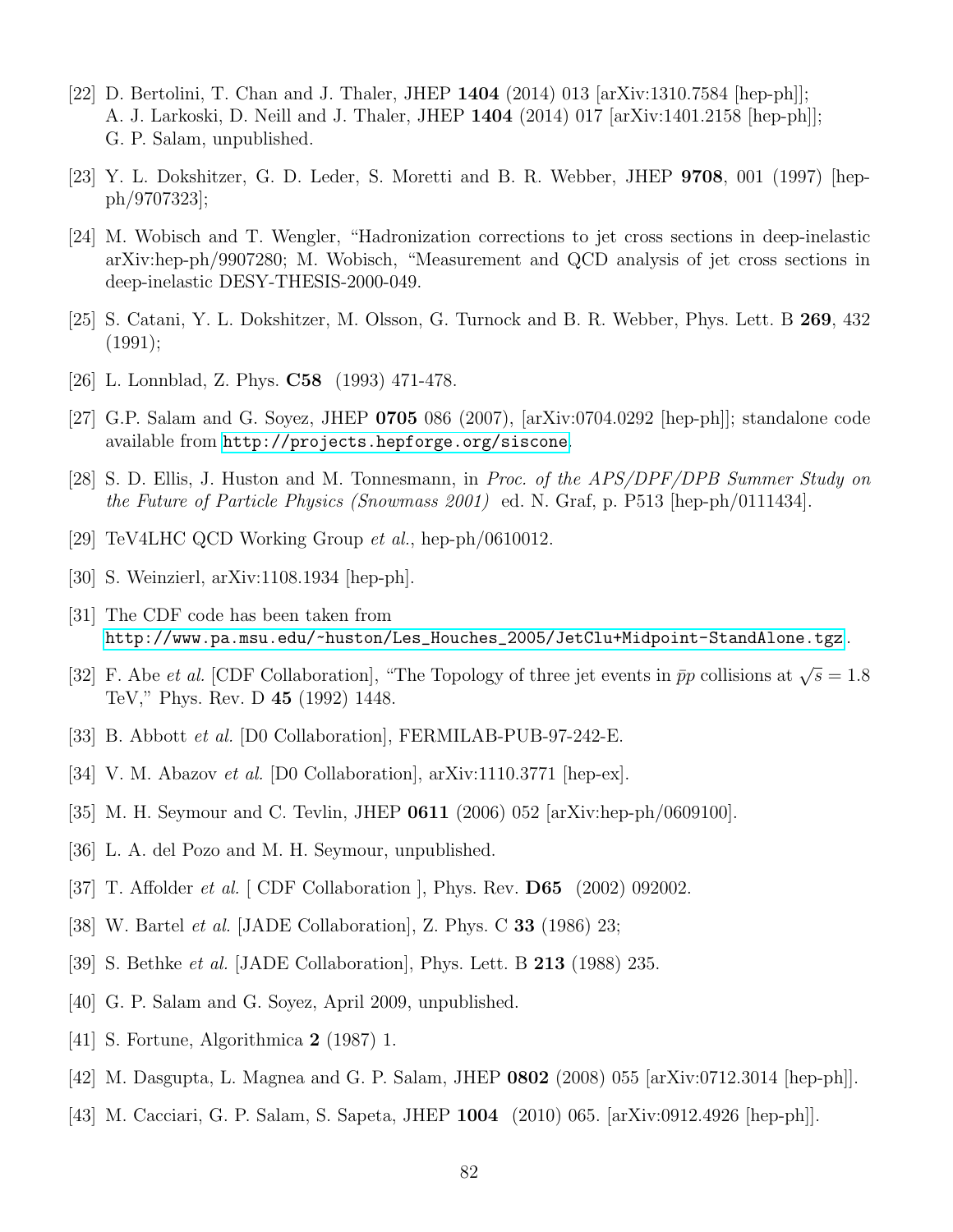- [44] G. Soyez, Phys. Rept. 803 (2019), 1-158 doi:10.1016/j.physrep.2019.01.007 [arXiv:1801.09721  $\vert \text{hep-ph} \vert$ .
- [45] G. Soyez, G. P. Salam, J. Kim, S. Dutta and M. Cacciari, Phys. Rev. Lett. 110 (2013) 16, 162001 [arXiv:1211.2811 [hep-ph]].
- [46] D. Krohn, M. D. Schwartz, M. Low and L. T. Wang, arXiv:1309.4777 [hep-ph].
- [47] M. Cacciari, G. P. Salam and G. Soyez, arXiv:1404.7353 [hep-ph].
- [48] P. Berta, M. Spousta, D. W. Miller and R. Leitner, JHEP 1406 (2014) 092 [arXiv:1403.3108 [hep-ex]].
- [49] M. Cacciari, G. P. Salam and G. Soyez, arXiv:1407.0408 [hep-ph].
- [50] D. Bertolini, P. Harris, M. Low and N. Tran, arXiv:1407.6013 [hep-ph].
- [51] M. Cacciari, P. Quiroga-Arias, G. P. Salam and G. Soyez, Eur. Phys. J. C 73 (2013) 2319 [arXiv:1209.6086 [hep-ph]].
- [52] J. M. Butterworth, A. R. Davison, M. Rubin and G. P. Salam, Phys. Rev. Lett. 100 (2008) 242001 [arXiv:0802.2470 [hep-ph]].
- [53] D. Krohn, J. Thaler and L. T. Wang, JHEP 1002 (2010) 084 [arXiv:0912.1342 [hep-ph]].
- [54] D. E. Kaplan, K. Rehermann, M. D. Schwartz, B. Tweedie, Phys. Rev. Lett. 101 (2008) 142001 [arXiv:0806.0848 [hep-ph]].
- [55] J. M. Butterworth, J. R. Ellis, A. R. Raklev, G. P. Salam, Phys. Rev. Lett. 103 (2009) 241803. [arXiv:0906.0728 [hep-ph]].
- [56] J. H. Kim, Phys. Rev. D 83 (2011) 011502 [arXiv:1011.1493 [hep-ph]].
- [57] M. Dasgupta, A. Fregoso, S. Marzani and G. P. Salam, JHEP 1309 (2013) 029 [arXiv:1307.0007 [hep-ph]].
- [58] T. M. Chan, "Closest-point problems simplified on the RAM," in Proc. 13th ACM-SIAM Symposium on Discrete Algorithms (SODA), p. 472 (2002).
- [59] <http://www.swig.org/>
- [60] <https://github.com/m7thon/doxy2swig/>
- [61] T. Sjostrand, S. Mrenna, P. Z. Skands, Comput. Phys. Commun. 178 (2008) 852-867. [arXiv:0710.3820 [hep-ph]].
- [62] FastJet Contrib, <http://fastjet.hepforge.org/contrib/>.
- [63] M. R. Anderberg, Cluster Analysis for Applications, (Number 19 in Probability and Mathematical Statistics, Academic Press, New York, 1973).
- [64] L. Sonnenschein, Ph.D. Thesis, RWTH Aachen 2001; [http://cmsdoc.cern.ch/documents/01/doc2001\\_025.ps.Z](http://cmsdoc.cern.ch/documents/01/doc2001_025.ps.Z)